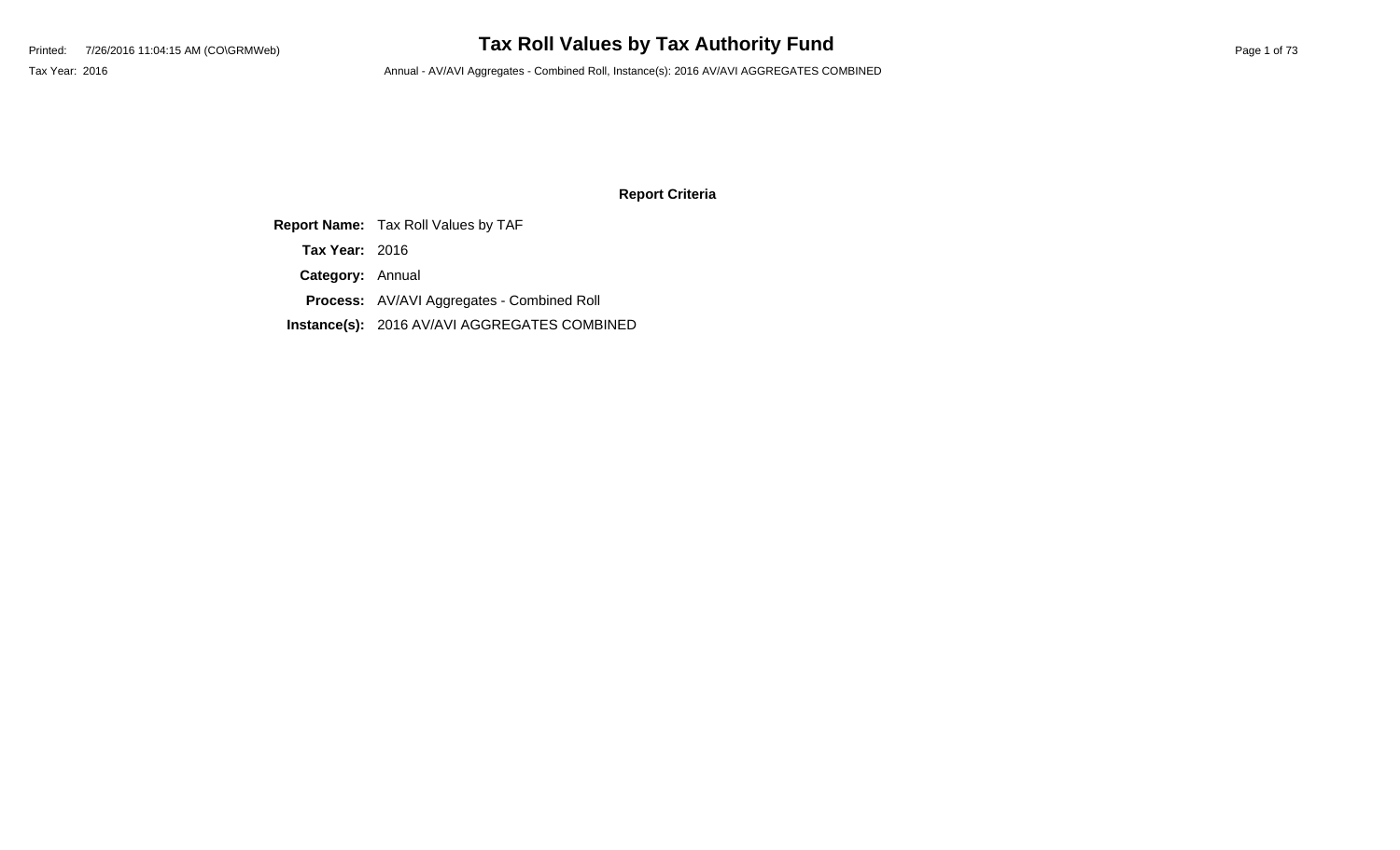### **TAF: 1998 A LAKESIDE SCHOOL DISTRICT BOND**

| <b>Value Type</b>    | <b>Secured Roll</b> | <b>SBE Roll</b> | <b>Combined Secured</b><br>& SBE | <b>Unsecured Roll</b><br><b>No Aircraft</b> | <b>Unsecured Roll</b><br><b>Aircraft Only</b> | <b>Total All Rolls</b> |
|----------------------|---------------------|-----------------|----------------------------------|---------------------------------------------|-----------------------------------------------|------------------------|
| LAND:                | 179,593,142         |                 | 179,593,142                      | 48,704                                      | 0                                             | 179,641,846            |
| <b>IMPROVEMENTS:</b> | 155,599,597         | 0               | 155,599,597                      | 439,643                                     | 0                                             | 156,039,240            |
| PERSONAL PROP:       | 1,285,613           | 0               | 1,285,613                        | 1,638,546                                   | 0                                             | 2,924,159              |
| GROSS:               | 336,478,352         |                 | 336,478,352                      | 2,126,893                                   | 0                                             | 338,605,245            |
| -EXEMPTIONS:         | 4,566,676           |                 | 4,566,676                        | ∩                                           | 0                                             | 4,566,676              |
| <b>TAXABLE NET:</b>  | 331,911,676         |                 | 331,911,676                      | 2,126,893                                   | 0                                             | 334,038,569            |
| +HO EXEM:            | 1,932,000           | $\Omega$        | 1,932,000                        | $\Omega$                                    | 0                                             | 1,932,000              |
| ADJUSTED NET:        | 333,843,676         | 0               | 333,843,676                      | 2,126,893                                   | 0                                             | 335,970,569            |
| PIN COUNT:           |                     |                 |                                  |                                             |                                               | 814                    |

### **TAF: 1998 A LOS GATOS HIGH SCHOOL BOND**

| <b>Value Type</b>    | <b>Secured Roll</b> | <b>SBE Roll</b> | <b>Combined Secured</b><br>& SBE | <b>Unsecured Roll</b><br><b>No Aircraft</b> | <b>Unsecured Roll</b><br><b>Aircraft Only</b> | <b>Total All Rolls</b> |
|----------------------|---------------------|-----------------|----------------------------------|---------------------------------------------|-----------------------------------------------|------------------------|
| LAND:                | 655,202,763         | U               | 655,202,763                      | 48,704                                      |                                               | 655,251,467            |
| <b>IMPROVEMENTS:</b> | 579,344,241         | 0               | 579,344,241                      | 1,166,446                                   | 0                                             | 580,510,687            |
| PERSONAL PROP:       | 1,317,113           | 0               | 1,317,113                        | 2,777,667                                   | 0                                             | 4,094,780              |
| GROSS:               | 1,235,864,117       | 0               | 1,235,864,117                    | 3,992,817                                   | 0                                             | 1,239,856,934          |
| -EXEMPTIONS:         | 11,633,228          | 0               | 11,633,228                       |                                             | 0                                             | 11,633,228             |
| <b>TAXABLE NET:</b>  | 1,224,230,889       | 0               | 1,224,230,889                    | 3,992,817                                   | 0                                             | ,228,223,706           |
| +HO EXEM:            | 7,571,200           | 0               | 7,571,200                        | 0                                           | 0                                             | 7,571,200              |
| ADJUSTED NET:        | 1,231,802,089       | 0               | 1,231,802,089                    | 3,992,817                                   | 0                                             | 1,235,794,906          |
| PIN COUNT:           |                     |                 |                                  |                                             |                                               | 2,528                  |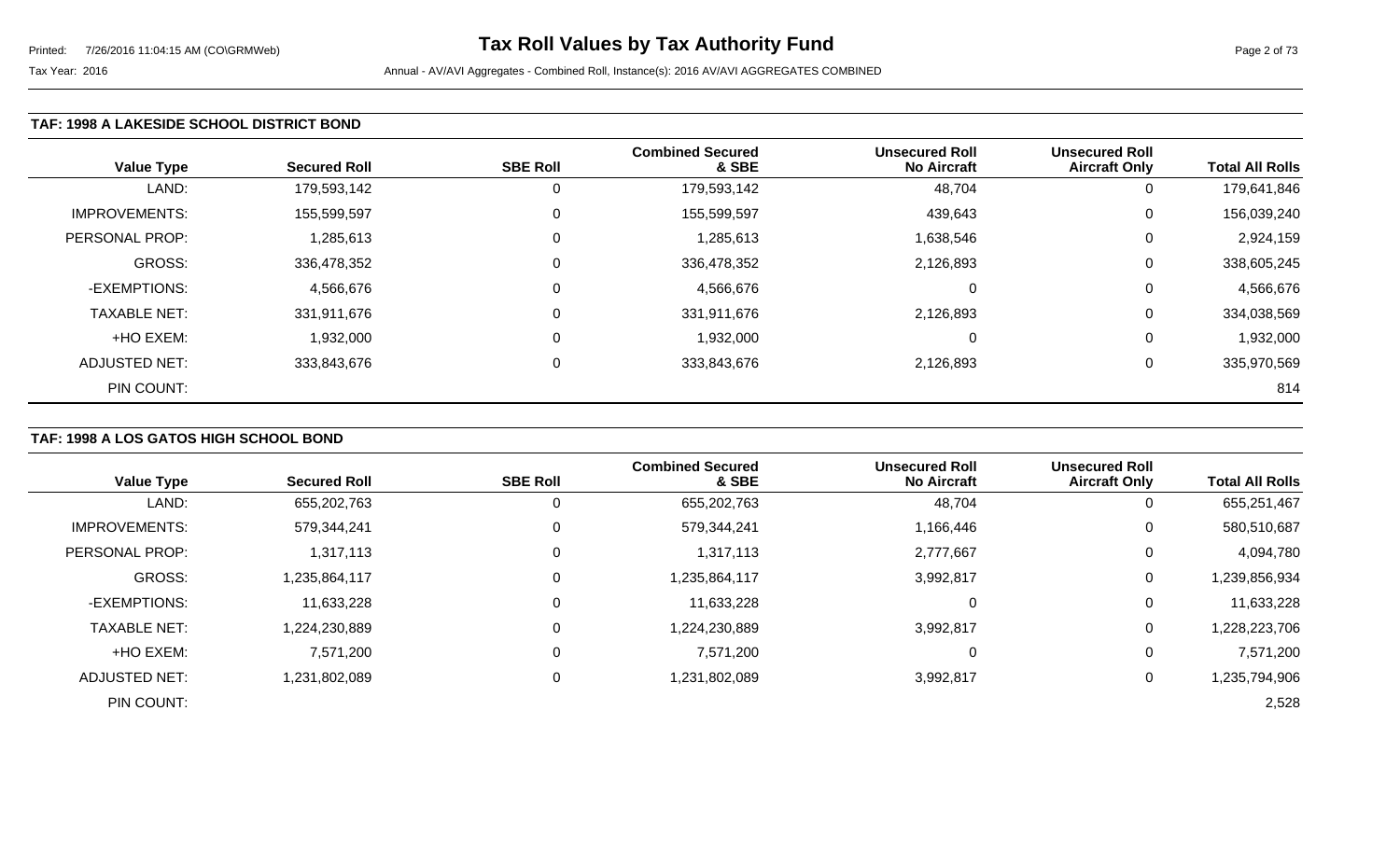### **TAF: 1998 C SANTA CRUZ CITY ELEM SCHOOL DISTRICT BOND**

| <b>Value Type</b>    | <b>Secured Roll</b> | <b>SBE Roll</b> | <b>Combined Secured</b><br>& SBE | <b>Unsecured Roll</b><br><b>No Aircraft</b> | <b>Unsecured Roll</b><br><b>Aircraft Only</b> | <b>Total All Rolls</b> |
|----------------------|---------------------|-----------------|----------------------------------|---------------------------------------------|-----------------------------------------------|------------------------|
| LAND:                | 4,872,855,957       |                 | 4,872,855,957                    | 12,276,702                                  | 0                                             | 4,885,132,659          |
| <b>IMPROVEMENTS:</b> | 4,120,033,989       |                 | 4,120,033,989                    | 103,427,699                                 | 0                                             | 4,223,461,688          |
| PERSONAL PROP:       | 49,348,967          | 0               | 49,348,967                       | 150,654,104                                 | 0                                             | 200,003,071            |
| <b>GROSS:</b>        | 9,042,238,913       | 0               | 9,042,238,913                    | 266,358,505                                 | 0                                             | 9,308,597,418          |
| -EXEMPTIONS:         | 265,566,344         |                 | 265,566,344                      | 27,632,214                                  | 0                                             | 293,198,558            |
| <b>TAXABLE NET:</b>  | 8,776,672,569       | 0               | 8,776,672,569                    | 238,726,291                                 | 0                                             | 9,015,398,860          |
| +HO EXEM:            | 52,818,092          | 0               | 52,818,092                       | 91,000                                      | 0                                             | 52,909,092             |
| ADJUSTED NET:        | 8,829,490,661       | 0               | 8,829,490,661                    | 238,817,291                                 | 0                                             | 9,068,307,952          |
| PIN COUNT:           |                     |                 |                                  |                                             |                                               | 22,317                 |

### **TAF: 1998 C SANTA CRUZ CITY HIGH SCHOOL DISTRICT BOND**

|                      |                     |                 | <b>Combined Secured</b> | <b>Unsecured Roll</b> | <b>Unsecured Roll</b> |                        |
|----------------------|---------------------|-----------------|-------------------------|-----------------------|-----------------------|------------------------|
| <b>Value Type</b>    | <b>Secured Roll</b> | <b>SBE Roll</b> | & SBE                   | <b>No Aircraft</b>    | <b>Aircraft Only</b>  | <b>Total All Rolls</b> |
| LAND:                | 10,343,258,319      | 91,231          | 10,343,349,550          | 15,915,342            | 0                     | 10,359,264,892         |
| <b>IMPROVEMENTS:</b> | 8,574,221,543       | 0               | 8,574,221,543           | 203,864,928           | $\mathbf 0$           | 8,778,086,471          |
| PERSONAL PROP:       | 103,742,682         | 0               | 103,742,682             | 270,022,855           | 88,176                | 373,853,713            |
| GROSS:               | 19,021,222,544      | 91,231          | 19,021,313,775          | 489,803,125           | 88,176                | 19,511,205,076         |
| -EXEMPTIONS:         | 643.044.481         | 0               | 643,044,481             | 49,129,886            | 0                     | 692,174,367            |
| <b>TAXABLE NET:</b>  | 18,378,178,063      | 91,231          | 18,378,269,294          | 440,673,239           | 88,176                | 18,819,030,709         |
| +HO EXEM:            | 114,650,387         | 0               | 114,650,387             | 182,000               | 0                     | 114,832,387            |
| ADJUSTED NET:        | 18,492,828,450      | 91,231          | 18,492,919,681          | 440,855,239           | 88,176                | 18,933,863,096         |
| PIN COUNT:           |                     |                 |                         |                       |                       | 47,393                 |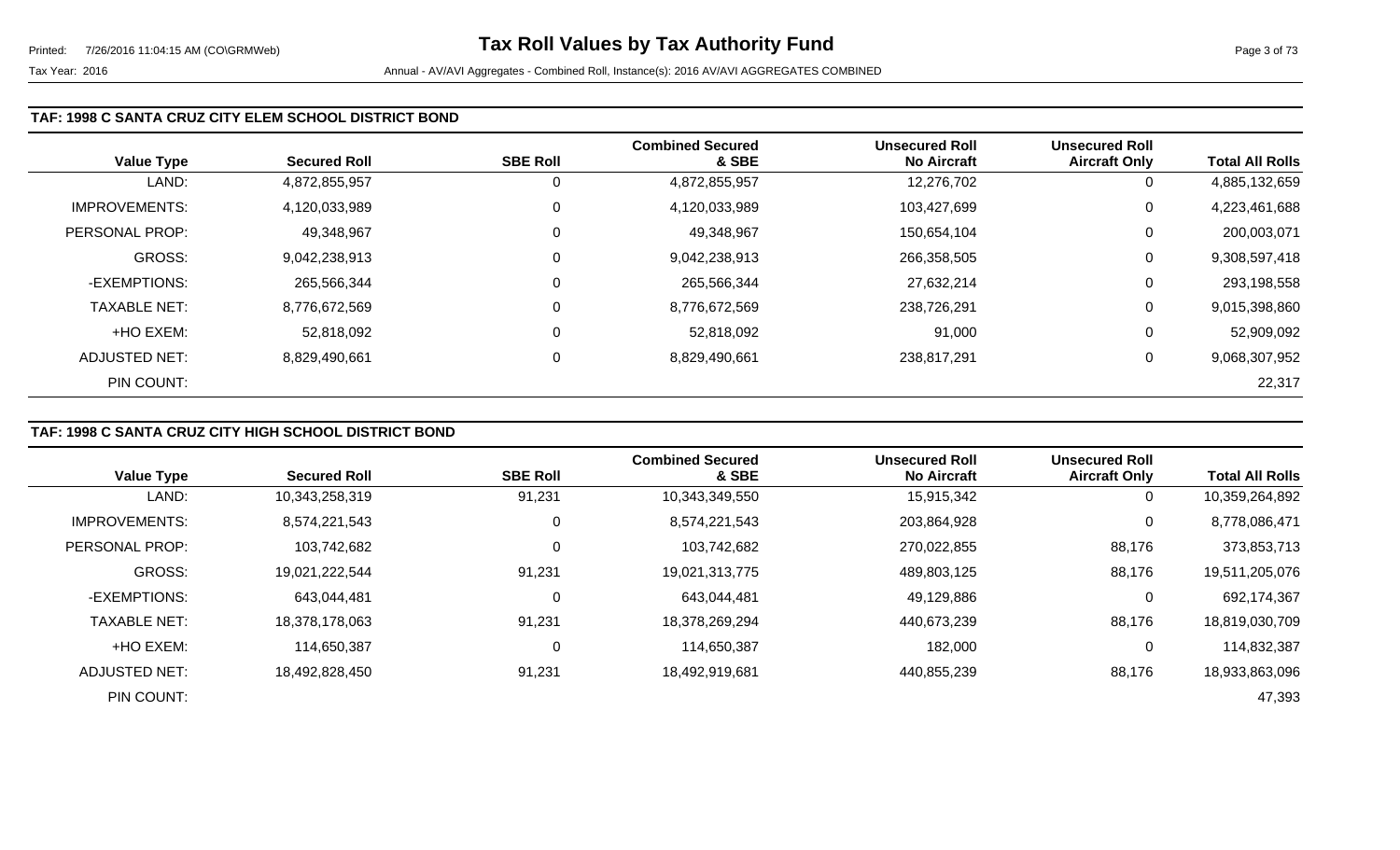### **TAF: 1999 CITY OF SANTA CRUZ BOND**

| <b>Value Type</b>    | <b>Secured Roll</b> | <b>SBE Roll</b> | <b>Combined Secured</b><br>& SBE | <b>Unsecured Roll</b><br><b>No Aircraft</b> | <b>Unsecured Roll</b><br><b>Aircraft Only</b> | <b>Total All Rolls</b> |
|----------------------|---------------------|-----------------|----------------------------------|---------------------------------------------|-----------------------------------------------|------------------------|
| LAND:                | 4,663,675,602       | 0               | 4,663,675,602                    | 13,171,598                                  | 0                                             | 4,676,847,200          |
| <b>IMPROVEMENTS:</b> | 3,912,208,125       | 0               | 3,912,208,125                    | 105,409,059                                 | 0                                             | 4,017,617,184          |
| PERSONAL PROP:       | 48,902,949          | 0               | 48,902,949                       | 164,217,556                                 | 0                                             | 213,120,505            |
| <b>GROSS:</b>        | 8,624,786,676       | $\mathbf 0$     | 8,624,786,676                    | 282,798,213                                 | 0                                             | 8,907,584,889          |
| -EXEMPTIONS:         | 257,130,759         | 0               | 257,130,759                      | 29,307,308                                  | 0                                             | 286,438,067            |
| <b>TAXABLE NET:</b>  | 8,367,655,917       | 0               | 8,367,655,917                    | 253,490,905                                 | 0                                             | 8,621,146,822          |
| +HO EXEM:            | 49,643,199          | 0               | 49,643,199                       | 175,000                                     | 0                                             | 49,818,199             |
| ADJUSTED NET:        | 8,417,299,116       | 0               | 8,417,299,116                    | 253,665,905                                 | 0                                             | 8,670,965,021          |
| PIN COUNT:           |                     |                 |                                  |                                             |                                               | 21,666                 |

### **TAF: 1999 REF 1991 BONNY DOON SCHOOL DISTRICT BOND**

|                       |                     |                 | <b>Combined Secured</b> | <b>Unsecured Roll</b> | <b>Unsecured Roll</b> |                        |
|-----------------------|---------------------|-----------------|-------------------------|-----------------------|-----------------------|------------------------|
| <b>Value Type</b>     | <b>Secured Roll</b> | <b>SBE Roll</b> | & SBE                   | <b>No Aircraft</b>    | <b>Aircraft Only</b>  | <b>Total All Rolls</b> |
| LAND:                 | 297,458,614         | 0               | 297,458,614             | 81,057                | 0                     | 297,539,671            |
| <b>IMPROVEMENTS:</b>  | 274,517,997         | $\mathbf 0$     | 274,517,997             | 11,048,650            | 0                     | 285,566,647            |
| <b>PERSONAL PROP:</b> | 264,827             | 0               | 264,827                 | 5,114,979             | 24,919                | 5,404,725              |
| <b>GROSS:</b>         | 572,241,438         | 0               | 572,241,438             | 16,244,686            | 24,919                | 588,511,043            |
| -EXEMPTIONS:          | 11,193,486          | 0               | 11,193,486              | 0                     | 0                     | 11,193,486             |
| <b>TAXABLE NET:</b>   | 561,047,952         | 0               | 561,047,952             | 16,244,686            | 24,919                | 577,317,557            |
| +HO EXEM:             | 4,436,600           | 0               | 4,436,600               | 0                     | $\overline{0}$        | 4,436,600              |
| ADJUSTED NET:         | 565,484,552         | 0               | 565,484,552             | 16,244,686            | 24,919                | 581,754,157            |
| PIN COUNT:            |                     |                 |                         |                       |                       | 1,394                  |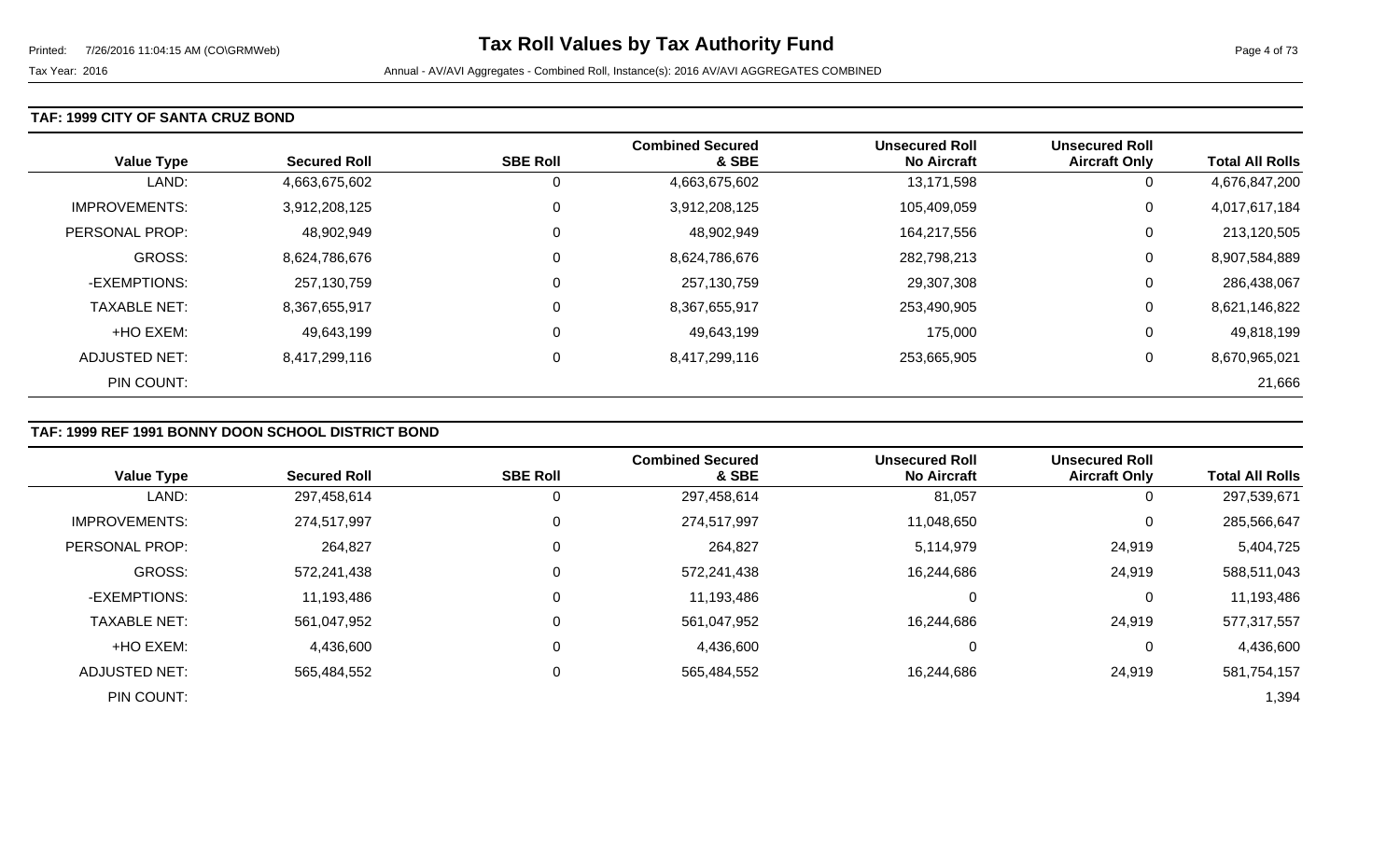### **TAF: 2000 A SAN LORENZO VALLEY SCHOOL DISTRICT BOND**

| <b>Value Type</b>    | <b>Secured Roll</b> | <b>SBE Roll</b> | <b>Combined Secured</b><br>& SBE | <b>Unsecured Roll</b><br><b>No Aircraft</b> | <b>Unsecured Roll</b><br><b>Aircraft Only</b> | <b>Total All Rolls</b> |
|----------------------|---------------------|-----------------|----------------------------------|---------------------------------------------|-----------------------------------------------|------------------------|
| LAND:                | 1,867,350,528       | 64,687          | 1,867,415,215                    | 467,474                                     | 0                                             | 1,867,882,689          |
| <b>IMPROVEMENTS:</b> | 1,598,448,456       | 0               | 1,598,448,456                    | 15,681,466                                  | $\mathbf 0$                                   | 1,614,129,922          |
| PERSONAL PROP:       | 22,403,036          | 0               | 22,403,036                       | 10,894,122                                  | $\mathbf 0$                                   | 33,297,158             |
| GROSS:               | 3,488,202,020       | 64,687          | 3,488,266,707                    | 27,043,062                                  | 0                                             | 3,515,309,769          |
| -EXEMPTIONS:         | 128,144,297         | 0               | 128,144,297                      | 24,863                                      | $\mathbf 0$                                   | 128,169,160            |
| <b>TAXABLE NET:</b>  | 3,360,057,723       | 64,687          | 3,360,122,410                    | 27,018,199                                  | $\mathbf 0$                                   | 3,387,140,609          |
| +HO EXEM:            | 33,433,400          | 0               | 33,433,400                       |                                             | 0                                             | 33,433,400             |
| ADJUSTED NET:        | 3,393,491,123       | 64,687          | 3,393,555,810                    | 27,018,199                                  | 0                                             | 3,420,574,009          |
| PIN COUNT:           |                     |                 |                                  |                                             |                                               | 18,387                 |

### **TAF: 2000 B SAN LORENZO VALLEY SCHOOL DISTRICT BOND**

|                      |                     |                 | <b>Combined Secured</b> | <b>Unsecured Roll</b> | <b>Unsecured Roll</b> |                        |
|----------------------|---------------------|-----------------|-------------------------|-----------------------|-----------------------|------------------------|
| <b>Value Type</b>    | <b>Secured Roll</b> | <b>SBE Roll</b> | & SBE                   | <b>No Aircraft</b>    | <b>Aircraft Only</b>  | <b>Total All Rolls</b> |
| LAND:                | 1,867,350,528       | 64,687          | 1,867,415,215           | 467,474               | 0                     | 1,867,882,689          |
| <b>IMPROVEMENTS:</b> | 1,598,448,456       | 0               | 1,598,448,456           | 15,681,466            | 0                     | 1,614,129,922          |
| PERSONAL PROP:       | 22,403,036          | 0               | 22,403,036              | 10,894,122            | 0                     | 33,297,158             |
| GROSS:               | 3,488,202,020       | 64,687          | 3,488,266,707           | 27,043,062            | 0                     | 3,515,309,769          |
| -EXEMPTIONS:         | 128,144,297         | $\mathbf 0$     | 128,144,297             | 24,863                | 0                     | 128,169,160            |
| <b>TAXABLE NET:</b>  | 3,360,057,723       | 64,687          | 3,360,122,410           | 27,018,199            | 0                     | 3,387,140,609          |
| +HO EXEM:            | 33,433,400          | $\mathbf 0$     | 33,433,400              | 0                     | 0                     | 33,433,400             |
| ADJUSTED NET:        | 3,393,491,123       | 64,687          | 3,393,555,810           | 27,018,199            | 0                     | 3,420,574,009          |
| PIN COUNT:           |                     |                 |                         |                       |                       | 18,387                 |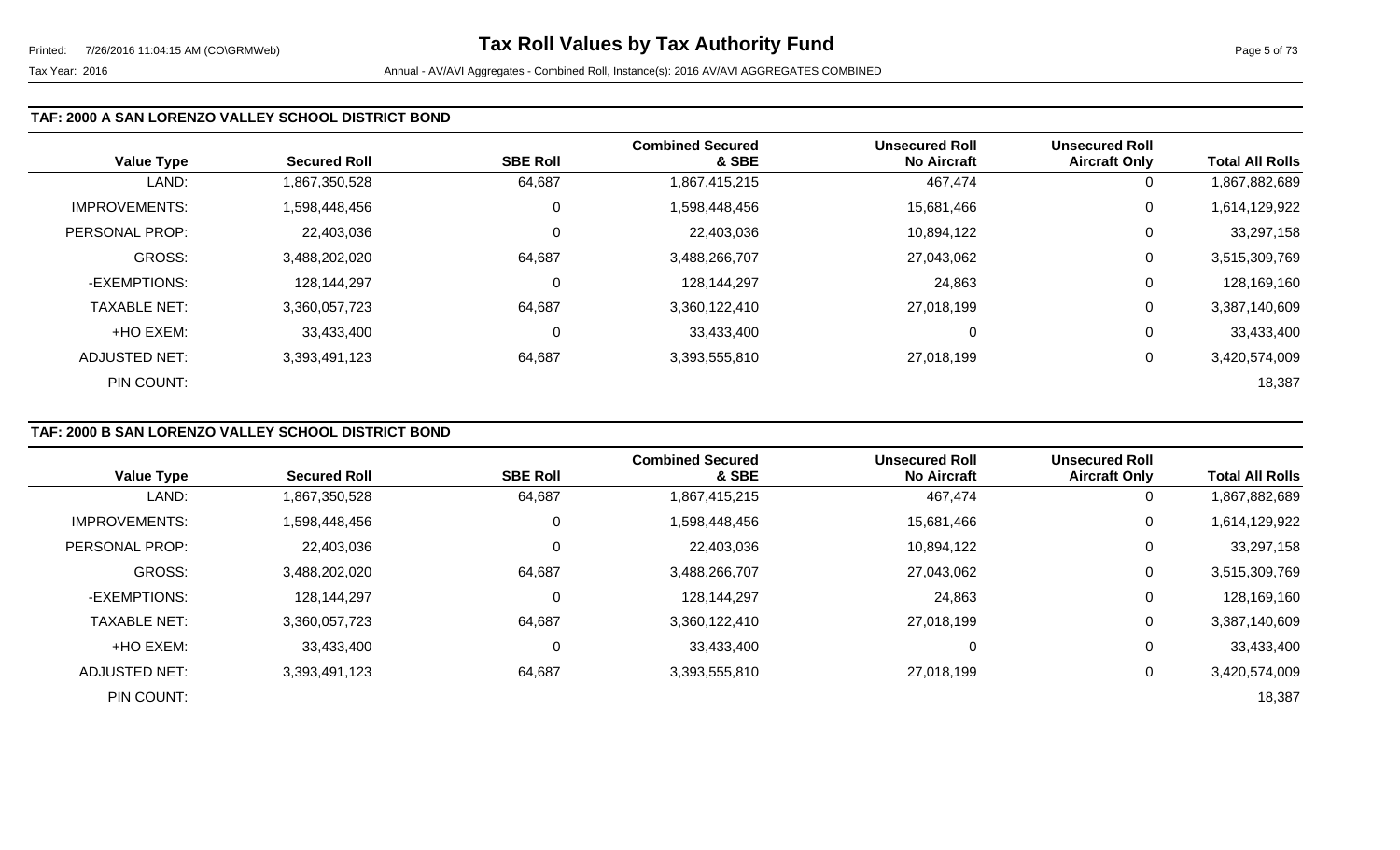### **TAF: 2000 C SAN LORENZO VALLEY SCHOOL DISTRICT BOND**

| <b>Value Type</b>    | <b>Secured Roll</b> | <b>SBE Roll</b> | <b>Combined Secured</b><br>& SBE | <b>Unsecured Roll</b><br><b>No Aircraft</b> | <b>Unsecured Roll</b><br><b>Aircraft Only</b> | <b>Total All Rolls</b> |
|----------------------|---------------------|-----------------|----------------------------------|---------------------------------------------|-----------------------------------------------|------------------------|
| LAND:                | 1,867,350,528       | 64,687          | 1,867,415,215                    | 467,474                                     | 0                                             | 1,867,882,689          |
| <b>IMPROVEMENTS:</b> | 1,598,448,456       | 0               | 1,598,448,456                    | 15,681,466                                  | 0                                             | 1,614,129,922          |
| PERSONAL PROP:       | 22,403,036          | $\mathbf 0$     | 22,403,036                       | 10,894,122                                  | 0                                             | 33,297,158             |
| <b>GROSS:</b>        | 3,488,202,020       | 64,687          | 3,488,266,707                    | 27,043,062                                  | 0                                             | 3,515,309,769          |
| -EXEMPTIONS:         | 128,144,297         | $\overline{0}$  | 128,144,297                      | 24,863                                      | 0                                             | 128,169,160            |
| <b>TAXABLE NET:</b>  | 3,360,057,723       | 64,687          | 3,360,122,410                    | 27,018,199                                  | 0                                             | 3,387,140,609          |
| +HO EXEM:            | 33,433,400          | $\overline{0}$  | 33,433,400                       | 0                                           | 0                                             | 33,433,400             |
| ADJUSTED NET:        | 3,393,491,123       | 64,687          | 3,393,555,810                    | 27,018,199                                  | 0                                             | 3,420,574,009          |
| PIN COUNT:           |                     |                 |                                  |                                             |                                               | 18,387                 |

## **TAF: 2002 A AROMAS/SAN JUAN SCHOOL DISTRICT BOND**

| <b>Value Type</b>    | <b>Secured Roll</b> | <b>SBE Roll</b> | <b>Combined Secured</b><br>& SBE | <b>Unsecured Roll</b><br><b>No Aircraft</b> | <b>Unsecured Roll</b><br><b>Aircraft Only</b> | <b>Total All Rolls</b> |
|----------------------|---------------------|-----------------|----------------------------------|---------------------------------------------|-----------------------------------------------|------------------------|
| LAND:                | 17,726,342          | 0               | 17,726,342                       |                                             | 0                                             | 17,726,342             |
| <b>IMPROVEMENTS:</b> | 5,129,125           | 0               | 5,129,125                        | 49,537                                      | 0                                             | 5,178,662              |
| PERSONAL PROP:       | 83,183              | 0               | 83,183                           | 845,199                                     | 0                                             | 928,382                |
| <b>GROSS:</b>        | 22,938,650          | 0               | 22,938,650                       | 894,736                                     | 0                                             | 23,833,386             |
| -EXEMPTIONS:         | 446,942             | 0               | 446,942                          | 0                                           | 0                                             | 446,942                |
| <b>TAXABLE NET:</b>  | 22,491,708          | 0               | 22,491,708                       | 894,736                                     | 0                                             | 23,386,444             |
| +HO EXEM:            | 70,000              | 0               | 70,000                           | 0                                           | 0                                             | 70,000                 |
| ADJUSTED NET:        | 22,561,708          | 0               | 22,561,708                       | 894,736                                     | 0                                             | 23,456,444             |
| PIN COUNT:           |                     |                 |                                  |                                             |                                               | 79                     |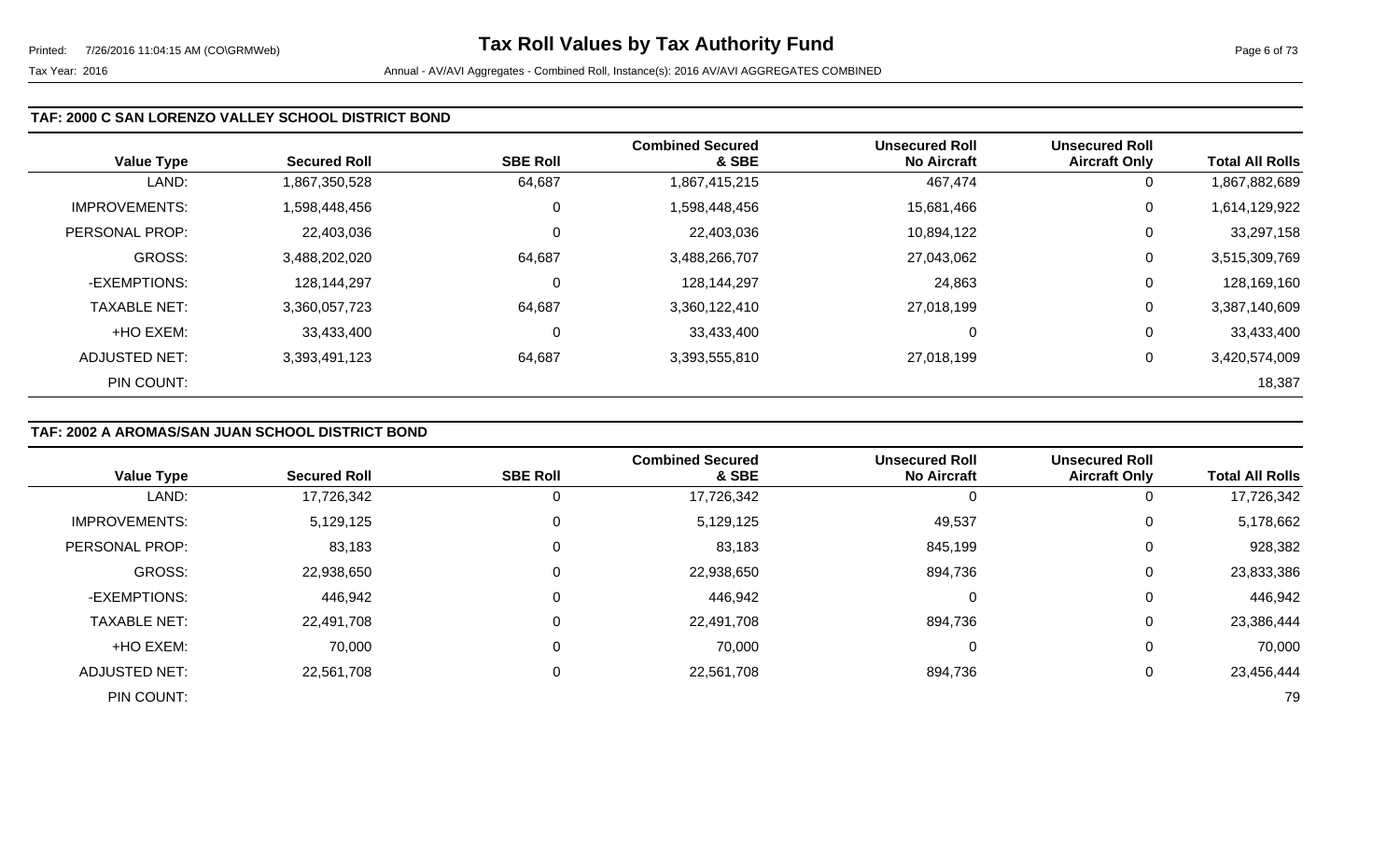### **TAF: 2002 A LOMA PRIETA SCHOOL DISTRICT BOND**

| <b>Value Type</b>    | <b>Secured Roll</b> | <b>SBE Roll</b> | <b>Combined Secured</b><br>& SBE | <b>Unsecured Roll</b><br><b>No Aircraft</b> | <b>Unsecured Roll</b><br><b>Aircraft Only</b> | <b>Total All Rolls</b> |
|----------------------|---------------------|-----------------|----------------------------------|---------------------------------------------|-----------------------------------------------|------------------------|
| LAND:                | 475,609,621         | 0               | 475,609,621                      |                                             | 0                                             | 475,609,621            |
| <b>IMPROVEMENTS:</b> | 423,744,644         | 0               | 423,744,644                      | 726,803                                     | 0                                             | 424,471,447            |
| PERSONAL PROP:       | 31,500              | 0               | 31,500                           | 1,139,121                                   | 0                                             | 1,170,621              |
| <b>GROSS:</b>        | 899,385,765         | 0               | 899,385,765                      | 1,865,924                                   | 0                                             | 901,251,689            |
| -EXEMPTIONS:         | 7,066,552           | 0               | 7,066,552                        | $\Omega$                                    | 0                                             | 7,066,552              |
| <b>TAXABLE NET:</b>  | 892,319,213         | $\Omega$        | 892,319,213                      | 1,865,924                                   | 0                                             | 894,185,137            |
| +HO EXEM:            | 5,639,200           | $\mathbf 0$     | 5,639,200                        | 0                                           | 0                                             | 5,639,200              |
| <b>ADJUSTED NET:</b> | 897,958,413         | 0               | 897,958,413                      | 1,865,924                                   | 0                                             | 899,824,337            |
| PIN COUNT:           |                     |                 |                                  |                                             |                                               | 1,714                  |

### **TAF: 2002 A SOQUEL ELEM SCHOOL DISTRICT BOND**

|                      |                     |                 | <b>Combined Secured</b> | <b>Unsecured Roll</b> | <b>Unsecured Roll</b> |                        |
|----------------------|---------------------|-----------------|-------------------------|-----------------------|-----------------------|------------------------|
| <b>Value Type</b>    | <b>Secured Roll</b> | <b>SBE Roll</b> | & SBE                   | <b>No Aircraft</b>    | <b>Aircraft Only</b>  | <b>Total All Rolls</b> |
| LAND:                | 2,831,355,186       |                 | 2,831,355,186           | 1,071,586             |                       | 2,832,426,772          |
| <b>IMPROVEMENTS:</b> | 2,404,966,525       | $\Omega$        | 2,404,966,525           | 57,308,465            | 0                     | 2,462,274,990          |
| PERSONAL PROP:       | 48,830,975          | 0               | 48,830,975              | 69,918,357            | 63,257                | 118,812,589            |
| <b>GROSS:</b>        | 5,285,152,686       | $\Omega$        | 5,285,152,686           | 128,298,408           | 63,257                | 5,413,514,351          |
| -EXEMPTIONS:         | 285,833,552         | 0               | 285,833,552             | 17,433,929            |                       | 303,267,481            |
| <b>TAXABLE NET:</b>  | 4,999,319,134       | $\Omega$        | 4,999,319,134           | 110,864,479           | 63,257                | 5,110,246,870          |
| +HO EXEM:            | 31,244,765          | $\mathbf 0$     | 31,244,765              | 7,000                 |                       | 31,251,765             |
| <b>ADJUSTED NET:</b> | 5,030,563,899       | 0               | 5,030,563,899           | 110,871,479           | 63,257                | 5,141,498,635          |
| PIN COUNT:           |                     |                 |                         |                       |                       | 12,732                 |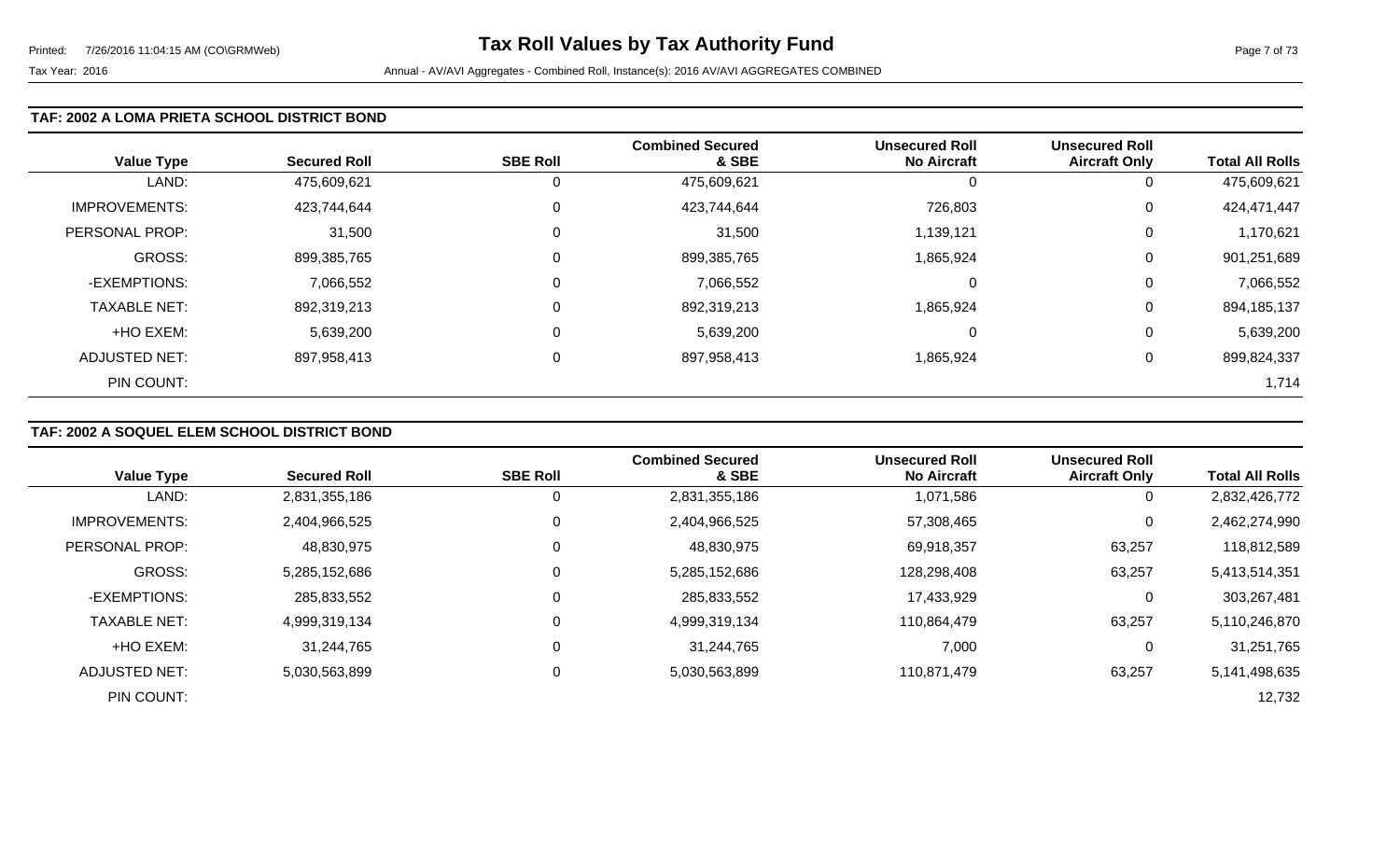#### **TAF: 2002 B PAJARO VALLEY SCHOOL DISTRICT BOND**

| <b>Value Type</b>    | <b>Secured Roll</b> | <b>SBE Roll</b> | <b>Combined Secured</b><br>& SBE | <b>Unsecured Roll</b><br><b>No Aircraft</b> | <b>Unsecured Roll</b><br><b>Aircraft Only</b> | <b>Total All Rolls</b> |
|----------------------|---------------------|-----------------|----------------------------------|---------------------------------------------|-----------------------------------------------|------------------------|
| LAND:                | 7,275,995,663       | 123,397         | 7,276,119,060                    | 5,412,257                                   | 0                                             | 7,281,531,317          |
| <b>IMPROVEMENTS:</b> | 6,113,349,740       | 0               | 6,113,349,740                    | 102,495,806                                 | 0                                             | 6,215,845,546          |
| PERSONAL PROP:       | 74,988,801          | 0               | 74,988,801                       | 190,299,334                                 | 29,600,097                                    | 294,888,232            |
| <b>GROSS:</b>        | 13,464,334,204      | 123,397         | 13,464,457,601                   | 298,207,397                                 | 29,600,097                                    | 13,792,265,095         |
| -EXEMPTIONS:         | 512,494,259         | 0               | 512,494,259                      | 10,430,253                                  | 494,187                                       | 523,418,699            |
| <b>TAXABLE NET:</b>  | 12,951,839,945      | 123,397         | 12,951,963,342                   | 287,777,144                                 | 29,105,910                                    | 13,268,846,396         |
| +HO EXEM:            | 82,498,595          | 0               | 82,498,595                       | 0                                           | 0                                             | 82,498,595             |
| <b>ADJUSTED NET:</b> | 13,034,338,540      | 123,397         | 13,034,461,937                   | 287,777,144                                 | 29,105,910                                    | 13,351,344,991         |
| PIN COUNT:           |                     |                 |                                  |                                             |                                               | 34,525                 |

## **TAF: 2002 B SOQUEL ELEM SCHOOL DISTRICT BOND**

|                      |                     |                 | <b>Combined Secured</b> | <b>Unsecured Roll</b> | <b>Unsecured Roll</b> |                        |
|----------------------|---------------------|-----------------|-------------------------|-----------------------|-----------------------|------------------------|
| <b>Value Type</b>    | <b>Secured Roll</b> | <b>SBE Roll</b> | & SBE                   | <b>No Aircraft</b>    | <b>Aircraft Only</b>  | <b>Total All Rolls</b> |
| LAND:                | 2,831,355,186       | 0               | 2,831,355,186           | 1,071,586             | 0                     | 2,832,426,772          |
| <b>IMPROVEMENTS:</b> | 2,404,966,525       | 0               | 2,404,966,525           | 57,308,465            | $\mathbf 0$           | 2,462,274,990          |
| PERSONAL PROP:       | 48,830,975          | 0               | 48,830,975              | 69,918,357            | 63,257                | 118,812,589            |
| <b>GROSS:</b>        | 5,285,152,686       | $\Omega$        | 5,285,152,686           | 128,298,408           | 63,257                | 5,413,514,351          |
| -EXEMPTIONS:         | 285,833,552         | $\Omega$        | 285,833,552             | 17,433,929            | 0                     | 303,267,481            |
| <b>TAXABLE NET:</b>  | 4,999,319,134       | $\mathbf 0$     | 4,999,319,134           | 110,864,479           | 63,257                | 5,110,246,870          |
| +HO EXEM:            | 31,244,765          | $\Omega$        | 31,244,765              | 7,000                 | $\overline{0}$        | 31,251,765             |
| ADJUSTED NET:        | 5,030,563,899       | 0               | 5,030,563,899           | 110,871,479           | 63,257                | 5, 141, 498, 635       |
| PIN COUNT:           |                     |                 |                         |                       |                       | 12,732                 |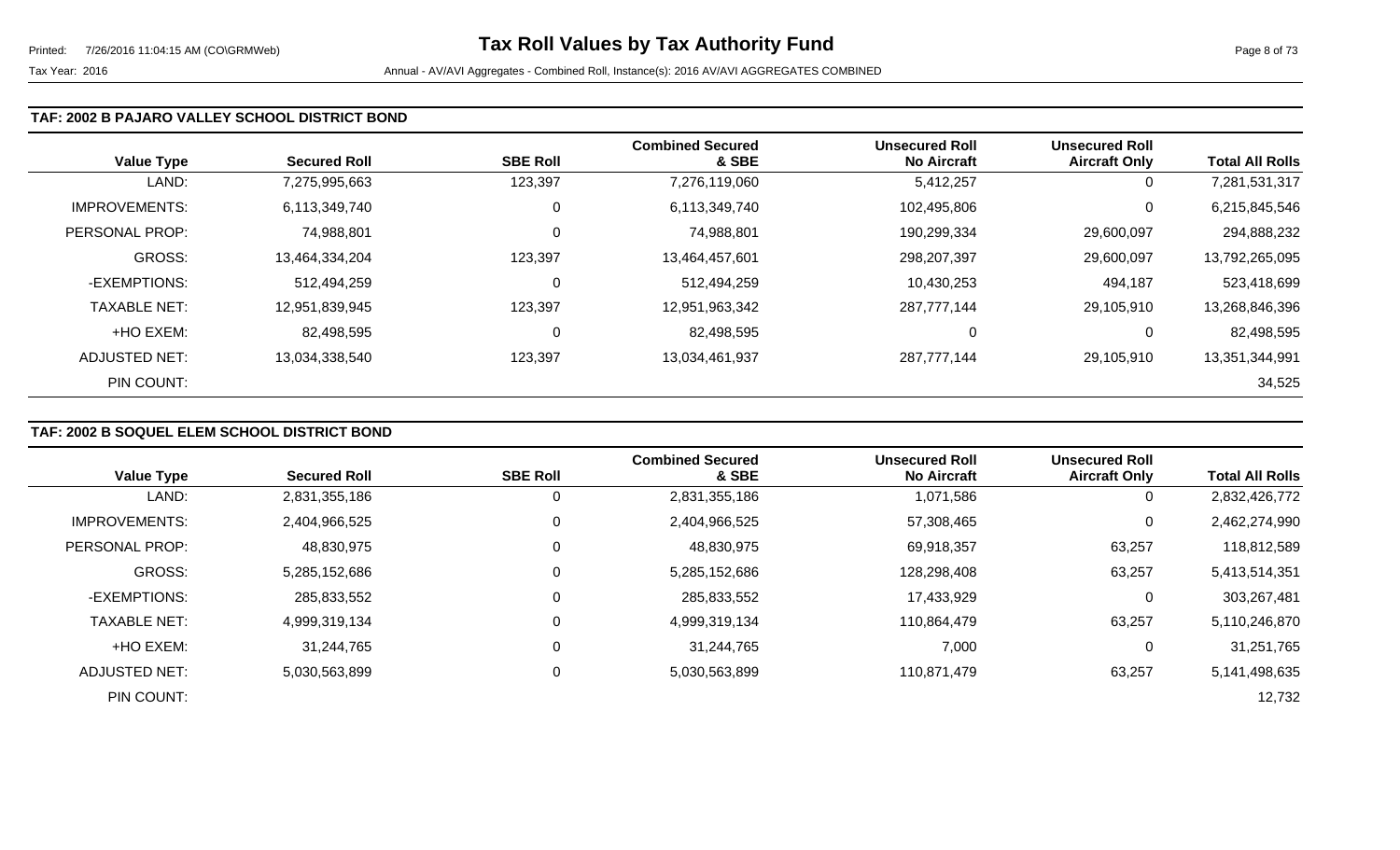#### **TAF: 2002 C SOQUEL ELEM SCHOOL DISTRICT BOND**

| <b>Value Type</b>    | <b>Secured Roll</b> | <b>SBE Roll</b> | <b>Combined Secured</b><br>& SBE | <b>Unsecured Roll</b><br><b>No Aircraft</b> | <b>Unsecured Roll</b><br><b>Aircraft Only</b> | <b>Total All Rolls</b> |
|----------------------|---------------------|-----------------|----------------------------------|---------------------------------------------|-----------------------------------------------|------------------------|
| LAND:                | 2,831,355,186       | 0               | 2,831,355,186                    | 1,071,586                                   | 0                                             | 2,832,426,772          |
| <b>IMPROVEMENTS:</b> | 2,404,966,525       | $\mathbf 0$     | 2,404,966,525                    | 57,308,465                                  | 0                                             | 2,462,274,990          |
| PERSONAL PROP:       | 48,830,975          | $\overline{0}$  | 48,830,975                       | 69,918,357                                  | 63,257                                        | 118,812,589            |
| <b>GROSS:</b>        | 5,285,152,686       | $\mathbf 0$     | 5,285,152,686                    | 128,298,408                                 | 63,257                                        | 5,413,514,351          |
| -EXEMPTIONS:         | 285,833,552         | $\overline{0}$  | 285,833,552                      | 17,433,929                                  | 0                                             | 303,267,481            |
| <b>TAXABLE NET:</b>  | 4,999,319,134       | $\overline{0}$  | 4,999,319,134                    | 110,864,479                                 | 63,257                                        | 5,110,246,870          |
| +HO EXEM:            | 31.244.765          | 0               | 31,244,765                       | 7,000                                       | 0                                             | 31,251,765             |
| ADJUSTED NET:        | 5,030,563,899       | 0               | 5,030,563,899                    | 110,871,479                                 | 63,257                                        | 5,141,498,635          |
| PIN COUNT:           |                     |                 |                                  |                                             |                                               | 12,732                 |

### **TAF: 2003 A REF 1992 A LIVE OAK SCHOOL DISTRICT BOND**

|                       |                     |                 | <b>Combined Secured</b> | <b>Unsecured Roll</b> | <b>Unsecured Roll</b> |                        |
|-----------------------|---------------------|-----------------|-------------------------|-----------------------|-----------------------|------------------------|
| <b>Value Type</b>     | <b>Secured Roll</b> | <b>SBE Roll</b> | & SBE                   | <b>No Aircraft</b>    | <b>Aircraft Only</b>  | <b>Total All Rolls</b> |
| LAND:                 | 1,988,794,744       | 83,608          | 1,988,878,352           | 2,389,542             | 0                     | 1,991,267,894          |
| <b>IMPROVEMENTS:</b>  | 1,460,841,251       | $\mathbf 0$     | 1,460,841,251           | 26,931,016            | $\mathbf 0$           | 1,487,772,267          |
| <b>PERSONAL PROP:</b> | 4,302,892           | $\Omega$        | 4,302,892               | 39,953,172            | 0                     | 44,256,064             |
| <b>GROSS:</b>         | 3,453,938,887       | 83,608          | 3,454,022,495           | 69,273,730            | 0                     | 3,523,296,225          |
| -EXEMPTIONS:          | 68,375,948          | 0               | 68,375,948              | 4,054,385             | 0                     | 72,430,333             |
| <b>TAXABLE NET:</b>   | 3,385,562,939       | 83,608          | 3,385,646,547           | 65,219,345            | $\boldsymbol{0}$      | 3,450,865,892          |
| +HO EXEM:             | 21,616,197          | 0               | 21,616,197              | 84,000                | 0                     | 21,700,197             |
| <b>ADJUSTED NET:</b>  | 3,407,179,136       | 83,608          | 3,407,262,744           | 65,303,345            | 0                     | 3,472,566,089          |
| PIN COUNT:            |                     |                 |                         |                       |                       | 8,955                  |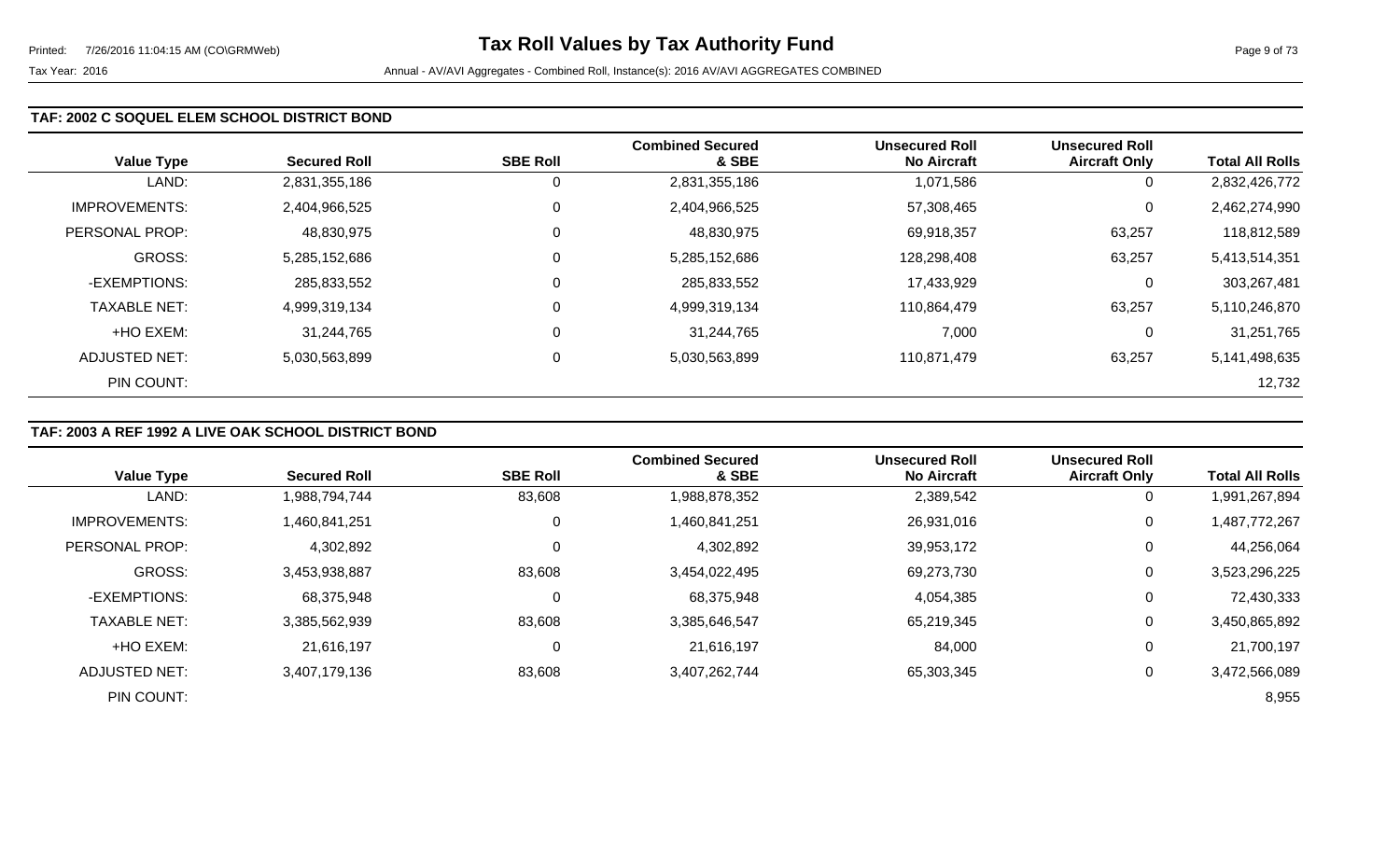#### **TAF: 2003 B REF 1992 B LIVE OAK SCHOOL DISTRICT BOND**

| <b>Value Type</b>    | <b>Secured Roll</b> | <b>SBE Roll</b> | <b>Combined Secured</b><br>& SBE | <b>Unsecured Roll</b><br><b>No Aircraft</b> | <b>Unsecured Roll</b><br><b>Aircraft Only</b> | <b>Total All Rolls</b> |
|----------------------|---------------------|-----------------|----------------------------------|---------------------------------------------|-----------------------------------------------|------------------------|
| LAND:                | 1,988,794,744       | 83,608          | 1,988,878,352                    | 2,389,542                                   | U                                             | ,991,267,894           |
| <b>IMPROVEMENTS:</b> | 1,460,841,251       | $\overline{0}$  | 1,460,841,251                    | 26,931,016                                  | 0                                             | 1,487,772,267          |
| PERSONAL PROP:       | 4,302,892           | $\mathbf 0$     | 4,302,892                        | 39,953,172                                  | 0                                             | 44,256,064             |
| GROSS:               | 3,453,938,887       | 83,608          | 3,454,022,495                    | 69,273,730                                  | 0                                             | 3,523,296,225          |
| -EXEMPTIONS:         | 68,375,948          | 0               | 68,375,948                       | 4,054,385                                   | 0                                             | 72,430,333             |
| <b>TAXABLE NET:</b>  | 3,385,562,939       | 83,608          | 3,385,646,547                    | 65,219,345                                  | 0                                             | 3,450,865,892          |
| +HO EXEM:            | 21.616.197          | 0               | 21,616,197                       | 84,000                                      | 0                                             | 21,700,197             |
| <b>ADJUSTED NET:</b> | 3,407,179,136       | 83,608          | 3,407,262,744                    | 65,303,345                                  | 0                                             | 3,472,566,089          |
| PIN COUNT:           |                     |                 |                                  |                                             |                                               | 8,955                  |

## **TAF: 2003 REF 1994 A SCOTTS VALLEY SCHOOL DISTRICT BOND**

|                      |                     |                 | <b>Combined Secured</b> | <b>Unsecured Roll</b> | <b>Unsecured Roll</b> |                        |
|----------------------|---------------------|-----------------|-------------------------|-----------------------|-----------------------|------------------------|
| <b>Value Type</b>    | <b>Secured Roll</b> | <b>SBE Roll</b> | & SBE                   | <b>No Aircraft</b>    | <b>Aircraft Only</b>  | <b>Total All Rolls</b> |
| LAND:                | 1,915,154,639       | 0               | 1,915,154,639           | 260,282               | 0                     | 1,915,414,921          |
| <b>IMPROVEMENTS:</b> | 1,861,397,134       | 0               | 1,861,397,134           | 33,189,370            | 0                     | 1,894,586,504          |
| PERSONAL PROP:       | 6,250,297           | 0               | 6,250,297               | 54,482,130            | 0                     | 60,732,427             |
| <b>GROSS:</b>        | 3,782,802,070       | 0               | 3,782,802,070           | 87,931,782            | 0                     | 3,870,733,852          |
| -EXEMPTIONS:         | 66,347,854          | 0               | 66,347,854              | 854,589               | 0                     | 67,202,443             |
| <b>TAXABLE NET:</b>  | 3,716,454,216       | 0               | 3,716,454,216           | 87,077,193            | 0                     | 3,803,531,409          |
| +HO EXEM:            | 25,006,800          | 0               | 25,006,800              | 0                     | 0                     | 25,006,800             |
| <b>ADJUSTED NET:</b> | 3,741,461,016       | 0               | 3,741,461,016           | 87,077,193            | $\mathbf 0$           | 3,828,538,209          |
| PIN COUNT:           |                     |                 |                         |                       |                       | 8,466                  |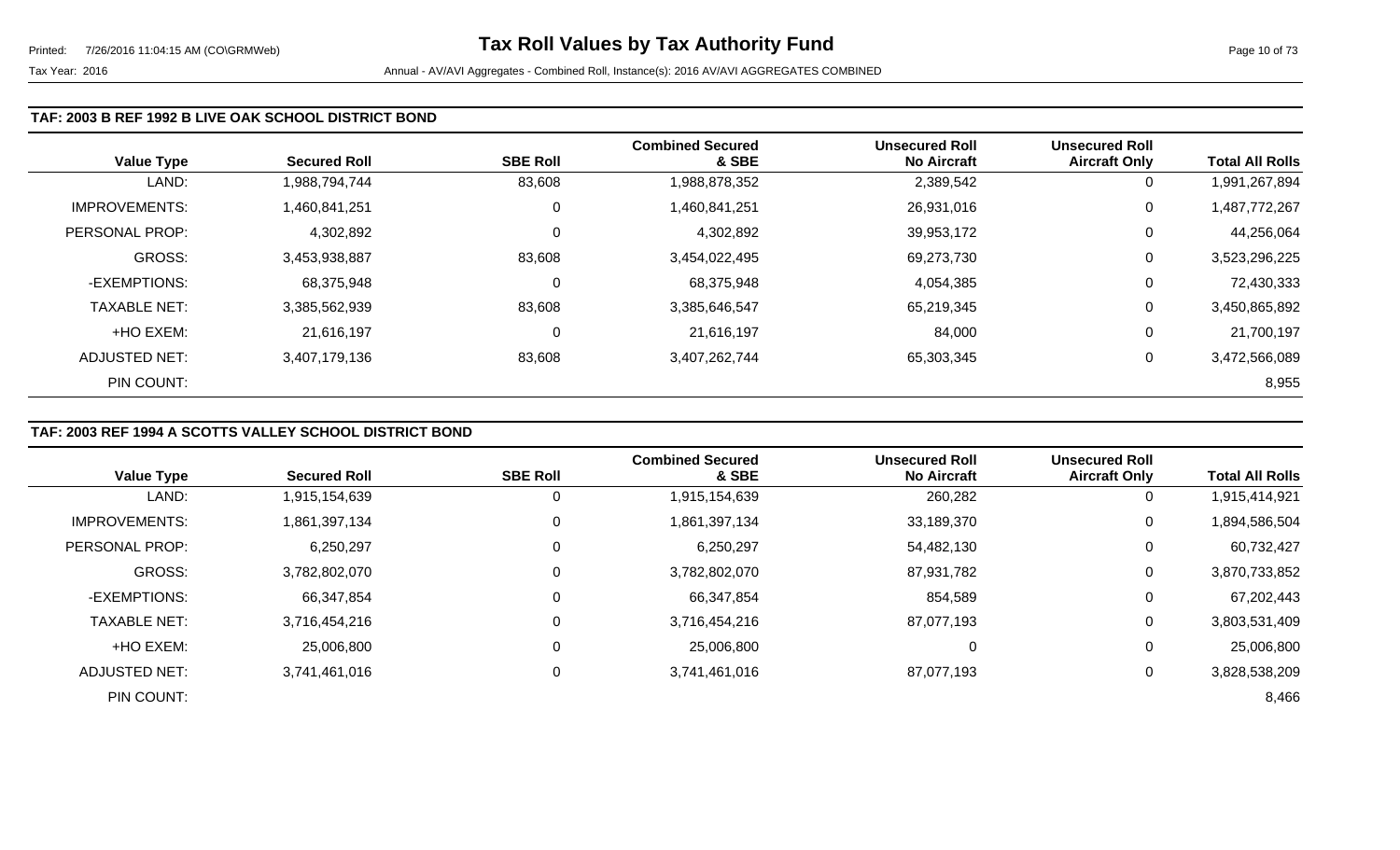#### **TAF: 2004 A LIVE OAK SCHOOL DISTRICT BOND**

| <b>Value Type</b>    | <b>Secured Roll</b> | <b>SBE Roll</b> | <b>Combined Secured</b><br>& SBE | <b>Unsecured Roll</b><br><b>No Aircraft</b> | <b>Unsecured Roll</b><br><b>Aircraft Only</b> | <b>Total All Rolls</b> |
|----------------------|---------------------|-----------------|----------------------------------|---------------------------------------------|-----------------------------------------------|------------------------|
| LAND:                | 1,988,794,744       | 83,608          | 1,988,878,352                    | 2,389,542                                   | 0                                             | 1,991,267,894          |
| <b>IMPROVEMENTS:</b> | 1,460,841,251       | 0               | 1,460,841,251                    | 26,931,016                                  | 0                                             | 1,487,772,267          |
| PERSONAL PROP:       | 4,302,892           | 0               | 4,302,892                        | 39,953,172                                  | 0                                             | 44,256,064             |
| <b>GROSS:</b>        | 3,453,938,887       | 83,608          | 3,454,022,495                    | 69,273,730                                  | 0                                             | 3,523,296,225          |
| -EXEMPTIONS:         | 68,375,948          | 0               | 68,375,948                       | 4,054,385                                   | 0                                             | 72,430,333             |
| <b>TAXABLE NET:</b>  | 3,385,562,939       | 83,608          | 3,385,646,547                    | 65,219,345                                  | 0                                             | 3,450,865,892          |
| +HO EXEM:            | 21,616,197          | 0               | 21,616,197                       | 84,000                                      | 0                                             | 21,700,197             |
| ADJUSTED NET:        | 3,407,179,136       | 83,608          | 3,407,262,744                    | 65,303,345                                  | 0                                             | 3,472,566,089          |
| PIN COUNT:           |                     |                 |                                  |                                             |                                               | 8,955                  |

### **TAF: 2004 B LIVE OAK SCHOOL DISTRICT BOND**

|                      |                     |                 | <b>Combined Secured</b> | <b>Unsecured Roll</b> | <b>Unsecured Roll</b> |                        |
|----------------------|---------------------|-----------------|-------------------------|-----------------------|-----------------------|------------------------|
| <b>Value Type</b>    | <b>Secured Roll</b> | <b>SBE Roll</b> | & SBE                   | <b>No Aircraft</b>    | <b>Aircraft Only</b>  | <b>Total All Rolls</b> |
| LAND:                | 1,988,794,744       | 83,608          | 1,988,878,352           | 2,389,542             | 0                     | ,991,267,894           |
| <b>IMPROVEMENTS:</b> | 1,460,841,251       | 0               | 1,460,841,251           | 26,931,016            | $\mathbf 0$           | 1,487,772,267          |
| PERSONAL PROP:       | 4,302,892           |                 | 4,302,892               | 39,953,172            | 0                     | 44,256,064             |
| <b>GROSS:</b>        | 3,453,938,887       | 83,608          | 3,454,022,495           | 69,273,730            | 0                     | 3,523,296,225          |
| -EXEMPTIONS:         | 68,375,948          |                 | 68,375,948              | 4,054,385             | 0                     | 72,430,333             |
| <b>TAXABLE NET:</b>  | 3,385,562,939       | 83,608          | 3,385,646,547           | 65,219,345            | 0                     | 3,450,865,892          |
| +HO EXEM:            | 21,616,197          |                 | 21,616,197              | 84,000                | 0                     | 21,700,197             |
| ADJUSTED NET:        | 3,407,179,136       | 83,608          | 3,407,262,744           | 65,303,345            | 0                     | 3,472,566,089          |
| PIN COUNT:           |                     |                 |                         |                       |                       | 8,955                  |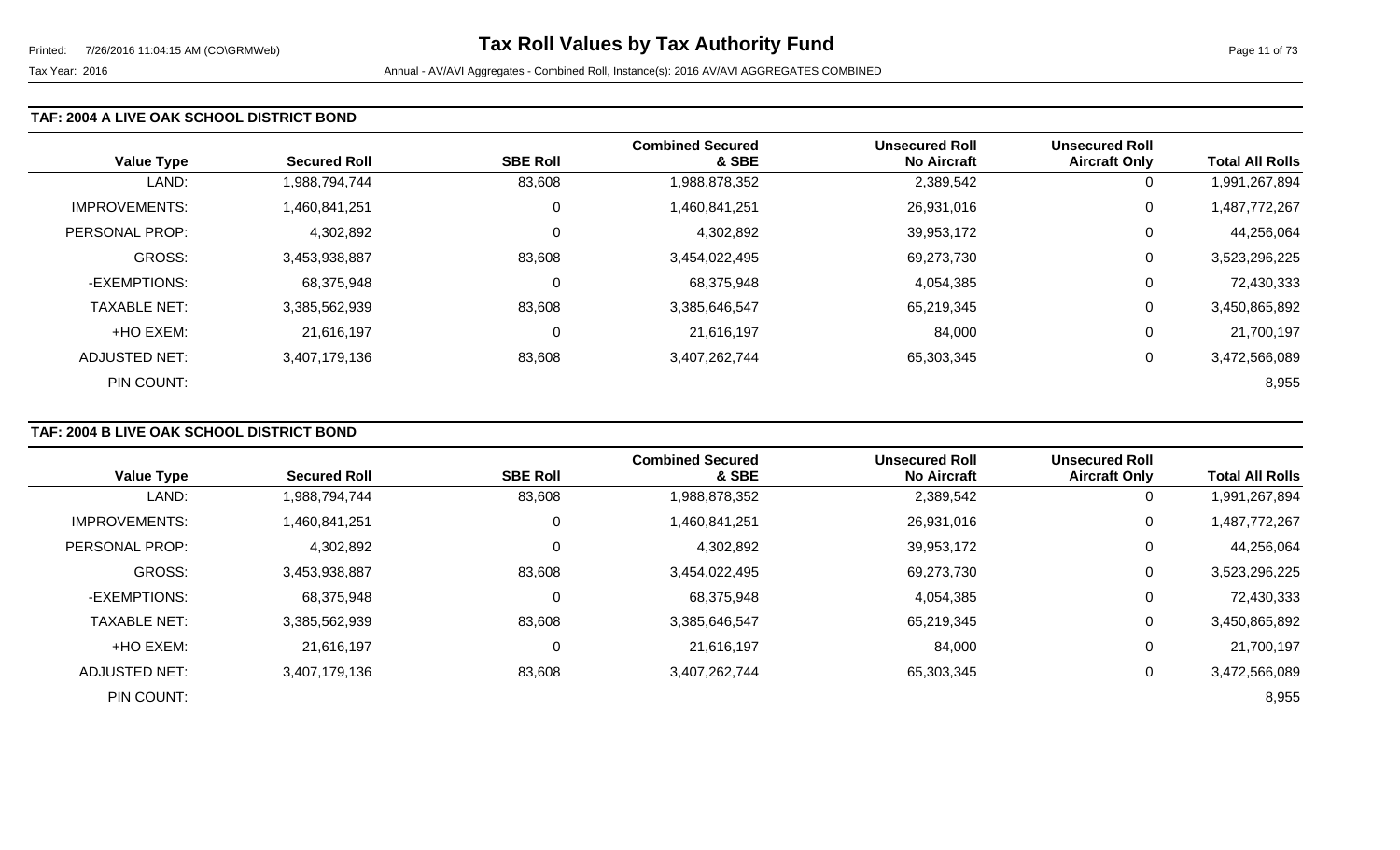### **TAF: 2004 REF 1994 B SCOTTS VALLEY SCHOOL DISTRICT BOND**

| <b>Value Type</b>    | <b>Secured Roll</b> | <b>SBE Roll</b> | <b>Combined Secured</b><br>& SBE | <b>Unsecured Roll</b><br><b>No Aircraft</b> | <b>Unsecured Roll</b><br><b>Aircraft Only</b> | <b>Total All Rolls</b> |
|----------------------|---------------------|-----------------|----------------------------------|---------------------------------------------|-----------------------------------------------|------------------------|
| LAND:                | 1,915,154,639       | 0               | 1,915,154,639                    | 260,282                                     | 0                                             | 1,915,414,921          |
| <b>IMPROVEMENTS:</b> | 1,861,397,134       | 0               | 1,861,397,134                    | 33,189,370                                  | 0                                             | 1,894,586,504          |
| PERSONAL PROP:       | 6,250,297           | 0               | 6,250,297                        | 54,482,130                                  | 0                                             | 60,732,427             |
| GROSS:               | 3,782,802,070       | 0               | 3,782,802,070                    | 87,931,782                                  | 0                                             | 3,870,733,852          |
| -EXEMPTIONS:         | 66,347,854          | 0               | 66,347,854                       | 854,589                                     | 0                                             | 67,202,443             |
| <b>TAXABLE NET:</b>  | 3,716,454,216       | 0               | 3,716,454,216                    | 87,077,193                                  | 0                                             | 3,803,531,409          |
| +HO EXEM:            | 25,006,800          | 0               | 25,006,800                       |                                             | 0                                             | 25,006,800             |
| ADJUSTED NET:        | 3,741,461,016       | 0               | 3,741,461,016                    | 87,077,193                                  | 0                                             | 3,828,538,209          |
| PIN COUNT:           |                     |                 |                                  |                                             |                                               | 8,466                  |

# **TAF: 2004 WEST VALLEY COLLEGE BOND**

|                      |                     |                 | <b>Combined Secured</b> | <b>Unsecured Roll</b> | <b>Unsecured Roll</b> |                        |
|----------------------|---------------------|-----------------|-------------------------|-----------------------|-----------------------|------------------------|
| <b>Value Type</b>    | <b>Secured Roll</b> | <b>SBE Roll</b> | & SBE                   | <b>No Aircraft</b>    | <b>Aircraft Only</b>  | <b>Total All Rolls</b> |
| LAND:                | 642,675,002         | O               | 642,675,002             | 48,704                | $\overline{0}$        | 642,723,706            |
| <b>IMPROVEMENTS:</b> | 569,052,461         | 0               | 569,052,461             | 1,166,446             | 0                     | 570,218,907            |
| PERSONAL PROP:       | 1,317,113           | 0               | 1,317,113               | 2,763,826             | 0                     | 4,080,939              |
| <b>GROSS:</b>        | 1,213,044,576       | 0               | 1,213,044,576           | 3,978,976             | 0                     | 1,217,023,552          |
| -EXEMPTIONS:         | 11,484,675          | 0               | 11,484,675              |                       | 0                     | 11,484,675             |
| <b>TAXABLE NET:</b>  | 1,201,559,901       | $\Omega$        | 1,201,559,901           | 3,978,976             | 0                     | 1,205,538,877          |
| +HO EXEM:            | 7,424,200           | $\Omega$        | 7,424,200               |                       | 0                     | 7,424,200              |
| <b>ADJUSTED NET:</b> | 1,208,984,101       | 0               | 1,208,984,101           | 3,978,976             | 0                     | 1,212,963,077          |
| PIN COUNT:           |                     |                 |                         |                       |                       | 2,476                  |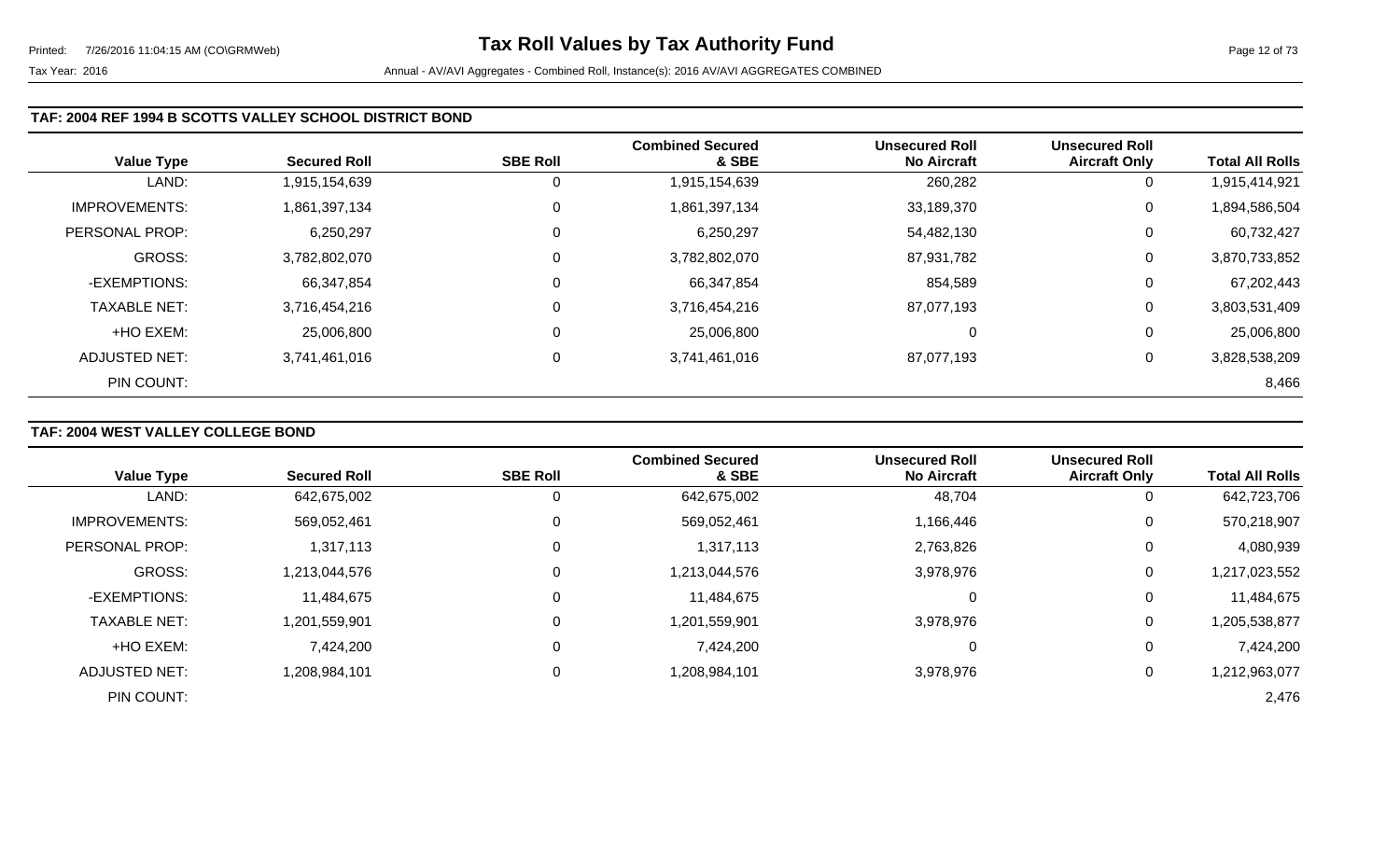### **TAF: 2005 REF 1998 SANTA CRUZ CITY ELEM SCHOOL DISTRICT BOND**

| <b>Value Type</b>    | <b>Secured Roll</b> | <b>SBE Roll</b> | <b>Combined Secured</b><br>& SBE | <b>Unsecured Roll</b><br><b>No Aircraft</b> | <b>Unsecured Roll</b><br><b>Aircraft Only</b> | <b>Total All Rolls</b> |
|----------------------|---------------------|-----------------|----------------------------------|---------------------------------------------|-----------------------------------------------|------------------------|
| LAND:                | 4,872,855,957       |                 | 4,872,855,957                    | 12,276,702                                  | 0                                             | 4,885,132,659          |
| <b>IMPROVEMENTS:</b> | 4,120,033,989       | 0               | 4,120,033,989                    | 103,427,699                                 | 0                                             | 4,223,461,688          |
| PERSONAL PROP:       | 49,348,967          | 0               | 49,348,967                       | 150,654,104                                 | 0                                             | 200,003,071            |
| <b>GROSS:</b>        | 9,042,238,913       |                 | 9,042,238,913                    | 266,358,505                                 | 0                                             | 9,308,597,418          |
| -EXEMPTIONS:         | 265,566,344         |                 | 265,566,344                      | 27,632,214                                  | 0                                             | 293,198,558            |
| <b>TAXABLE NET:</b>  | 8,776,672,569       | 0               | 8,776,672,569                    | 238,726,291                                 | 0                                             | 9,015,398,860          |
| +HO EXEM:            | 52,818,092          | 0               | 52,818,092                       | 91,000                                      | 0                                             | 52,909,092             |
| ADJUSTED NET:        | 8,829,490,661       | 0               | 8,829,490,661                    | 238,817,291                                 | 0                                             | 9,068,307,952          |
| PIN COUNT:           |                     |                 |                                  |                                             |                                               | 22,317                 |

## **TAF: 2005 REF 1998 SANTA CRUZ CITY HIGH SCHOOL DISTRICT BOND**

|                      |                     |                 | <b>Combined Secured</b> | <b>Unsecured Roll</b> | <b>Unsecured Roll</b> |                        |
|----------------------|---------------------|-----------------|-------------------------|-----------------------|-----------------------|------------------------|
| <b>Value Type</b>    | <b>Secured Roll</b> | <b>SBE Roll</b> | & SBE                   | <b>No Aircraft</b>    | <b>Aircraft Only</b>  | <b>Total All Rolls</b> |
| LAND:                | 10,343,258,319      | 91,231          | 10,343,349,550          | 15,915,342            | 0                     | 10,359,264,892         |
| <b>IMPROVEMENTS:</b> | 8,574,221,543       | 0               | 8,574,221,543           | 203,864,928           | 0                     | 8,778,086,471          |
| PERSONAL PROP:       | 103,742,682         |                 | 103,742,682             | 270,022,855           | 88,176                | 373,853,713            |
| <b>GROSS:</b>        | 19,021,222,544      | 91,231          | 19,021,313,775          | 489,803,125           | 88,176                | 19,511,205,076         |
| -EXEMPTIONS:         | 643,044,481         |                 | 643,044,481             | 49,129,886            | 0                     | 692,174,367            |
| <b>TAXABLE NET:</b>  | 18,378,178,063      | 91,231          | 18,378,269,294          | 440,673,239           | 88,176                | 18,819,030,709         |
| +HO EXEM:            | 114,650,387         |                 | 114,650,387             | 182,000               | $\mathbf{0}$          | 114,832,387            |
| ADJUSTED NET:        | 18.492.828.450      | 91,231          | 18,492,919,681          | 440.855.239           | 88,176                | 18,933,863,096         |
| PIN COUNT:           |                     |                 |                         |                       |                       | 47,393                 |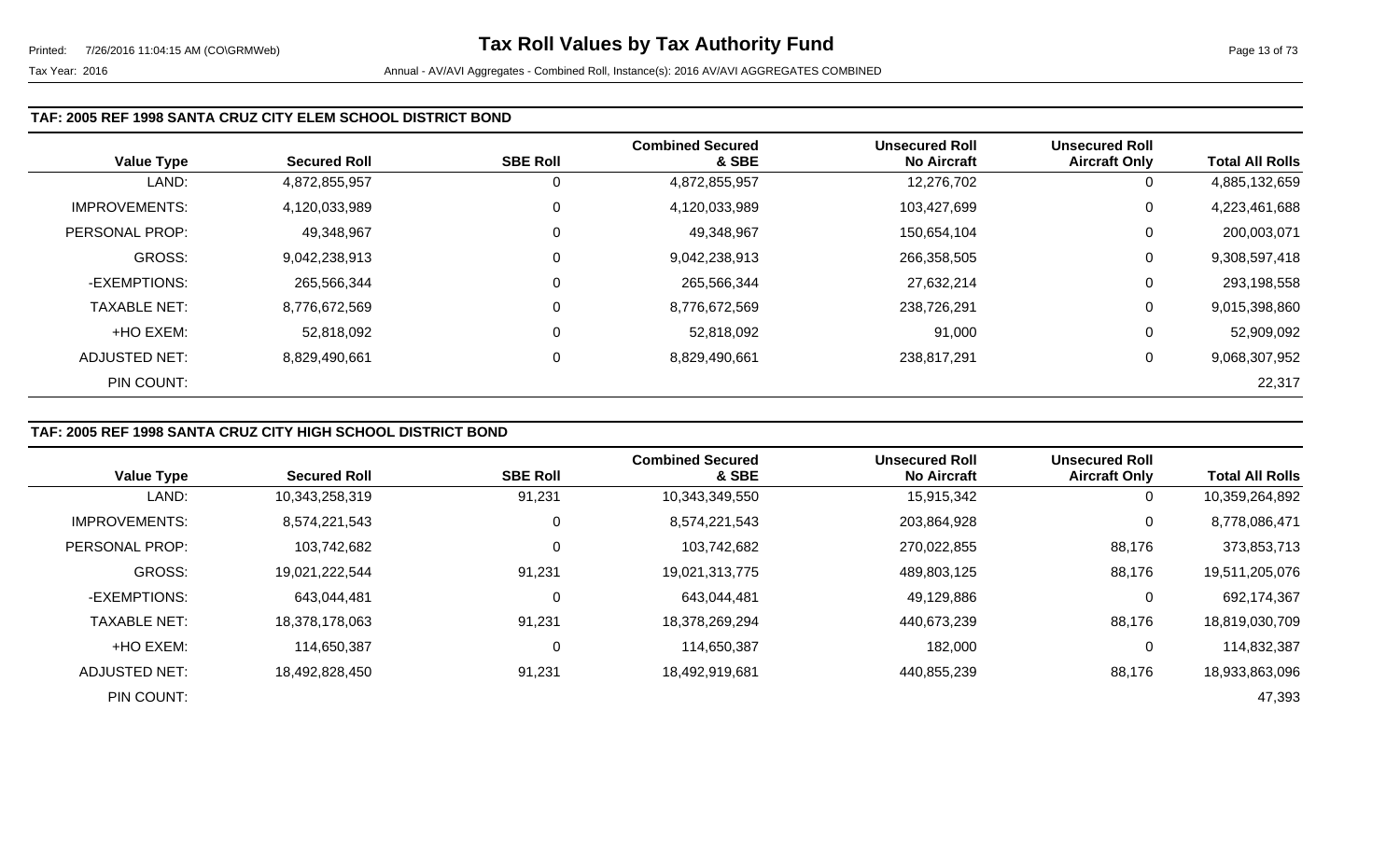#### **TAF: 2005 REF 2002 A PAJARO VALLEY SCHOOL DISTRICT BOND**

| <b>Value Type</b>    | <b>Secured Roll</b> | <b>SBE Roll</b> | <b>Combined Secured</b><br>& SBE | <b>Unsecured Roll</b><br><b>No Aircraft</b> | <b>Unsecured Roll</b><br><b>Aircraft Only</b> | <b>Total All Rolls</b> |
|----------------------|---------------------|-----------------|----------------------------------|---------------------------------------------|-----------------------------------------------|------------------------|
| LAND:                | 7,275,995,663       | 123,397         | 7,276,119,060                    | 5,412,257                                   | 0                                             | 7,281,531,317          |
| <b>IMPROVEMENTS:</b> | 6,113,349,740       | 0               | 6,113,349,740                    | 102,495,806                                 | 0                                             | 6,215,845,546          |
| PERSONAL PROP:       | 74,988,801          | 0               | 74,988,801                       | 190,299,334                                 | 29,600,097                                    | 294,888,232            |
| <b>GROSS:</b>        | 13,464,334,204      | 123,397         | 13,464,457,601                   | 298,207,397                                 | 29,600,097                                    | 13,792,265,095         |
| -EXEMPTIONS:         | 512,494,259         | 0               | 512,494,259                      | 10,430,253                                  | 494,187                                       | 523,418,699            |
| <b>TAXABLE NET:</b>  | 12,951,839,945      | 123,397         | 12,951,963,342                   | 287,777,144                                 | 29,105,910                                    | 13,268,846,396         |
| +HO EXEM:            | 82,498,595          | 0               | 82,498,595                       |                                             | 0                                             | 82,498,595             |
| ADJUSTED NET:        | 13,034,338,540      | 123,397         | 13,034,461,937                   | 287,777,144                                 | 29,105,910                                    | 13,351,344,991         |
| PIN COUNT:           |                     |                 |                                  |                                             |                                               | 34,525                 |

### **TAF: 2008 A SAN LORENZO VALLEY SCHOOL DISTRICT BOND**

|                      |                     |                 | <b>Combined Secured</b> | <b>Unsecured Roll</b> | <b>Unsecured Roll</b> |                        |
|----------------------|---------------------|-----------------|-------------------------|-----------------------|-----------------------|------------------------|
| <b>Value Type</b>    | <b>Secured Roll</b> | <b>SBE Roll</b> | & SBE                   | <b>No Aircraft</b>    | <b>Aircraft Only</b>  | <b>Total All Rolls</b> |
| LAND:                | 1,867,350,528       | 64,687          | 1,867,415,215           | 467,474               | 0                     | 1,867,882,689          |
| <b>IMPROVEMENTS:</b> | 1,598,448,456       | 0               | 1,598,448,456           | 15,681,466            | 0                     | 1,614,129,922          |
| PERSONAL PROP:       | 22,403,036          | 0               | 22,403,036              | 10,894,122            | 0                     | 33,297,158             |
| <b>GROSS:</b>        | 3,488,202,020       | 64,687          | 3,488,266,707           | 27,043,062            | 0                     | 3,515,309,769          |
| -EXEMPTIONS:         | 128,144,297         | $\mathbf 0$     | 128,144,297             | 24,863                | 0                     | 128,169,160            |
| <b>TAXABLE NET:</b>  | 3,360,057,723       | 64,687          | 3,360,122,410           | 27,018,199            | 0                     | 3,387,140,609          |
| +HO EXEM:            | 33,433,400          | $\mathbf 0$     | 33,433,400              | 0                     | 0                     | 33,433,400             |
| ADJUSTED NET:        | 3,393,491,123       | 64,687          | 3,393,555,810           | 27,018,199            | 0                     | 3,420,574,009          |
| PIN COUNT:           |                     |                 |                         |                       |                       | 18,387                 |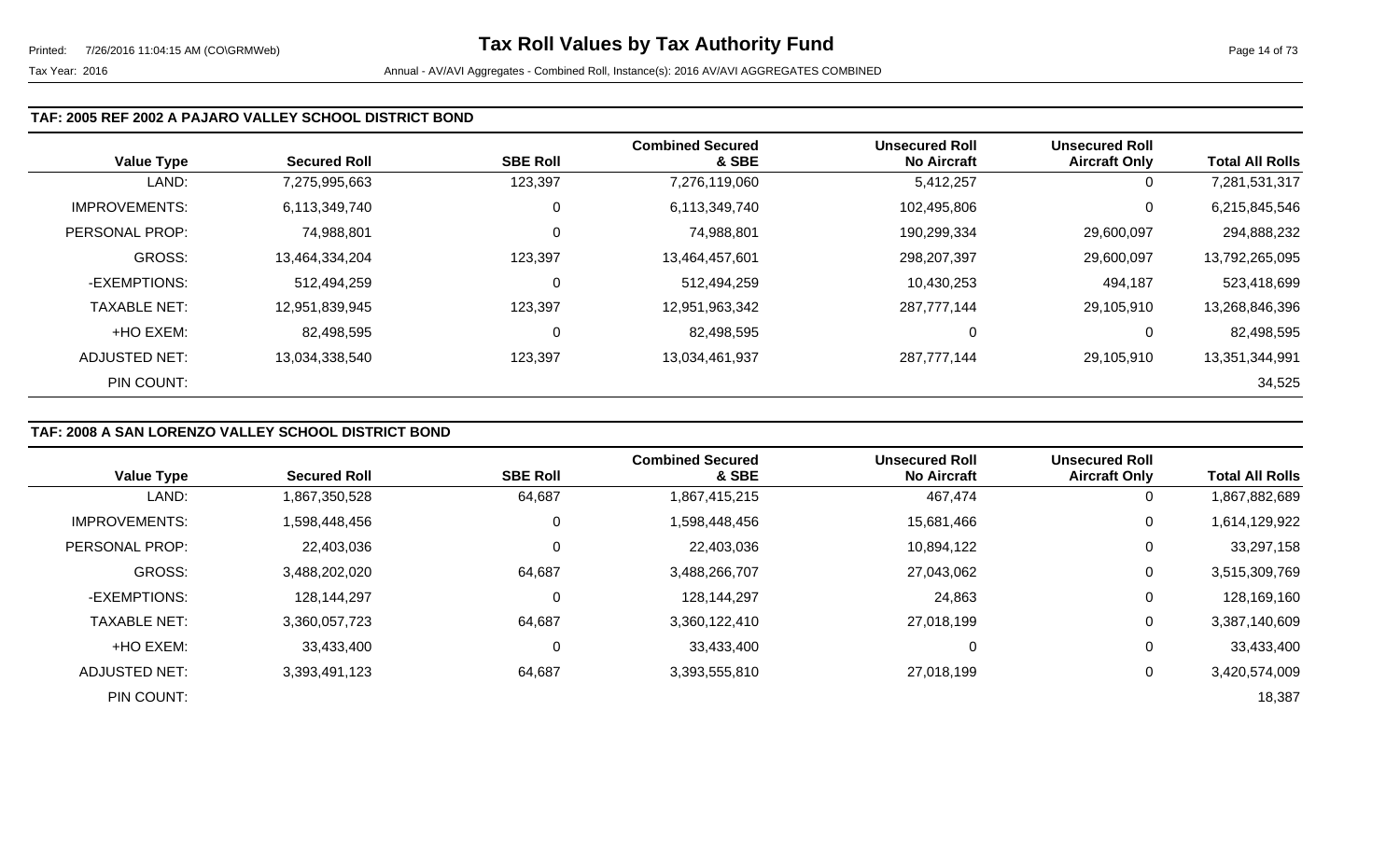### **TAF: 2008 B SAN LORENZO VALLEY SCHOOL DISTRICT BOND**

| <b>Value Type</b>    | <b>Secured Roll</b> | <b>SBE Roll</b> | <b>Combined Secured</b><br>& SBE | <b>Unsecured Roll</b><br><b>No Aircraft</b> | <b>Unsecured Roll</b><br><b>Aircraft Only</b> | <b>Total All Rolls</b> |
|----------------------|---------------------|-----------------|----------------------------------|---------------------------------------------|-----------------------------------------------|------------------------|
| LAND:                | 1,867,350,528       | 64,687          | 1,867,415,215                    | 467,474                                     | 0                                             | 1,867,882,689          |
| <b>IMPROVEMENTS:</b> | 1,598,448,456       | 0               | 1,598,448,456                    | 15,681,466                                  | 0                                             | 1,614,129,922          |
| PERSONAL PROP:       | 22,403,036          | 0               | 22,403,036                       | 10,894,122                                  | 0                                             | 33,297,158             |
| GROSS:               | 3,488,202,020       | 64,687          | 3,488,266,707                    | 27,043,062                                  | 0                                             | 3,515,309,769          |
| -EXEMPTIONS:         | 128,144,297         | 0               | 128,144,297                      | 24,863                                      | 0                                             | 128,169,160            |
| <b>TAXABLE NET:</b>  | 3,360,057,723       | 64,687          | 3,360,122,410                    | 27,018,199                                  | 0                                             | 3,387,140,609          |
| +HO EXEM:            | 33,433,400          | 0               | 33,433,400                       | 0                                           | 0                                             | 33,433,400             |
| ADJUSTED NET:        | 3,393,491,123       | 64,687          | 3,393,555,810                    | 27,018,199                                  | 0                                             | 3,420,574,009          |
| PIN COUNT:           |                     |                 |                                  |                                             |                                               | 18,387                 |

## **TAF: 2011 REF 2000 A SAN LORENZO VALLEY SCHOOL DISTRICT BOND**

|                      |                     |                 | <b>Combined Secured</b> | <b>Unsecured Roll</b> | <b>Unsecured Roll</b> |                        |
|----------------------|---------------------|-----------------|-------------------------|-----------------------|-----------------------|------------------------|
| <b>Value Type</b>    | <b>Secured Roll</b> | <b>SBE Roll</b> | & SBE                   | <b>No Aircraft</b>    | <b>Aircraft Only</b>  | <b>Total All Rolls</b> |
| LAND:                | 1,867,350,528       | 64,687          | 1,867,415,215           | 467,474               | 0                     | 1,867,882,689          |
| <b>IMPROVEMENTS:</b> | 1,598,448,456       |                 | 1,598,448,456           | 15,681,466            | $\mathbf 0$           | 1,614,129,922          |
| PERSONAL PROP:       | 22,403,036          |                 | 22,403,036              | 10,894,122            | 0                     | 33,297,158             |
| <b>GROSS:</b>        | 3,488,202,020       | 64,687          | 3,488,266,707           | 27,043,062            | 0                     | 3,515,309,769          |
| -EXEMPTIONS:         | 128,144,297         | 0               | 128,144,297             | 24,863                | 0                     | 128,169,160            |
| <b>TAXABLE NET:</b>  | 3,360,057,723       | 64,687          | 3,360,122,410           | 27,018,199            | $\mathbf 0$           | 3,387,140,609          |
| +HO EXEM:            | 33,433,400          | 0               | 33,433,400              | 0                     | 0                     | 33,433,400             |
| ADJUSTED NET:        | 3,393,491,123       | 64,687          | 3,393,555,810           | 27.018.199            | $\mathbf 0$           | 3,420,574,009          |
| PIN COUNT:           |                     |                 |                         |                       |                       | 18,387                 |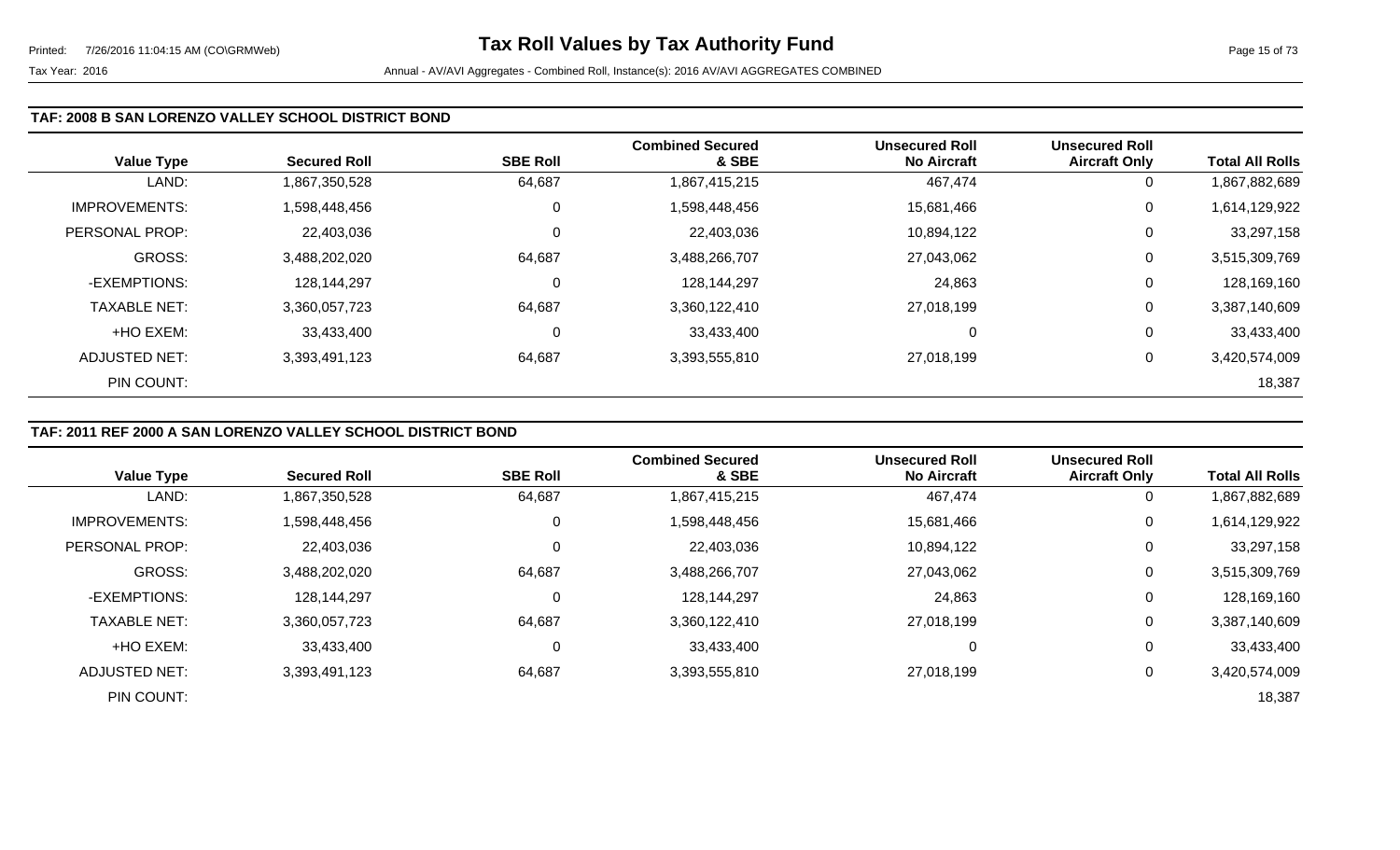#### **TAF: 2012 A PAJARO VALLEY SCHOOL DISTRICT BOND**

| <b>Value Type</b>    | <b>Secured Roll</b> | <b>SBE Roll</b> | <b>Combined Secured</b><br>& SBE | <b>Unsecured Roll</b><br><b>No Aircraft</b> | <b>Unsecured Roll</b><br><b>Aircraft Only</b> | <b>Total All Rolls</b> |
|----------------------|---------------------|-----------------|----------------------------------|---------------------------------------------|-----------------------------------------------|------------------------|
| LAND:                | 7,275,995,663       | 123,397         | 7,276,119,060                    | 5,412,257                                   | 0                                             | 7,281,531,317          |
| <b>IMPROVEMENTS:</b> | 6,113,349,740       | 0               | 6,113,349,740                    | 102,495,806                                 | 0                                             | 6,215,845,546          |
| PERSONAL PROP:       | 74,988,801          | $\mathbf 0$     | 74,988,801                       | 190,299,334                                 | 29,600,097                                    | 294,888,232            |
| <b>GROSS:</b>        | 13,464,334,204      | 123,397         | 13,464,457,601                   | 298,207,397                                 | 29,600,097                                    | 13,792,265,095         |
| -EXEMPTIONS:         | 512,494,259         | 0               | 512,494,259                      | 10,430,253                                  | 494,187                                       | 523,418,699            |
| <b>TAXABLE NET:</b>  | 12,951,839,945      | 123,397         | 12,951,963,342                   | 287,777,144                                 | 29,105,910                                    | 13,268,846,396         |
| +HO EXEM:            | 82,498,595          | $\mathbf 0$     | 82,498,595                       | 0                                           | 0                                             | 82,498,595             |
| <b>ADJUSTED NET:</b> | 13,034,338,540      | 123,397         | 13,034,461,937                   | 287,777,144                                 | 29,105,910                                    | 13,351,344,991         |
| PIN COUNT:           |                     |                 |                                  |                                             |                                               | 34,525                 |

## **TAF: 2012 B PAJARO VALLEY SCHOOL DISTRICT BOND**

|                      |                     |                 | <b>Combined Secured</b> | <b>Unsecured Roll</b> | <b>Unsecured Roll</b> |                        |
|----------------------|---------------------|-----------------|-------------------------|-----------------------|-----------------------|------------------------|
| <b>Value Type</b>    | <b>Secured Roll</b> | <b>SBE Roll</b> | & SBE                   | <b>No Aircraft</b>    | <b>Aircraft Only</b>  | <b>Total All Rolls</b> |
| LAND:                | 7,275,995,663       | 123,397         | 7,276,119,060           | 5,412,257             | 0                     | 7,281,531,317          |
| <b>IMPROVEMENTS:</b> | 6,113,349,740       | 0               | 6,113,349,740           | 102,495,806           | 0                     | 6,215,845,546          |
| PERSONAL PROP:       | 74,988,801          | 0               | 74,988,801              | 190,299,334           | 29,600,097            | 294,888,232            |
| GROSS:               | 13,464,334,204      | 123,397         | 13,464,457,601          | 298,207,397           | 29,600,097            | 13,792,265,095         |
| -EXEMPTIONS:         | 512,494,259         | 0               | 512,494,259             | 10,430,253            | 494,187               | 523,418,699            |
| <b>TAXABLE NET:</b>  | 12,951,839,945      | 123,397         | 12,951,963,342          | 287,777,144           | 29,105,910            | 13,268,846,396         |
| +HO EXEM:            | 82,498,595          | 0               | 82,498,595              | 0                     | 0                     | 82,498,595             |
| ADJUSTED NET:        | 13,034,338,540      | 123,397         | 13,034,461,937          | 287,777,144           | 29,105,910            | 13,351,344,991         |
| PIN COUNT:           |                     |                 |                         |                       |                       | 34,525                 |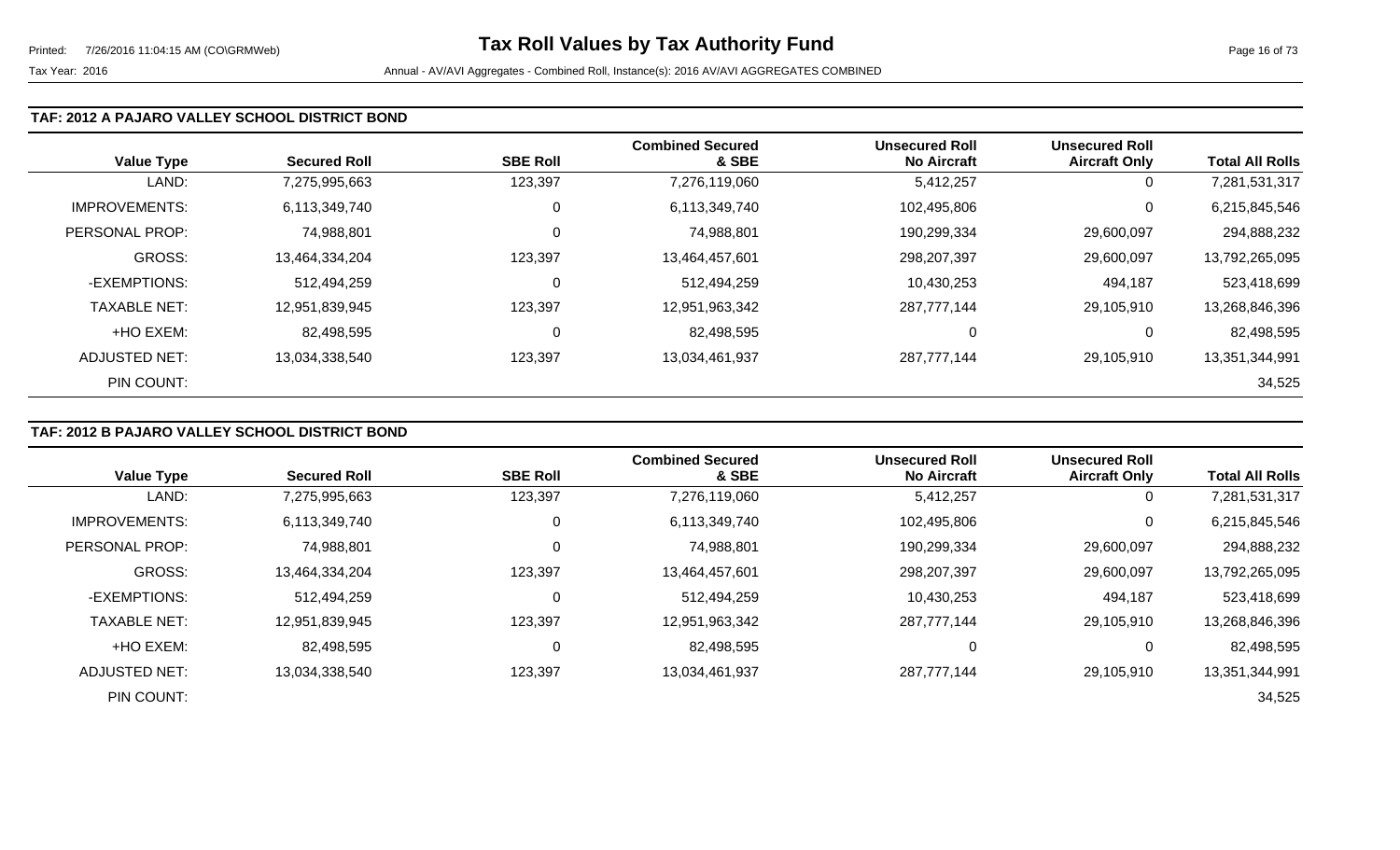### **TAF: 2012 C PAJARO VALLEY SCHOOL DISTRICT BOND**

| <b>Value Type</b>    | <b>Secured Roll</b> | <b>SBE Roll</b> | <b>Combined Secured</b><br>& SBE | <b>Unsecured Roll</b><br><b>No Aircraft</b> | <b>Unsecured Roll</b><br><b>Aircraft Only</b> | <b>Total All Rolls</b> |
|----------------------|---------------------|-----------------|----------------------------------|---------------------------------------------|-----------------------------------------------|------------------------|
| LAND:                | 7,275,995,663       | 123,397         | 7,276,119,060                    | 5,412,257                                   | 0                                             | 7,281,531,317          |
| <b>IMPROVEMENTS:</b> | 6,113,349,740       | 0               | 6,113,349,740                    | 102,495,806                                 | 0                                             | 6,215,845,546          |
| PERSONAL PROP:       | 74,988,801          | 0               | 74,988,801                       | 190,299,334                                 | 29,600,097                                    | 294,888,232            |
| <b>GROSS:</b>        | 13,464,334,204      | 123,397         | 13,464,457,601                   | 298,207,397                                 | 29,600,097                                    | 13,792,265,095         |
| -EXEMPTIONS:         | 512,494,259         | 0               | 512,494,259                      | 10,430,253                                  | 494,187                                       | 523,418,699            |
| <b>TAXABLE NET:</b>  | 12,951,839,945      | 123,397         | 12,951,963,342                   | 287,777,144                                 | 29,105,910                                    | 13,268,846,396         |
| +HO EXEM:            | 82,498,595          | 0               | 82,498,595                       | 0                                           | 0                                             | 82,498,595             |
| <b>ADJUSTED NET:</b> | 13,034,338,540      | 123,397         | 13,034,461,937                   | 287,777,144                                 | 29,105,910                                    | 13,351,344,991         |
| PIN COUNT:           |                     |                 |                                  |                                             |                                               | 34,525                 |

# **TAF: 2012 PACIFIC SCHOOL BOND**

|                       |                     |                 | <b>Combined Secured</b> | <b>Unsecured Roll</b> | <b>Unsecured Roll</b> |                        |
|-----------------------|---------------------|-----------------|-------------------------|-----------------------|-----------------------|------------------------|
| <b>Value Type</b>     | <b>Secured Roll</b> | <b>SBE Roll</b> | & SBE                   | <b>No Aircraft</b>    | <b>Aircraft Only</b>  | <b>Total All Rolls</b> |
| LAND:                 | 70,587,139          | 7,623           | 70,594,762              | 96,455                | $\overline{0}$        | 70,691,217             |
| <b>IMPROVEMENTS:</b>  | 57,743,272          | 0               | 57,743,272              | 973,998               | $\overline{0}$        | 58,717,270             |
| <b>PERSONAL PROP:</b> | 325,911             | 0               | 325,911                 | 2,508,265             | 0                     | 2,834,176              |
| <b>GROSS:</b>         | 128,656,322         | 7,623           | 128,663,945             | 3,578,718             | 0                     | 132,242,663            |
| -EXEMPTIONS:          | 3,684,737           | 0               | 3,684,737               |                       | 0                     | 3,684,737              |
| <b>TAXABLE NET:</b>   | 124,971,585         | 7,623           | 124,979,208             | 3,578,718             | $\mathbf 0$           | 128,557,926            |
| +HO EXEM:             | 733,733             | 0               | 733,733                 | 0                     | 0                     | 733,733                |
| <b>ADJUSTED NET:</b>  | 125,705,318         | 7,623           | 125,712,941             | 3,578,718             | 0                     | 129,291,659            |
| PIN COUNT:            |                     |                 |                         |                       |                       | 659                    |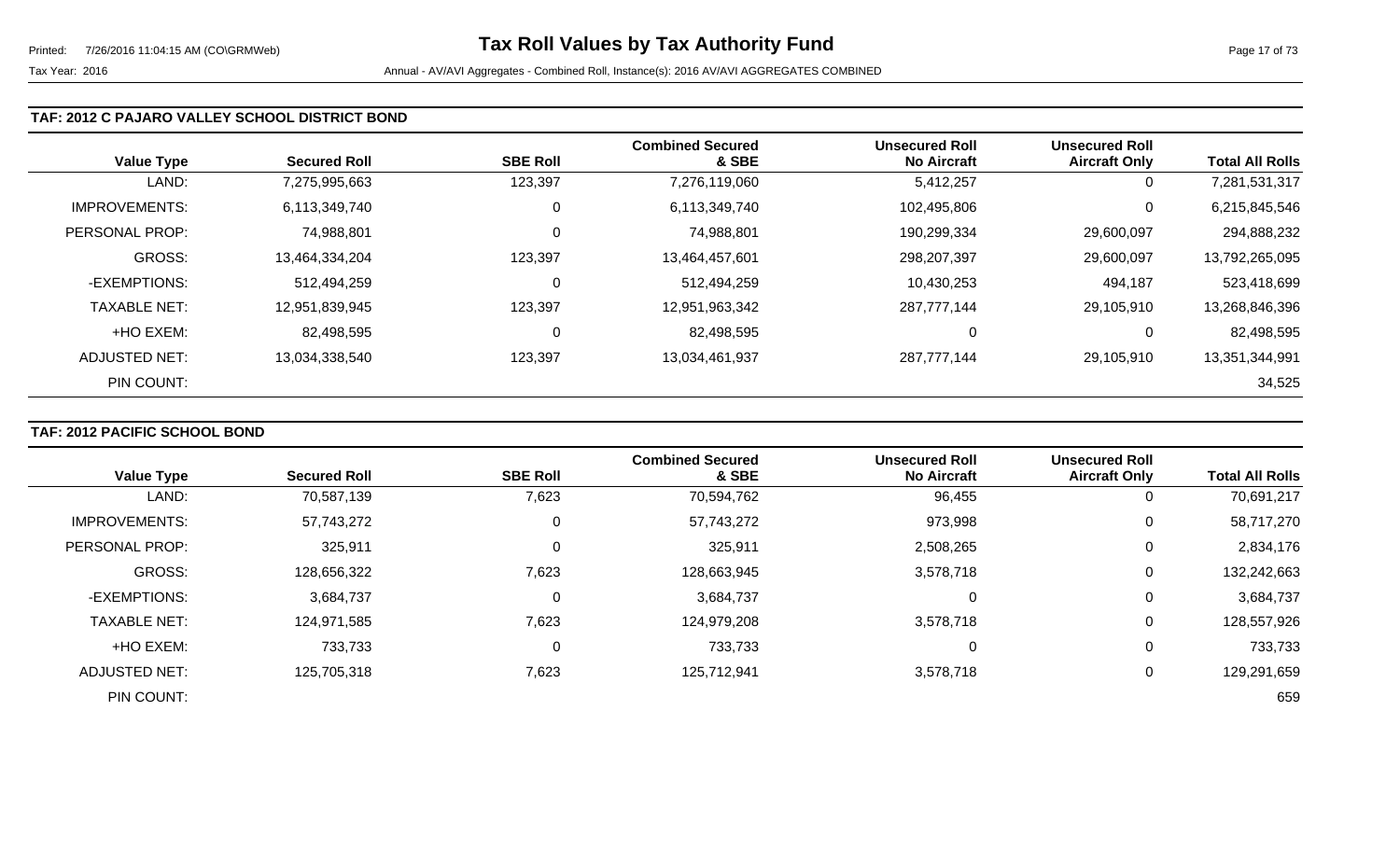### **TAF: 2012 WEST VALLEY COLLEGE BOND**

| <b>Value Type</b>    | <b>Secured Roll</b> | <b>SBE Roll</b> | <b>Combined Secured</b><br>& SBE | <b>Unsecured Roll</b><br><b>No Aircraft</b> | <b>Unsecured Roll</b><br><b>Aircraft Only</b> | <b>Total All Rolls</b> |
|----------------------|---------------------|-----------------|----------------------------------|---------------------------------------------|-----------------------------------------------|------------------------|
| LAND:                | 642,675,002         |                 | 642,675,002                      | 48,704                                      | 0                                             | 642,723,706            |
| <b>IMPROVEMENTS:</b> | 569,052,461         | $\Omega$        | 569,052,461                      | 1,166,446                                   | 0                                             | 570,218,907            |
| PERSONAL PROP:       | 1,317,113           | $\Omega$        | 1,317,113                        | 2,763,826                                   | 0                                             | 4,080,939              |
| <b>GROSS:</b>        | 1,213,044,576       | $\Omega$        | 1,213,044,576                    | 3,978,976                                   | 0                                             | 1,217,023,552          |
| -EXEMPTIONS:         | 11,484,675          |                 | 11,484,675                       |                                             | 0                                             | 11,484,675             |
| <b>TAXABLE NET:</b>  | 1,201,559,901       | $\Omega$        | 1,201,559,901                    | 3,978,976                                   | 0                                             | 1,205,538,877          |
| +HO EXEM:            | 7,424,200           | $\Omega$        | 7,424,200                        | $\Omega$                                    | 0                                             | 7,424,200              |
| ADJUSTED NET:        | 1,208,984,101       | 0               | 1,208,984,101                    | 3,978,976                                   | 0                                             | 1,212,963,077          |
| PIN COUNT:           |                     |                 |                                  |                                             |                                               | 2,476                  |

### **TAF: 2013 A REF 2002 PAJARO VALLEY SCHOOL DISTRICT BOND**

|                      |                     |                 | <b>Combined Secured</b> | <b>Unsecured Roll</b> | <b>Unsecured Roll</b> |                        |
|----------------------|---------------------|-----------------|-------------------------|-----------------------|-----------------------|------------------------|
| <b>Value Type</b>    | <b>Secured Roll</b> | <b>SBE Roll</b> | & SBE                   | <b>No Aircraft</b>    | <b>Aircraft Only</b>  | <b>Total All Rolls</b> |
| LAND:                | 7,275,995,663       | 123,397         | 7,276,119,060           | 5,412,257             | 0                     | 7,281,531,317          |
| <b>IMPROVEMENTS:</b> | 6,113,349,740       | 0               | 6,113,349,740           | 102,495,806           | 0                     | 6,215,845,546          |
| PERSONAL PROP:       | 74,988,801          | 0               | 74,988,801              | 190,299,334           | 29,600,097            | 294,888,232            |
| GROSS:               | 13,464,334,204      | 123,397         | 13,464,457,601          | 298,207,397           | 29,600,097            | 13,792,265,095         |
| -EXEMPTIONS:         | 512,494,259         | 0               | 512,494,259             | 10,430,253            | 494,187               | 523,418,699            |
| <b>TAXABLE NET:</b>  | 12,951,839,945      | 123,397         | 12,951,963,342          | 287,777,144           | 29,105,910            | 13,268,846,396         |
| +HO EXEM:            | 82,498,595          | 0               | 82,498,595              | 0                     | 0                     | 82,498,595             |
| ADJUSTED NET:        | 13,034,338,540      | 123,397         | 13,034,461,937          | 287,777,144           | 29,105,910            | 13,351,344,991         |
| PIN COUNT:           |                     |                 |                         |                       |                       | 34,525                 |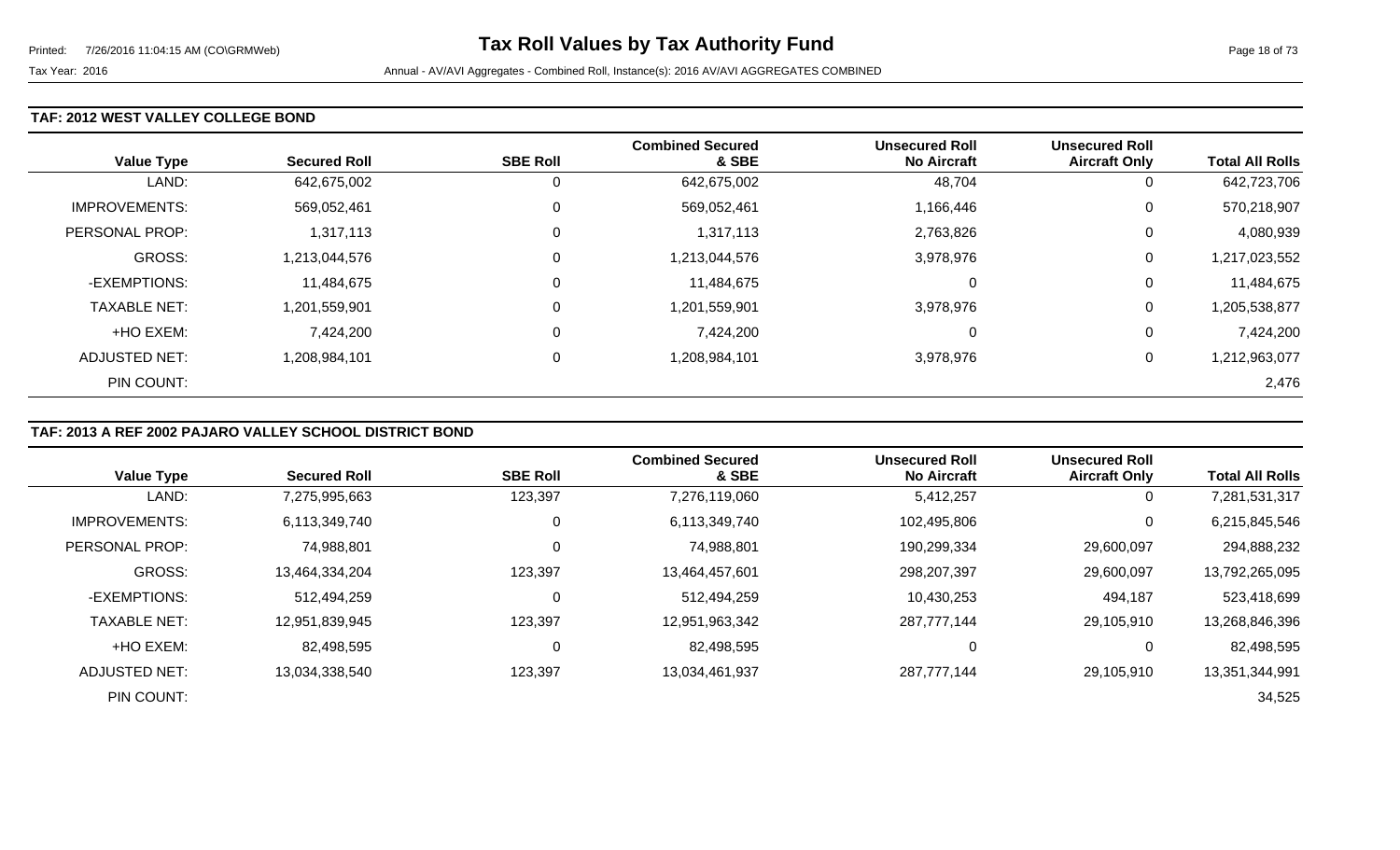#### **TAF: 2013 B REF 2002 PAJARO VALLEY SCHOOL DISTRICT BOND**

| <b>Value Type</b>    | <b>Secured Roll</b> | <b>SBE Roll</b> | <b>Combined Secured</b><br>& SBE | <b>Unsecured Roll</b><br><b>No Aircraft</b> | <b>Unsecured Roll</b><br><b>Aircraft Only</b> | <b>Total All Rolls</b> |
|----------------------|---------------------|-----------------|----------------------------------|---------------------------------------------|-----------------------------------------------|------------------------|
| LAND:                | 7,275,995,663       | 123,397         | 7,276,119,060                    | 5,412,257                                   | 0                                             | 7,281,531,317          |
| <b>IMPROVEMENTS:</b> | 6,113,349,740       | 0               | 6,113,349,740                    | 102,495,806                                 | $\overline{0}$                                | 6,215,845,546          |
| PERSONAL PROP:       | 74,988,801          | 0               | 74,988,801                       | 190,299,334                                 | 29,600,097                                    | 294,888,232            |
| GROSS:               | 13,464,334,204      | 123,397         | 13,464,457,601                   | 298,207,397                                 | 29,600,097                                    | 13,792,265,095         |
| -EXEMPTIONS:         | 512,494,259         | 0               | 512,494,259                      | 10,430,253                                  | 494,187                                       | 523,418,699            |
| <b>TAXABLE NET:</b>  | 12,951,839,945      | 123,397         | 12,951,963,342                   | 287,777,144                                 | 29,105,910                                    | 13,268,846,396         |
| +HO EXEM:            | 82,498,595          | 0               | 82,498,595                       |                                             | 0                                             | 82,498,595             |
| ADJUSTED NET:        | 13,034,338,540      | 123,397         | 13,034,461,937                   | 287,777,144                                 | 29,105,910                                    | 13,351,344,991         |
| PIN COUNT:           |                     |                 |                                  |                                             |                                               | 34,525                 |

### **TAF: 2013 REF 2002 A SOQUEL ELEM SCHOOL DISTRICT BOND**

|                      |                     |                 | <b>Combined Secured</b> | <b>Unsecured Roll</b> | <b>Unsecured Roll</b> |                        |
|----------------------|---------------------|-----------------|-------------------------|-----------------------|-----------------------|------------------------|
| <b>Value Type</b>    | <b>Secured Roll</b> | <b>SBE Roll</b> | & SBE                   | <b>No Aircraft</b>    | <b>Aircraft Only</b>  | <b>Total All Rolls</b> |
| LAND:                | 2,831,355,186       | 0               | 2,831,355,186           | 1,071,586             | 0                     | 2,832,426,772          |
| <b>IMPROVEMENTS:</b> | 2,404,966,525       | 0               | 2,404,966,525           | 57,308,465            | 0                     | 2,462,274,990          |
| PERSONAL PROP:       | 48,830,975          | 0               | 48,830,975              | 69,918,357            | 63,257                | 118,812,589            |
| <b>GROSS:</b>        | 5,285,152,686       | 0               | 5,285,152,686           | 128,298,408           | 63,257                | 5,413,514,351          |
| -EXEMPTIONS:         | 285,833,552         | 0               | 285,833,552             | 17,433,929            | 0                     | 303,267,481            |
| <b>TAXABLE NET:</b>  | 4,999,319,134       | $\Omega$        | 4,999,319,134           | 110,864,479           | 63,257                | 5,110,246,870          |
| +HO EXEM:            | 31,244,765          | 0               | 31,244,765              | 7,000                 | 0                     | 31,251,765             |
| ADJUSTED NET:        | 5,030,563,899       | 0               | 5,030,563,899           | 110.871.479           | 63,257                | 5,141,498,635          |
| PIN COUNT:           |                     |                 |                         |                       |                       | 12,732                 |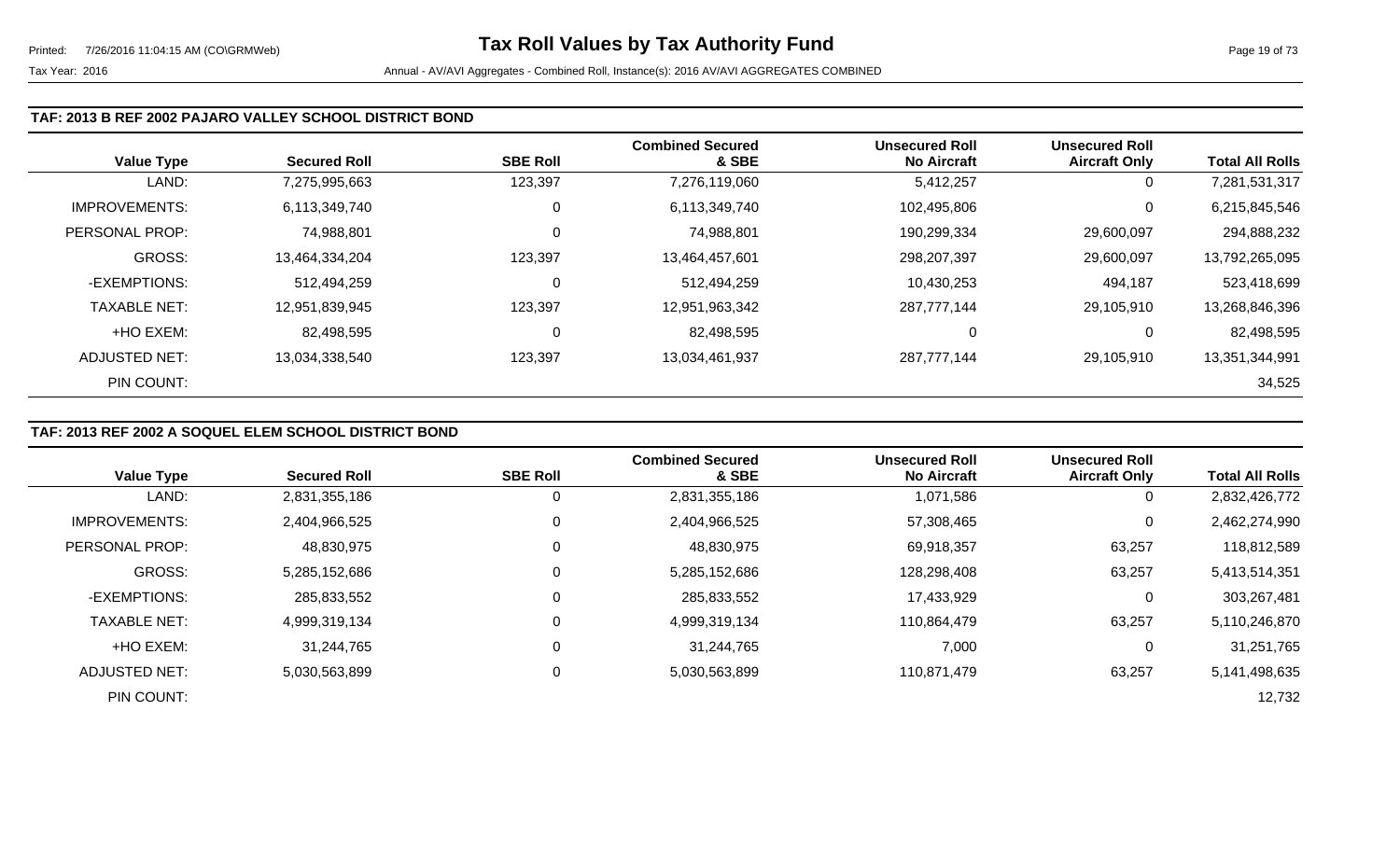### **TAF: 2013 REF 2005 SANTA CRUZ CITY ELEM SCHOOL DISTRICT BOND**

| <b>Value Type</b>    | <b>Secured Roll</b> | <b>SBE Roll</b> | <b>Combined Secured</b><br>& SBE | <b>Unsecured Roll</b><br><b>No Aircraft</b> | <b>Unsecured Roll</b><br><b>Aircraft Only</b> | <b>Total All Rolls</b> |
|----------------------|---------------------|-----------------|----------------------------------|---------------------------------------------|-----------------------------------------------|------------------------|
| LAND:                | 4,872,855,957       |                 | 4,872,855,957                    | 12,276,702                                  | 0                                             | 4,885,132,659          |
| <b>IMPROVEMENTS:</b> | 4,120,033,989       | 0               | 4,120,033,989                    | 103,427,699                                 | 0                                             | 4,223,461,688          |
| PERSONAL PROP:       | 49,348,967          | 0               | 49,348,967                       | 150,654,104                                 | 0                                             | 200,003,071            |
| <b>GROSS:</b>        | 9,042,238,913       |                 | 9,042,238,913                    | 266,358,505                                 | 0                                             | 9,308,597,418          |
| -EXEMPTIONS:         | 265,566,344         | 0               | 265,566,344                      | 27,632,214                                  | 0                                             | 293,198,558            |
| <b>TAXABLE NET:</b>  | 8,776,672,569       |                 | 8,776,672,569                    | 238,726,291                                 | 0                                             | 9,015,398,860          |
| +HO EXEM:            | 52,818,092          |                 | 52,818,092                       | 91,000                                      | 0                                             | 52,909,092             |
| ADJUSTED NET:        | 8,829,490,661       | 0               | 8,829,490,661                    | 238,817,291                                 | 0                                             | 9,068,307,952          |
| PIN COUNT:           |                     |                 |                                  |                                             |                                               | 22,317                 |

## **TAF: 2013 REF 2005 SANTA CRUZ CITY HIGH SCHOOL DISTRICT BOND**

|                      |                     |                 | <b>Combined Secured</b> | <b>Unsecured Roll</b> | <b>Unsecured Roll</b> |                        |
|----------------------|---------------------|-----------------|-------------------------|-----------------------|-----------------------|------------------------|
| <b>Value Type</b>    | <b>Secured Roll</b> | <b>SBE Roll</b> | & SBE                   | <b>No Aircraft</b>    | <b>Aircraft Only</b>  | <b>Total All Rolls</b> |
| LAND:                | 10,343,258,319      | 91,231          | 10,343,349,550          | 15,915,342            | 0                     | 10,359,264,892         |
| <b>IMPROVEMENTS:</b> | 8,574,221,543       | 0               | 8,574,221,543           | 203,864,928           | 0                     | 8,778,086,471          |
| PERSONAL PROP:       | 103,742,682         | 0               | 103,742,682             | 270,022,855           | 88,176                | 373,853,713            |
| <b>GROSS:</b>        | 19,021,222,544      | 91,231          | 19,021,313,775          | 489,803,125           | 88,176                | 19,511,205,076         |
| -EXEMPTIONS:         | 643,044,481         | $\Omega$        | 643,044,481             | 49,129,886            | 0                     | 692,174,367            |
| <b>TAXABLE NET:</b>  | 18,378,178,063      | 91,231          | 18,378,269,294          | 440,673,239           | 88,176                | 18,819,030,709         |
| +HO EXEM:            | 114,650,387         | 0               | 114,650,387             | 182,000               | 0                     | 114,832,387            |
| ADJUSTED NET:        | 18,492,828,450      | 91,231          | 18,492,919,681          | 440,855,239           | 88,176                | 18,933,863,096         |
| PIN COUNT:           |                     |                 |                         |                       |                       | 47,393                 |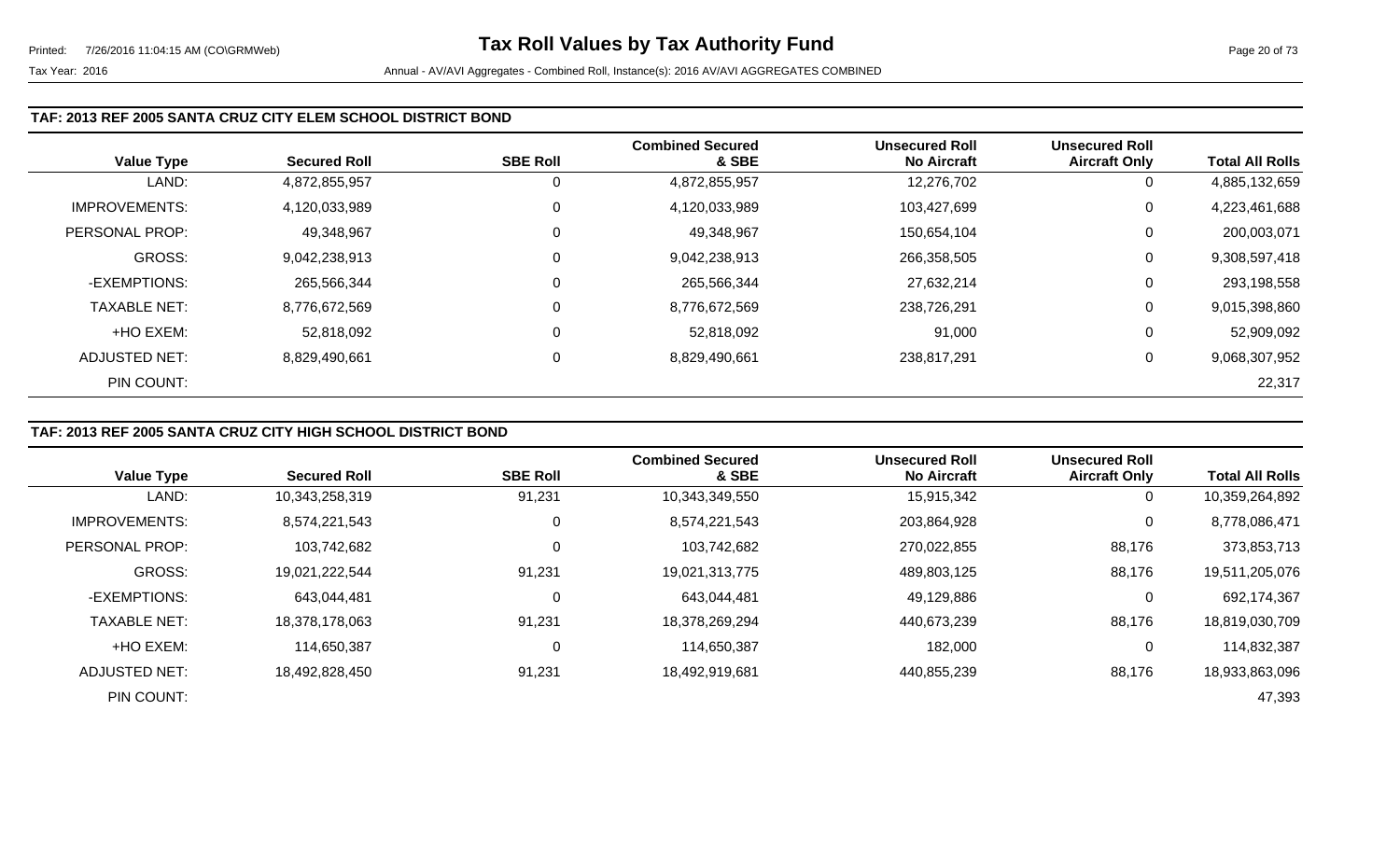### **TAF: 2013 REF SCOTTS VALLEY USD BOND**

| <b>Value Type</b>    | <b>Secured Roll</b> | <b>SBE Roll</b> | <b>Combined Secured</b><br>& SBE | <b>Unsecured Roll</b><br><b>No Aircraft</b> | <b>Unsecured Roll</b><br><b>Aircraft Only</b> | <b>Total All Rolls</b> |
|----------------------|---------------------|-----------------|----------------------------------|---------------------------------------------|-----------------------------------------------|------------------------|
| LAND:                | 1,915,154,639       | $\overline{0}$  | 1,915,154,639                    | 260,282                                     | 0                                             | 1,915,414,921          |
| <b>IMPROVEMENTS:</b> | 1,861,397,134       | $\overline{0}$  | 1,861,397,134                    | 33,189,370                                  | 0                                             | 1,894,586,504          |
| PERSONAL PROP:       | 6,250,297           | $\mathbf 0$     | 6,250,297                        | 54,482,130                                  | 0                                             | 60,732,427             |
| <b>GROSS:</b>        | 3,782,802,070       | $\overline{0}$  | 3,782,802,070                    | 87,931,782                                  | 0                                             | 3,870,733,852          |
| -EXEMPTIONS:         | 66,347,854          | $\mathbf 0$     | 66,347,854                       | 854,589                                     | 0                                             | 67,202,443             |
| <b>TAXABLE NET:</b>  | 3,716,454,216       | $\overline{0}$  | 3,716,454,216                    | 87,077,193                                  | 0                                             | 3,803,531,409          |
| +HO EXEM:            | 25,006,800          | $\mathbf 0$     | 25,006,800                       | 0                                           | 0                                             | 25,006,800             |
| ADJUSTED NET:        | 3,741,461,016       | $\overline{0}$  | 3,741,461,016                    | 87,077,193                                  | 0                                             | 3,828,538,209          |
| PIN COUNT:           |                     |                 |                                  |                                             |                                               | 8,466                  |

# **TAF: 2014 A SCOTTS VALLEY GO BOND**

|                       |                     | <b>SBE Roll</b> | <b>Combined Secured</b><br>& SBE | <b>Unsecured Roll</b><br><b>No Aircraft</b> | <b>Unsecured Roll</b> | <b>Total All Rolls</b> |
|-----------------------|---------------------|-----------------|----------------------------------|---------------------------------------------|-----------------------|------------------------|
| <b>Value Type</b>     | <b>Secured Roll</b> |                 |                                  |                                             | <b>Aircraft Only</b>  |                        |
| LAND:                 | 1,915,154,639       | O               | 1,915,154,639                    | 260,282                                     | 0                     | 1,915,414,921          |
| <b>IMPROVEMENTS:</b>  | 1,861,397,134       | 0               | 1,861,397,134                    | 33,189,370                                  | $\mathbf 0$           | 1,894,586,504          |
| <b>PERSONAL PROP:</b> | 6,250,297           | 0               | 6,250,297                        | 54,482,130                                  | 0                     | 60,732,427             |
| <b>GROSS:</b>         | 3,782,802,070       | 0               | 3,782,802,070                    | 87,931,782                                  | 0                     | 3,870,733,852          |
| -EXEMPTIONS:          | 66,347,854          | 0               | 66,347,854                       | 854,589                                     | 0                     | 67,202,443             |
| <b>TAXABLE NET:</b>   | 3,716,454,216       | $\mathbf 0$     | 3,716,454,216                    | 87,077,193                                  | 0                     | 3,803,531,409          |
| +HO EXEM:             | 25,006,800          | $\Omega$        | 25,006,800                       | 0                                           | 0                     | 25,006,800             |
| ADJUSTED NET:         | 3,741,461,016       | 0               | 3,741,461,016                    | 87,077,193                                  | 0                     | 3,828,538,209          |
| PIN COUNT:            |                     |                 |                                  |                                             |                       | 8,466                  |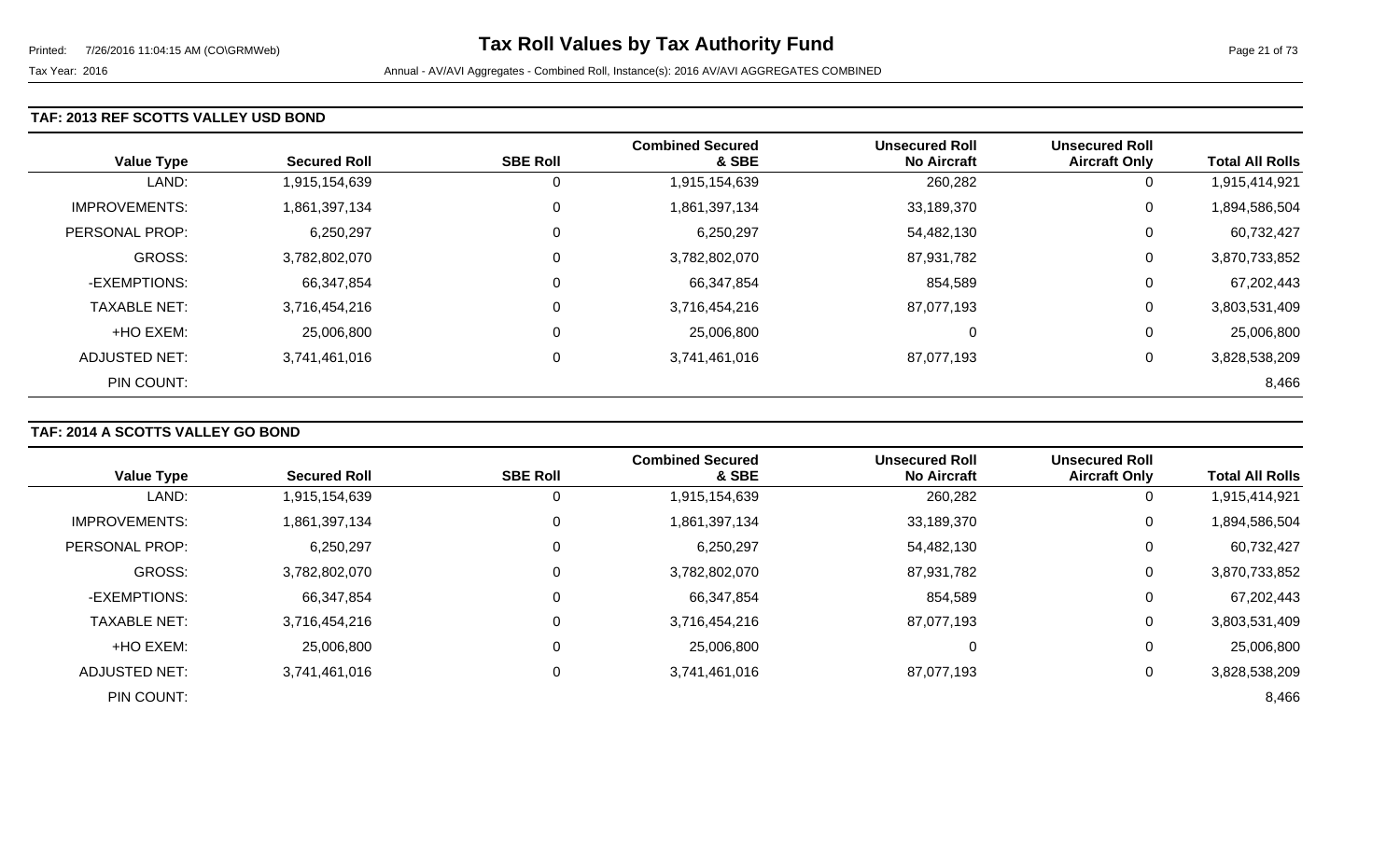#### **TAF: 2014 LOS GATOS HIGH SCHOOL BOND**

| <b>Value Type</b>    | <b>Secured Roll</b> | <b>SBE Roll</b> | <b>Combined Secured</b><br>& SBE | <b>Unsecured Roll</b><br><b>No Aircraft</b> | <b>Unsecured Roll</b><br><b>Aircraft Only</b> | <b>Total All Rolls</b> |
|----------------------|---------------------|-----------------|----------------------------------|---------------------------------------------|-----------------------------------------------|------------------------|
| LAND:                | 655,202,763         | 0               | 655,202,763                      | 48,704                                      | 0                                             | 655,251,467            |
| <b>IMPROVEMENTS:</b> | 579,344,241         | $\mathbf 0$     | 579,344,241                      | 1,166,446                                   | 0                                             | 580,510,687            |
| PERSONAL PROP:       | 1,317,113           | $\overline{0}$  | 1,317,113                        | 2,777,667                                   | 0                                             | 4,094,780              |
| <b>GROSS:</b>        | 1,235,864,117       | $\overline{0}$  | 1,235,864,117                    | 3,992,817                                   | 0                                             | 1,239,856,934          |
| -EXEMPTIONS:         | 11,633,228          | $\overline{0}$  | 11,633,228                       | 0                                           | 0                                             | 11,633,228             |
| <b>TAXABLE NET:</b>  | 1,224,230,889       | $\overline{0}$  | 1,224,230,889                    | 3,992,817                                   | 0                                             | 1,228,223,706          |
| +HO EXEM:            | 7,571,200           | $\overline{0}$  | 7,571,200                        | 0                                           | 0                                             | 7,571,200              |
| ADJUSTED NET:        | 1,231,802,089       | $\overline{0}$  | 1,231,802,089                    | 3,992,817                                   | 0                                             | 1,235,794,906          |
| PIN COUNT:           |                     |                 |                                  |                                             |                                               | 2,528                  |

# **TAF: 2014 REF LIVE OAK SCHOOL DISTRICT BOND**

|                      |                     |                 | <b>Combined Secured</b> | <b>Unsecured Roll</b> | <b>Unsecured Roll</b> |                        |
|----------------------|---------------------|-----------------|-------------------------|-----------------------|-----------------------|------------------------|
| <b>Value Type</b>    | <b>Secured Roll</b> | <b>SBE Roll</b> | & SBE                   | <b>No Aircraft</b>    | <b>Aircraft Only</b>  | <b>Total All Rolls</b> |
| LAND:                | 1,988,794,744       | 83,608          | 1,988,878,352           | 2,389,542             | 0                     | 1,991,267,894          |
| <b>IMPROVEMENTS:</b> | 1,460,841,251       | 0               | 1,460,841,251           | 26,931,016            | 0                     | 1,487,772,267          |
| PERSONAL PROP:       | 4,302,892           | 0               | 4,302,892               | 39,953,172            | 0                     | 44,256,064             |
| <b>GROSS:</b>        | 3,453,938,887       | 83,608          | 3,454,022,495           | 69,273,730            | 0                     | 3,523,296,225          |
| -EXEMPTIONS:         | 68,375,948          | $\mathbf 0$     | 68,375,948              | 4,054,385             | 0                     | 72,430,333             |
| <b>TAXABLE NET:</b>  | 3,385,562,939       | 83,608          | 3,385,646,547           | 65,219,345            | 0                     | 3,450,865,892          |
| +HO EXEM:            | 21,616,197          | $\mathbf 0$     | 21,616,197              | 84,000                | 0                     | 21,700,197             |
| <b>ADJUSTED NET:</b> | 3,407,179,136       | 83,608          | 3,407,262,744           | 65,303,345            | 0                     | 3,472,566,089          |
| PIN COUNT:           |                     |                 |                         |                       |                       | 8,955                  |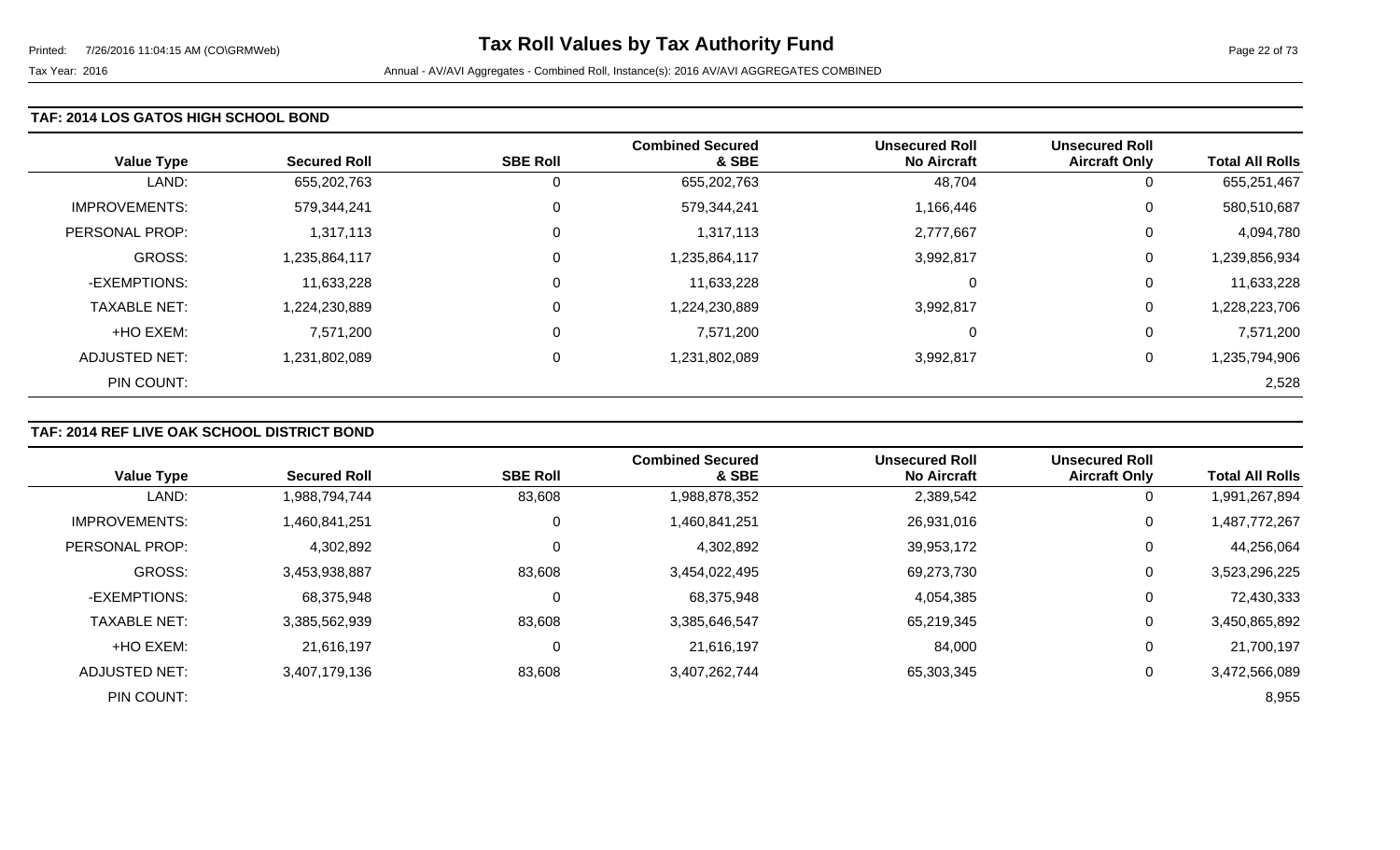### **TAF: 2016 REF LIVE OAK ELEMENTARY SD**

| <b>Value Type</b>    | <b>Secured Roll</b> | <b>SBE Roll</b> | <b>Combined Secured</b><br>& SBE | <b>Unsecured Roll</b><br><b>No Aircraft</b> | <b>Unsecured Roll</b><br><b>Aircraft Only</b> | <b>Total All Rolls</b> |
|----------------------|---------------------|-----------------|----------------------------------|---------------------------------------------|-----------------------------------------------|------------------------|
| LAND:                | 1,988,794,744       | 83,608          | 1,988,878,352                    | 2,389,542                                   | 0                                             | 1,991,267,894          |
| <b>IMPROVEMENTS:</b> | 1,460,841,251       | 0               | 1,460,841,251                    | 26,931,016                                  | 0                                             | 1,487,772,267          |
| PERSONAL PROP:       | 4,302,892           | 0               | 4,302,892                        | 39,953,172                                  | 0                                             | 44,256,064             |
| <b>GROSS:</b>        | 3,453,938,887       | 83,608          | 3,454,022,495                    | 69,273,730                                  | 0                                             | 3,523,296,225          |
| -EXEMPTIONS:         | 68,375,948          | 0               | 68,375,948                       | 4,054,385                                   | 0                                             | 72,430,333             |
| <b>TAXABLE NET:</b>  | 3,385,562,939       | 83,608          | 3,385,646,547                    | 65,219,345                                  | 0                                             | 3,450,865,892          |
| +HO EXEM:            | 21,616,197          | 0               | 21,616,197                       | 84,000                                      | 0                                             | 21,700,197             |
| ADJUSTED NET:        | 3,407,179,136       | 83,608          | 3,407,262,744                    | 65,303,345                                  | 0                                             | 3,472,566,089          |
| PIN COUNT:           |                     |                 |                                  |                                             |                                               | 8,955                  |

# **TAF: 642501 CABRILLO COMM COL DIST GENERAL**

|                      |                     |                 | <b>Combined Secured</b> | <b>Unsecured Roll</b> | <b>Unsecured Roll</b> |                        |
|----------------------|---------------------|-----------------|-------------------------|-----------------------|-----------------------|------------------------|
| <b>Value Type</b>    | <b>Secured Roll</b> | <b>SBE Roll</b> | & SBE                   | <b>No Aircraft</b>    | <b>Aircraft Only</b>  | <b>Total All Rolls</b> |
| LAND:                | 21,432,013,252      | 279,315         | 21,432,292,567          | 22,055,355            |                       | 21,454,347,922         |
| <b>IMPROVEMENTS:</b> | 18, 162, 837, 778   | 0               | 18, 162, 837, 778       | 355,281,107           | 0                     | 18,518,118,885         |
| PERSONAL PROP:       | 207,467,999         | 0               | 207,467,999             | 526,557,481           | 29,688,273            | 763,713,753            |
| <b>GROSS:</b>        | 39,802,319,029      | 279,315         | 39,802,598,344          | 903,893,943           | 29,688,273            | 40,736,180,560         |
| -EXEMPTIONS:         | 1,350,626,386       | $\Omega$        | 1,350,626,386           | 60,439,591            | 494,187               | 1,411,560,164          |
| <b>TAXABLE NET:</b>  | 38,451,692,643      | 279,315         | 38,451,971,958          | 843,454,352           | 29,194,086            | 39,324,620,396         |
| +HO EXEM:            | 255,806,182         | 0               | 255,806,182             | 182,000               |                       | 255,988,182            |
| ADJUSTED NET:        | 38,707,498,825      | 279,315         | 38,707,778,140          | 843,636,352           | 29,194,086            | 39,580,608,578         |
| PIN COUNT:           |                     |                 |                         |                       |                       | 108,902                |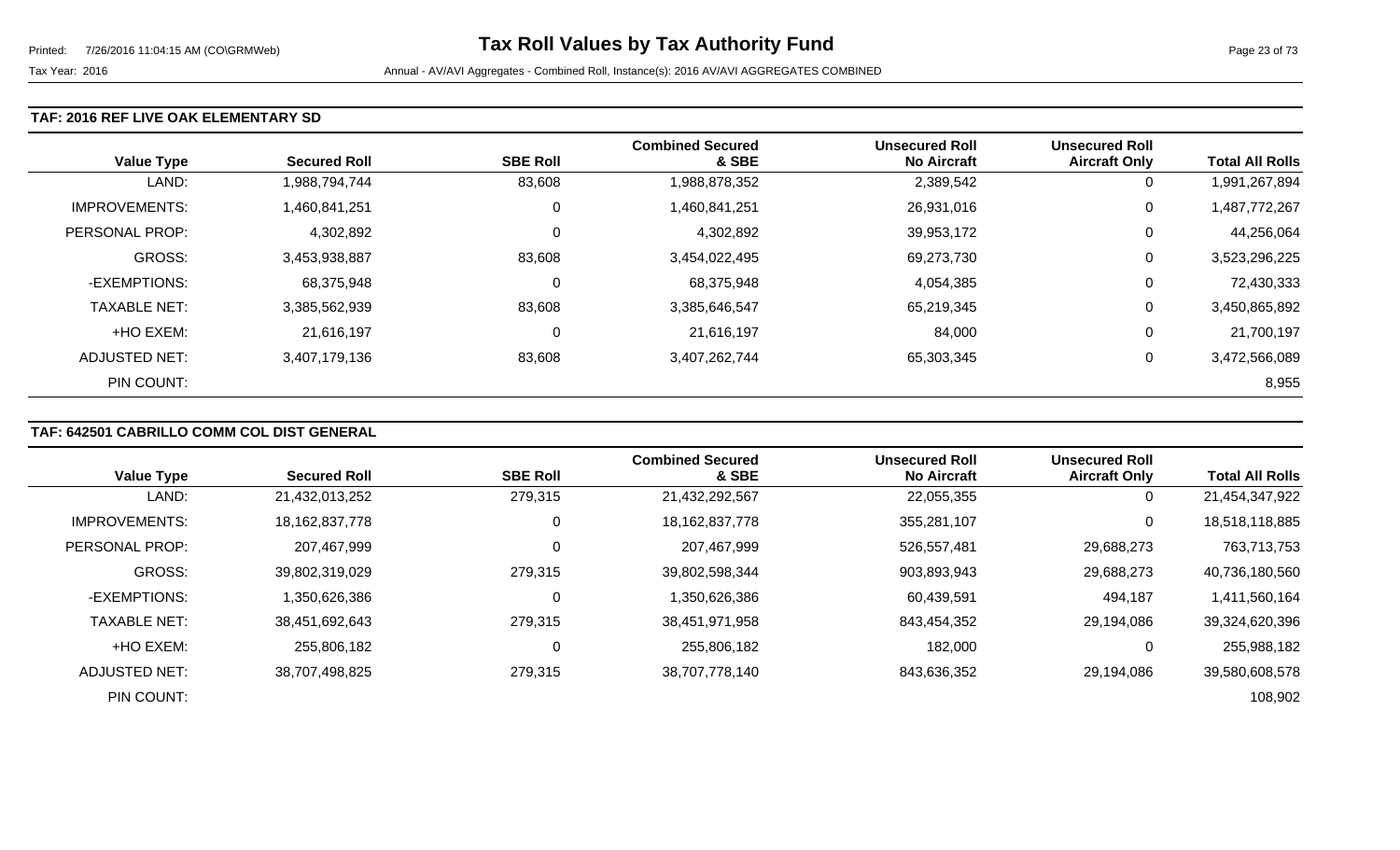#### **TAF: 642581 CABRILLO COL GO DS 1998 Series B**

| <b>Value Type</b>    | <b>Secured Roll</b> | <b>SBE Roll</b> | <b>Combined Secured</b><br>& SBE | <b>Unsecured Roll</b><br><b>No Aircraft</b> | <b>Unsecured Roll</b><br><b>Aircraft Only</b> | <b>Total All Rolls</b> |
|----------------------|---------------------|-----------------|----------------------------------|---------------------------------------------|-----------------------------------------------|------------------------|
| LAND:                | 21,432,013,252      | 279,315         | 21,432,292,567                   | 22,055,355                                  | 0                                             | 21,454,347,922         |
| <b>IMPROVEMENTS:</b> | 18,162,837,778      | 0               | 18, 162, 837, 778                | 355,281,107                                 | 0                                             | 18,518,118,885         |
| PERSONAL PROP:       | 207,467,999         | $\mathbf 0$     | 207,467,999                      | 526,557,481                                 | 29,688,273                                    | 763,713,753            |
| <b>GROSS:</b>        | 39,802,319,029      | 279,315         | 39,802,598,344                   | 903,893,943                                 | 29,688,273                                    | 40,736,180,560         |
| -EXEMPTIONS:         | 350,626,386         | 0               | 1,350,626,386                    | 60,439,591                                  | 494,187                                       | 1,411,560,164          |
| <b>TAXABLE NET:</b>  | 38,451,692,643      | 279,315         | 38,451,971,958                   | 843,454,352                                 | 29,194,086                                    | 39,324,620,396         |
| +HO EXEM:            | 255,806,182         | 0               | 255,806,182                      | 182,000                                     | 0                                             | 255,988,182            |
| ADJUSTED NET:        | 38,707,498,825      | 279,315         | 38,707,778,140                   | 843,636,352                                 | 29,194,086                                    | 39,580,608,578         |
| PIN COUNT:           |                     |                 |                                  |                                             |                                               | 108,902                |

# **TAF: 642582 CABRILLO COL GO DS 1998 Series C**

|                      |                     |                 | <b>Combined Secured</b> | <b>Unsecured Roll</b> | <b>Unsecured Roll</b> |                        |
|----------------------|---------------------|-----------------|-------------------------|-----------------------|-----------------------|------------------------|
| <b>Value Type</b>    | <b>Secured Roll</b> | <b>SBE Roll</b> | & SBE                   | <b>No Aircraft</b>    | <b>Aircraft Only</b>  | <b>Total All Rolls</b> |
| LAND:                | 21,432,013,252      | 279,315         | 21,432,292,567          | 22,055,355            | 0                     | 21,454,347,922         |
| <b>IMPROVEMENTS:</b> | 18,162,837,778      | 0               | 18, 162, 837, 778       | 355,281,107           | 0                     | 18,518,118,885         |
| PERSONAL PROP:       | 207,467,999         | 0               | 207,467,999             | 526,557,481           | 29,688,273            | 763,713,753            |
| <b>GROSS:</b>        | 39,802,319,029      | 279,315         | 39,802,598,344          | 903,893,943           | 29,688,273            | 40,736,180,560         |
| -EXEMPTIONS:         | 1,350,626,386       | 0               | 1,350,626,386           | 60,439,591            | 494,187               | 1,411,560,164          |
| <b>TAXABLE NET:</b>  | 38,451,692,643      | 279,315         | 38,451,971,958          | 843,454,352           | 29,194,086            | 39,324,620,396         |
| +HO EXEM:            | 255,806,182         | 0               | 255,806,182             | 182,000               | 0                     | 255,988,182            |
| ADJUSTED NET:        | 38,707,498,825      | 279,315         | 38,707,778,140          | 843,636,352           | 29.194.086            | 39,580,608,578         |
| PIN COUNT:           |                     |                 |                         |                       |                       | 108,902                |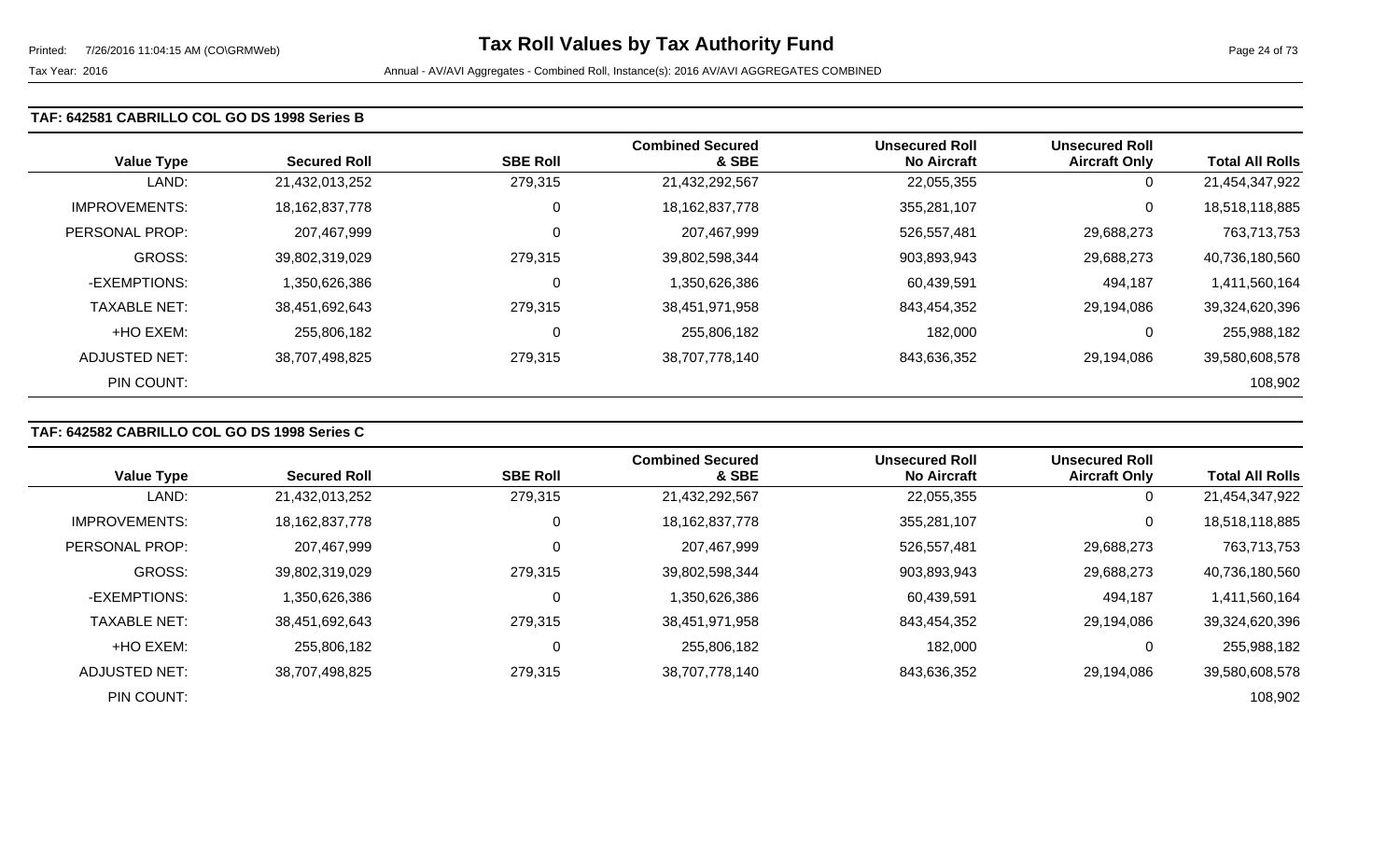#### **TAF: 642583 CABRILLO COL GO DS 1998 Series D**

| <b>Value Type</b>    | <b>Secured Roll</b> | <b>SBE Roll</b> | <b>Combined Secured</b><br>& SBE | <b>Unsecured Roll</b><br><b>No Aircraft</b> | <b>Unsecured Roll</b><br><b>Aircraft Only</b> | <b>Total All Rolls</b> |
|----------------------|---------------------|-----------------|----------------------------------|---------------------------------------------|-----------------------------------------------|------------------------|
| LAND:                | 21,432,013,252      | 279,315         | 21,432,292,567                   | 22,055,355                                  | 0                                             | 21,454,347,922         |
| <b>IMPROVEMENTS:</b> | 18, 162, 837, 778   | 0               | 18, 162, 837, 778                | 355,281,107                                 | 0                                             | 18,518,118,885         |
| PERSONAL PROP:       | 207,467,999         | $\Omega$        | 207,467,999                      | 526,557,481                                 | 29,688,273                                    | 763,713,753            |
| <b>GROSS:</b>        | 39,802,319,029      | 279,315         | 39,802,598,344                   | 903,893,943                                 | 29,688,273                                    | 40,736,180,560         |
| -EXEMPTIONS:         | 350,626,386         | $\Omega$        | 1,350,626,386                    | 60,439,591                                  | 494,187                                       | 1,411,560,164          |
| <b>TAXABLE NET:</b>  | 38,451,692,643      | 279,315         | 38,451,971,958                   | 843,454,352                                 | 29,194,086                                    | 39,324,620,396         |
| +HO EXEM:            | 255,806,182         | 0               | 255,806,182                      | 182,000                                     | 0                                             | 255,988,182            |
| ADJUSTED NET:        | 38,707,498,825      | 279,315         | 38,707,778,140                   | 843,636,352                                 | 29,194,086                                    | 39,580,608,578         |
| PIN COUNT:           |                     |                 |                                  |                                             |                                               | 108,902                |

# **TAF: 642584 CABRILLO COL GO DS 2004 Series A**

|                      |                     |                 | <b>Combined Secured</b> | <b>Unsecured Roll</b> | <b>Unsecured Roll</b> |                        |
|----------------------|---------------------|-----------------|-------------------------|-----------------------|-----------------------|------------------------|
| <b>Value Type</b>    | <b>Secured Roll</b> | <b>SBE Roll</b> | & SBE                   | <b>No Aircraft</b>    | <b>Aircraft Only</b>  | <b>Total All Rolls</b> |
| LAND:                | 21,432,013,252      | 279,315         | 21,432,292,567          | 22,055,355            | 0                     | 21,454,347,922         |
| <b>IMPROVEMENTS:</b> | 18,162,837,778      | 0               | 18, 162, 837, 778       | 355,281,107           | 0                     | 18,518,118,885         |
| PERSONAL PROP:       | 207,467,999         | 0               | 207,467,999             | 526,557,481           | 29,688,273            | 763,713,753            |
| <b>GROSS:</b>        | 39,802,319,029      | 279,315         | 39,802,598,344          | 903,893,943           | 29,688,273            | 40,736,180,560         |
| -EXEMPTIONS:         | 1,350,626,386       | 0               | 1,350,626,386           | 60,439,591            | 494,187               | 1,411,560,164          |
| <b>TAXABLE NET:</b>  | 38,451,692,643      | 279,315         | 38,451,971,958          | 843,454,352           | 29,194,086            | 39,324,620,396         |
| +HO EXEM:            | 255,806,182         | 0               | 255,806,182             | 182,000               | 0                     | 255,988,182            |
| ADJUSTED NET:        | 38,707,498,825      | 279,315         | 38,707,778,140          | 843,636,352           | 29.194.086            | 39,580,608,578         |
| PIN COUNT:           |                     |                 |                         |                       |                       | 108,902                |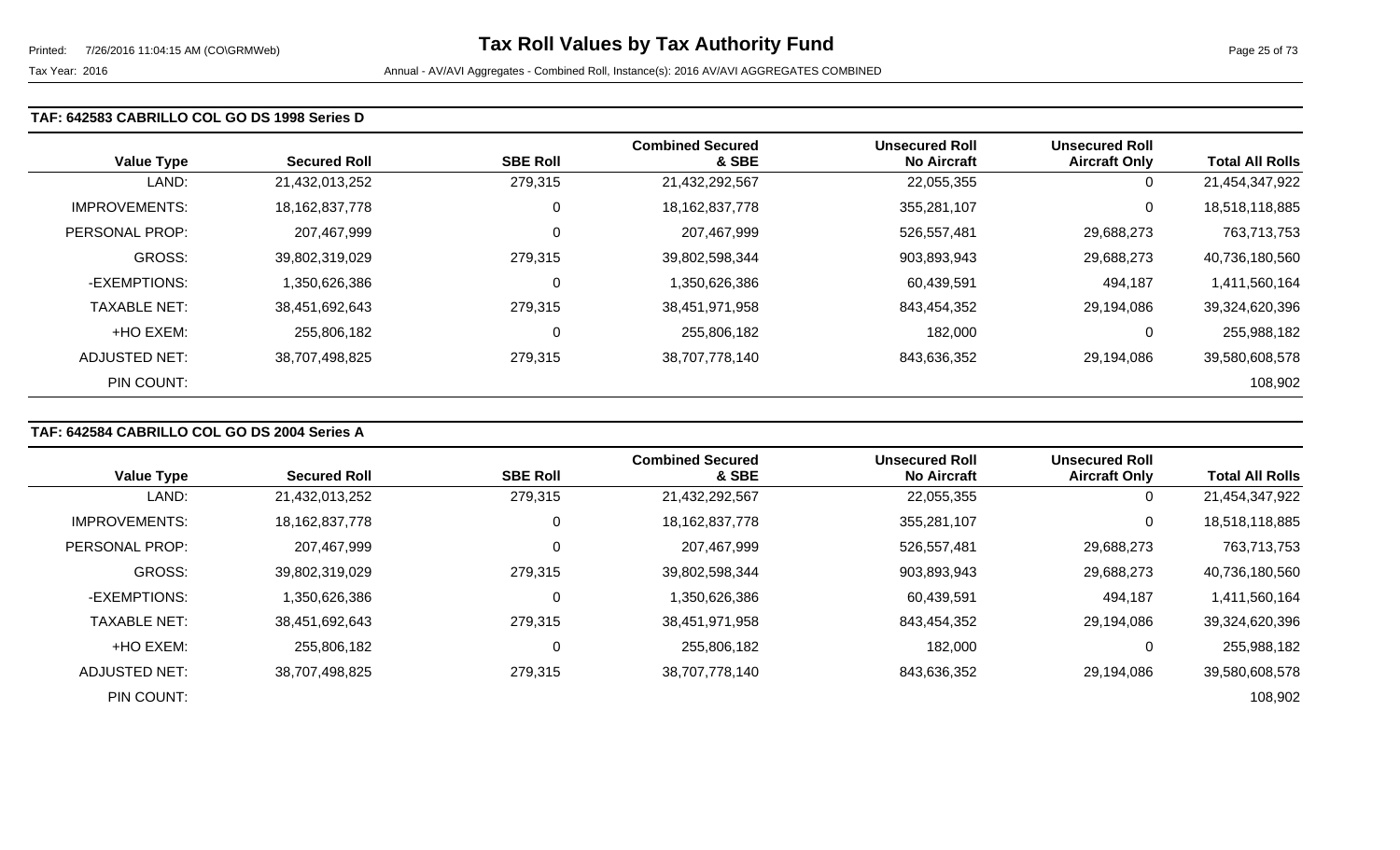#### **TAF: 642585 CABRILLO COL GO DS 1998 Refund 04**

| <b>Value Type</b>    | <b>Secured Roll</b> | <b>SBE Roll</b> | <b>Combined Secured</b><br>& SBE | <b>Unsecured Roll</b><br><b>No Aircraft</b> | <b>Unsecured Roll</b><br><b>Aircraft Only</b> | <b>Total All Rolls</b> |
|----------------------|---------------------|-----------------|----------------------------------|---------------------------------------------|-----------------------------------------------|------------------------|
| LAND:                | 21,432,013,252      | 279,315         | 21,432,292,567                   | 22,055,355                                  | 0                                             | 21,454,347,922         |
| <b>IMPROVEMENTS:</b> | 18, 162, 837, 778   | $\mathbf 0$     | 18, 162, 837, 778                | 355,281,107                                 | 0                                             | 18,518,118,885         |
| PERSONAL PROP:       | 207,467,999         | $\mathbf 0$     | 207,467,999                      | 526,557,481                                 | 29,688,273                                    | 763,713,753            |
| <b>GROSS:</b>        | 39,802,319,029      | 279,315         | 39,802,598,344                   | 903,893,943                                 | 29,688,273                                    | 40,736,180,560         |
| -EXEMPTIONS:         | 1,350,626,386       | 0               | 1,350,626,386                    | 60,439,591                                  | 494,187                                       | 1,411,560,164          |
| <b>TAXABLE NET:</b>  | 38,451,692,643      | 279,315         | 38,451,971,958                   | 843,454,352                                 | 29,194,086                                    | 39,324,620,396         |
| +HO EXEM:            | 255,806,182         | 0               | 255,806,182                      | 182,000                                     | 0                                             | 255,988,182            |
| ADJUSTED NET:        | 38,707,498,825      | 279,315         | 38,707,778,140                   | 843,636,352                                 | 29,194,086                                    | 39,580,608,578         |
| PIN COUNT:           |                     |                 |                                  |                                             |                                               | 108,902                |

### **TAF: 642586 CABRILLO COL GO DS 2004 Series B**

| <b>Value Type</b>    | <b>Secured Roll</b> | <b>SBE Roll</b> | <b>Combined Secured</b><br>& SBE | <b>Unsecured Roll</b><br><b>No Aircraft</b> | <b>Unsecured Roll</b><br><b>Aircraft Only</b> | <b>Total All Rolls</b> |
|----------------------|---------------------|-----------------|----------------------------------|---------------------------------------------|-----------------------------------------------|------------------------|
|                      |                     |                 |                                  |                                             |                                               |                        |
| LAND:                | 21,432,013,252      | 279,315         | 21,432,292,567                   | 22,055,355                                  | 0                                             | 21,454,347,922         |
| <b>IMPROVEMENTS:</b> | 18,162,837,778      | 0               | 18, 162, 837, 778                | 355,281,107                                 | 0                                             | 18,518,118,885         |
| PERSONAL PROP:       | 207,467,999         | 0               | 207,467,999                      | 526,557,481                                 | 29,688,273                                    | 763,713,753            |
| <b>GROSS:</b>        | 39,802,319,029      | 279,315         | 39,802,598,344                   | 903,893,943                                 | 29,688,273                                    | 40,736,180,560         |
| -EXEMPTIONS:         | 1,350,626,386       | 0               | 1,350,626,386                    | 60,439,591                                  | 494,187                                       | 1,411,560,164          |
| <b>TAXABLE NET:</b>  | 38,451,692,643      | 279,315         | 38,451,971,958                   | 843,454,352                                 | 29,194,086                                    | 39,324,620,396         |
| +HO EXEM:            | 255,806,182         | 0               | 255,806,182                      | 182,000                                     | $\mathbf{0}$                                  | 255,988,182            |
| ADJUSTED NET:        | 38,707,498,825      | 279,315         | 38,707,778,140                   | 843,636,352                                 | 29,194,086                                    | 39,580,608,578         |
| PIN COUNT:           |                     |                 |                                  |                                             |                                               | 108,902                |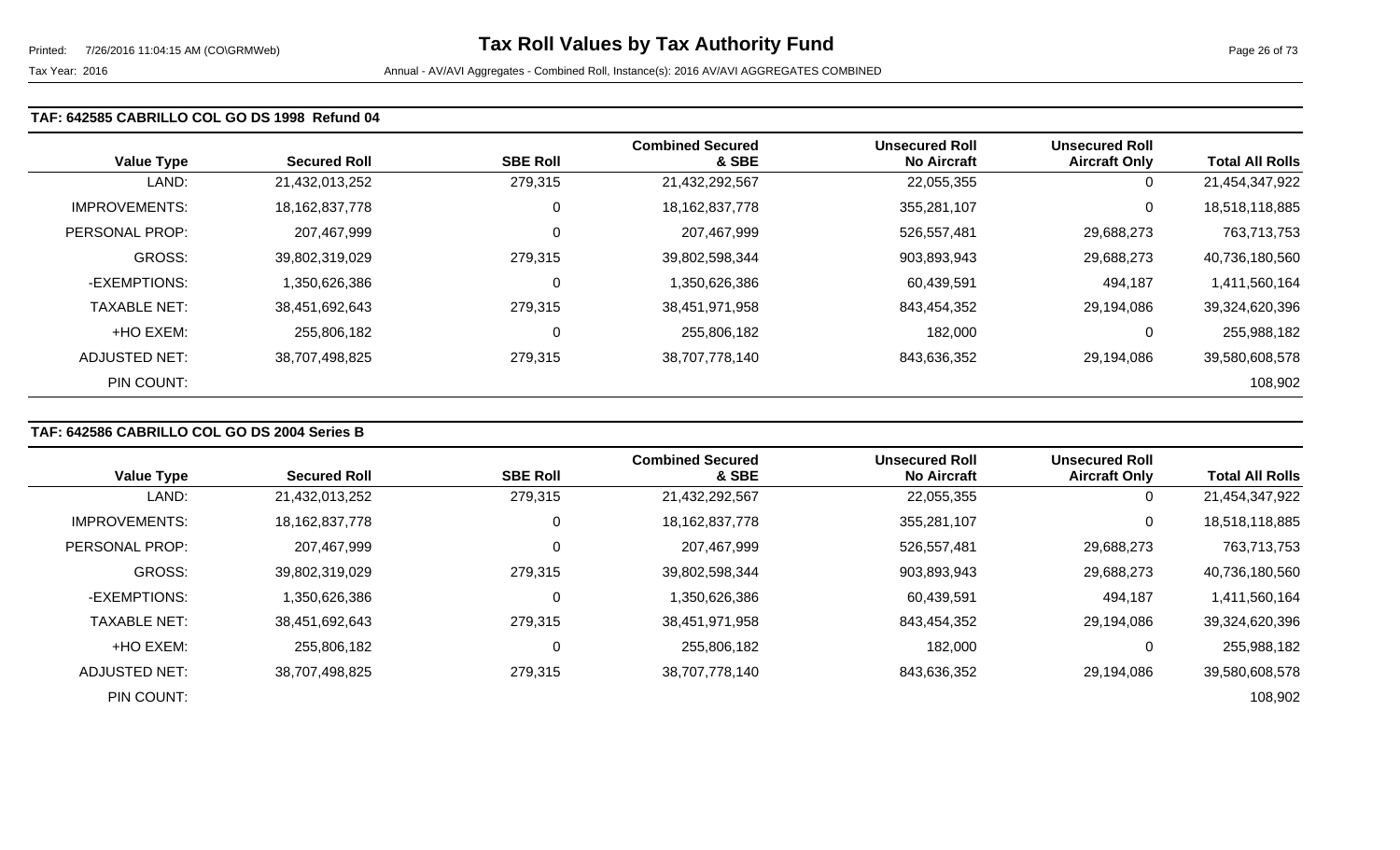#### **TAF: 642587 CABRILLO COL DS 2004A Refunded 2012**

| <b>Value Type</b>    | <b>Secured Roll</b> | <b>SBE Roll</b> | <b>Combined Secured</b><br>& SBE | <b>Unsecured Roll</b><br><b>No Aircraft</b> | <b>Unsecured Roll</b><br><b>Aircraft Only</b> | <b>Total All Rolls</b> |
|----------------------|---------------------|-----------------|----------------------------------|---------------------------------------------|-----------------------------------------------|------------------------|
| LAND:                | 21,432,013,252      | 279,315         | 21,432,292,567                   | 22,055,355                                  | 0                                             | 21,454,347,922         |
| <b>IMPROVEMENTS:</b> | 18, 162, 837, 778   | 0               | 18, 162, 837, 778                | 355,281,107                                 | 0                                             | 18,518,118,885         |
| PERSONAL PROP:       | 207,467,999         |                 | 207,467,999                      | 526,557,481                                 | 29,688,273                                    | 763,713,753            |
| <b>GROSS:</b>        | 39,802,319,029      | 279,315         | 39,802,598,344                   | 903,893,943                                 | 29,688,273                                    | 40,736,180,560         |
| -EXEMPTIONS:         | 1,350,626,386       |                 | 1,350,626,386                    | 60,439,591                                  | 494,187                                       | 1,411,560,164          |
| <b>TAXABLE NET:</b>  | 38,451,692,643      | 279,315         | 38,451,971,958                   | 843,454,352                                 | 29,194,086                                    | 39,324,620,396         |
| +HO EXEM:            | 255,806,182         |                 | 255,806,182                      | 182,000                                     | 0                                             | 255,988,182            |
| ADJUSTED NET:        | 38,707,498,825      | 279,315         | 38,707,778,140                   | 843,636,352                                 | 29,194,086                                    | 39,580,608,578         |
| PIN COUNT:           |                     |                 |                                  |                                             |                                               | 108,902                |

# **TAF: 642589 CABRILLO COLLEGE 2016 REF OF 2004A/B**

|                      |                     |                 | <b>Combined Secured</b> | <b>Unsecured Roll</b> | <b>Unsecured Roll</b> |                        |
|----------------------|---------------------|-----------------|-------------------------|-----------------------|-----------------------|------------------------|
| <b>Value Type</b>    | <b>Secured Roll</b> | <b>SBE Roll</b> | & SBE                   | <b>No Aircraft</b>    | <b>Aircraft Only</b>  | <b>Total All Rolls</b> |
| LAND:                | 21,432,013,252      | 279,315         | 21,432,292,567          | 22,055,355            | 0                     | 21,454,347,922         |
| <b>IMPROVEMENTS:</b> | 18, 162, 837, 778   | 0               | 18, 162, 837, 778       | 355,281,107           | 0                     | 18,518,118,885         |
| PERSONAL PROP:       | 207,467,999         |                 | 207,467,999             | 526,557,481           | 29,688,273            | 763,713,753            |
| GROSS:               | 39,802,319,029      | 279,315         | 39,802,598,344          | 903,893,943           | 29,688,273            | 40,736,180,560         |
| -EXEMPTIONS:         | 1,350,626,386       | 0               | 1,350,626,386           | 60,439,591            | 494,187               | 1,411,560,164          |
| <b>TAXABLE NET:</b>  | 38,451,692,643      | 279,315         | 38,451,971,958          | 843,454,352           | 29,194,086            | 39,324,620,396         |
| +HO EXEM:            | 255,806,182         |                 | 255,806,182             | 182,000               | 0                     | 255,988,182            |
| <b>ADJUSTED NET:</b> | 38,707,498,825      | 279,315         | 38,707,778,140          | 843,636,352           | 29,194,086            | 39,580,608,578         |
| PIN COUNT:           |                     |                 |                         |                       |                       | 108,902                |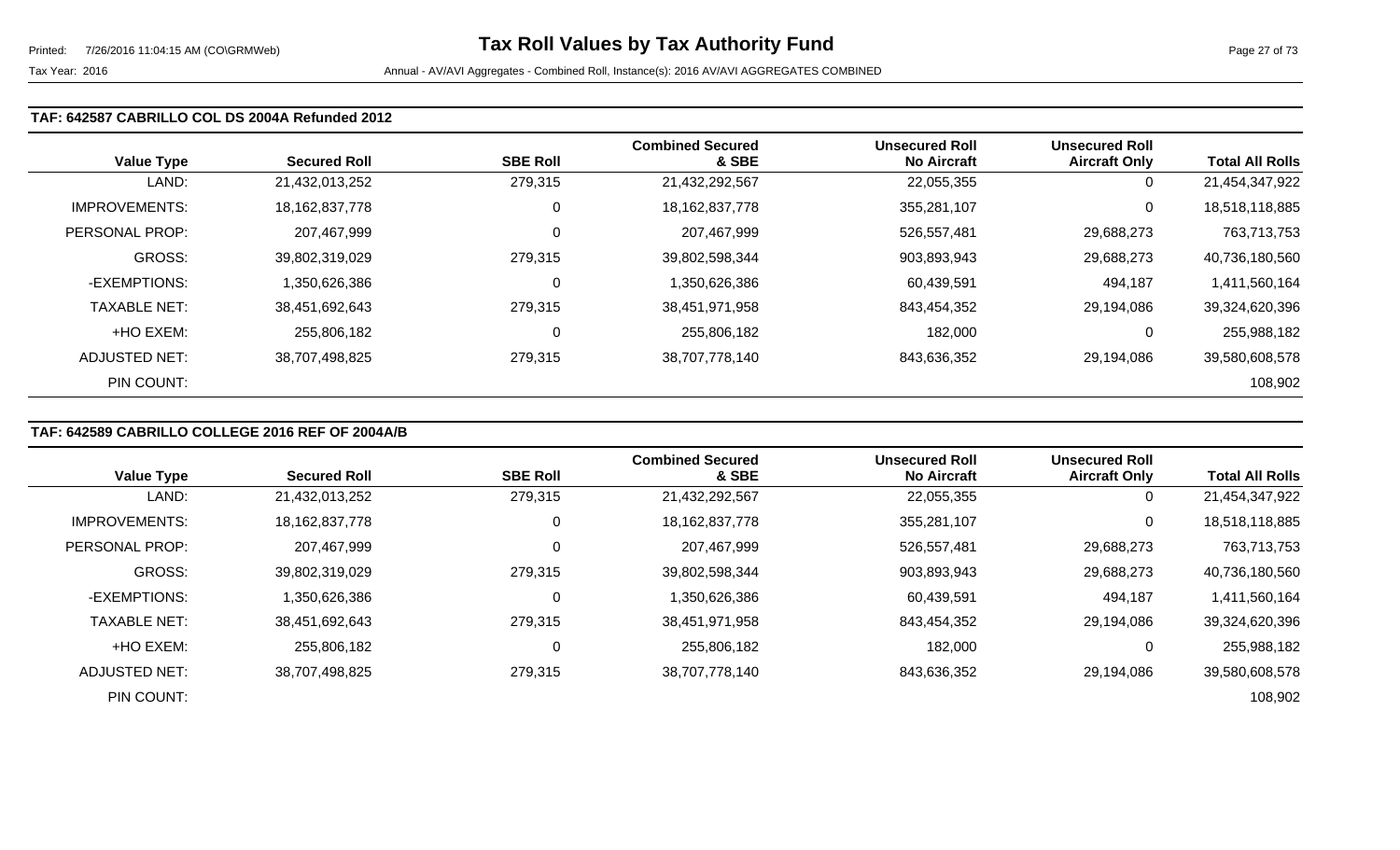### **TAF: APTOS LA SELVA FPD**

| <b>Value Type</b>    | <b>Secured Roll</b> | <b>SBE Roll</b> | <b>Combined Secured</b><br>& SBE | <b>Unsecured Roll</b><br><b>No Aircraft</b> | <b>Unsecured Roll</b><br><b>Aircraft Only</b> | <b>Total All Rolls</b> |
|----------------------|---------------------|-----------------|----------------------------------|---------------------------------------------|-----------------------------------------------|------------------------|
| LAND:                | 3,840,741,194       | 90,982          | 3,840,832,176                    | 315,003                                     | 0                                             | 3,841,147,179          |
| <b>IMPROVEMENTS:</b> | 2,719,595,942       | 0               | 2,719,595,942                    | 12,613,608                                  | 0                                             | 2,732,209,550          |
| PERSONAL PROP:       | 6,405,805           | 0               | 6,405,805                        | 17,267,513                                  | 0                                             | 23,673,318             |
| <b>GROSS:</b>        | 6,566,742,941       | 90,982          | 6,566,833,923                    | 30,196,124                                  | 0                                             | 6,597,030,047          |
| -EXEMPTIONS:         | 105,165,150         | 0               | 105,165,150                      | 1,611,232                                   | 0                                             | 106,776,382            |
| <b>TAXABLE NET:</b>  | 6,461,577,791       | 90,982          | 6,461,668,773                    | 28,584,892                                  | 0                                             | 6,490,253,665          |
| +HO EXEM:            | 34,685,795          | 0               | 34,685,795                       | 0                                           | 0                                             | 34,685,795             |
| ADJUSTED NET:        | 6,496,263,586       | 90,982          | 6,496,354,568                    | 28,584,892                                  | 0                                             | 6,524,939,460          |
| PIN COUNT:           |                     |                 |                                  |                                             |                                               | 13,541                 |

## **TAF: AROMAS FIRE PROT DIST TR GENL**

|                      |                     |                 | <b>Combined Secured</b> | <b>Unsecured Roll</b> | <b>Unsecured Roll</b> |                        |
|----------------------|---------------------|-----------------|-------------------------|-----------------------|-----------------------|------------------------|
| <b>Value Type</b>    | <b>Secured Roll</b> | <b>SBE Roll</b> | & SBE                   | <b>No Aircraft</b>    | <b>Aircraft Only</b>  | <b>Total All Rolls</b> |
| LAND:                | 18,282,655          | 0               | 18,282,655              | 0                     | 0                     | 18,282,655             |
| <b>IMPROVEMENTS:</b> | 5,134,185           | 0               | 5,134,185               | 49,537                | $\overline{0}$        | 5,183,722              |
| PERSONAL PROP:       | 83,183              | 0               | 83,183                  | 845,199               | 0                     | 928,382                |
| <b>GROSS:</b>        | 23,500,023          | 0               | 23,500,023              | 894,736               | 0                     | 24,394,759             |
| -EXEMPTIONS:         | 446,942             | 0               | 446,942                 |                       | 0                     | 446,942                |
| <b>TAXABLE NET:</b>  | 23,053,081          | 0               | 23,053,081              | 894,736               | 0                     | 23,947,817             |
| +HO EXEM:            | 70,000              | $\Omega$        | 70,000                  | 0                     | $\mathbf 0$           | 70,000                 |
| <b>ADJUSTED NET:</b> | 23,123,081          | 0               | 23,123,081              | 894,736               | 0                     | 24,017,817             |
| PIN COUNT:           |                     |                 |                         |                       |                       | 82                     |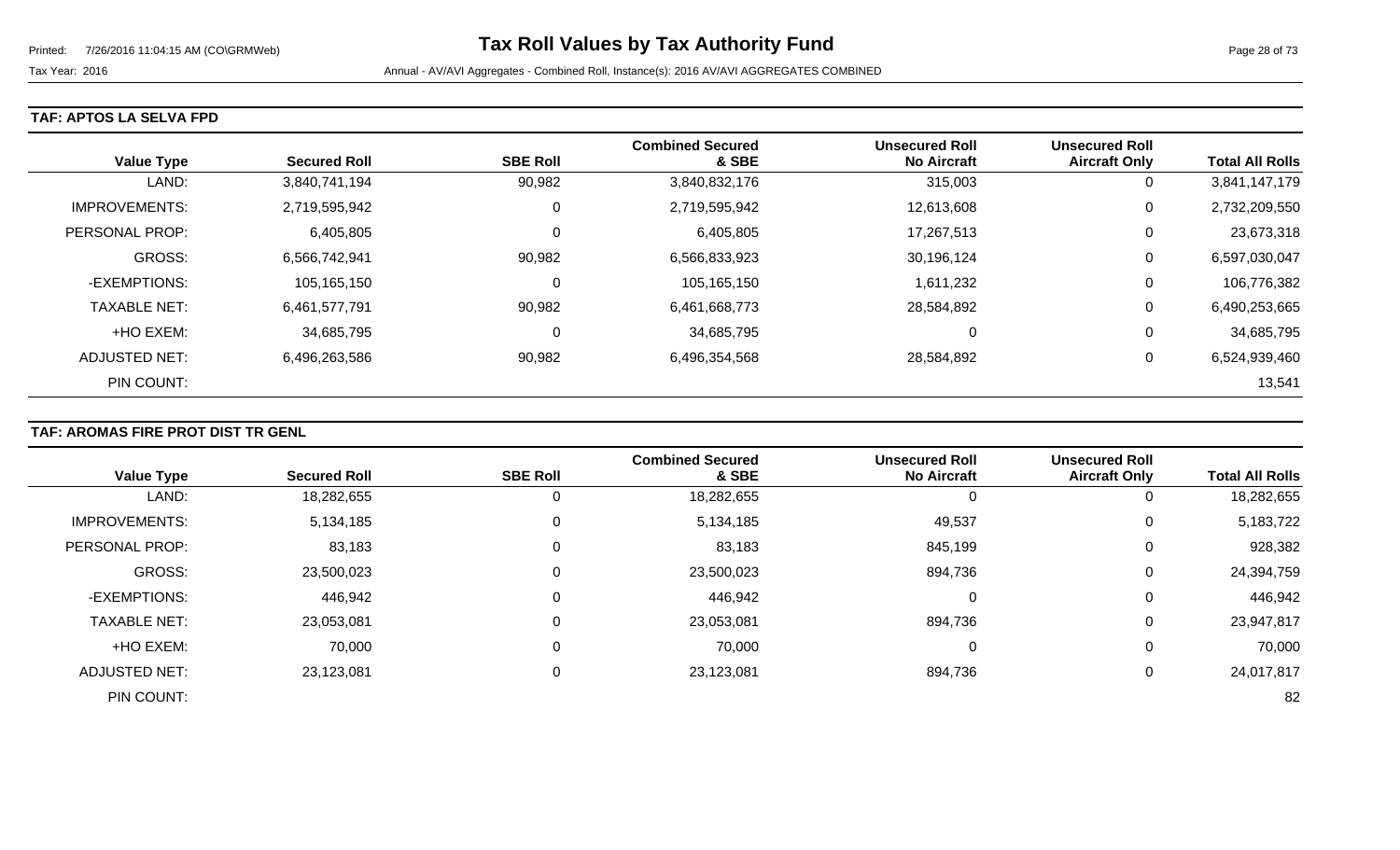### **TAF: AROMAS/SAN JUAN JOINT USD GENERAL**

| <b>Value Type</b>    | <b>Secured Roll</b> | <b>SBE Roll</b> | <b>Combined Secured</b><br>& SBE | <b>Unsecured Roll</b><br><b>No Aircraft</b> | <b>Unsecured Roll</b><br><b>Aircraft Only</b> | <b>Total All Rolls</b> |
|----------------------|---------------------|-----------------|----------------------------------|---------------------------------------------|-----------------------------------------------|------------------------|
| LAND:                | 17,726,342          | 0               | 17,726,342                       | O                                           | 0                                             | 17,726,342             |
| <b>IMPROVEMENTS:</b> | 5,129,125           | 0               | 5,129,125                        | 49,537                                      | 0                                             | 5,178,662              |
| PERSONAL PROP:       | 83,183              | 0               | 83,183                           | 845,199                                     | 0                                             | 928,382                |
| <b>GROSS:</b>        | 22,938,650          | 0               | 22,938,650                       | 894,736                                     | 0                                             | 23,833,386             |
| -EXEMPTIONS:         | 446,942             | 0               | 446,942                          | 0                                           | 0                                             | 446,942                |
| <b>TAXABLE NET:</b>  | 22,491,708          | $\mathbf 0$     | 22,491,708                       | 894,736                                     | 0                                             | 23,386,444             |
| +HO EXEM:            | 70,000              | $\mathbf 0$     | 70,000                           | 0                                           | 0                                             | 70,000                 |
| <b>ADJUSTED NET:</b> | 22,561,708          | 0               | 22,561,708                       | 894,736                                     | 0                                             | 23,456,444             |
| PIN COUNT:           |                     |                 |                                  |                                             |                                               | 79                     |

# **TAF: BEN LOMOND FIRE PROT DIST**

|                       |                     |                 | <b>Combined Secured</b> | <b>Unsecured Roll</b> | <b>Unsecured Roll</b> |                        |
|-----------------------|---------------------|-----------------|-------------------------|-----------------------|-----------------------|------------------------|
| <b>Value Type</b>     | <b>Secured Roll</b> | <b>SBE Roll</b> | & SBE                   | <b>No Aircraft</b>    | <b>Aircraft Only</b>  | <b>Total All Rolls</b> |
| LAND:                 | 365,484,190         |                 | 365,484,190             | 0                     | 0                     | 365,484,190            |
| <b>IMPROVEMENTS:</b>  | 315,160,624         |                 | 315,160,624             | 784,462               | 0                     | 315,945,086            |
| <b>PERSONAL PROP:</b> | 819,052             |                 | 819,052                 | 1,493,314             | $\overline{0}$        | 2,312,366              |
| <b>GROSS:</b>         | 681,463,866         |                 | 681,463,866             | 2,277,776             | 0                     | 683,741,642            |
| -EXEMPTIONS:          | 13,832,723          |                 | 13,832,723              | 15,000                | 0                     | 13,847,723             |
| <b>TAXABLE NET:</b>   | 667,631,143         |                 | 667,631,143             | 2,262,776             | 0                     | 669,893,919            |
| +HO EXEM:             | 7,085,400           | $\mathbf 0$     | 7,085,400               | 0                     | 0                     | 7,085,400              |
| <b>ADJUSTED NET:</b>  | 674,716,543         |                 | 674,716,543             | 2,262,776             | 0                     | 676,979,319            |
| PIN COUNT:            |                     |                 |                         |                       |                       | 2,814                  |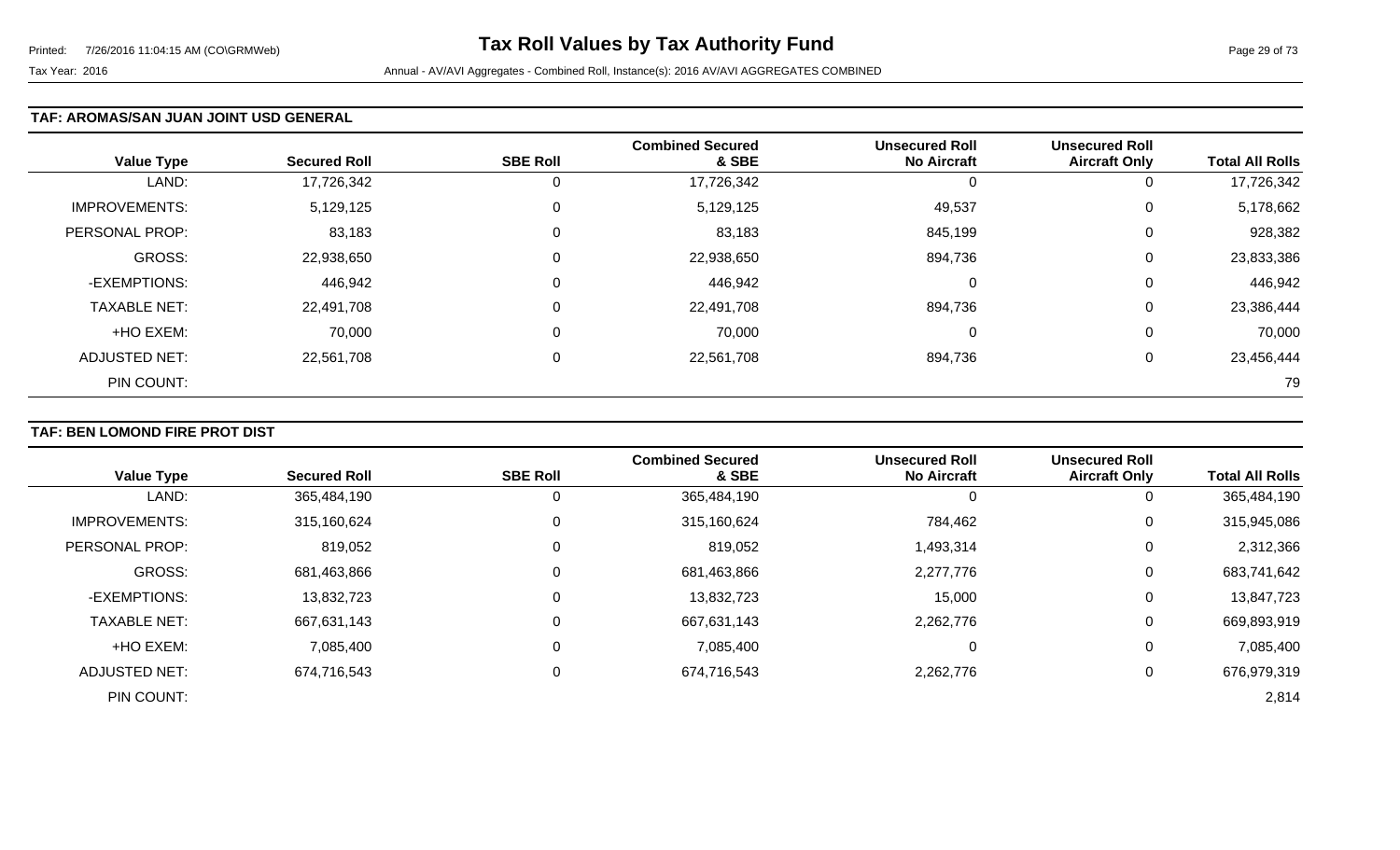### **TAF: BLDR CREEK REC & PARK DIST**

| <b>Value Type</b>    | <b>Secured Roll</b> | <b>SBE Roll</b> | <b>Combined Secured</b><br>& SBE | <b>Unsecured Roll</b><br><b>No Aircraft</b> | <b>Unsecured Roll</b><br><b>Aircraft Only</b> | <b>Total All Rolls</b> |
|----------------------|---------------------|-----------------|----------------------------------|---------------------------------------------|-----------------------------------------------|------------------------|
| LAND:                | 727,606,634         | 0               | 727,606,634                      | O                                           | 0                                             | 727,606,634            |
| IMPROVEMENTS:        | 616,601,180         | $\mathbf 0$     | 616,601,180                      | 873,502                                     | 0                                             | 617,474,682            |
| PERSONAL PROP:       | 475,277             | 0               | 475,277                          | 2,492,819                                   | 0                                             | 2,968,096              |
| <b>GROSS:</b>        | 1,344,683,091       | $\mathbf 0$     | 1,344,683,091                    | 3,366,321                                   | 0                                             | 1,348,049,412          |
| -EXEMPTIONS:         | 31,692,763          | $\mathbf 0$     | 31,692,763                       | 7,975                                       | 0                                             | 31,700,738             |
| <b>TAXABLE NET:</b>  | 1,312,990,328       | $\mathbf 0$     | 1,312,990,328                    | 3,358,346                                   | 0                                             | 1,316,348,674          |
| +HO EXEM:            | 12,994,800          | $\mathbf 0$     | 12,994,800                       | 0                                           | 0                                             | 12,994,800             |
| <b>ADJUSTED NET:</b> | 1,325,985,128       | $\overline{0}$  | 1,325,985,128                    | 3,358,346                                   | 0                                             | 1,329,343,474          |
| PIN COUNT:           |                     |                 |                                  |                                             |                                               | 6,884                  |

# **TAF: BONNY DOON SCH DIST GENL**

|                      |                     |                 | <b>Combined Secured</b> | <b>Unsecured Roll</b> | <b>Unsecured Roll</b> |                        |
|----------------------|---------------------|-----------------|-------------------------|-----------------------|-----------------------|------------------------|
| <b>Value Type</b>    | <b>Secured Roll</b> | <b>SBE Roll</b> | & SBE                   | <b>No Aircraft</b>    | <b>Aircraft Only</b>  | <b>Total All Rolls</b> |
| LAND:                | 297,458,614         | 0               | 297,458,614             | 81,057                | $\overline{0}$        | 297,539,671            |
| <b>IMPROVEMENTS:</b> | 274,517,997         | $\Omega$        | 274,517,997             | 11,048,650            | $\overline{0}$        | 285,566,647            |
| PERSONAL PROP:       | 264,827             | 0               | 264,827                 | 5,114,979             | 24,919                | 5,404,725              |
| <b>GROSS:</b>        | 572,241,438         | $\Omega$        | 572,241,438             | 16,244,686            | 24,919                | 588,511,043            |
| -EXEMPTIONS:         | 11,193,486          | 0               | 11,193,486              |                       | 0                     | 11,193,486             |
| <b>TAXABLE NET:</b>  | 561,047,952         | $\Omega$        | 561,047,952             | 16,244,686            | 24,919                | 577,317,557            |
| +HO EXEM:            | 4,436,600           | $\mathbf 0$     | 4,436,600               |                       | 0                     | 4,436,600              |
| <b>ADJUSTED NET:</b> | 565,484,552         | 0               | 565,484,552             | 16,244,686            | 24,919                | 581,754,157            |
| PIN COUNT:           |                     |                 |                         |                       |                       | 1,394                  |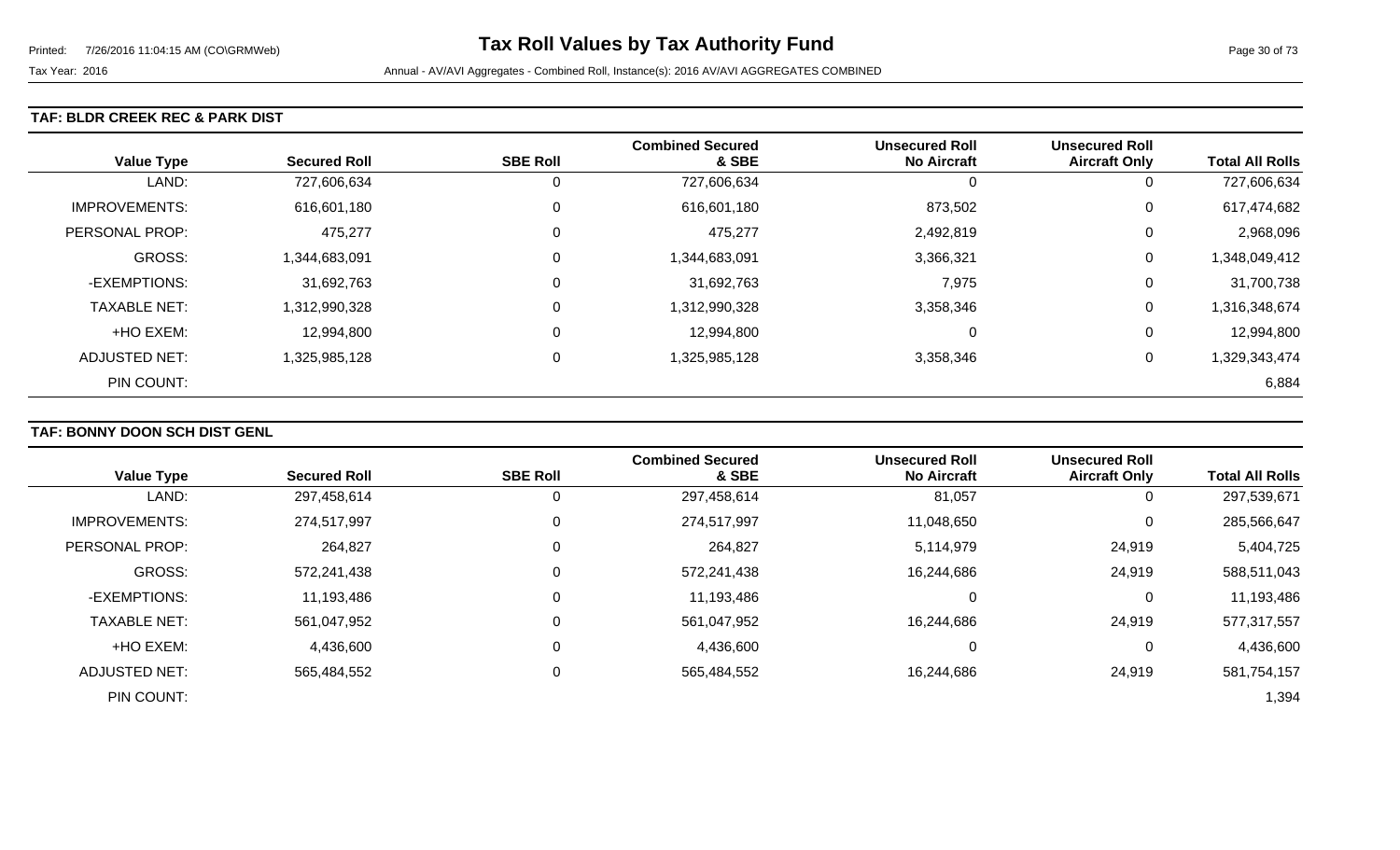### **TAF: BOULDER CR CO SV AREA NO. 7**

| <b>Value Type</b>    | <b>Secured Roll</b> | <b>SBE Roll</b> | <b>Combined Secured</b><br>& SBE | <b>Unsecured Roll</b><br><b>No Aircraft</b> | <b>Unsecured Roll</b><br><b>Aircraft Only</b> | <b>Total All Rolls</b> |
|----------------------|---------------------|-----------------|----------------------------------|---------------------------------------------|-----------------------------------------------|------------------------|
| LAND:                | 57,679,467          | 0               | 57,679,467                       |                                             | 0                                             | 57,679,467             |
| <b>IMPROVEMENTS:</b> | 51,243,046          | $\mathbf 0$     | 51,243,046                       | $\Omega$                                    | 0                                             | 51,243,046             |
| PERSONAL PROP:       | $\Omega$            | 0               | 0                                | 132,800                                     | 0                                             | 132,800                |
| <b>GROSS:</b>        | 108,922,513         | $\mathbf 0$     | 108,922,513                      | 132,800                                     | 0                                             | 109,055,313            |
| -EXEMPTIONS:         | 1,234,038           | 0               | 1,234,038                        | $\Omega$                                    | 0                                             | 1,234,038              |
| <b>TAXABLE NET:</b>  | 107,688,475         | 0               | 107,688,475                      | 132,800                                     | 0                                             | 107,821,275            |
| +HO EXEM:            | 912,800             | 0               | 912,800                          | 0                                           | 0                                             | 912,800                |
| ADJUSTED NET:        | 108,601,275         | 0               | 108,601,275                      | 132,800                                     | 0                                             | 108,734,075            |
| PIN COUNT:           |                     |                 |                                  |                                             |                                               | 342                    |

## **TAF: BOULDER CREEK FIRE PROT DIST**

| <b>Value Type</b>     | <b>Secured Roll</b> | <b>SBE Roll</b> | <b>Combined Secured</b><br>& SBE | <b>Unsecured Roll</b><br><b>No Aircraft</b> | <b>Unsecured Roll</b><br><b>Aircraft Only</b> | <b>Total All Rolls</b> |
|-----------------------|---------------------|-----------------|----------------------------------|---------------------------------------------|-----------------------------------------------|------------------------|
|                       |                     |                 |                                  |                                             |                                               |                        |
| LAND:                 | 727,841,181         | O               | 727,841,181                      |                                             | $\mathbf{0}$                                  | 727,841,181            |
| <b>IMPROVEMENTS:</b>  | 617,728,748         | 0               | 617,728,748                      | 873,502                                     | 0                                             | 618,602,250            |
| <b>PERSONAL PROP:</b> | 475,277             | 0               | 475,277                          | 2,674,721                                   | 0                                             | 3,149,998              |
| <b>GROSS:</b>         | 1,346,045,206       | 0               | 1,346,045,206                    | 3,548,223                                   | 0                                             | 1,349,593,429          |
| -EXEMPTIONS:          | 31,654,745          | 0               | 31,654,745                       | 7,975                                       | 0                                             | 31,662,720             |
| <b>TAXABLE NET:</b>   | 1,314,390,461       | $\mathbf 0$     | 1,314,390,461                    | 3,540,248                                   | 0                                             | 1,317,930,709          |
| +HO EXEM:             | 12,980,800          | $\mathbf 0$     | 12,980,800                       | 0                                           | 0                                             | 12,980,800             |
| ADJUSTED NET:         | 1,327,371,261       | 0               | 1,327,371,261                    | 3,540,248                                   | 0                                             | 1,330,911,509          |
| PIN COUNT:            |                     |                 |                                  |                                             |                                               | 6,851                  |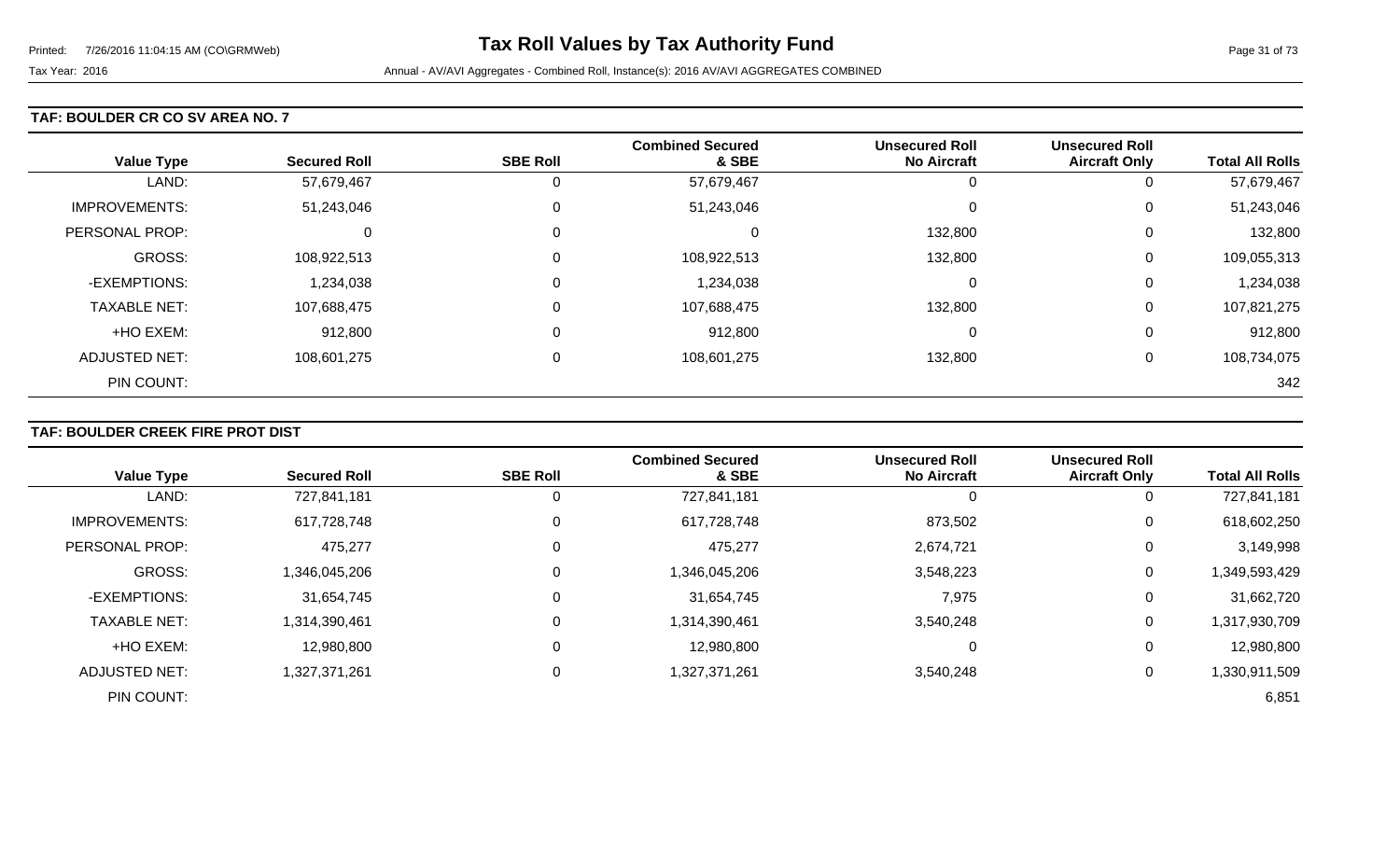### **TAF: BRANCIFORTE FIRE PROT DIST**

| <b>Value Type</b>     | <b>Secured Roll</b> | <b>SBE Roll</b> | <b>Combined Secured</b><br>& SBE | <b>Unsecured Roll</b><br><b>No Aircraft</b> | <b>Unsecured Roll</b><br><b>Aircraft Only</b> | <b>Total All Rolls</b> |
|-----------------------|---------------------|-----------------|----------------------------------|---------------------------------------------|-----------------------------------------------|------------------------|
| LAND:                 | 178,911,439         | 0               | 178,911,439                      | U                                           | 0                                             | 178,911,439            |
| <b>IMPROVEMENTS:</b>  | 166,554,569         | $\mathbf 0$     | 166,554,569                      | 140,127                                     | 0                                             | 166,694,696            |
| <b>PERSONAL PROP:</b> | 571,746             | 0               | 571,746                          | 611,419                                     | 0                                             | 1,183,165              |
| GROSS:                | 346,037,754         | 0               | 346,037,754                      | 751,546                                     | 0                                             | 346,789,300            |
| -EXEMPTIONS:          | 5,015,200           | 0               | 5,015,200                        | 0                                           | 0                                             | 5,015,200              |
| <b>TAXABLE NET:</b>   | 341,022,554         | 0               | 341,022,554                      | 751,546                                     | 0                                             | 341,774,100            |
| +HO EXEM:             | 2,452,800           | $\mathbf 0$     | 2,452,800                        | 0                                           | 0                                             | 2,452,800              |
| ADJUSTED NET:         | 343,475,354         | $\mathbf 0$     | 343,475,354                      | 751,546                                     | 0                                             | 344,226,900            |
| PIN COUNT:            |                     |                 |                                  |                                             |                                               | 797                    |

## **TAF: CAPITOLA CITY TR**

|                      |                     |                 | <b>Combined Secured</b> | <b>Unsecured Roll</b> | <b>Unsecured Roll</b> |                        |
|----------------------|---------------------|-----------------|-------------------------|-----------------------|-----------------------|------------------------|
| <b>Value Type</b>    | <b>Secured Roll</b> | <b>SBE Roll</b> | & SBE                   | <b>No Aircraft</b>    | <b>Aircraft Only</b>  | <b>Total All Rolls</b> |
| LAND:                | 1,220,230,662       | 83,608          | 1,220,314,270           | 907,464               | 0                     | 1,221,221,734          |
| <b>IMPROVEMENTS:</b> | 963,635,609         | 0               | 963,635,609             | 45,894,366            | $\mathbf 0$           | 1,009,529,975          |
| PERSONAL PROP:       | 5,700,422           |                 | 5,700,422               | 35,040,607            | 0                     | 40,741,029             |
| <b>GROSS:</b>        | 2,189,566,693       | 83,608          | 2,189,650,301           | 81,842,437            | 0                     | 2,271,492,738          |
| -EXEMPTIONS:         | 43,540,661          |                 | 43,540,661              | 4,095,900             | 0                     | 47,636,561             |
| <b>TAXABLE NET:</b>  | 2,146,026,032       | 83,608          | 2,146,109,640           | 77,746,537            | 0                     | 2,223,856,177          |
| +HO EXEM:            | 10,061,800          | 0               | 10,061,800              | 7,000                 | $\mathbf 0$           | 10,068,800             |
| ADJUSTED NET:        | 2,156,087,832       | 83,608          | 2,156,171,440           | 77,753,537            | 0                     | 2,233,924,977          |
| PIN COUNT:           |                     |                 |                         |                       |                       | 5,348                  |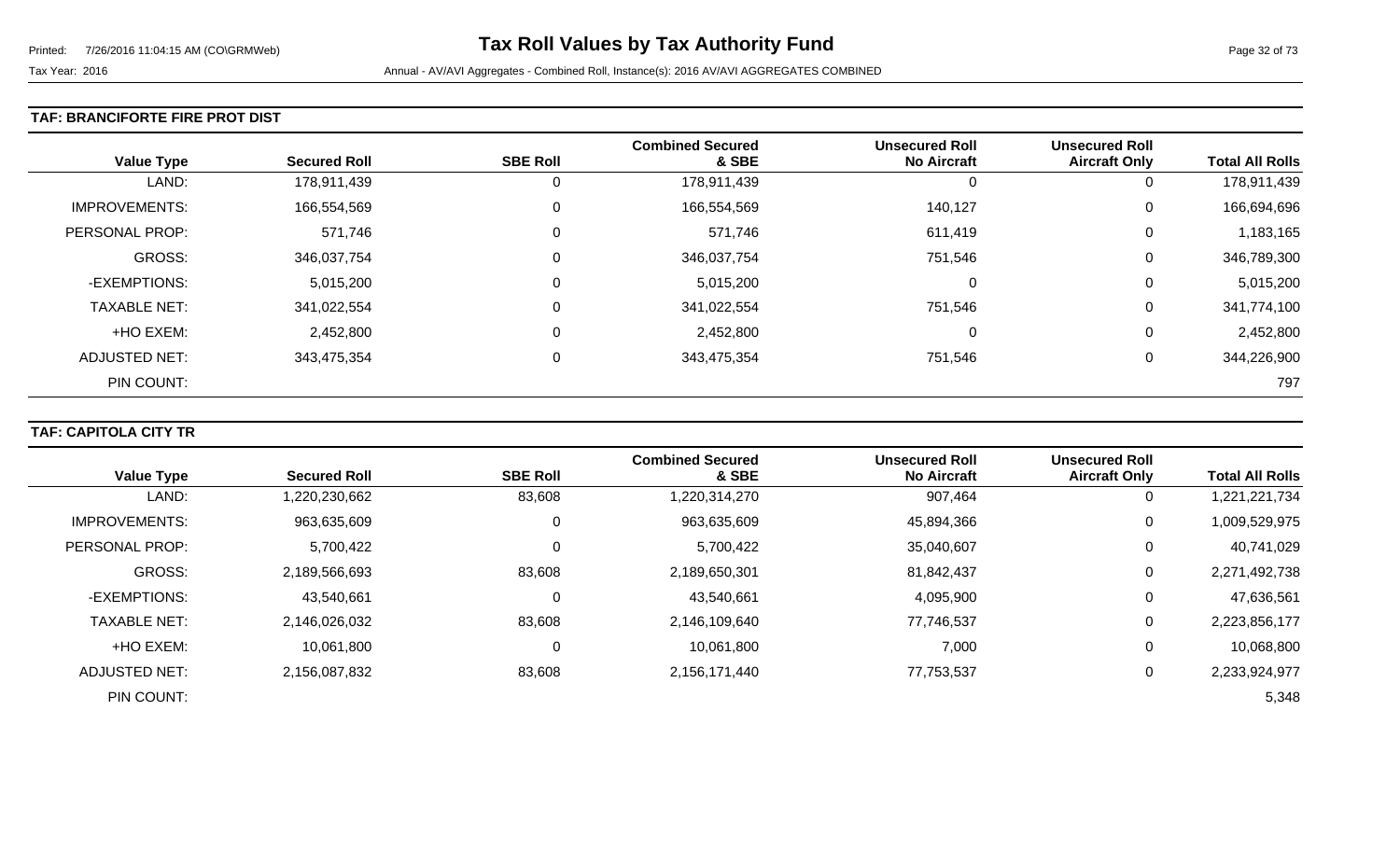### **TAF: CENTRAL FPD OF SANTA CRUZ COUNTY**

| <b>Value Type</b>    | <b>Secured Roll</b> | <b>SBE Roll</b> | <b>Combined Secured</b><br>& SBE | <b>Unsecured Roll</b><br><b>No Aircraft</b> | <b>Unsecured Roll</b><br><b>Aircraft Only</b> | <b>Total All Rolls</b> |
|----------------------|---------------------|-----------------|----------------------------------|---------------------------------------------|-----------------------------------------------|------------------------|
| LAND:                | 4,914,670,753       | 83,608          | 4,914,754,361                    | 1,946,503                                   | 0                                             | 4,916,700,864          |
| <b>IMPROVEMENTS:</b> | 3,946,191,326       | 0               | 3,946,191,326                    | 85,294,752                                  | 0                                             | 4,031,486,078          |
| PERSONAL PROP:       | 53,235,231          | 0               | 53,235,231                       | 95,608,144                                  | 63,257                                        | 148,906,632            |
| <b>GROSS:</b>        | 8,914,097,310       | 83,608          | 8,914,180,918                    | 182,849,399                                 | 63,257                                        | 9,097,093,574          |
| -EXEMPTIONS:         | 357,127,502         | 0               | 357,127,502                      | 19,691,339                                  | 0                                             | 376,818,841            |
| <b>TAXABLE NET:</b>  | 8,556,969,808       | 83,608          | 8,557,053,416                    | 163,158,060                                 | 63,257                                        | 8,720,274,733          |
| +HO EXEM:            | 54,188,162          | 0               | 54,188,162                       | 7,000                                       | 0                                             | 54,195,162             |
| ADJUSTED NET:        | 8,611,157,970       | 83,608          | 8,611,241,578                    | 163,165,060                                 | 63,257                                        | 8,774,469,895          |
| PIN COUNT:           |                     |                 |                                  |                                             |                                               | 21,571                 |

## **TAF: CENTRAL WATER DIST GEN**

|                       |                     |                 | <b>Combined Secured</b> | <b>Unsecured Roll</b> | <b>Unsecured Roll</b> |                        |
|-----------------------|---------------------|-----------------|-------------------------|-----------------------|-----------------------|------------------------|
| <b>Value Type</b>     | <b>Secured Roll</b> | <b>SBE Roll</b> | & SBE                   | <b>No Aircraft</b>    | <b>Aircraft Only</b>  | <b>Total All Rolls</b> |
| LAND:                 | 284,090,047         | 90,982          | 284,181,029             | 0                     | 0                     | 284,181,029            |
| <b>IMPROVEMENTS:</b>  | 272,131,719         | $\Omega$        | 272,131,719             | 30,303                | 0                     | 272,162,022            |
| <b>PERSONAL PROP:</b> | 370,112             |                 | 370,112                 | 1,168,195             | 0                     | 1,538,307              |
| <b>GROSS:</b>         | 556,591,878         | 90,982          | 556,682,860             | 1,198,498             | 0                     | 557,881,358            |
| -EXEMPTIONS:          | 29,123,804          |                 | 29,123,804              | 0                     | 0                     | 29,123,804             |
| <b>TAXABLE NET:</b>   | 527,468,074         | 90,982          | 527,559,056             | 1,198,498             | 0                     | 528,757,554            |
| +HO EXEM:             | 4,319,000           | 0               | 4,319,000               | 0                     | 0                     | 4,319,000              |
| ADJUSTED NET:         | 531,787,074         | 90,982          | 531,878,056             | 1,198,498             | 0                     | 533,076,554            |
| PIN COUNT:            |                     |                 |                         |                       |                       | 1,181                  |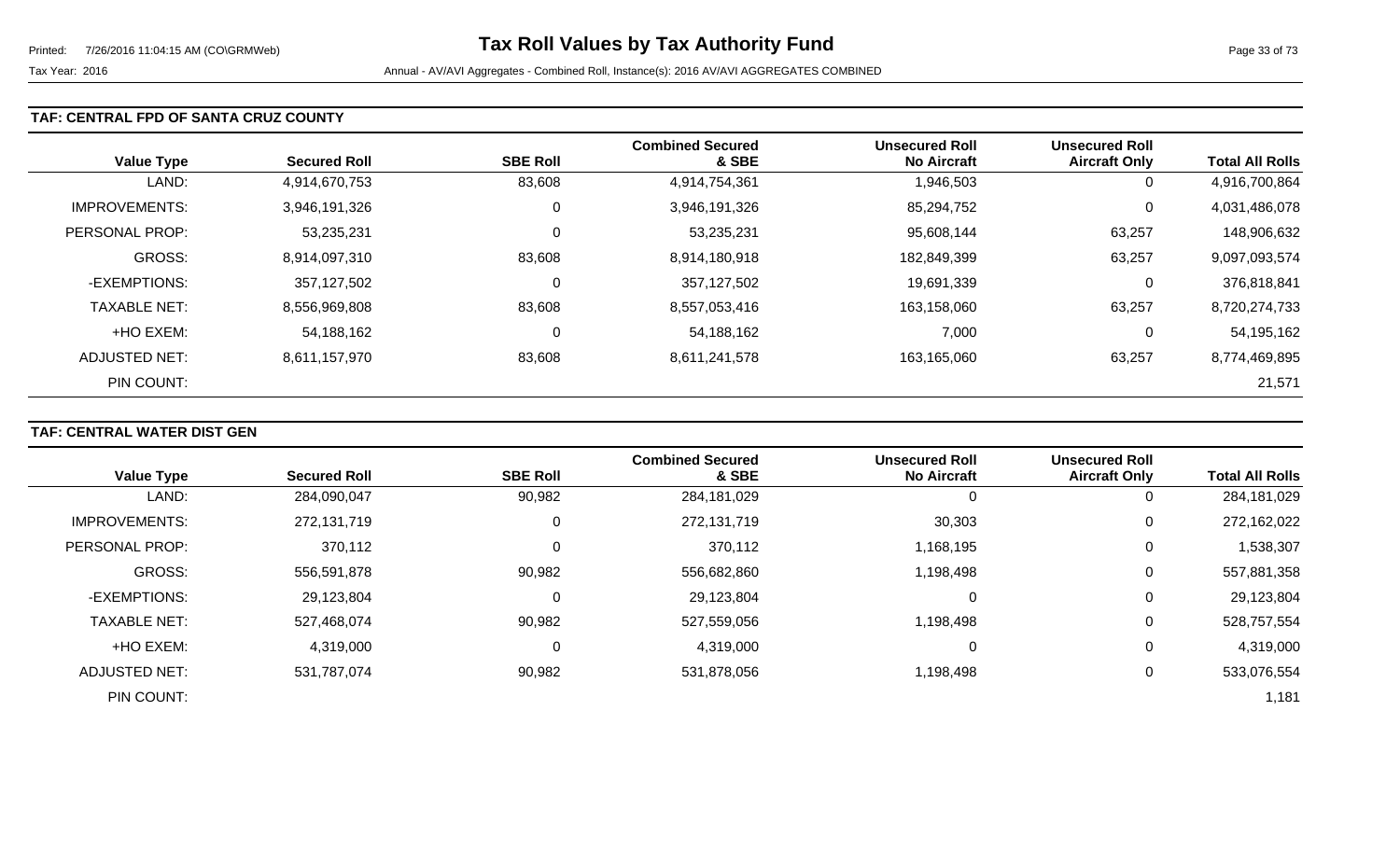### **TAF: CO HWY SAFETY SERV AREA #9-A**

| <b>Value Type</b>    | <b>Secured Roll</b> | <b>SBE Roll</b> | <b>Combined Secured</b><br>& SBE | <b>Unsecured Roll</b><br><b>No Aircraft</b> | <b>Unsecured Roll</b><br><b>Aircraft Only</b> | <b>Total All Rolls</b> |
|----------------------|---------------------|-----------------|----------------------------------|---------------------------------------------|-----------------------------------------------|------------------------|
| LAND:                | 6,233,004,660       | 32,888          | 6,233,037,548                    | 1,748,539                                   | 0                                             | 6,234,786,087          |
| <b>IMPROVEMENTS:</b> | 5,037,716,918       | 0               | 5,037,716,918                    | 41,834,709                                  | 0                                             | 5,079,551,627          |
| PERSONAL PROP:       | 51,524,806          | 0               | 51,524,806                       | 71,696,064                                  | 0                                             | 123,220,870            |
| <b>GROSS:</b>        | 11,322,246,384      | 32,888          | 11,322,279,272                   | 115,279,312                                 | 0                                             | 11,437,558,584         |
| -EXEMPTIONS:         | 499,187,908         | 0               | 499,187,908                      | 15,494,456                                  | 0                                             | 514,682,364            |
| <b>TAXABLE NET:</b>  | 10,823,058,476      | 32,888          | 10,823,091,364                   | 99,784,856                                  | 0                                             | 10,922,876,220         |
| +HO EXEM:            | 85,276,695          | 0               | 85,276,695                       | 0                                           | 0                                             | 85,276,695             |
| ADJUSTED NET:        | 10,908,335,171      | 32,888          | 10,908,368,059                   | 99,784,856                                  | 0                                             | 11,008,152,915         |
| PIN COUNT:           |                     |                 |                                  |                                             |                                               | 34,295                 |

# **TAF: CO HWY SAFETY SERVICE AREA #9**

|                      |                     |                 | <b>Combined Secured</b> | <b>Unsecured Roll</b> | <b>Unsecured Roll</b> |                        |
|----------------------|---------------------|-----------------|-------------------------|-----------------------|-----------------------|------------------------|
| <b>Value Type</b>    | <b>Secured Roll</b> | <b>SBE Roll</b> | & SBE                   | <b>No Aircraft</b>    | <b>Aircraft Only</b>  | <b>Total All Rolls</b> |
| LAND:                | 13,254,534,594      | 164,587         | 13,254,699,181          | 3,391,212             | $\overline{0}$        | 13,258,090,393         |
| <b>IMPROVEMENTS:</b> | 10,649,621,556      |                 | 10,649,621,556          | 95,074,653            | 0                     | 10,744,696,209         |
| PERSONAL PROP:       | 101,809,684         |                 | 101,809,684             | 157,780,138           | 88,176                | 259,677,998            |
| <b>GROSS:</b>        | 24,005,965,834      | 164,587         | 24,006,130,421          | 256,246,003           | 88,176                | 24,262,464,600         |
| -EXEMPTIONS:         | 803,320,624         |                 | 803,320,624             | 18,240,646            | 0                     | 821,561,270            |
| <b>TAXABLE NET:</b>  | 23,202,645,210      | 164,587         | 23,202,809,797          | 238,005,357           | 88,176                | 23,440,903,330         |
| +HO EXEM:            | 161,929,983         |                 | 161,929,983             | 0                     | 0                     | 161,929,983            |
| <b>ADJUSTED NET:</b> | 23,364,575,193      | 164,587         | 23,364,739,780          | 238,005,357           | 88,176                | 23,602,833,313         |
| PIN COUNT:           |                     |                 |                         |                       |                       | 66,847                 |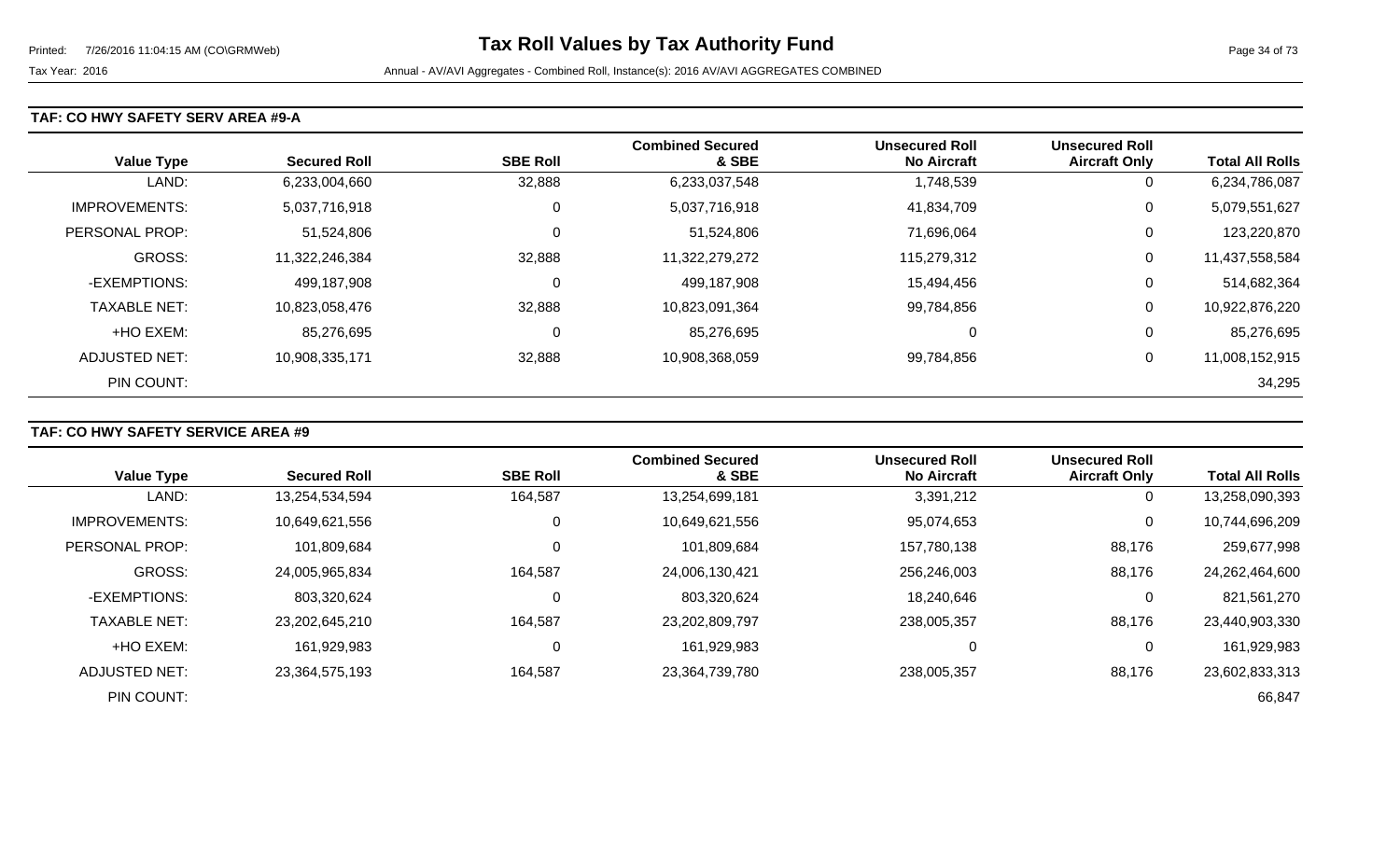### **TAF: CO HWY SAFETY SVC AREA #9-ZN B**

| <b>Value Type</b>    | <b>Secured Roll</b> | <b>SBE Roll</b> | <b>Combined Secured</b><br>& SBE | <b>Unsecured Roll</b><br><b>No Aircraft</b> | <b>Unsecured Roll</b><br><b>Aircraft Only</b> | <b>Total All Rolls</b> |
|----------------------|---------------------|-----------------|----------------------------------|---------------------------------------------|-----------------------------------------------|------------------------|
| LAND:                | 1,898,798,005       | 0               | 1,898,798,005                    | 874,917                                     | 0                                             | 1,899,672,922          |
| <b>IMPROVEMENTS:</b> | 1,338,356,542       | $\mathbf{0}$    | 1,338,356,542                    | 10,419,321                                  | 0                                             | 1,348,775,863          |
| PERSONAL PROP:       | 1,392,955           | $\overline{0}$  | 1,392,955                        | 15,715,335                                  | 0                                             | 17,108,290             |
| <b>GROSS:</b>        | 3,238,547,502       | $\overline{0}$  | 3,238,547,502                    | 27,009,573                                  | 0                                             | 3,265,557,075          |
| -EXEMPTIONS:         | 56,672,410          | $\overline{0}$  | 56,672,410                       | 2,248,052                                   | 0                                             | 58,920,462             |
| <b>TAXABLE NET:</b>  | 3,181,875,092       | $\mathbf 0$     | 3,181,875,092                    | 24,761,521                                  | 0                                             | 3,206,636,613          |
| +HO EXEM:            | 21,413,197          | $\overline{0}$  | 21,413,197                       | 0                                           | 0                                             | 21,413,197             |
| ADJUSTED NET:        | 3,203,288,289       | $\overline{0}$  | 3,203,288,289                    | 24,761,521                                  | 0                                             | 3,228,049,810          |
| PIN COUNT:           |                     |                 |                                  |                                             |                                               | 8,094                  |

## **TAF: CO SCH SV SANTA CLARA**

| <b>Value Type</b>     | <b>Secured Roll</b> | <b>SBE Roll</b> | <b>Combined Secured</b><br>& SBE | <b>Unsecured Roll</b><br><b>No Aircraft</b> | <b>Unsecured Roll</b><br><b>Aircraft Only</b> | <b>Total All Rolls</b> |
|-----------------------|---------------------|-----------------|----------------------------------|---------------------------------------------|-----------------------------------------------|------------------------|
|                       |                     |                 |                                  |                                             |                                               |                        |
| LAND:                 | 655,202,763         | U               | 655,202,763                      | 48,704                                      | 0                                             | 655,251,467            |
| <b>IMPROVEMENTS:</b>  | 579,344,241         | $\mathbf 0$     | 579,344,241                      | 1,166,446                                   | 0                                             | 580,510,687            |
| <b>PERSONAL PROP:</b> | 1,317,113           | 0               | 1,317,113                        | 2,777,667                                   | 0                                             | 4,094,780              |
| <b>GROSS:</b>         | 1,235,864,117       | 0               | 1,235,864,117                    | 3,992,817                                   | $\mathbf 0$                                   | 1,239,856,934          |
| -EXEMPTIONS:          | 11,633,228          | 0               | 11,633,228                       |                                             | 0                                             | 11,633,228             |
| <b>TAXABLE NET:</b>   | 1,224,230,889       | $\mathbf{0}$    | 1,224,230,889                    | 3,992,817                                   | $\mathbf 0$                                   | 1,228,223,706          |
| +HO EXEM:             | 7,571,200           | 0               | 7,571,200                        |                                             | 0                                             | 7,571,200              |
| ADJUSTED NET:         | 1,231,802,089       | 0               | 1,231,802,089                    | 3,992,817                                   | 0                                             | 1,235,794,906          |
| PIN COUNT:            |                     |                 |                                  |                                             |                                               | 2,528                  |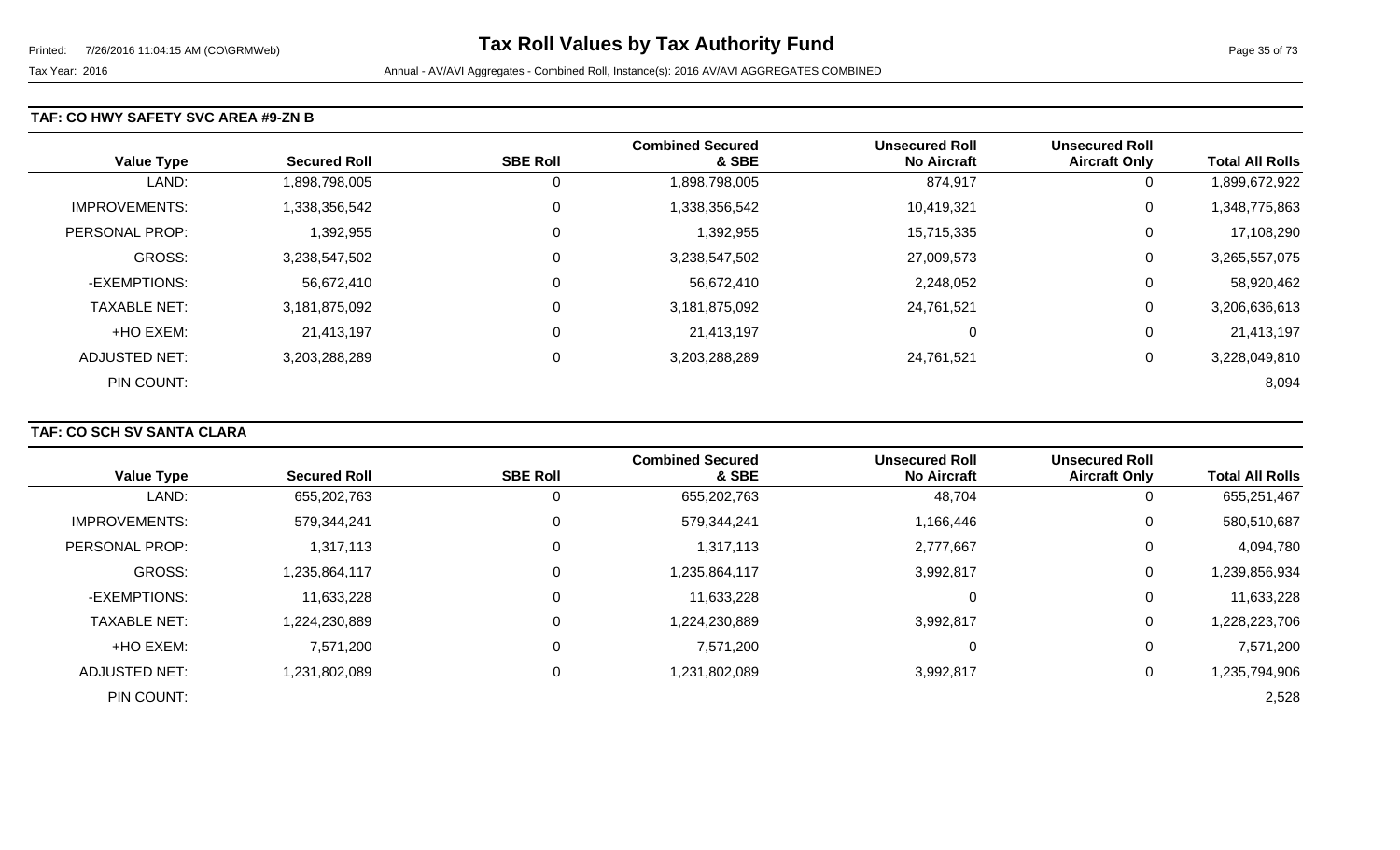Tax Year: 2016 **Annual - AV/AVI Aggregates - Combined Roll**, Instance(s): 2016 AV/AVI AGGREGATES COMBINED

|  |  |  | <b>TAF: COUNTY FIRE</b> |
|--|--|--|-------------------------|
|--|--|--|-------------------------|

| <b>Value Type</b>    | <b>Secured Roll</b> | <b>SBE Roll</b> | <b>Combined Secured</b><br>& SBE | <b>Unsecured Roll</b><br><b>No Aircraft</b> | <b>Unsecured Roll</b><br><b>Aircraft Only</b> | <b>Total All Rolls</b> |
|----------------------|---------------------|-----------------|----------------------------------|---------------------------------------------|-----------------------------------------------|------------------------|
| LAND:                | 1,920,085,505       | 8,918           | 1,920,094,423                    | 1,166,349                                   | 0                                             | 1,921,260,772          |
| <b>IMPROVEMENTS:</b> | 1,640,576,797       | 0               | 1,640,576,797                    | 21,596,008                                  | 0                                             | 1,662,172,805          |
| PERSONAL PROP:       | 20,289,583          | 0               | 20,289,583                       | 36,759,179                                  | 24,919                                        | 57,073,681             |
| <b>GROSS:</b>        | 3,580,951,885       | 8,918           | 3,580,960,803                    | 59,521,536                                  | 24,919                                        | 3,640,507,258          |
| -EXEMPTIONS:         | 94,362,847          | $\Omega$        | 94,362,847                       | 126,239                                     | 0                                             | 94,489,086             |
| <b>TAXABLE NET:</b>  | 3,486,589,038       | 8,918           | 3,486,597,956                    | 59,395,297                                  | 24,919                                        | 3,546,018,172          |
| +HO EXEM:            | 23,993,026          | 0               | 23,993,026                       | 0                                           | 0                                             | 23,993,026             |
| ADJUSTED NET:        | 3,510,582,064       | 8,918           | 3,510,590,982                    | 59,395,297                                  | 24,919                                        | 3,570,011,198          |
| PIN COUNT:           |                     |                 |                                  |                                             |                                               | 10,461                 |

# **TAF: COUNTY LIBRARY**

|                      |                     |                 | <b>Combined Secured</b> | <b>Unsecured Roll</b> | <b>Unsecured Roll</b> |                        |
|----------------------|---------------------|-----------------|-------------------------|-----------------------|-----------------------|------------------------|
| <b>Value Type</b>    | <b>Secured Roll</b> | <b>SBE Roll</b> | & SBE                   | <b>No Aircraft</b>    | <b>Aircraft Only</b>  | <b>Total All Rolls</b> |
| LAND:                | 16,707,684,110      | 248,195         | 16,707,932,305          | 5,587,630             |                       | 16,713,519,935         |
| <b>IMPROVEMENTS:</b> | 13,937,922,537      | 0               | 13,937,922,537          | 203,887,687           | 0                     | 14,141,810,224         |
| PERSONAL PROP:       | 125,436,120         |                 | 125,436,120             | 286,221,094           | 88,176                | 411,745,390            |
| GROSS:               | 30,771,042,767      | 248,195         | 30,771,290,962          | 495,696,411           | 88,176                | 31,267,075,549         |
| -EXEMPTIONS:         | 990,627,268         |                 | 990,627,268             | 29,579,585            |                       | 1,020,206,853          |
| <b>TAXABLE NET:</b>  | 29,780,415,499      | 248,195         | 29,780,663,694          | 466,116,826           | 88,176                | 30,246,868,696         |
| +HO EXEM:            | 206,763,583         |                 | 206,763,583             | 7,000                 | 0                     | 206,770,583            |
| ADJUSTED NET:        | 29,987,179,082      | 248,195         | 29,987,427,277          | 466,123,826           | 88,176                | 30,453,639,279         |
| PIN COUNT:           |                     |                 |                         |                       |                       | 84,285                 |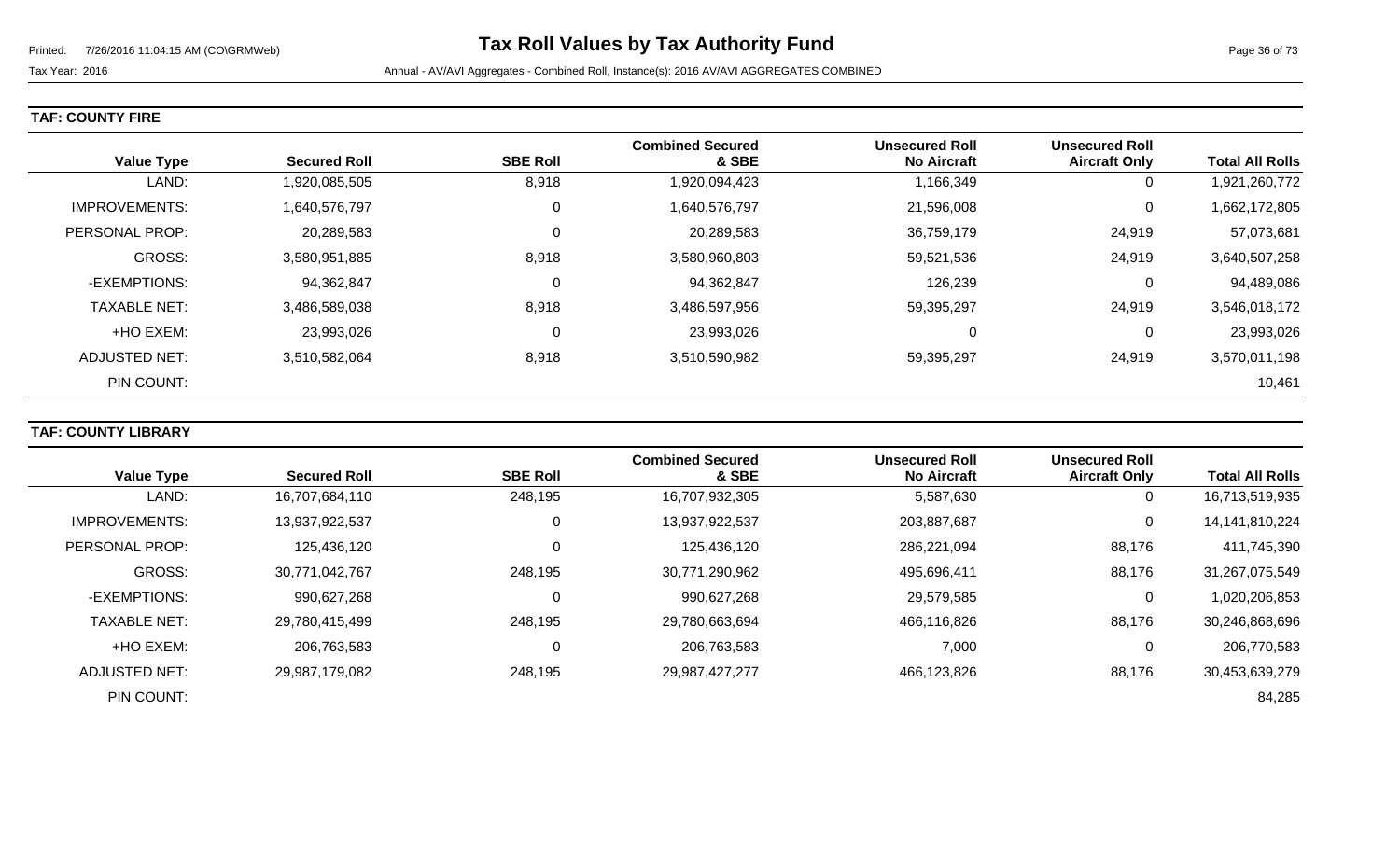#### **TAF: COUNTY SCHOOL SERVICE**

| <b>Value Type</b>    | <b>Secured Roll</b> | <b>SBE Roll</b> | <b>Combined Secured</b><br>& SBE | Unsecured Roll<br><b>No Aircraft</b> | <b>Unsecured Roll</b><br><b>Aircraft Only</b> | <b>Total All Rolls</b> |
|----------------------|---------------------|-----------------|----------------------------------|--------------------------------------|-----------------------------------------------|------------------------|
| LAND:                | 21,419,485,491      | 279,315         | 21,419,764,806                   | 22,055,355                           | 0                                             | 21,441,820,161         |
| <b>IMPROVEMENTS:</b> | 18,152,545,998      | 0               | 18,152,545,998                   | 355,281,107                          | 0                                             | 18,507,827,105         |
| PERSONAL PROP:       | 207,467,999         | $\mathbf 0$     | 207,467,999                      | 526,543,640                          | 29,688,273                                    | 763,699,912            |
| <b>GROSS:</b>        | 39,779,499,488      | 279,315         | 39,779,778,803                   | 903,880,102                          | 29,688,273                                    | 40,713,347,178         |
| -EXEMPTIONS:         | 1,350,477,833       | 0               | 1,350,477,833                    | 60,439,591                           | 494,187                                       | 1,411,411,611          |
| <b>TAXABLE NET:</b>  | 38,429,021,655      | 279,315         | 38,429,300,970                   | 843.440.511                          | 29,194,086                                    | 39,301,935,567         |
| +HO EXEM:            | 255,659,182         | 0               | 255,659,182                      | 182,000                              | 0                                             | 255,841,182            |
| ADJUSTED NET:        | 38,684,680,837      | 279,315         | 38,684,960,152                   | 843,622,511                          | 29,194,086                                    | 39,557,776,749         |
| PIN COUNT:           |                     |                 |                                  |                                      |                                               | 108,850                |

### **TAF: DAVENPORT CO SAN DIST**

|                      |                     |                 | <b>Combined Secured</b> | <b>Unsecured Roll</b> | <b>Unsecured Roll</b> |                        |
|----------------------|---------------------|-----------------|-------------------------|-----------------------|-----------------------|------------------------|
| <b>Value Type</b>    | <b>Secured Roll</b> | <b>SBE Roll</b> | & SBE                   | <b>No Aircraft</b>    | <b>Aircraft Only</b>  | <b>Total All Rolls</b> |
| LAND:                | 23,493,230          |                 | 23,493,230              | 0                     | 0                     | 23,493,230             |
| <b>IMPROVEMENTS:</b> | 15,442,745          |                 | 15,442,745              | 411,158               | 0                     | 15,853,903             |
| PERSONAL PROP:       | 2,000               |                 | 2,000                   | 790,010               | 0                     | 792,010                |
| <b>GROSS:</b>        | 38,937,975          |                 | 38,937,975              | 1,201,168             | 0                     | 40,139,143             |
| -EXEMPTIONS:         | 499,735             |                 | 499,735                 | 0                     | $\overline{0}$        | 499,735                |
| <b>TAXABLE NET:</b>  | 38,438,240          |                 | 38,438,240              | 1,201,168             | 0                     | 39,639,408             |
| +HO EXEM:            | 334,733             |                 | 334,733                 | 0                     | 0                     | 334,733                |
| <b>ADJUSTED NET:</b> | 38,772,973          | 0               | 38,772,973              | 1,201,168             | 0                     | 39,974,141             |
| PIN COUNT:           |                     |                 |                         |                       |                       | 143                    |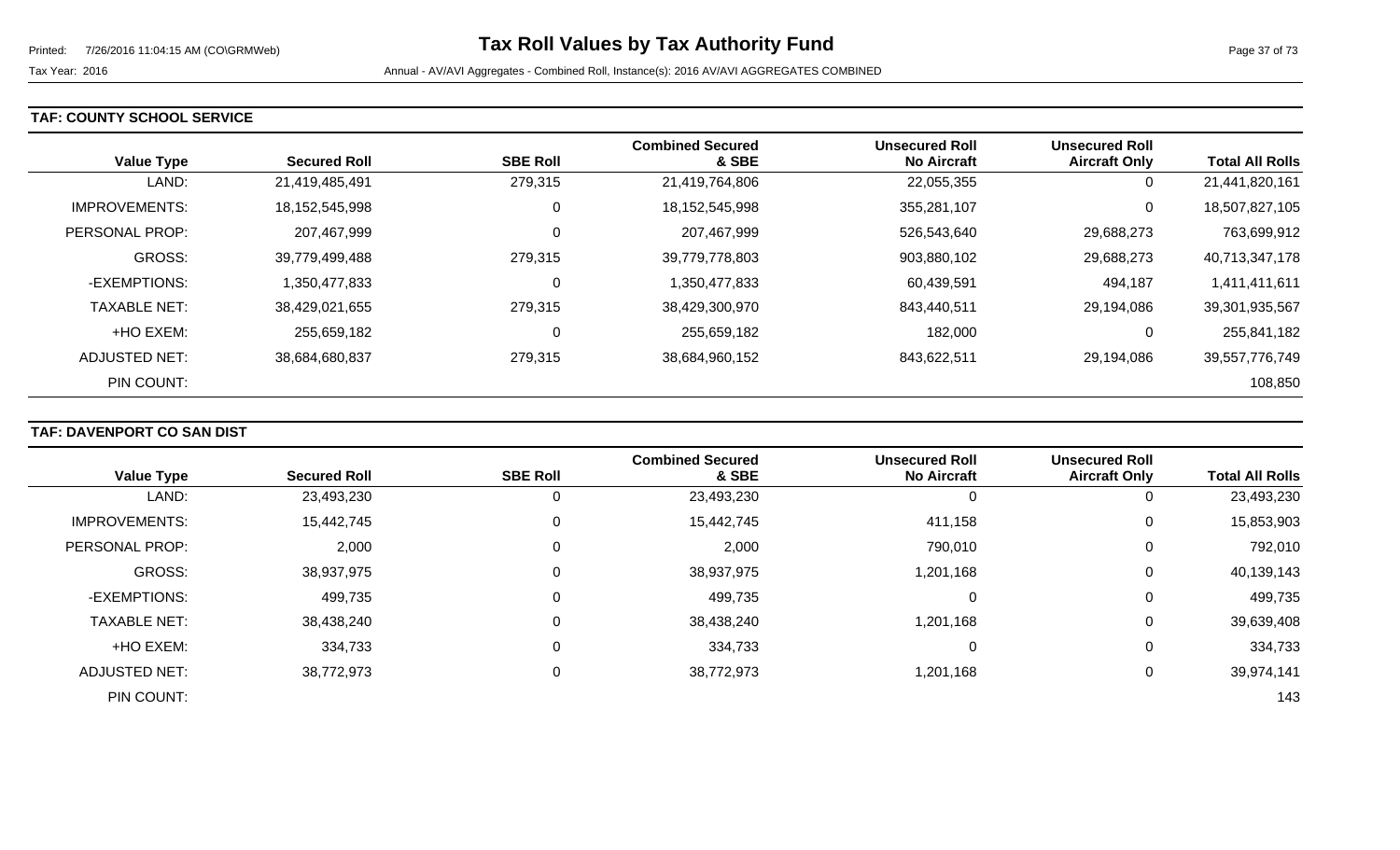### **TAF: EDUCATION REVENUE AUGMENTATION FUND**

| <b>Value Type</b>    | <b>Secured Roll</b> | <b>SBE Roll</b> | <b>Combined Secured</b><br>& SBE | <b>Unsecured Roll</b><br><b>No Aircraft</b> | <b>Unsecured Roll</b><br><b>Aircraft Only</b> | <b>Total All Rolls</b> |
|----------------------|---------------------|-----------------|----------------------------------|---------------------------------------------|-----------------------------------------------|------------------------|
| LAND:                | 1,560,091,824       | 64,687          | 1,560,156,511                    | 20,419                                      | 0                                             | 1,560,176,930          |
| <b>IMPROVEMENTS:</b> | 1,388,653,187       | 0               | 1,388,653,187                    | 1,777,644                                   | 0                                             | 1,390,430,831          |
| PERSONAL PROP:       | 2,774,619           | $\mathbf 0$     | 2,774,619                        | 5,243,517                                   | 0                                             | 8,018,136              |
| <b>GROSS:</b>        | 2,951,519,630       | 64,687          | 2,951,584,317                    | 7,041,580                                   | 0                                             | 2,958,625,897          |
| -EXEMPTIONS:         | 68,313,410          | 0               | 68,313,410                       | 22,975                                      | 0                                             | 68,336,385             |
| <b>TAXABLE NET:</b>  | 2,883,206,220       | 64,687          | 2,883,270,907                    | 7,018,605                                   | 0                                             | 2,890,289,512          |
| +HO EXEM:            | 28,303,800          | C               | 28,303,800                       | 0                                           | 0                                             | 28,303,800             |
| ADJUSTED NET:        | 2,911,510,020       | 64,687          | 2,911,574,707                    | 7,018,605                                   | 0                                             | 2,918,593,312          |
| PIN COUNT:           |                     |                 |                                  |                                             |                                               | 14,056                 |

### **TAF: EMPIRE ACRES CO SV AREA #17**

|                      |                     |                 | <b>Combined Secured</b> | <b>Unsecured Roll</b> | <b>Unsecured Roll</b> |                        |
|----------------------|---------------------|-----------------|-------------------------|-----------------------|-----------------------|------------------------|
| <b>Value Type</b>    | <b>Secured Roll</b> | <b>SBE Roll</b> | & SBE                   | <b>No Aircraft</b>    | <b>Aircraft Only</b>  | <b>Total All Rolls</b> |
| LAND:                | 10,803,990          | 0               | 10,803,990              |                       | 0                     | 10,803,990             |
| <b>IMPROVEMENTS:</b> | 9,636,297           | 0               | 9,636,297               | U                     | 0                     | 9,636,297              |
| PERSONAL PROP:       |                     | 0               | v                       | 21,636                | 0                     | 21,636                 |
| <b>GROSS:</b>        | 20,440,287          | 0               | 20,440,287              | 21,636                | 0                     | 20,461,923             |
| -EXEMPTIONS:         | 217,465             | 0               | 217,465                 | 0                     | 0                     | 217,465                |
| <b>TAXABLE NET:</b>  | 20,222,822          | 0               | 20,222,822              | 21,636                | 0                     | 20,244,458             |
| +HO EXEM:            | 217,000             | 0               | 217,000                 | 0                     | 0                     | 217,000                |
| ADJUSTED NET:        | 20,439,822          | 0               | 20,439,822              | 21,636                | 0                     | 20,461,458             |
| PIN COUNT:           |                     |                 |                         |                       |                       | 56                     |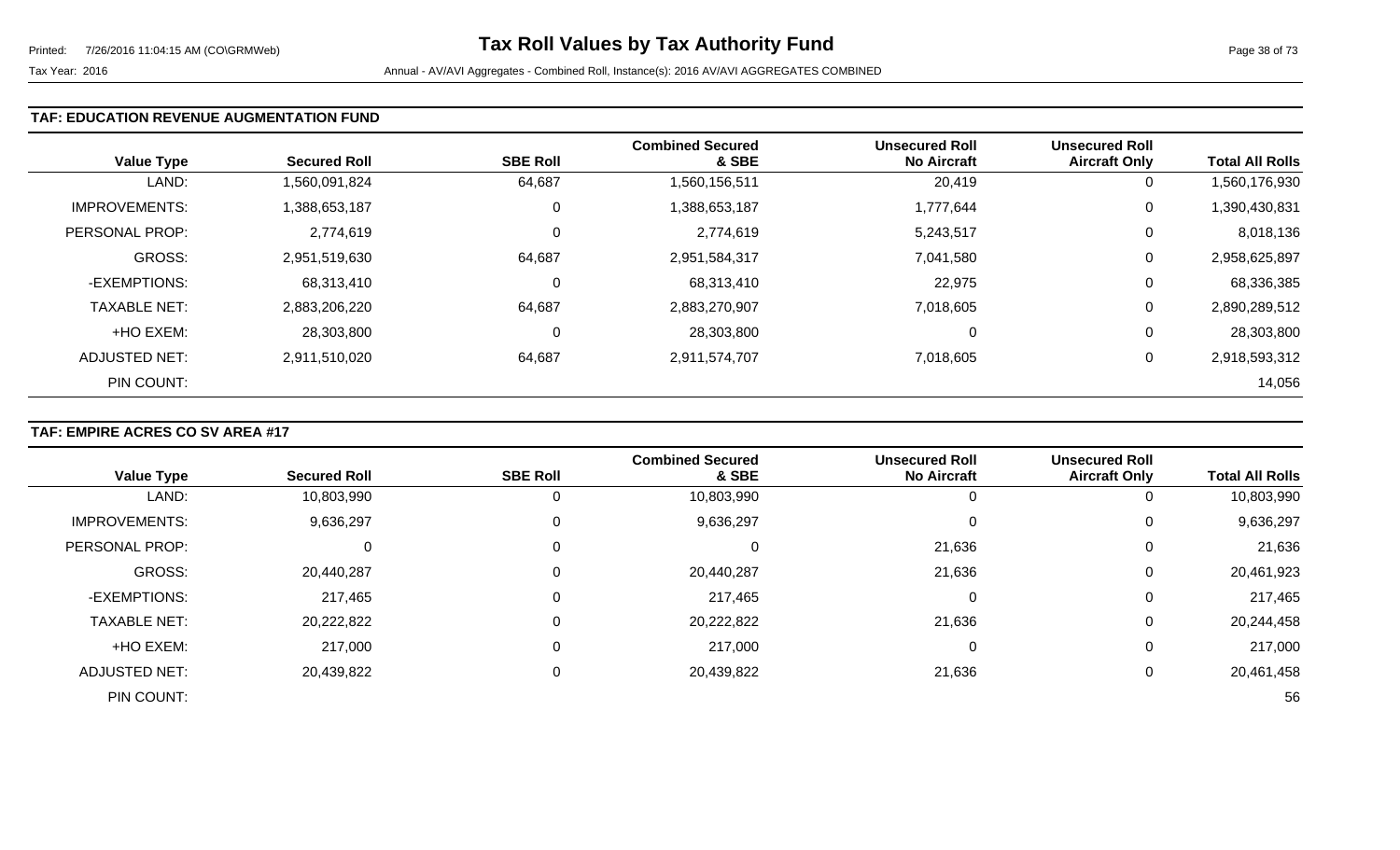### **TAF: EXTENDED POLICE PROT CSA #38**

| <b>Value Type</b>    | <b>Secured Roll</b> | <b>SBE Roll</b> | <b>Combined Secured</b><br>& SBE | <b>Unsecured Roll</b><br><b>No Aircraft</b> | <b>Unsecured Roll</b><br><b>Aircraft Only</b> | <b>Total All Rolls</b> |
|----------------------|---------------------|-----------------|----------------------------------|---------------------------------------------|-----------------------------------------------|------------------------|
| LAND:                | 13,253,742,720      | 164,587         | 13,253,907,307                   | 3,391,212                                   | 0                                             | 13,257,298,519         |
| <b>IMPROVEMENTS:</b> | 10,648,339,925      | 0               | 10,648,339,925                   | 95,074,653                                  | 0                                             | 10,743,414,578         |
| PERSONAL PROP:       | 101,809,684         | 0               | 101,809,684                      | 157,780,138                                 | 88,176                                        | 259,677,998            |
| <b>GROSS:</b>        | 24,003,892,329      | 164,587         | 24,004,056,916                   | 256,246,003                                 | 88,176                                        | 24,260,391,095         |
| -EXEMPTIONS:         | 803,320,624         | 0               | 803,320,624                      | 18,240,646                                  | 0                                             | 821,561,270            |
| <b>TAXABLE NET:</b>  | 23,200,571,705      | 164,587         | 23,200,736,292                   | 238,005,357                                 | 88,176                                        | 23,438,829,825         |
| +HO EXEM:            | 161,929,983         | 0               | 161,929,983                      | 0                                           | 0                                             | 161,929,983            |
| ADJUSTED NET:        | 23,362,501,688      | 164,587         | 23,362,666,275                   | 238,005,357                                 | 88,176                                        | 23,600,759,808         |
| PIN COUNT:           |                     |                 |                                  |                                             |                                               | 66,846                 |

### **TAF: FELTON FIRE PROT DIST**

|                       |                     |                 | <b>Combined Secured</b> | <b>Unsecured Roll</b> | <b>Unsecured Roll</b> |                        |
|-----------------------|---------------------|-----------------|-------------------------|-----------------------|-----------------------|------------------------|
| <b>Value Type</b>     | <b>Secured Roll</b> | <b>SBE Roll</b> | & SBE                   | <b>No Aircraft</b>    | <b>Aircraft Only</b>  | <b>Total All Rolls</b> |
| LAND:                 | 447,750,382         |                 | 447,750,382             | 137,034               | 0                     | 447,887,416            |
| <b>IMPROVEMENTS:</b>  | 397,569,829         | 0               | 397,569,829             | 9,030,917             | 0                     | 406,600,746            |
| <b>PERSONAL PROP:</b> | 4,566,395           | 0               | 4,566,395               | 5,957,688             | 0                     | 10,524,083             |
| GROSS:                | 849,886,606         |                 | 849,886,606             | 15,125,639            | 0                     | 865,012,245            |
| -EXEMPTIONS:          | 64,577,346          |                 | 64,577,346              | 1,888                 | 0                     | 64,579,234             |
| <b>TAXABLE NET:</b>   | 785,309,260         |                 | 785,309,260             | 15,123,751            | 0                     | 800,433,011            |
| +HO EXEM:             | 7,737,800           |                 | 7,737,800               |                       | 0                     | 7,737,800              |
| <b>ADJUSTED NET:</b>  | 793,047,060         | 0               | 793,047,060             | 15,123,751            | 0                     | 808,170,811            |
| PIN COUNT:            |                     |                 |                         |                       |                       | 3,179                  |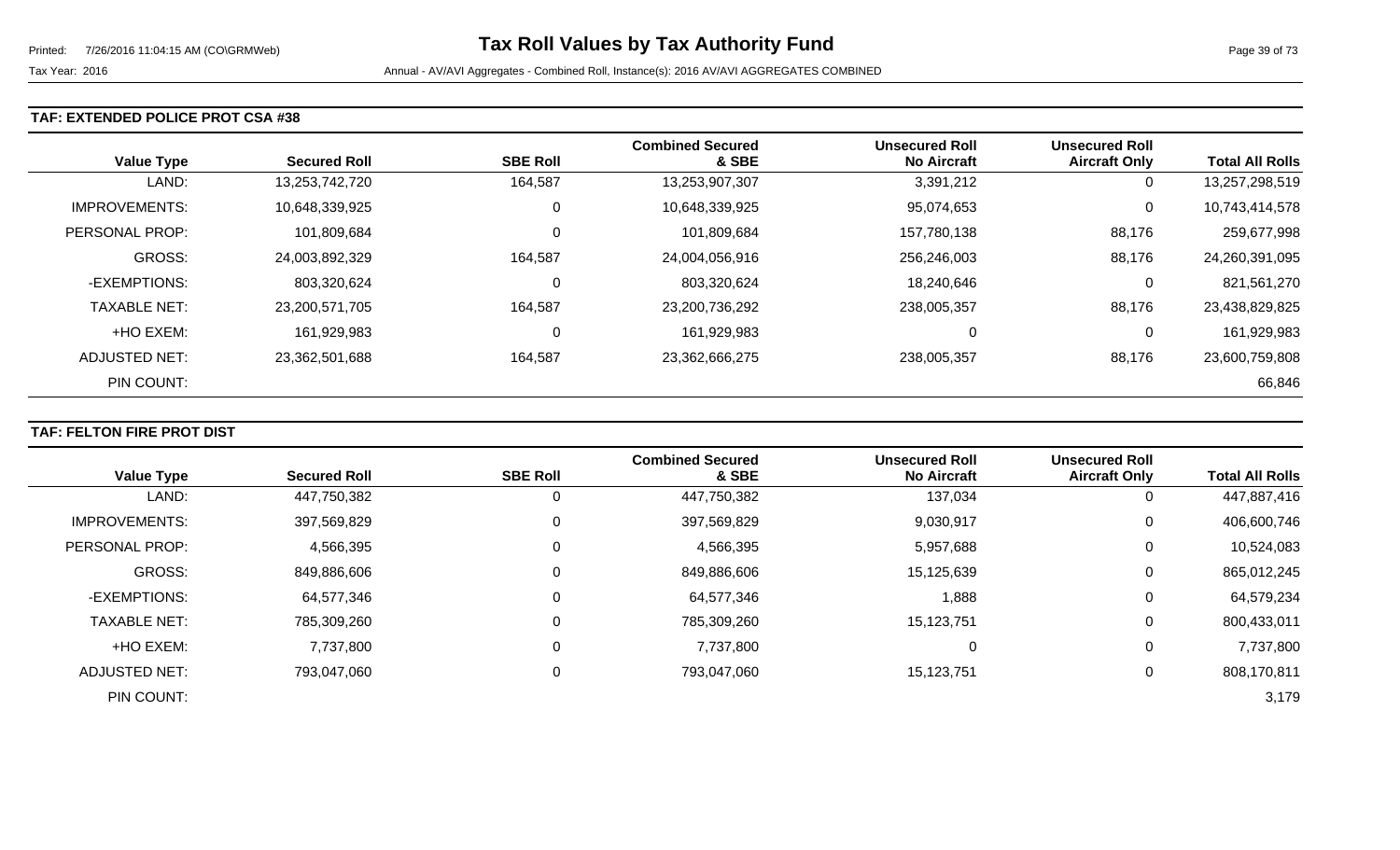#### **TAF: HAPPY VALLEY SCH DIST GENL**

| <b>Value Type</b>    | <b>Secured Roll</b> | <b>SBE Roll</b> | <b>Combined Secured</b><br>& SBE | <b>Unsecured Roll</b><br><b>No Aircraft</b> | <b>Unsecured Roll</b><br><b>Aircraft Only</b> | <b>Total All Rolls</b> |
|----------------------|---------------------|-----------------|----------------------------------|---------------------------------------------|-----------------------------------------------|------------------------|
| LAND:                | 146,022,344         |                 | 146,022,344                      |                                             | 0                                             | 146,022,344            |
| <b>IMPROVEMENTS:</b> | 136,059,694         | 0               | 136,059,694                      | 113,627                                     | 0                                             | 136, 173, 321          |
| PERSONAL PROP:       | 563,746             | 0               | 563,746                          | 604,297                                     | 0                                             | 1,168,043              |
| <b>GROSS:</b>        | 282,645,784         | $\Omega$        | 282,645,784                      | 717,924                                     | 0                                             | 283,363,708            |
| -EXEMPTIONS:         | 4,499,213           | $\Omega$        | 4,499,213                        | $\Omega$                                    | 0                                             | 4,499,213              |
| <b>TAXABLE NET:</b>  | 278,146,571         |                 | 278,146,571                      | 717,924                                     | 0                                             | 278,864,495            |
| +HO EXEM:            | 1,948,800           | $\Omega$        | 1,948,800                        | $\Omega$                                    | 0                                             | 1,948,800              |
| ADJUSTED NET:        | 280,095,371         | 0               | 280,095,371                      | 717,924                                     | 0                                             | 280,813,295            |
| PIN COUNT:           |                     |                 |                                  |                                             |                                               | 618                    |

### **TAF: HUCKLEBERRY WDS CO SV AREA #15**

|                      |                     |                 | <b>Combined Secured</b> | <b>Unsecured Roll</b> | <b>Unsecured Roll</b> |                        |
|----------------------|---------------------|-----------------|-------------------------|-----------------------|-----------------------|------------------------|
| <b>Value Type</b>    | <b>Secured Roll</b> | <b>SBE Roll</b> | & SBE                   | <b>No Aircraft</b>    | <b>Aircraft Only</b>  | <b>Total All Rolls</b> |
| LAND:                | 11,272,311          | 0               | 11,272,311              | 0                     | U                     | 11,272,311             |
| <b>IMPROVEMENTS:</b> | 12,104,900          | 0               | 12,104,900              | 0                     | 0                     | 12,104,900             |
| GROSS:               | 23,377,211          | 0               | 23,377,211              | 0                     | 0                     | 23,377,211             |
| -EXEMPTIONS:         | 399,424             | 0               | 399,424                 | 0                     | 0                     | 399,424                |
| <b>TAXABLE NET:</b>  | 22,977,787          | $\Omega$        | 22,977,787              | 0                     | 0                     | 22,977,787             |
| +HO EXEM:            | 257,600             | 0               | 257,600                 | 0                     | 0                     | 257,600                |
| ADJUSTED NET:        | 23,235,387          | $\Omega$        | 23,235,387              | 0                     | 0                     | 23,235,387             |
| PIN COUNT:           |                     |                 |                         |                       |                       | 85                     |

**TAF: HUTCHINSON RD CO SV AREA NO13** 

| Value Type  | Secured Roll | <b>SBE Roll</b> | <b>Combined Secured</b><br><b>SBE</b> | <b>Unsecured Roll</b><br><b>No Aircraft</b> | <b>Unsecured Roll</b><br><b>Aircraft Only</b> | <b>All Rolls</b><br>Tota                                           |
|-------------|--------------|-----------------|---------------------------------------|---------------------------------------------|-----------------------------------------------|--------------------------------------------------------------------|
| <b>LAND</b> | 56,225,729   |                 | 56,225,729                            |                                             |                                               | $F^{\wedge}$ $O^{\wedge}$ $\rightarrow$ $O^{\wedge}$<br>56,225,729 |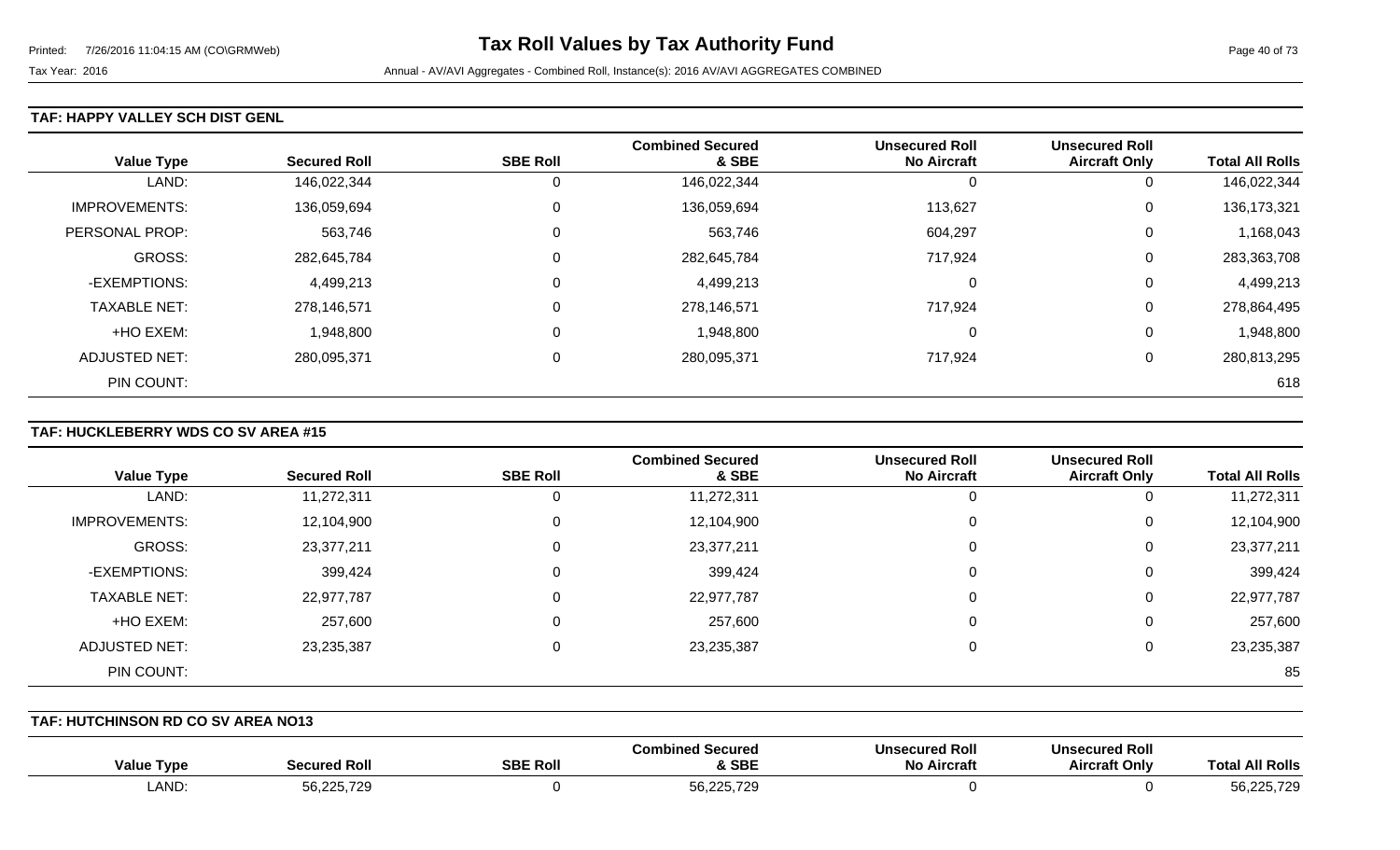| Printed:<br>7/26/2016 11:04:15 AM (CO\GRMWeb) |                                                                                          |  | <b>Tax Roll Values by Tax Authority Fund</b> |        |   | Page 41 of 73 |
|-----------------------------------------------|------------------------------------------------------------------------------------------|--|----------------------------------------------|--------|---|---------------|
| Tax Year: 2016                                | Annual - AV/AVI Aggregates - Combined Roll, Instance(s): 2016 AV/AVI AGGREGATES COMBINED |  |                                              |        |   |               |
| <b>IMPROVEMENTS:</b>                          | 54,672,192                                                                               |  | 54,672,192                                   | 0      | 0 | 54,672,192    |
| PERSONAL PROP:                                | 0                                                                                        |  | υ                                            | 19,914 | 0 | 19,914        |
| <b>GROSS:</b>                                 | 110,897,921                                                                              |  | 110,897,921                                  | 19,914 | 0 | 110,917,835   |
| -EXEMPTIONS:                                  | 793,095                                                                                  |  | 793,095                                      | 0      | 0 | 793,095       |
| <b>TAXABLE NET:</b>                           | 110,104,826                                                                              |  | 110,104,826                                  | 19,914 | 0 | 110,124,740   |
| +HO EXEM:                                     | 791,000                                                                                  |  | 791,000                                      | 0      | 0 | 791,000       |
| <b>ADJUSTED NET:</b>                          | 110,895,826                                                                              |  | 110,895,826                                  | 19,914 | 0 | 110,915,740   |
| PIN COUNT:                                    |                                                                                          |  |                                              |        |   | 198           |

# **TAF: JUVENILE HALL SCH SANTA CLARA**

| <b>Value Type</b>    | <b>Secured Roll</b> | <b>SBE Roll</b> | <b>Combined Secured</b><br>& SBE | <b>Unsecured Roll</b><br><b>No Aircraft</b> | <b>Unsecured Roll</b><br><b>Aircraft Only</b> | <b>Total All Rolls</b> |
|----------------------|---------------------|-----------------|----------------------------------|---------------------------------------------|-----------------------------------------------|------------------------|
| LAND:                | 655,202,763         | 0               | 655,202,763                      | 48,704                                      | 0                                             | 655,251,467            |
| <b>IMPROVEMENTS:</b> | 579,344,241         | 0               | 579,344,241                      | 1,166,446                                   | 0                                             | 580,510,687            |
| PERSONAL PROP:       | 1,317,113           | $\mathbf 0$     | 1,317,113                        | 2,777,667                                   | 0                                             | 4,094,780              |
| <b>GROSS:</b>        | 1,235,864,117       | $\mathbf 0$     | 117,864,117                      | 3,992,817                                   | 0                                             | 1,239,856,934          |
| -EXEMPTIONS:         | 11,633,228          | $\mathbf 0$     | 11,633,228                       |                                             | 0                                             | 11,633,228             |
| <b>TAXABLE NET:</b>  | 1,224,230,889       | 0               | 224,230,889                      | 3,992,817                                   | 0                                             | 1,228,223,706          |
| +HO EXEM:            | 7,571,200           | 0               | 7,571,200                        |                                             | 0                                             | 7,571,200              |
| <b>ADJUSTED NET:</b> | 1,231,802,089       | $\mathbf 0$     | 231,802,089,                     | 3,992,817                                   | 0                                             | 1,235,794,906          |
| PIN COUNT:           |                     |                 |                                  |                                             |                                               | 2,528                  |

# **TAF: LA SELVA REC & PARK DIST**

|                   |                     |                 | <b>Combined Secured</b> | <b>Unsecured Roll</b> | <b>Unsecured Roll</b> |                        |
|-------------------|---------------------|-----------------|-------------------------|-----------------------|-----------------------|------------------------|
| <b>Value Type</b> | <b>Secured Roll</b> | <b>SBE Roll</b> | & SBE                   | <b>No Aircraft</b>    | <b>Aircraft Only</b>  | <b>Total All Rolls</b> |
| LAND:             | 216,800,022         |                 | 216,800,022             |                       |                       | 216,800,022            |
| IMPROVEMENTS:     | 162,427,252         |                 | 162,427,252             | 30,570                |                       | 162,457,822            |
| PERSONAL PROP:    | 4,000               |                 | 4,000                   | 252,068               |                       | 256,068                |
| GROSS:            | 379,231,274         |                 | 379,231,274             | 282,638               |                       | 379,513,912            |
| -EXEMPTIONS:      | 4,641,075           |                 | 4,641,075               |                       |                       | 4,641,075              |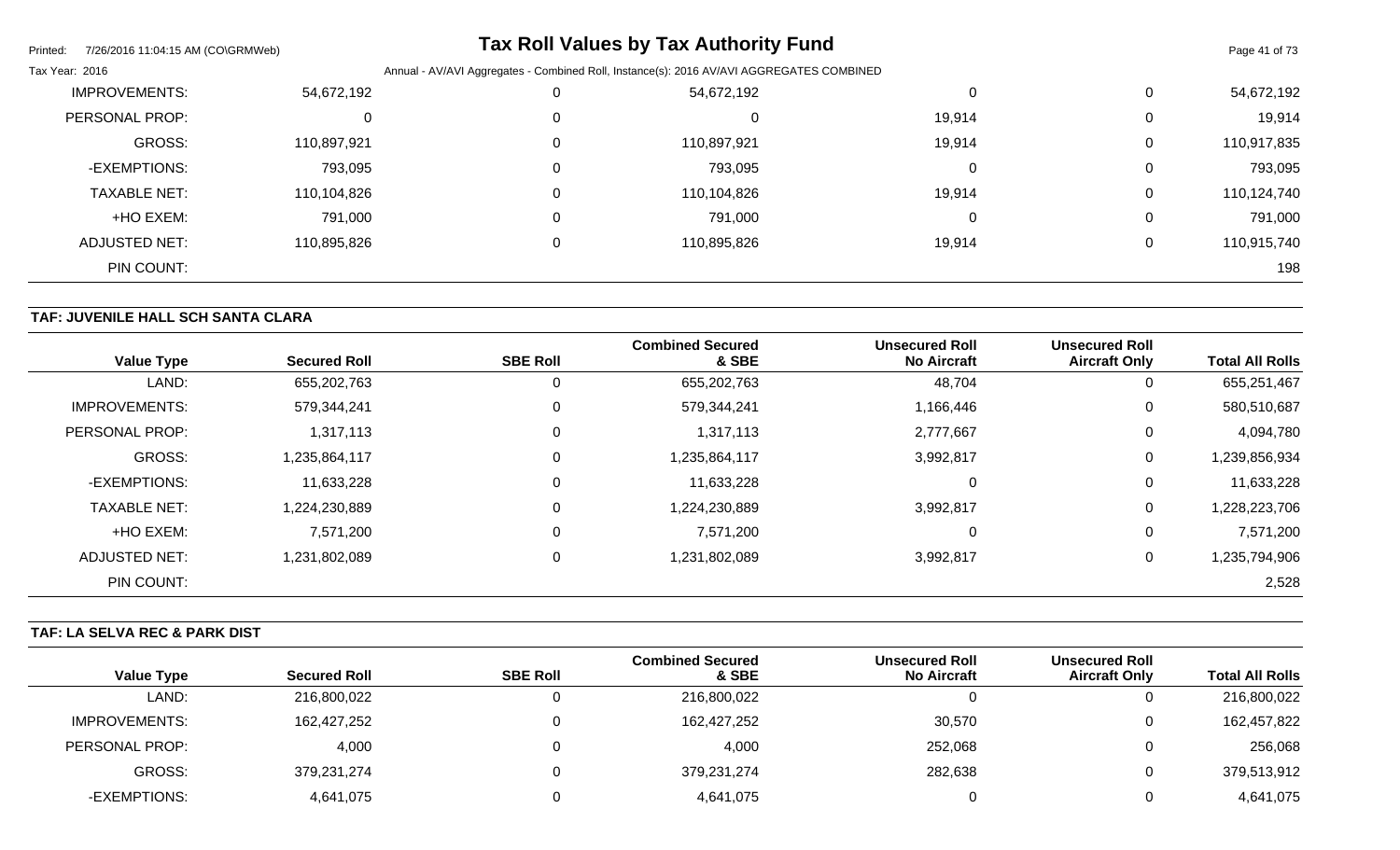| Printed: | 7/26/2016 11:04:15 AM (CO\GRMWeb)                                                                          |             |  |  | Tax Roll Values by Tax Authority Fund |         |   | Page 42 of 73 |
|----------|------------------------------------------------------------------------------------------------------------|-------------|--|--|---------------------------------------|---------|---|---------------|
|          | Annual - AV/AVI Aggregates - Combined Roll, Instance(s): 2016 AV/AVI AGGREGATES COMBINED<br>Tax Year: 2016 |             |  |  |                                       |         |   |               |
|          | <b>TAXABLE NET:</b>                                                                                        | 374,590,199 |  |  | 374,590,199                           | 282,638 | 0 | 374,872,837   |
|          | +HO EXEM:                                                                                                  | 2,686,600   |  |  | 2,686,600                             |         | 0 | 2,686,600     |
|          | ADJUSTED NET:                                                                                              | 377,276,799 |  |  | 377,276,799                           | 282,638 | 0 | 377,559,437   |
|          | PIN COUNT:                                                                                                 |             |  |  |                                       |         |   | 867           |

# **TAF: LAKESIDE AREAWIDE**

| <b>Value Type</b>    | <b>Secured Roll</b> | <b>SBE Roll</b> | <b>Combined Secured</b><br>& SBE | <b>Unsecured Roll</b><br><b>No Aircraft</b> | <b>Unsecured Roll</b><br><b>Aircraft Only</b> | <b>Total All Rolls</b> |
|----------------------|---------------------|-----------------|----------------------------------|---------------------------------------------|-----------------------------------------------|------------------------|
| LAND:                | 179,593,142         | 0               | 179,593,142                      | 48,704                                      | U                                             | 179,641,846            |
| <b>IMPROVEMENTS:</b> | 155,599,597         | 0               | 155,599,597                      | 439,643                                     | U                                             | 156,039,240            |
| PERSONAL PROP:       | 1,285,613           | 0               | 1,285,613                        | 1,638,546                                   | 0                                             | 2,924,159              |
| <b>GROSS:</b>        | 336,478,352         | $\mathbf 0$     | 336,478,352                      | 2,126,893                                   | 0                                             | 338,605,245            |
| -EXEMPTIONS:         | 4,566,676           | 0               | 4,566,676                        | $\mathbf 0$                                 | 0                                             | 4,566,676              |
| <b>TAXABLE NET:</b>  | 331,911,676         | $\mathbf 0$     | 331,911,676                      | 2,126,893                                   | 0                                             | 334,038,569            |
| +HO EXEM:            | 1,932,000           | $\mathbf 0$     | 1,932,000                        | O                                           | 0                                             | 1,932,000              |
| ADJUSTED NET:        | 333,843,676         | 0               | 333,843,676                      | 2,126,893                                   | U                                             | 335,970,569            |
| PIN COUNT:           |                     |                 |                                  |                                             |                                               | 814                    |

# **TAF: LAKESIDE SCH DIST TR-GEN**

| <b>Value Type</b>    | <b>Secured Roll</b> | <b>SBE Roll</b> | <b>Combined Secured</b><br>& SBE | <b>Unsecured Roll</b><br><b>No Aircraft</b> | <b>Unsecured Roll</b><br><b>Aircraft Only</b> | <b>Total All Rolls</b> |
|----------------------|---------------------|-----------------|----------------------------------|---------------------------------------------|-----------------------------------------------|------------------------|
| LAND:                | 179,593,142         |                 | 179,593,142                      | 48,704                                      | 0                                             | 179,641,846            |
| <b>IMPROVEMENTS:</b> | 155,599,597         | 0               | 155,599,597                      | 439,643                                     | 0                                             | 156,039,240            |
| PERSONAL PROP:       | 1,285,613           | 0               | 1,285,613                        | 1,638,546                                   | 0                                             | 2,924,159              |
| <b>GROSS:</b>        | 336,478,352         | 0               | 336,478,352                      | 2,126,893                                   | 0                                             | 338,605,245            |
| -EXEMPTIONS:         | 4,566,676           | $\Omega$        | 4,566,676                        | $\left($                                    | 0                                             | 4,566,676              |
| <b>TAXABLE NET:</b>  | 331,911,676         | 0               | 331,911,676                      | 2,126,893                                   | 0                                             | 334,038,569            |
| +HO EXEM:            | 1,932,000           | 0               | 1,932,000                        | $\Omega$                                    | 0                                             | 1,932,000              |
| ADJUSTED NET:        | 333,843,676         | $\Omega$        | 333,843,676                      | 2,126,893                                   | 0                                             | 335,970,569            |
| PIN COUNT:           |                     |                 |                                  |                                             |                                               | 814                    |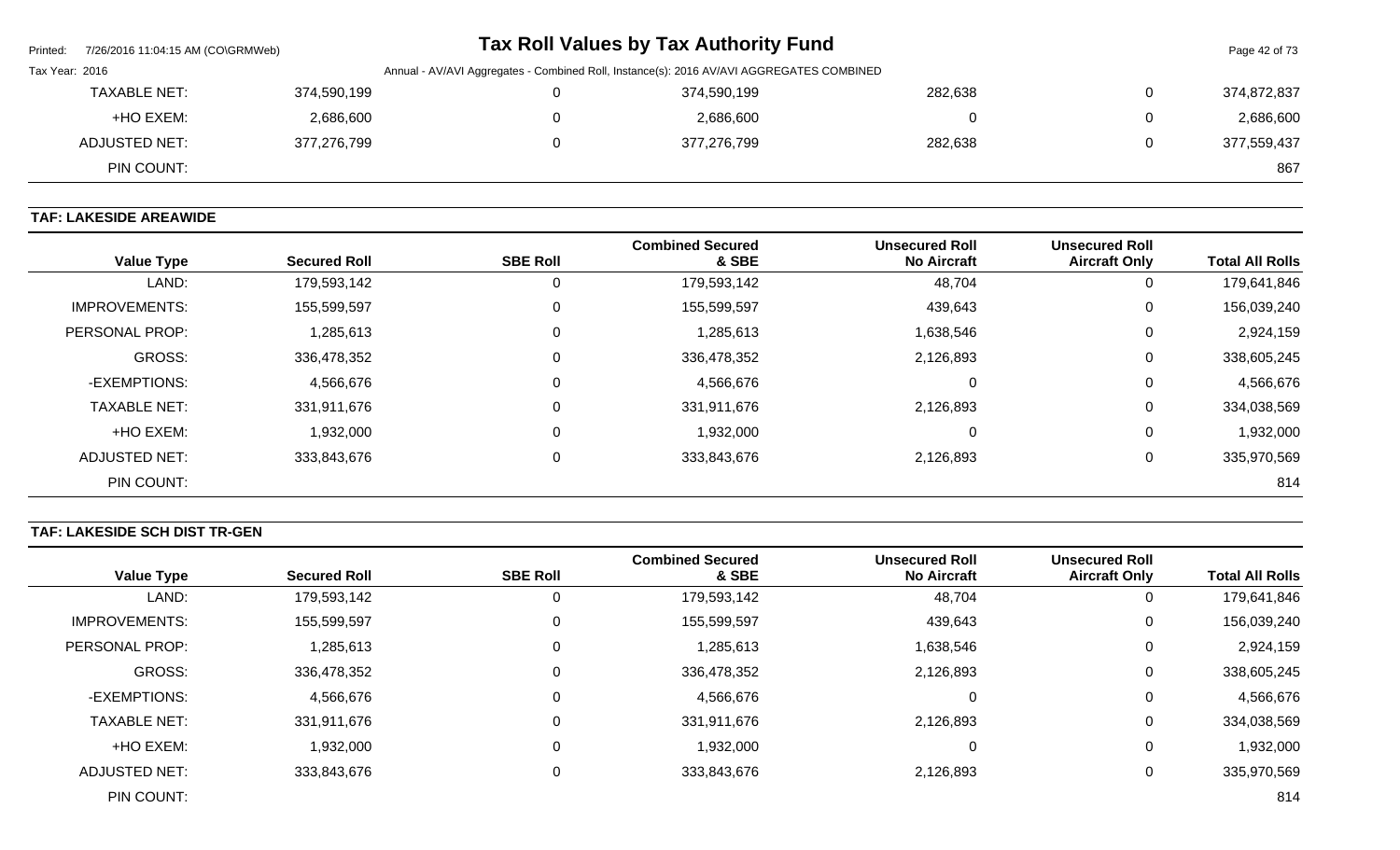#### **TAF: LIVE OAK SCH DIST GENL**

| <b>Value Type</b>    | <b>Secured Roll</b> | <b>SBE Roll</b> | <b>Combined Secured</b><br>& SBE | <b>Unsecured Roll</b><br><b>No Aircraft</b> | <b>Unsecured Roll</b><br><b>Aircraft Only</b> | <b>Total All Rolls</b> |
|----------------------|---------------------|-----------------|----------------------------------|---------------------------------------------|-----------------------------------------------|------------------------|
| LAND:                | 1,988,794,744       | 83,608          | 1,988,878,352                    | 2,389,542                                   | 0                                             | 1,991,267,894          |
| <b>IMPROVEMENTS:</b> | 1,460,841,251       | 0               | 1,460,841,251                    | 26,931,016                                  | 0                                             | 1,487,772,267          |
| PERSONAL PROP:       | 4,302,892           | 0               | 4,302,892                        | 39,953,172                                  | 0                                             | 44,256,064             |
| <b>GROSS:</b>        | 3,453,938,887       | 83,608          | 3,454,022,495                    | 69,273,730                                  | 0                                             | 3,523,296,225          |
| -EXEMPTIONS:         | 68,375,948          | 0               | 68,375,948                       | 4,054,385                                   | 0                                             | 72,430,333             |
| <b>TAXABLE NET:</b>  | 3,385,562,939       | 83,608          | 3,385,646,547                    | 65,219,345                                  | 0                                             | 3,450,865,892          |
| +HO EXEM:            | 21,616,197          | 0               | 21,616,197                       | 84,000                                      | 0                                             | 21,700,197             |
| ADJUSTED NET:        | 3,407,179,136       | 83,608          | 3,407,262,744                    | 65,303,345                                  | 0                                             | 3,472,566,089          |
| PIN COUNT:           |                     |                 |                                  |                                             |                                               | 8,955                  |

# **TAF: LOMA PRIETA SCH AREAWIDE**

|                      |                     |                 | <b>Combined Secured</b> | <b>Unsecured Roll</b> | <b>Unsecured Roll</b> |                        |
|----------------------|---------------------|-----------------|-------------------------|-----------------------|-----------------------|------------------------|
| <b>Value Type</b>    | <b>Secured Roll</b> | <b>SBE Roll</b> | & SBE                   | <b>No Aircraft</b>    | <b>Aircraft Only</b>  | <b>Total All Rolls</b> |
| LAND:                | 475,029,073         |                 | 475,029,073             | O                     | 0                     | 475,029,073            |
| <b>IMPROVEMENTS:</b> | 422,803,852         |                 | 422,803,852             | 726,803               | 0                     | 423,530,655            |
| PERSONAL PROP:       | 31,500              |                 | 31,500                  | 1,139,121             | 0                     | 1,170,621              |
| <b>GROSS:</b>        | 897,864,425         |                 | 897,864,425             | 1,865,924             | 0                     | 899,730,349            |
| -EXEMPTIONS:         | 7,052,552           |                 | 7,052,552               | 0                     | 0                     | 7,052,552              |
| <b>TAXABLE NET:</b>  | 890,811,873         |                 | 890,811,873             | 1,865,924             | 0                     | 892,677,797            |
| +HO EXEM:            | 5,625,200           |                 | 5,625,200               | 0                     | 0                     | 5,625,200              |
| <b>ADJUSTED NET:</b> | 896,437,073         |                 | 896,437,073             | 1,865,924             | 0                     | 898,302,997            |
| PIN COUNT:           |                     |                 |                         |                       |                       | 1,710                  |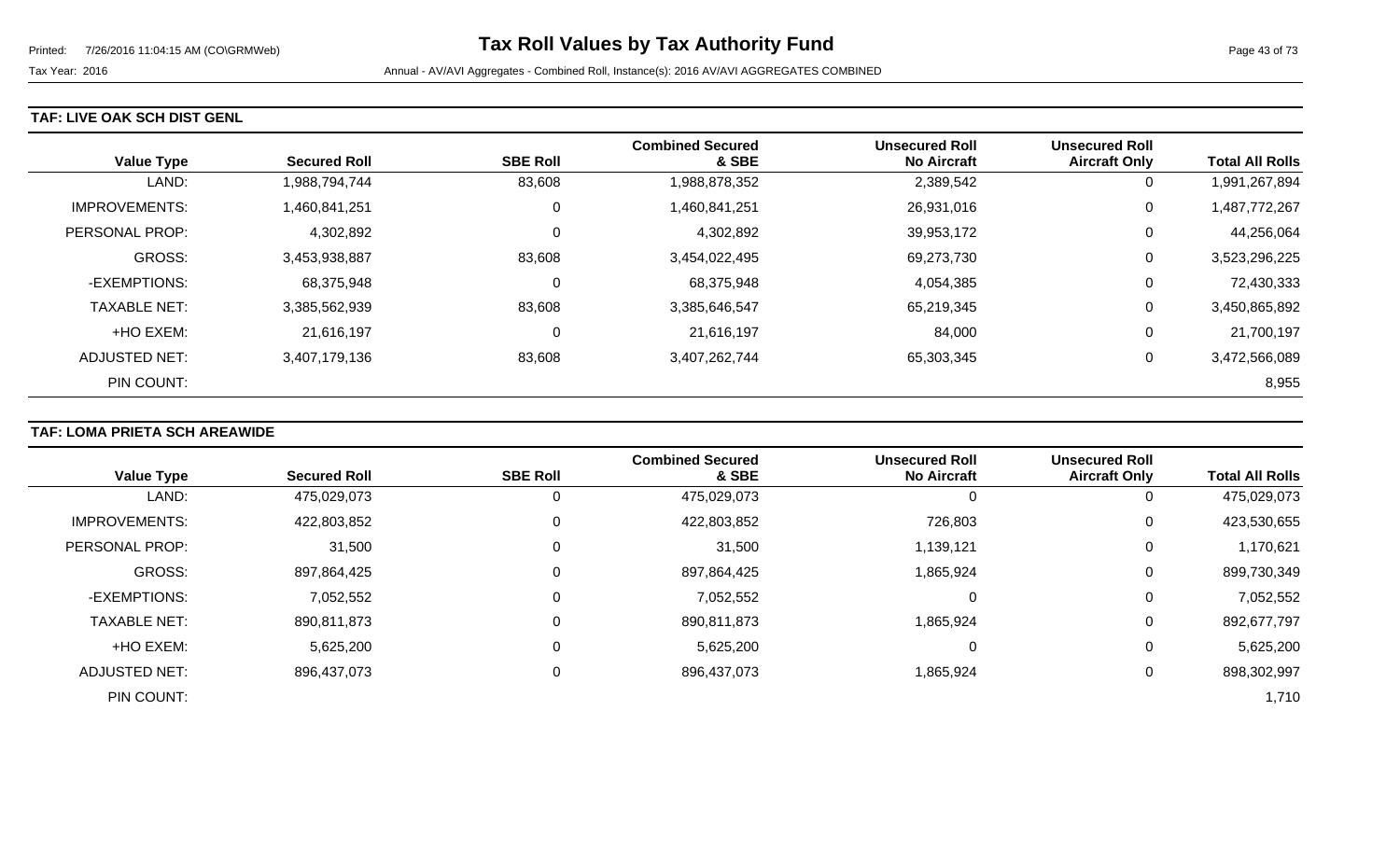### **TAF: LOMA PRIETA SCH DIST TR GENL**

| <b>Value Type</b>    | <b>Secured Roll</b> | <b>SBE Roll</b> | <b>Combined Secured</b><br>& SBE | <b>Unsecured Roll</b><br><b>No Aircraft</b> | <b>Unsecured Roll</b><br><b>Aircraft Only</b> | <b>Total All Rolls</b> |
|----------------------|---------------------|-----------------|----------------------------------|---------------------------------------------|-----------------------------------------------|------------------------|
| LAND:                | 475,609,621         | 0               | 475,609,621                      | O                                           | 0                                             | 475,609,621            |
| <b>IMPROVEMENTS:</b> | 423,744,644         | $\mathbf 0$     | 423,744,644                      | 726,803                                     | 0                                             | 424,471,447            |
| PERSONAL PROP:       | 31,500              | $\mathbf 0$     | 31,500                           | 1,139,121                                   | 0                                             | 1,170,621              |
| <b>GROSS:</b>        | 899,385,765         | $\overline{0}$  | 899,385,765                      | 1,865,924                                   | 0                                             | 901,251,689            |
| -EXEMPTIONS:         | 7,066,552           | 0               | 7,066,552                        | 0                                           | 0                                             | 7,066,552              |
| <b>TAXABLE NET:</b>  | 892,319,213         | $\overline{0}$  | 892,319,213                      | 1,865,924                                   | 0                                             | 894,185,137            |
| +HO EXEM:            | 5,639,200           | $\mathbf 0$     | 5,639,200                        | 0                                           | 0                                             | 5,639,200              |
| <b>ADJUSTED NET:</b> | 897,958,413         | 0               | 897,958,413                      | 1,865,924                                   | 0                                             | 899,824,337            |
| PIN COUNT:           |                     |                 |                                  |                                             |                                               | 1,714                  |

# **TAF: LOMPICO CO WATER DIST TR GENL**

|                      |                     |                 | <b>Combined Secured</b> | <b>Unsecured Roll</b> | <b>Unsecured Roll</b> |                        |
|----------------------|---------------------|-----------------|-------------------------|-----------------------|-----------------------|------------------------|
| <b>Value Type</b>    | <b>Secured Roll</b> | <b>SBE Roll</b> | & SBE                   | <b>No Aircraft</b>    | <b>Aircraft Only</b>  | <b>Total All Rolls</b> |
| LAND:                | 69,171,859          |                 | 69,171,859              | 0                     | U                     | 69,171,859             |
| <b>IMPROVEMENTS:</b> | 53,576,767          |                 | 53,576,767              | 3,000                 | 0                     | 53,579,767             |
| PERSONAL PROP:       | 0                   |                 | υ                       | 194,076               | 0                     | 194,076                |
| <b>GROSS:</b>        | 122,748,626         |                 | 122,748,626             | 197,076               | 0                     | 122,945,702            |
| -EXEMPTIONS:         | 3,282,024           |                 | 3,282,024               | 0                     | 0                     | 3,282,024              |
| <b>TAXABLE NET:</b>  | 119,466,602         |                 | 119,466,602             | 197,076               | 0                     | 119,663,678            |
| +HO EXEM:            | 1,717,800           |                 | 1,717,800               | 0                     | 0                     | 1,717,800              |
| <b>ADJUSTED NET:</b> | 121,184,402         |                 | 121,184,402             | 197,076               | 0                     | 121,381,478            |
| PIN COUNT:           |                     |                 |                         |                       |                       | 1,662                  |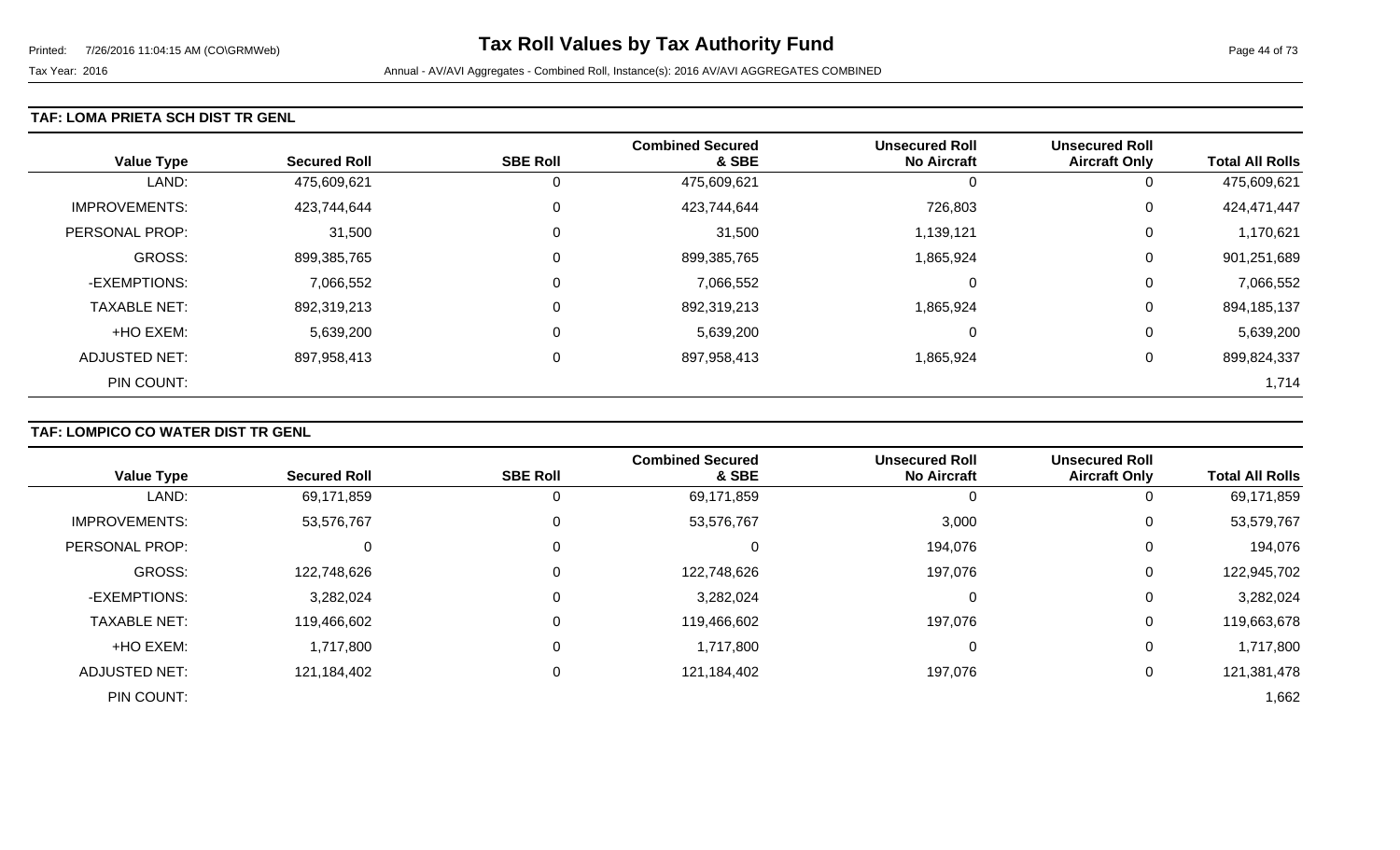### **TAF: LOMPICO CO WATER DISTRICT BOND**

| <b>Value Type</b>    | <b>Secured Roll</b> | <b>SBE Roll</b> | <b>Combined Secured</b><br>& SBE | <b>Unsecured Roll</b><br><b>No Aircraft</b> | <b>Unsecured Roll</b><br><b>Aircraft Only</b> | <b>Total All Rolls</b> |
|----------------------|---------------------|-----------------|----------------------------------|---------------------------------------------|-----------------------------------------------|------------------------|
| LAND:                | 69,171,859          | 0               | 69,171,859                       | U                                           | 0                                             | 69,171,859             |
| <b>IMPROVEMENTS:</b> | 53,576,767          | $\overline{0}$  | 53,576,767                       | 3,000                                       | 0                                             | 53,579,767             |
| PERSONAL PROP:       | $\Omega$            | $\overline{0}$  | 0                                | 194,076                                     | 0                                             | 194,076                |
| GROSS:               | 122,748,626         | $\overline{0}$  | 122,748,626                      | 197,076                                     | 0                                             | 122,945,702            |
| -EXEMPTIONS:         | 3,282,024           | $\overline{0}$  | 3,282,024                        | 0                                           | 0                                             | 3,282,024              |
| <b>TAXABLE NET:</b>  | 119,466,602         | $\overline{0}$  | 119,466,602                      | 197,076                                     | 0                                             | 119,663,678            |
| +HO EXEM:            | 1,717,800           | $\overline{0}$  | 1,717,800                        | 0                                           | 0                                             | 1,717,800              |
| <b>ADJUSTED NET:</b> | 121,184,402         | 0               | 121,184,402                      | 197,076                                     | 0                                             | 121,381,478            |
| PIN COUNT:           |                     |                 |                                  |                                             |                                               | 1,662                  |

# **TAF: LOS GATOS HIGH DIST TR GENL**

|                      |                     |                 | <b>Combined Secured</b> | <b>Unsecured Roll</b> | <b>Unsecured Roll</b> |                        |
|----------------------|---------------------|-----------------|-------------------------|-----------------------|-----------------------|------------------------|
| <b>Value Type</b>    | <b>Secured Roll</b> | <b>SBE Roll</b> | & SBE                   | <b>No Aircraft</b>    | <b>Aircraft Only</b>  | <b>Total All Rolls</b> |
| LAND:                | 655,202,763         |                 | 655,202,763             | 48,704                | 0                     | 655,251,467            |
| <b>IMPROVEMENTS:</b> | 579,344,241         | 0               | 579,344,241             | 1,166,446             | 0                     | 580,510,687            |
| PERSONAL PROP:       | 1,317,113           |                 | 1,317,113               | 2,777,667             | 0                     | 4,094,780              |
| <b>GROSS:</b>        | 1,235,864,117       |                 | 1,235,864,117           | 3,992,817             | $\overline{0}$        | 1,239,856,934          |
| -EXEMPTIONS:         | 11,633,228          |                 | 11,633,228              | 0                     | 0                     | 11,633,228             |
| <b>TAXABLE NET:</b>  | 1,224,230,889       |                 | 1,224,230,889           | 3,992,817             | 0                     | ,228,223,706           |
| +HO EXEM:            | 7,571,200           |                 | 7,571,200               | 0                     | 0                     | 7,571,200              |
| ADJUSTED NET:        | 1,231,802,089       |                 | 1,231,802,089           | 3,992,817             | 0                     | 1,235,794,906          |
| PIN COUNT:           |                     |                 |                         |                       |                       | 2,528                  |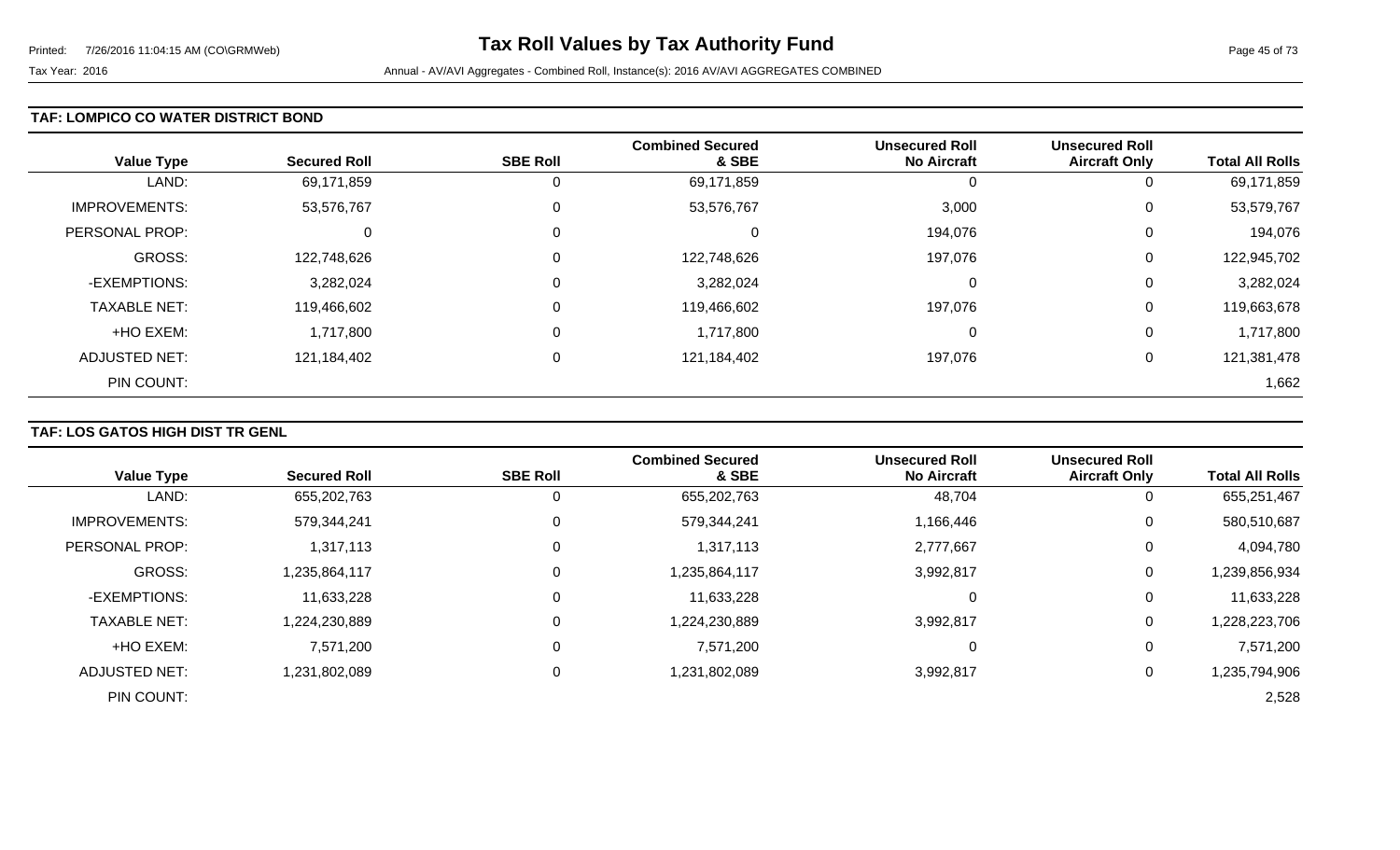#### **TAF: MIDPENINSULA REGIONAL OS GO BONDS**

| <b>Value Type</b>    | <b>Secured Roll</b> | <b>SBE Roll</b> | <b>Combined Secured</b><br>& SBE | <b>Unsecured Roll</b><br><b>No Aircraft</b> | <b>Unsecured Roll</b><br><b>Aircraft Only</b> | <b>Total All Rolls</b> |
|----------------------|---------------------|-----------------|----------------------------------|---------------------------------------------|-----------------------------------------------|------------------------|
| LAND:                | 299,921             | 0               | 299,921                          | u                                           | ັ                                             | 299,921                |
| <b>IMPROVEMENTS:</b> | 321,344             | $\Omega$        | 321,344                          |                                             | ν                                             | 321,344                |
| GROSS:               | 621,265             | $\Omega$        | 621,265                          |                                             |                                               | 621,265                |
| -EXEMPTIONS:         | 621,265             | $\Omega$        | 621,265                          |                                             | ν                                             | 621,265                |
| PIN COUNT:           |                     |                 |                                  |                                             |                                               | 12                     |

### **TAF: MOUNTAIN SCH DIST GENL**

|                      |                     |                 | <b>Combined Secured</b> | <b>Unsecured Roll</b> | <b>Unsecured Roll</b> |                        |
|----------------------|---------------------|-----------------|-------------------------|-----------------------|-----------------------|------------------------|
| <b>Value Type</b>    | <b>Secured Roll</b> | <b>SBE Roll</b> | & SBE                   | <b>No Aircraft</b>    | <b>Aircraft Only</b>  | <b>Total All Rolls</b> |
| LAND:                | 136,184,335         | $\mathbf{0}$    | 136, 184, 335           | U                     | 0                     | 136, 184, 335          |
| <b>IMPROVEMENTS:</b> | 120,058,815         | 0               | 120,058,815             | 4,061,473             | 0                     | 124,120,288            |
| PERSONAL PROP:       | 105,364             | $\mathbf 0$     | 105,364                 | 1,269,681             | 0                     | 1,375,045              |
| <b>GROSS:</b>        | 256,348,514         | $\mathbf 0$     | 256,348,514             | 5,331,154             | 0                     | 261,679,668            |
| -EXEMPTIONS:         | 3,891,200           | $\mathbf 0$     | 3,891,200               | 9,358                 | 0                     | 3,900,558              |
| <b>TAXABLE NET:</b>  | 252,457,314         | $\mathbf 0$     | 252,457,314             | 5,321,796             | 0                     | 257,779,110            |
| +HO EXEM:            | 1,852,200           | $\mathbf 0$     | 1,852,200               | $\Omega$              | 0                     | 1,852,200              |
| ADJUSTED NET:        | 254,309,514         | $\mathbf 0$     | 254,309,514             | 5,321,796             | 0                     | 259,631,310            |
| PIN COUNT:           |                     |                 |                         |                       |                       | 718                    |

### **TAF: OPAL CLIFFS REC & PARK DIST**

|                      |                     |                 | <b>Combined Secured</b> | <b>Unsecured Roll</b> | <b>Unsecured Roll</b> |                        |
|----------------------|---------------------|-----------------|-------------------------|-----------------------|-----------------------|------------------------|
| <b>Value Type</b>    | <b>Secured Roll</b> | <b>SBE Roll</b> | & SBE                   | <b>No Aircraft</b>    | <b>Aircraft Only</b>  | <b>Total All Rolls</b> |
| LAND:                | 179,987,548         |                 | 179,987,548             |                       |                       | 179,987,548            |
| <b>IMPROVEMENTS:</b> | 102,235,214         |                 | 102,235,214             | 1,126,509             |                       | 103,361,723            |
| PERSONAL PROP:       | 25,000              |                 | 25,000                  | 1,503,690             |                       | 1,528,690              |
| GROSS:               | 282,247,762         |                 | 282,247,762             | 2,630,199             |                       | 284,877,961            |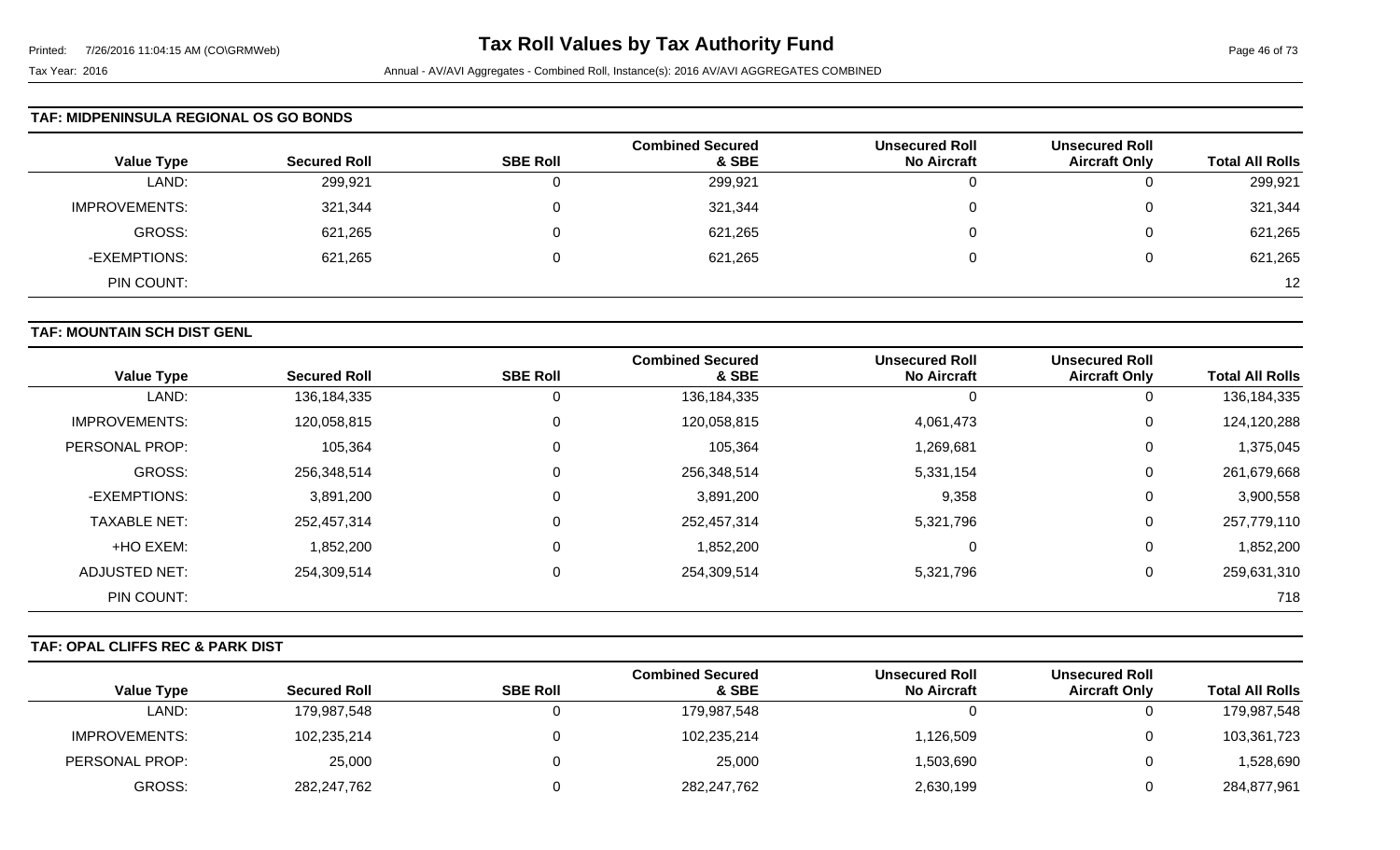| Printed: | 7/26/2016 11:04:15 AM (CO\GRMWeb)                                                                          |             |  | Tax Roll Values by Tax Authority Fund |           |  | Page 47 of 73 |
|----------|------------------------------------------------------------------------------------------------------------|-------------|--|---------------------------------------|-----------|--|---------------|
|          | Annual - AV/AVI Aggregates - Combined Roll, Instance(s): 2016 AV/AVI AGGREGATES COMBINED<br>Tax Year: 2016 |             |  |                                       |           |  |               |
|          | -EXEMPTIONS:                                                                                               | 1,359,469   |  | 1,359,469                             | 0         |  | 1,359,469     |
|          | <b>TAXABLE NET:</b>                                                                                        | 280,888,293 |  | 280,888,293                           | 2,630,199 |  | 283,518,492   |
|          | +HO EXEM:                                                                                                  | 1,190,000   |  | 1,190,000                             | 0         |  | 1,190,000     |
|          | <b>ADJUSTED NET:</b>                                                                                       | 282,078,293 |  | 282,078,293                           | 2,630,199 |  | 284,708,492   |
|          | PIN COUNT:                                                                                                 |             |  |                                       |           |  | 477           |

# **TAF: PACIFIC SCH DIST GENL**

| <b>Value Type</b>     | <b>Secured Roll</b> | <b>SBE Roll</b> | <b>Combined Secured</b><br>& SBE | <b>Unsecured Roll</b><br><b>No Aircraft</b> | <b>Unsecured Roll</b><br><b>Aircraft Only</b> | <b>Total All Rolls</b> |
|-----------------------|---------------------|-----------------|----------------------------------|---------------------------------------------|-----------------------------------------------|------------------------|
| LAND:                 | 70,587,139          | 7,623           | 70,594,762                       | 96,455                                      | 0                                             | 70,691,217             |
| <b>IMPROVEMENTS:</b>  | 57,743,272          | 0               | 57,743,272                       | 973,998                                     | 0                                             | 58,717,270             |
| <b>PERSONAL PROP:</b> | 325,911             | $\Omega$        | 325,911                          | 2,508,265                                   | 0                                             | 2,834,176              |
| <b>GROSS:</b>         | 128,656,322         | 7,623           | 128,663,945                      | 3,578,718                                   | 0                                             | 132,242,663            |
| -EXEMPTIONS:          | 3,684,737           | 0               | 3,684,737                        | $\Omega$                                    | 0                                             | 3,684,737              |
| <b>TAXABLE NET:</b>   | 124,971,585         | 7,623           | 124,979,208                      | 3,578,718                                   | 0                                             | 128,557,926            |
| +HO EXEM:             | 733,733             | 0               | 733,733                          | $\Omega$                                    | 0                                             | 733,733                |
| <b>ADJUSTED NET:</b>  | 125,705,318         | 7,623           | 125,712,941                      | 3,578,718                                   | 0                                             | 129,291,659            |
| PIN COUNT:            |                     |                 |                                  |                                             |                                               | 659                    |

# **TAF: PAJ VAL UNIF SCH DIST GENL**

|                      |                     |                 | <b>Combined Secured</b> | <b>Unsecured Roll</b> | <b>Unsecured Roll</b> |                        |
|----------------------|---------------------|-----------------|-------------------------|-----------------------|-----------------------|------------------------|
| <b>Value Type</b>    | <b>Secured Roll</b> | <b>SBE Roll</b> | & SBE                   | <b>No Aircraft</b>    | <b>Aircraft Only</b>  | <b>Total All Rolls</b> |
| LAND:                | 7,275,995,663       | 123,397         | 7,276,119,060           | 5,412,257             | 0                     | 7,281,531,317          |
| <b>IMPROVEMENTS:</b> | 6,113,349,740       | 0               | 6,113,349,740           | 102,495,806           | 0                     | 6,215,845,546          |
| PERSONAL PROP:       | 74,988,801          | 0               | 74,988,801              | 190,299,334           | 29,600,097            | 294,888,232            |
| <b>GROSS:</b>        | 13.464.334.204      | 123,397         | 13,464,457,601          | 298,207,397           | 29,600,097            | 13,792,265,095         |
| -EXEMPTIONS:         | 512,494,259         | 0               | 512,494,259             | 10,430,253            | 494,187               | 523,418,699            |
| <b>TAXABLE NET:</b>  | 12,951,839,945      | 123,397         | 12,951,963,342          | 287,777,144           | 29,105,910            | 13,268,846,396         |
| +HO EXEM:            | 82,498,595          | 0               | 82,498,595              |                       |                       | 82,498,595             |
| ADJUSTED NET:        | 13,034,338,540      | 123,397         | 13,034,461,937          | 287,777,144           | 29,105,910            | 13,351,344,991         |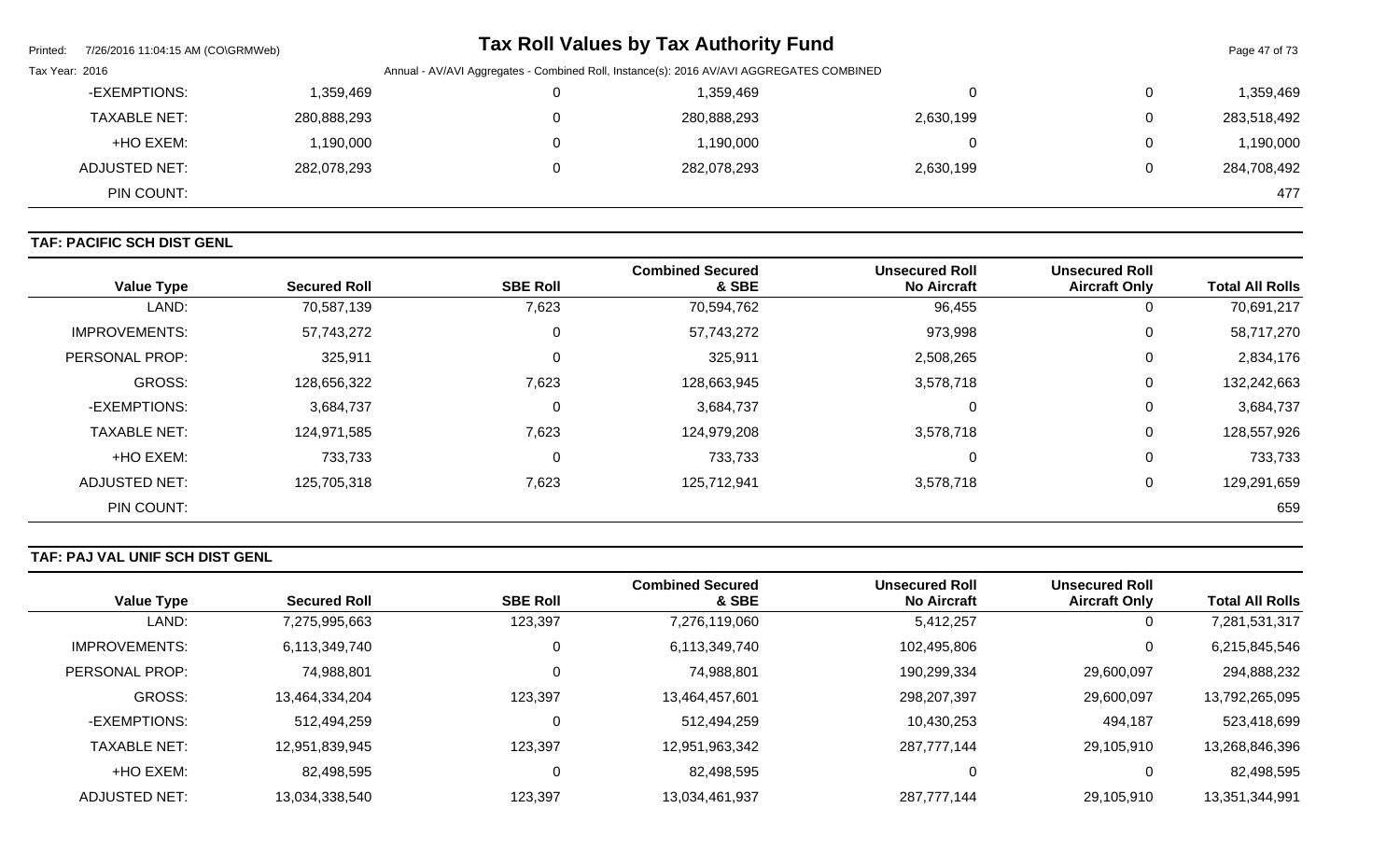# Printed: 7/26/2016 11:04:15 AM (CO\GRMWeb) **Tax Roll Values by Tax Authority Fund** Page 48 of 73

Tax Year: 2016 **Annual - AV/AVI Aggregates - Combined Roll**, Instance(s): 2016 AV/AVI AGGREGATES COMBINED

PIN COUNT: 34,525

# **TAF: PAJARO DUNES CO SVC AREA #4**

| <b>Value Type</b>    | <b>Secured Roll</b> | <b>SBE Roll</b> | <b>Combined Secured</b><br>& SBE | <b>Unsecured Roll</b><br><b>No Aircraft</b> | <b>Unsecured Roll</b><br><b>Aircraft Only</b> | <b>Total All Rolls</b> |
|----------------------|---------------------|-----------------|----------------------------------|---------------------------------------------|-----------------------------------------------|------------------------|
| LAND:                | 227,422,409         |                 | 227,422,409                      |                                             | 0                                             | 227,422,409            |
| <b>IMPROVEMENTS:</b> | 138,509,589         |                 | 138,509,589                      | 490,791                                     | 0                                             | 139,000,380            |
| PERSONAL PROP:       | 136,593             |                 | 136,593                          | 42,159                                      | 0                                             | 178,752                |
| <b>GROSS:</b>        | 366,068,591         |                 | 366,068,591                      | 532,950                                     | 0                                             | 366,601,541            |
| -EXEMPTIONS:         | 283,417             |                 | 283,417                          | 0                                           | 0                                             | 283,417                |
| <b>TAXABLE NET:</b>  | 365,785,174         |                 | 365,785,174                      | 532,950                                     | 0                                             | 366,318,124            |
| +HO EXEM:            | 154,000             |                 | 154,000                          | $\Omega$                                    | 0                                             | 154,000                |
| <b>ADJUSTED NET:</b> | 365,939,174         |                 | 365,939,174                      | 532,950                                     | 0                                             | 366,472,124            |
| PIN COUNT:           |                     |                 |                                  |                                             |                                               | 637                    |

### **TAF: PAJARO STORM DRAIN MAINT DIST**

|                      |                     |                 | <b>Combined Secured</b> | <b>Unsecured Roll</b> | <b>Unsecured Roll</b> |                        |
|----------------------|---------------------|-----------------|-------------------------|-----------------------|-----------------------|------------------------|
| <b>Value Type</b>    | <b>Secured Roll</b> | <b>SBE Roll</b> | & SBE                   | <b>No Aircraft</b>    | <b>Aircraft Only</b>  | <b>Total All Rolls</b> |
| LAND:                | 3,134,547,467       | 31,120          | 3,134,578,587           | 5,040,895             | 0                     | 3,139,619,482          |
| <b>IMPROVEMENTS:</b> | 3,116,716,458       | $\mathbf 0$     | 3,116,716,458           | 88,715,472            | 0                     | 3,205,431,930          |
| PERSONAL PROP:       | 67,378,978          | $\mathbf 0$     | 67,378,978              | 162,262,512           | 29,600,097            | 259,241,587            |
| <b>GROSS:</b>        | 6,318,642,903       | 31,120          | 6,318,674,023           | 256,018,879           | 29,600,097            | 6,604,292,999          |
| -EXEMPTIONS:         | 384,653,713         | 0               | 384,653,713             | 8,819,021             | 494,187               | 393,966,921            |
| <b>TAXABLE NET:</b>  | 5,933,989,190       | 31,120          | 5,934,020,310           | 247,199,858           | 29,105,910            | 6,210,326,078          |
| +HO EXEM:            | 44,277,800          | 0               | 44,277,800              | $\Omega$              | 0                     | 44,277,800             |
| ADJUSTED NET:        | 5,978,266,990       | 31,120          | 5,978,298,110           | 247,199,858           | 29,105,910            | 6,254,603,878          |
| PIN COUNT:           |                     |                 |                         |                       |                       | 19,511                 |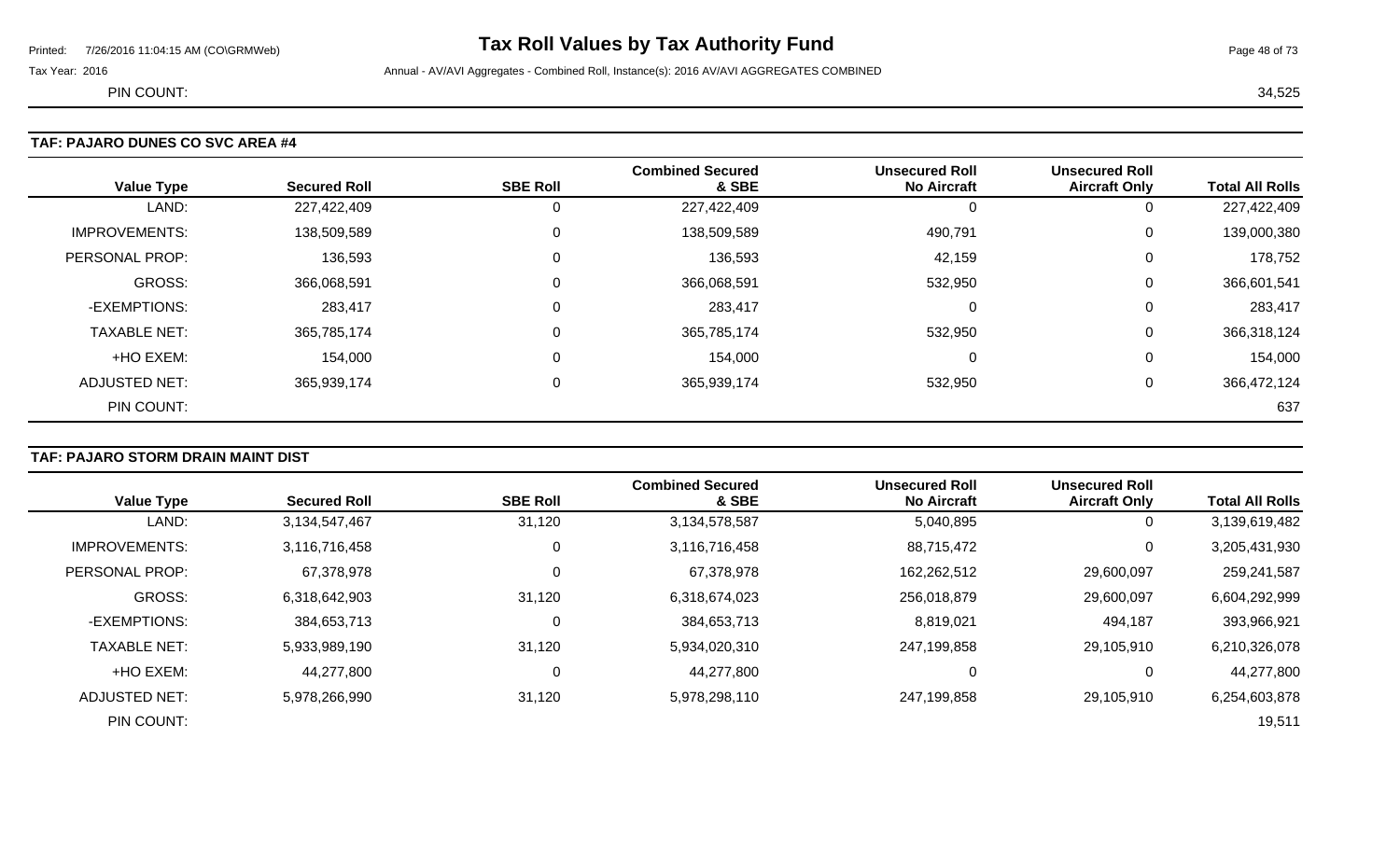### **TAF: PAJARO VALLEY FIRE PROTECTION DIST G**

| <b>Value Type</b>    | <b>Secured Roll</b> | <b>SBE Roll</b> | <b>Combined Secured</b><br>& SBE | <b>Unsecured Roll</b><br><b>No Aircraft</b> | <b>Unsecured Roll</b><br><b>Aircraft Only</b> | <b>Total All Rolls</b> |
|----------------------|---------------------|-----------------|----------------------------------|---------------------------------------------|-----------------------------------------------|------------------------|
| LAND:                | 780,066,609         | 0               | 780,066,609                      | 622,061                                     | 0                                             | 780,688,670            |
| <b>IMPROVEMENTS:</b> | 720,118,363         | $\mathbf 0$     | 720,118,363                      | 8,994,258                                   | 0                                             | 729,112,621            |
| PERSONAL PROP:       | 16,179,116          | $\mathbf 0$     | 16,179,116                       | 29,663,274                                  | 0                                             | 45,842,390             |
| <b>GROSS:</b>        | 1,516,364,088       | 0               | 1,516,364,088                    | 39,279,593                                  | 0                                             | 1,555,643,681          |
| -EXEMPTIONS:         | 129,511,333         | 0               | 129,511,333                      | 877,873                                     | 0                                             | 130,389,206            |
| <b>TAXABLE NET:</b>  | 1,386,852,755       | $\mathbf 0$     | 1,386,852,755                    | 38,401,720                                  | 0                                             | 1,425,254,475          |
| +HO EXEM:            | 13,405,000          | 0               | 13,405,000                       | 0                                           | 0                                             | 13,405,000             |
| ADJUSTED NET:        | 1,400,257,755       | 0               | 1,400,257,755                    | 38,401,720                                  | 0                                             | 1,438,659,475          |
| PIN COUNT:           |                     |                 |                                  |                                             |                                               | 4,543                  |

# **TAF: PAJARO VALLEY PUB CEM DIST**

|                      |                     |                 | <b>Combined Secured</b> | <b>Unsecured Roll</b> | <b>Unsecured Roll</b> |                        |
|----------------------|---------------------|-----------------|-------------------------|-----------------------|-----------------------|------------------------|
| <b>Value Type</b>    | <b>Secured Roll</b> | <b>SBE Roll</b> | & SBE                   | <b>No Aircraft</b>    | <b>Aircraft Only</b>  | <b>Total All Rolls</b> |
| LAND:                | 3,612,009,043       | 31,120          | 3,612,040,163           | 5,040,895             | 0                     | 3,617,081,058          |
| <b>IMPROVEMENTS:</b> | 3,556,806,875       | 0               | 3,556,806,875           | 88,373,781            | 0                     | 3,645,180,656          |
| PERSONAL PROP:       | 67,079,695          | 0               | 67,079,695              | 169,213,145           | 29,600,097            | 265,892,937            |
| <b>GROSS:</b>        | 7,235,895,613       | 31,120          | 7,235,926,733           | 262,627,821           | 29,600,097            | 7,528,154,651          |
| -EXEMPTIONS:         | 387,915,124         | $\Omega$        | 387,915,124             | 7,947,850             | 494,187               | 396,357,161            |
| <b>TAXABLE NET:</b>  | 6,847,980,489       | 31,120          | 6,848,011,609           | 254,679,971           | 29,105,910            | 7,131,797,490          |
| +HO EXEM:            | 50,654,800          | 0               | 50,654,800              |                       | 0                     | 50,654,800             |
| ADJUSTED NET:        | 6,898,635,289       | 31,120          | 6,898,666,409           | 254,679,971           | 29,105,910            | 7,182,452,290          |
| PIN COUNT:           |                     |                 |                         |                       |                       | 21,609                 |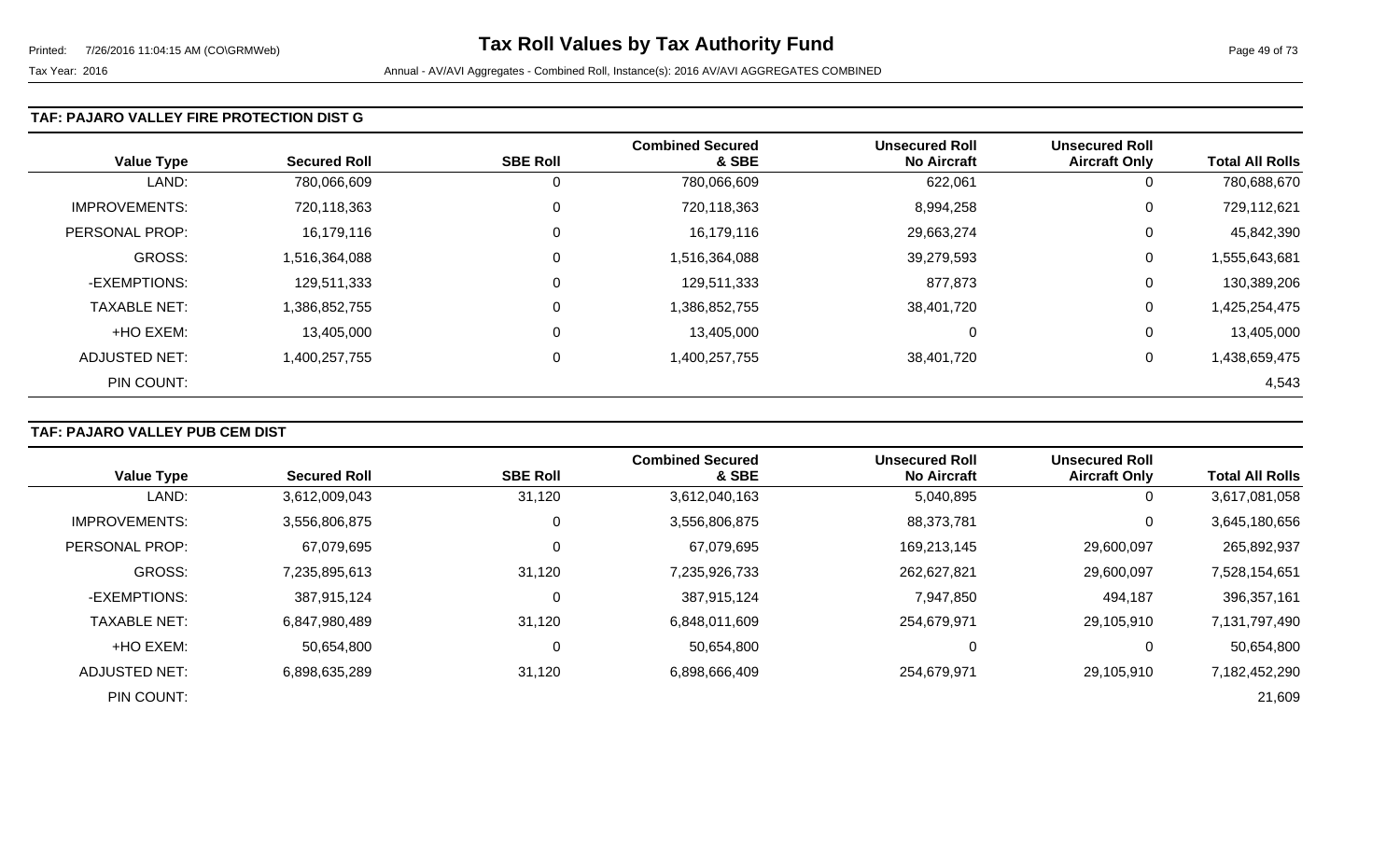### **TAF: PLACE DE MER CO SERV AREA #2**

|                      |                     |                 | <b>Combined Secured</b> | <b>Unsecured Roll</b> | <b>Unsecured Roll</b> |                        |
|----------------------|---------------------|-----------------|-------------------------|-----------------------|-----------------------|------------------------|
| <b>Value Type</b>    | <b>Secured Roll</b> | <b>SBE Roll</b> | & SBE                   | <b>No Aircraft</b>    | <b>Aircraft Only</b>  | <b>Total All Rolls</b> |
| LAND:                | 47,687,628          |                 | 47,687,628              | υ                     | U                     | 47,687,628             |
| <b>IMPROVEMENTS:</b> | 23,447,150          |                 | 23,447,150              | 0                     | 0                     | 23,447,150             |
| GROSS:               | 71,134,778          | 0               | 71,134,778              | 0                     | 0                     | 71,134,778             |
| -EXEMPTIONS:         | 117,660             | 0               | 117,660                 | 0                     | 0                     | 117,660                |
| <b>TAXABLE NET:</b>  | 71,017,118          | 0               | 71,017,118              | 0                     | 0                     | 71,017,118             |
| +HO EXEM:            | 112,000             | 0               | 112,000                 | $\Omega$              | 0                     | 112,000                |
| <b>ADJUSTED NET:</b> | 71,129,118          | 0               | 71,129,118              | $\Omega$              | U                     | 71,129,118             |
| PIN COUNT:           |                     |                 |                         |                       |                       | 111                    |

### **TAF: RAILROAD UNITARY REV & TAX 100.95**

|                      |                     |                 | <b>Combined Secured</b> | <b>Unsecured Roll</b> | <b>Unsecured Roll</b> |                        |
|----------------------|---------------------|-----------------|-------------------------|-----------------------|-----------------------|------------------------|
| <b>Value Type</b>    | <b>Secured Roll</b> | <b>SBE Roll</b> | & SBE                   | <b>No Aircraft</b>    | <b>Aircraft Only</b>  | <b>Total All Rolls</b> |
| LAND:                |                     | 1,448,271       | 1,448,271               |                       | 0                     | 1,448,271              |
| IMPROVEMENTS:        |                     | 961,539         | 961,539                 |                       | 0                     | 961,539                |
| PERSONAL PROP:       |                     | 706,912         | 706,912                 |                       | 0                     | 706,912                |
| GROSS:               |                     | 3,116,722       | 3,116,722               |                       | 0                     | 3,116,722              |
| <b>TAXABLE NET:</b>  |                     | 3,116,722       | 3,116,722               |                       | 0                     | 3,116,722              |
| <b>ADJUSTED NET:</b> |                     | 3,116,722       | 3,116,722               |                       | 0                     | 3,116,722              |
| PIN COUNT:           |                     |                 |                         |                       |                       | 3                      |

### **TAF: RDA PASS THRU TO SCHOOLS IMPOUND**

| <b>Value Type</b> | <b>Secured Roll</b> | <b>SBE Roll</b> | <b>Combined Secured</b><br>& SBE | <b>Unsecured Roll</b><br><b>No Aircraft</b> | <b>Unsecured Roll</b><br><b>Aircraft Only</b> | <b>Total All Rolls</b> |
|-------------------|---------------------|-----------------|----------------------------------|---------------------------------------------|-----------------------------------------------|------------------------|
| LAND:             | 1,560,091,824       | 64,687          | 1,560,156,511                    | 20,419                                      |                                               | ,560,176,930           |
| IMPROVEMENTS:     | ,388,653,187        |                 | 1,388,653,187                    | 1,777,644                                   |                                               | ,390,430,831           |
| PERSONAL PROP:    | 2,774,619           |                 | 2,774,619                        | 5,243,517                                   |                                               | 8,018,136              |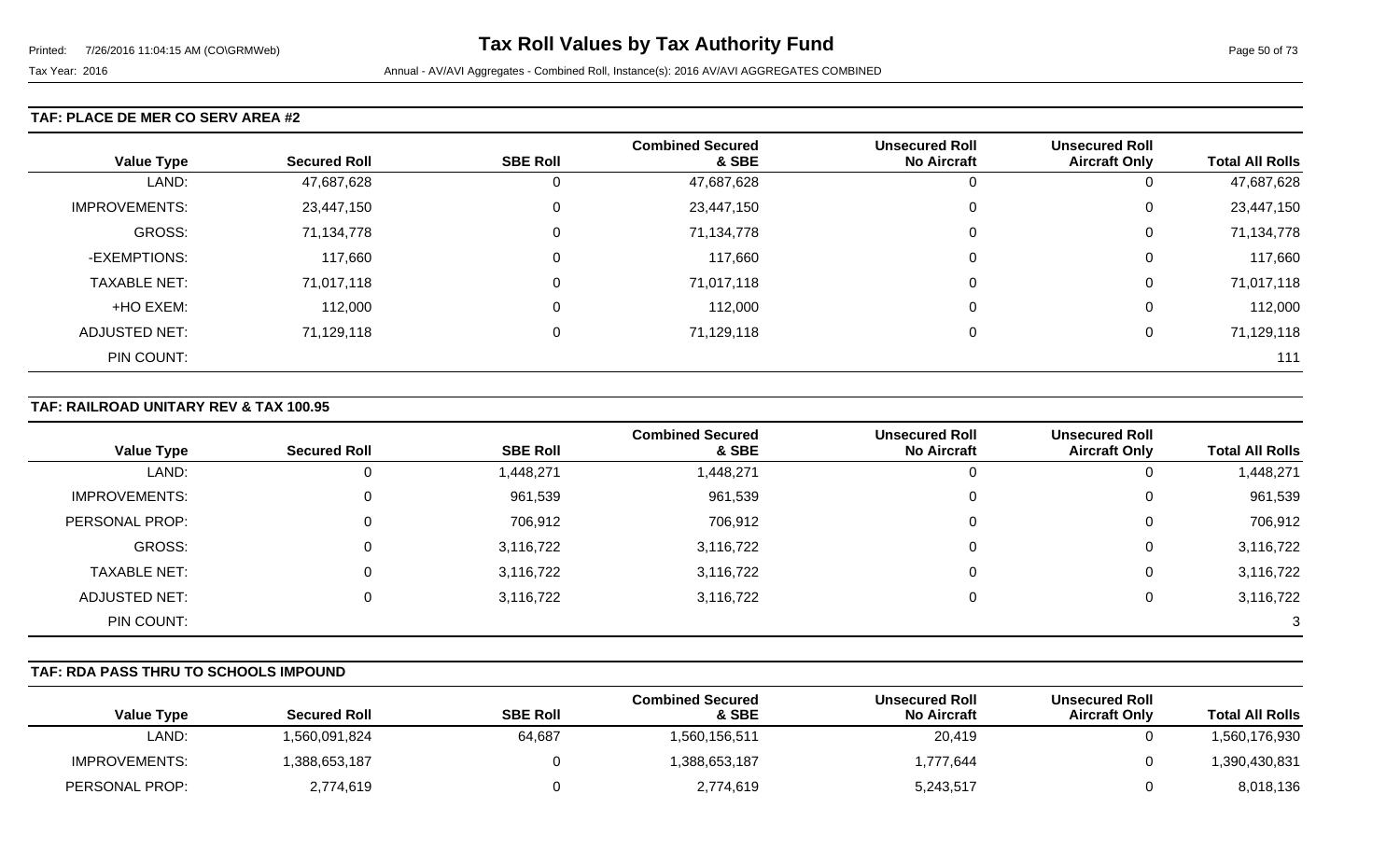| Printed:       | 7/26/2016 11:04:15 AM (CO\GRMWeb) |               |                                                                                          | <b>Tax Roll Values by Tax Authority Fund</b> |           |   | Page 51 of 73 |
|----------------|-----------------------------------|---------------|------------------------------------------------------------------------------------------|----------------------------------------------|-----------|---|---------------|
| Tax Year: 2016 |                                   |               | Annual - AV/AVI Aggregates - Combined Roll, Instance(s): 2016 AV/AVI AGGREGATES COMBINED |                                              |           |   |               |
|                | GROSS:                            | 2,951,519,630 | 64,687                                                                                   | 2,951,584,317                                | 7,041,580 | 0 | 2,958,625,897 |
|                | -EXEMPTIONS:                      | 68,313,410    |                                                                                          | 68,313,410                                   | 22,975    | 0 | 68,336,385    |
|                | <b>TAXABLE NET:</b>               | 2,883,206,220 | 64,687                                                                                   | 2,883,270,907                                | 7,018,605 | 0 | 2,890,289,512 |
|                | +HO EXEM:                         | 28,303,800    |                                                                                          | 28,303,800                                   | 0         | 0 | 28,303,800    |
|                | ADJUSTED NET:                     | 2,911,510,020 | 64,687                                                                                   | 2,911,574,707                                | 7,018,605 | 0 | 2,918,593,312 |
|                | PIN COUNT:                        |               |                                                                                          |                                              |           |   | 14,056        |

# **TAF: REC & PARKS - CO SERV AREA #11**

| <b>Value Type</b>    | <b>Secured Roll</b> | <b>SBE Roll</b> | <b>Combined Secured</b><br>& SBE | <b>Unsecured Roll</b><br><b>No Aircraft</b> | <b>Unsecured Roll</b><br><b>Aircraft Only</b> | <b>Total All Rolls</b> |
|----------------------|---------------------|-----------------|----------------------------------|---------------------------------------------|-----------------------------------------------|------------------------|
| LAND:                | 12,144,131,837      | 164,587         | 12,144,296,424                   | 3,391,212                                   | 0                                             | 12,147,687,636         |
| <b>IMPROVEMENTS:</b> | 9,774,764,332       | 0               | 9,774,764,332                    | 93,269,925                                  | 0                                             | 9,868,034,257          |
| PERSONAL PROP:       | 101,305,407         | 0               | 101,305,407                      | 153,606,524                                 | 88,176                                        | 255,000,107            |
| <b>GROSS:</b>        | 22,020,201,576      | 164,587         | 22,020,366,163                   | 250,267,661                                 | 88,176                                        | 22,270,722,000         |
| -EXEMPTIONS:         | 765,695,370         | 0               | 765,695,370                      | 18,232,671                                  | 0                                             | 783,928,041            |
| <b>TAXABLE NET:</b>  | 21,254,506,206      | 164,587         | 21,254,670,793                   | 232,034,990                                 | 88,176                                        | 21,486,793,959         |
| +HO EXEM:            | 145,128,583         | 0               | 145,128,583                      |                                             | 0                                             | 145,128,583            |
| ADJUSTED NET:        | 21,399,634,789      | 164,587         | 21,399,799,376                   | 232,034,990                                 | 88,176                                        | 21,631,922,542         |
| PIN COUNT:           |                     |                 |                                  |                                             |                                               | 58,667                 |

# **TAF: ROBAK DR CO SV AREA #16**

|                      |                     |                 | <b>Combined Secured</b> | <b>Unsecured Roll</b> | <b>Unsecured Roll</b> |                        |
|----------------------|---------------------|-----------------|-------------------------|-----------------------|-----------------------|------------------------|
| <b>Value Type</b>    | <b>Secured Roll</b> | <b>SBE Roll</b> | & SBE                   | <b>No Aircraft</b>    | <b>Aircraft Only</b>  | <b>Total All Rolls</b> |
| LAND:                | 18,433,139          | 0               | 18,433,139              |                       |                       | 18,433,139             |
| <b>IMPROVEMENTS:</b> | 15,249,783          | 0               | 15,249,783              |                       |                       | 15,249,783             |
| PERSONAL PROP:       | 0                   | 0               |                         | 40,671                |                       | 40,671                 |
| GROSS:               | 33,682,922          | 0               | 33,682,922              | 40,671                |                       | 33,723,593             |
| -EXEMPTIONS:         | 310,458             | 0               | 310,458                 |                       |                       | 310,458                |
| <b>TAXABLE NET:</b>  | 33,372,464          | 0               | 33,372,464              | 40,671                | U                     | 33,413,135             |
| +HO EXEM:            | 308,000             |                 | 308,000                 |                       |                       | 308,000                |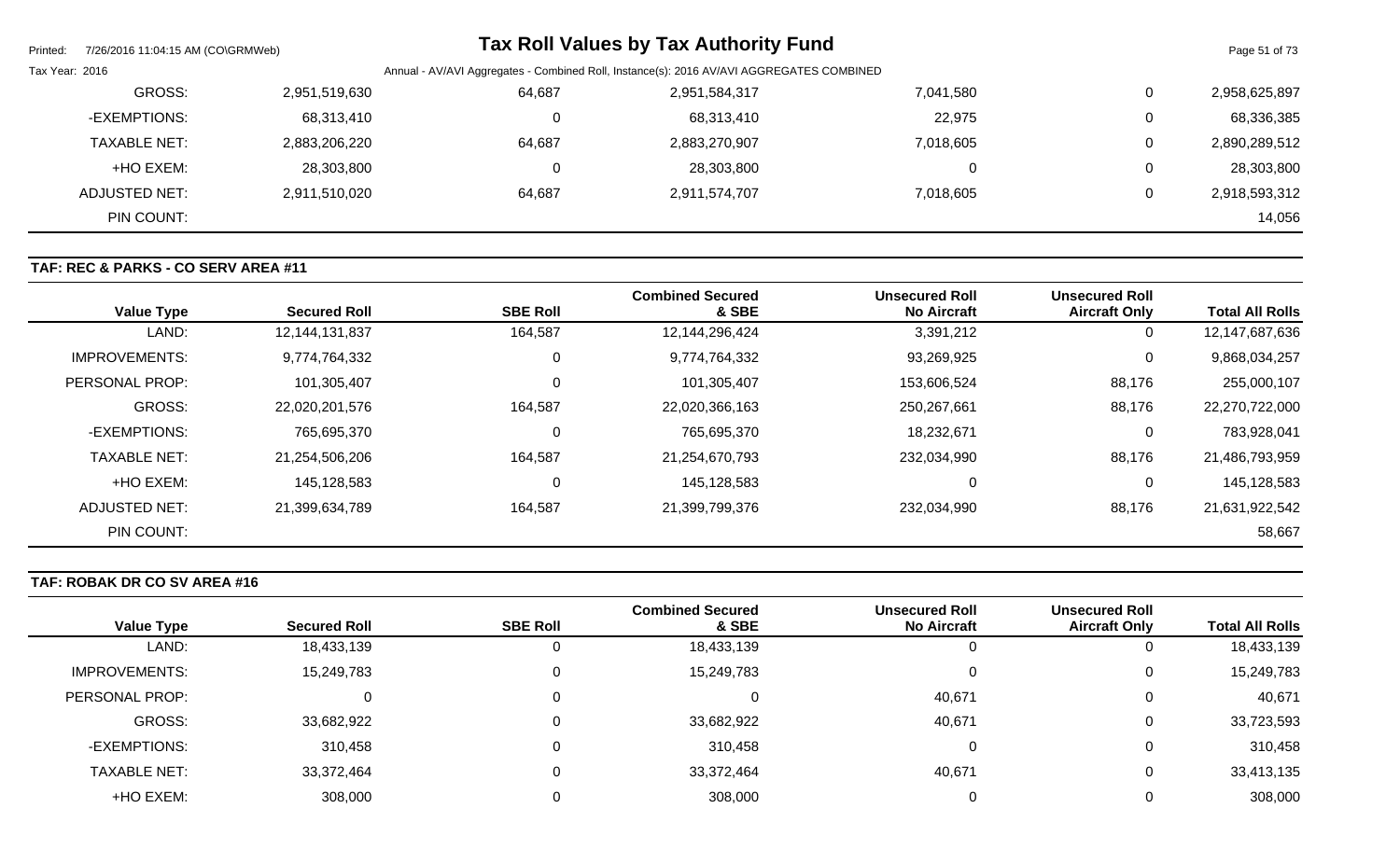| Printed: 7/26/2016 11:04:15 AM (CO\GRMWeb) |            | Tax Roll Values by Tax Authority Fund                                                    |        | Page 52 of 73 |  |
|--------------------------------------------|------------|------------------------------------------------------------------------------------------|--------|---------------|--|
| Tax Year: 2016                             |            | Annual - AV/AVI Aggregates - Combined Roll, Instance(s): 2016 AV/AVI AGGREGATES COMBINED |        |               |  |
| ADJUSTED NET:                              | 33,680,464 | 33,680,464                                                                               | 40.671 | 33,721,135    |  |
| PIN COUNT:                                 |            |                                                                                          |        | 79            |  |

**TAF: S C CO RESOURCE CONS DIST** 

| <b>Value Type</b>    | <b>Secured Roll</b> | <b>SBE Roll</b> | <b>Combined Secured</b><br>& SBE | <b>Unsecured Roll</b><br><b>No Aircraft</b> | <b>Unsecured Roll</b><br><b>Aircraft Only</b> | <b>Total All Rolls</b> |
|----------------------|---------------------|-----------------|----------------------------------|---------------------------------------------|-----------------------------------------------|------------------------|
| LAND:                | 14,474,046,435      | 248,195         | 14,474,294,630                   | 4,298,676                                   | 0                                             | 14,478,593,306         |
| <b>IMPROVEMENTS:</b> | 11,612,783,620      | $\Omega$        | 11,612,783,620                   | 141,622,855                                 | 0                                             | 11,754,406,475         |
| PERSONAL PROP:       | 107,510,106         | $\Omega$        | 107,510,106                      | 193,400,020                                 | 88,176                                        | 300,998,302            |
| <b>GROSS:</b>        | 26,194,340,161      | 248,195         | 26,194,588,356                   | 339,321,551                                 | 88,176                                        | 26,533,998,083         |
| -EXEMPTIONS:         | 846,861,285         | 0               | 846,861,285                      | 23,297,316                                  | 0                                             | 870,158,601            |
| <b>TAXABLE NET:</b>  | 25,347,478,876      | 248,195         | 25,347,727,071                   | 316,024,235                                 | 88,176                                        | 25,663,839,482         |
| +HO EXEM:            | 171,991,783         | $\Omega$        | 171,991,783                      | 7,000                                       | 0                                             | 171,998,783            |
| ADJUSTED NET:        | 25,519,470,659      | 248,195         | 25,519,718,854                   | 316,031,235                                 | 88,176                                        | 25,835,838,265         |
| PIN COUNT:           |                     |                 |                                  |                                             |                                               | 72,202                 |

# **TAF: S C COUNTY GENERAL**

| <b>Value Type</b>    | <b>Secured Roll</b> | <b>SBE Roll</b> | <b>Combined Secured</b><br>& SBE | <b>Unsecured Roll</b><br><b>No Aircraft</b> | <b>Unsecured Roll</b><br><b>Aircraft Only</b> | <b>Total All Rolls</b> |
|----------------------|---------------------|-----------------|----------------------------------|---------------------------------------------|-----------------------------------------------|------------------------|
| LAND:                | 22,074,688,254      | 279,315         | 22,074,967,569                   | 22,104,059                                  | 0                                             | 22,097,071,628         |
| <b>IMPROVEMENTS:</b> | 18,731,890,239      | 0               | 18,731,890,239                   | 356,447,553                                 | 0                                             | 19,088,337,792         |
| PERSONAL PROP:       | 208,785,112         | 0               | 208,785,112                      | 529,321,307                                 | 29,688,273                                    | 767,794,692            |
| <b>GROSS:</b>        | 41,015,363,605      | 279,315         | 41,015,642,920                   | 907,872,919                                 | 29,688,273                                    | 41,953,204,112         |
| -EXEMPTIONS:         | 1,362,111,061       | 0               | 1,362,111,061                    | 60,439,591                                  | 494,187                                       | 1,423,044,839          |
| <b>TAXABLE NET:</b>  | 39,653,252,544      | 279,315         | 39,653,531,859                   | 847,433,328                                 | 29,194,086                                    | 40,530,159,273         |
| +HO EXEM:            | 263,230,382         | 0               | 263,230,382                      | 182,000                                     |                                               | 263,412,382            |
| ADJUSTED NET:        | 39,916,482,926      | 279,315         | 39,916,762,241                   | 847,615,328                                 | 29,194,086                                    | 40,793,571,655         |
| PIN COUNT:           |                     |                 |                                  |                                             |                                               | 111,378                |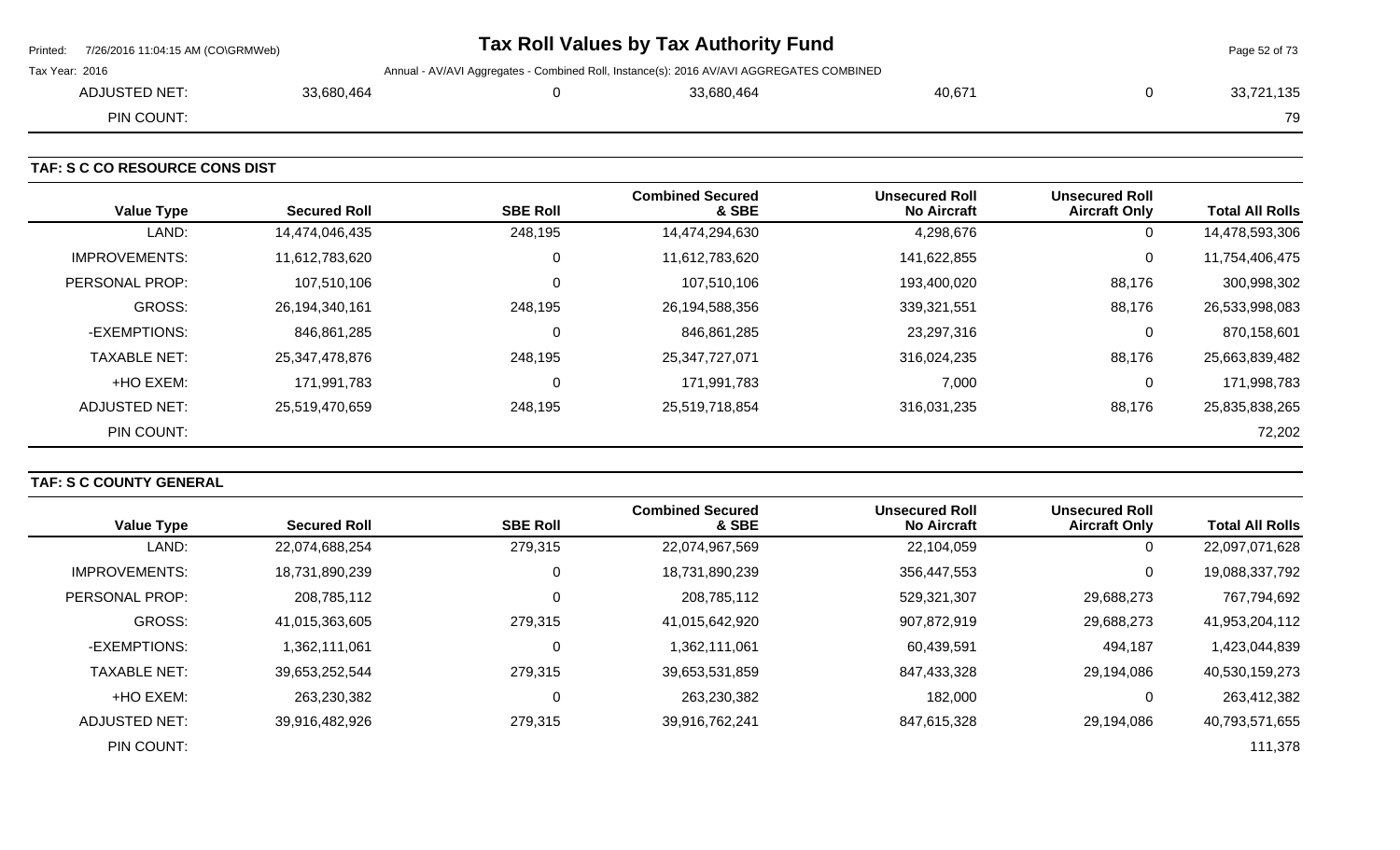|  |  |  |  |  | TAF: S C HI SCH DIST GENL |
|--|--|--|--|--|---------------------------|
|--|--|--|--|--|---------------------------|

| <b>Value Type</b>    | <b>Secured Roll</b> | <b>SBE Roll</b> | <b>Combined Secured</b><br>& SBE | <b>Unsecured Roll</b><br><b>No Aircraft</b> | <b>Unsecured Roll</b><br><b>Aircraft Only</b> | <b>Total All Rolls</b> |
|----------------------|---------------------|-----------------|----------------------------------|---------------------------------------------|-----------------------------------------------|------------------------|
| LAND:                | 10,343,258,319      | 91,231          | 10,343,349,550                   | 15,915,342                                  | 0                                             | 10,359,264,892         |
| <b>IMPROVEMENTS:</b> | 8,574,221,543       | 0               | 8,574,221,543                    | 203,864,928                                 | 0                                             | 8,778,086,471          |
| PERSONAL PROP:       | 103,742,682         | $\Omega$        | 103,742,682                      | 270,022,855                                 | 88,176                                        | 373,853,713            |
| GROSS:               | 19,021,222,544      | 91,231          | 19,021,313,775                   | 489,803,125                                 | 88,176                                        | 19,511,205,076         |
| -EXEMPTIONS:         | 643,044,481         | 0               | 643,044,481                      | 49,129,886                                  | 0                                             | 692,174,367            |
| <b>TAXABLE NET:</b>  | 18,378,178,063      | 91,231          | 18,378,269,294                   | 440,673,239                                 | 88,176                                        | 18,819,030,709         |
| +HO EXEM:            | 114,650,387         | 0               | 114,650,387                      | 182,000                                     | 0                                             | 114,832,387            |
| ADJUSTED NET:        | 18,492,828,450      | 91,231          | 18,492,919,681                   | 440,855,239                                 | 88,176                                        | 18,933,863,096         |
| PIN COUNT:           |                     |                 |                                  |                                             |                                               | 47,393                 |

### **TAF: S C PORT DIST TR GENL**

| <b>Value Type</b>    | <b>Secured Roll</b> | <b>SBE Roll</b> | <b>Combined Secured</b><br>& SBE | <b>Unsecured Roll</b><br><b>No Aircraft</b> | <b>Unsecured Roll</b><br><b>Aircraft Only</b> | <b>Total All Rolls</b> |
|----------------------|---------------------|-----------------|----------------------------------|---------------------------------------------|-----------------------------------------------|------------------------|
|                      |                     |                 |                                  |                                             |                                               |                        |
| LAND:                | 8,328,033,207       | O               | 8,328,033,207                    | 12,234,659                                  | 0                                             | 8,340,267,866          |
| <b>IMPROVEMENTS:</b> | 6,839,604,706       | 0               | 6,839,604,706                    | 137,937,860                                 | 0                                             | 6,977,542,566          |
| PERSONAL PROP:       | 96,623,063          | 0               | 96,623,063                       | 221,124,978                                 | 0                                             | 317,748,041            |
| GROSS:               | 15,264,260,976      |                 | 15,264,260,976                   | 371,297,497                                 | 0                                             | 15,635,558,473         |
| -EXEMPTIONS:         | 559,791,819         | 0               | 559,791,819                      | 44,708,753                                  | 0                                             | 604,500,572            |
| <b>TAXABLE NET:</b>  | 14,704,469,157      |                 | 14,704,469,157                   | 326,588,744                                 | $\overline{0}$                                | 15,031,057,901         |
| +HO EXEM:            | 93,347,854          | 0               | 93,347,854                       | 175,000                                     | 0                                             | 93,522,854             |
| ADJUSTED NET:        | 14,797,817,011      | 0               | 14,797,817,011                   | 326,763,744                                 | 0                                             | 15,124,580,755         |
| PIN COUNT:           |                     |                 |                                  |                                             |                                               | 37,795                 |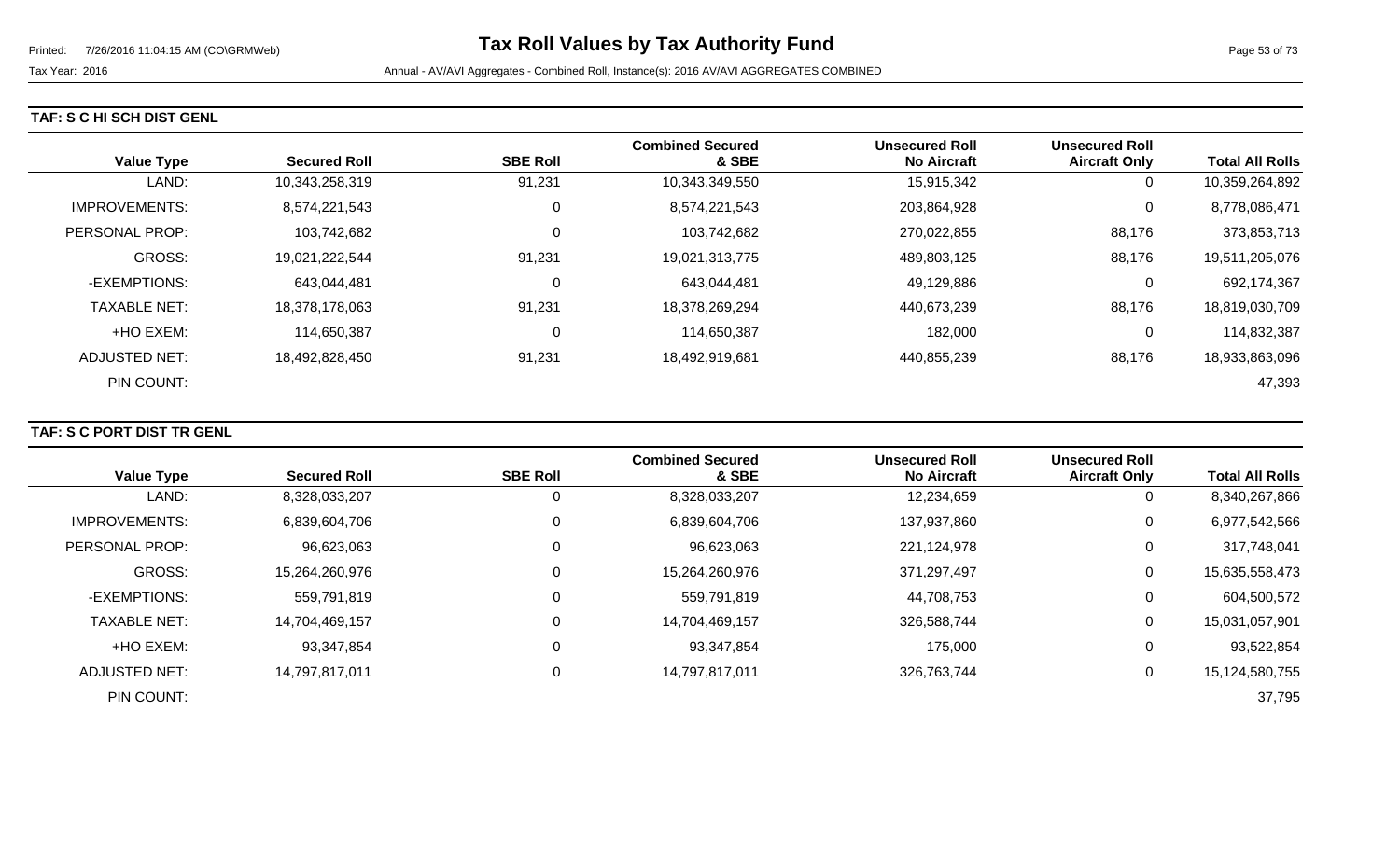### **TAF: S C SCH DIST GENL**

| <b>Value Type</b>    | <b>Secured Roll</b> | <b>SBE Roll</b> | <b>Combined Secured</b><br>& SBE | <b>Unsecured Roll</b><br><b>No Aircraft</b> | <b>Unsecured Roll</b><br><b>Aircraft Only</b> | <b>Total All Rolls</b> |
|----------------------|---------------------|-----------------|----------------------------------|---------------------------------------------|-----------------------------------------------|------------------------|
| LAND:                | 4,872,855,957       | 0               | 4,872,855,957                    | 12,276,702                                  | U                                             | 4,885,132,659          |
| <b>IMPROVEMENTS:</b> | 4,120,033,989       | 0               | 4,120,033,989                    | 103,427,699                                 | 0                                             | 4,223,461,688          |
| PERSONAL PROP:       | 49,348,967          | $\mathbf 0$     | 49,348,967                       | 150,654,104                                 | U                                             | 200,003,071            |
| <b>GROSS:</b>        | 9,042,238,913       | $\mathbf 0$     | 9,042,238,913                    | 266,358,505                                 | 0                                             | 9,308,597,418          |
| -EXEMPTIONS:         | 265,566,344         | 0               | 265,566,344                      | 27,632,214                                  | U                                             | 293,198,558            |
| <b>TAXABLE NET:</b>  | 8,776,672,569       | 0               | 8,776,672,569                    | 238,726,291                                 | 0                                             | 9,015,398,860          |
| +HO EXEM:            | 52,818,092          | 0               | 52,818,092                       | 91,000                                      | υ                                             | 52,909,092             |
| <b>ADJUSTED NET:</b> | 8,829,490,661       | 0               | 8,829,490,661                    | 238,817,291                                 | U                                             | 9,068,307,952          |
| PIN COUNT:           |                     |                 |                                  |                                             |                                               | 22,317                 |

### **TAF: SALSIPUEDES SANITARY DIST GEN**

|                      |                     |                 | <b>Combined Secured</b> | <b>Unsecured Roll</b> | <b>Unsecured Roll</b> |                        |
|----------------------|---------------------|-----------------|-------------------------|-----------------------|-----------------------|------------------------|
| <b>Value Type</b>    | <b>Secured Roll</b> | <b>SBE Roll</b> | & SBE                   | <b>No Aircraft</b>    | <b>Aircraft Only</b>  | <b>Total All Rolls</b> |
| LAND:                | 74,395,704          | 0               | 74,395,704              | 241,119               | 0                     | 74,636,823             |
| <b>IMPROVEMENTS:</b> | 80,908,208          | 0               | 80,908,208              | 350,955               | $\overline{0}$        | 81,259,163             |
| PERSONAL PROP:       | 450,212             | 0               | 450,212                 | 857,631               | 0                     | 1,307,843              |
| <b>GROSS:</b>        | 155,754,124         | 0               | 155,754,124             | 1,449,705             | 0                     | 157,203,829            |
| -EXEMPTIONS:         | 16,246,068          | 0               | 16,246,068              |                       | 0                     | 16,246,068             |
| <b>TAXABLE NET:</b>  | 139,508,056         | 0               | 139,508,056             | 1,449,705             | 0                     | 140,957,761            |
| +HO EXEM:            | 1,810,200           | $\Omega$        | 1,810,200               |                       | 0                     | 1,810,200              |
| <b>ADJUSTED NET:</b> | 141,318,256         | 0               | 141,318,256             | 1,449,705             | 0                     | 142,767,961            |
| PIN COUNT:           |                     |                 |                         |                       |                       | 527                    |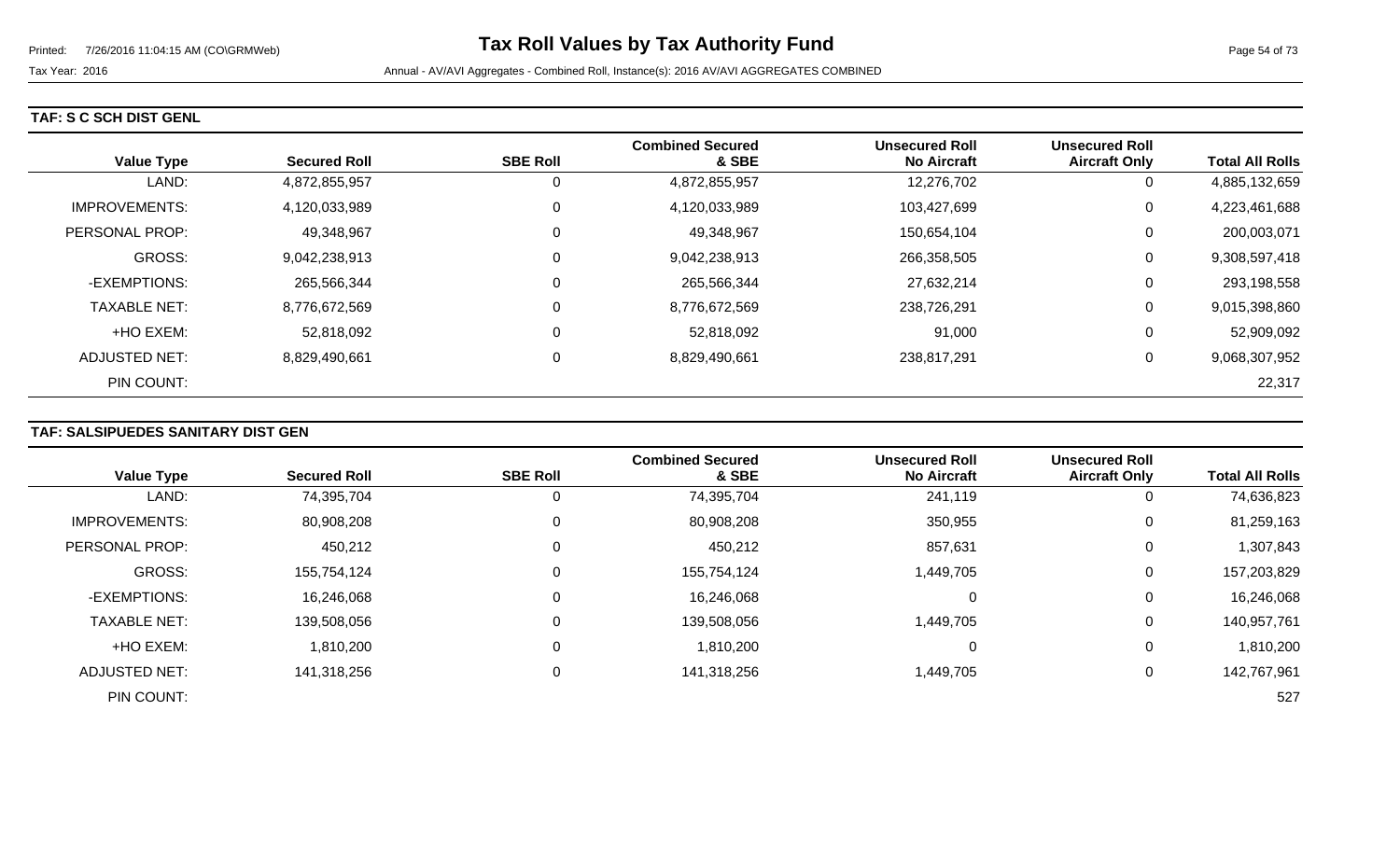### **TAF: SAN LOR VAL CO WAT DIST TR GEN**

| <b>Value Type</b>    | <b>Secured Roll</b> | <b>SBE Roll</b> | <b>Combined Secured</b><br>& SBE | <b>Unsecured Roll</b><br><b>No Aircraft</b> | <b>Unsecured Roll</b><br><b>Aircraft Only</b> | <b>Total All Rolls</b> |
|----------------------|---------------------|-----------------|----------------------------------|---------------------------------------------|-----------------------------------------------|------------------------|
| LAND:                | 1,417,268,952       | 32,888          | 1,417,301,840                    | 8,319                                       | 0                                             | 1,417,310,159          |
| <b>IMPROVEMENTS:</b> | 1,265,913,225       | 0               | 1,265,913,225                    | 1,746,544                                   | 0                                             | 1,267,659,769          |
| PERSONAL PROP:       | 1,766,473           | 0               | 1,766,473                        | 5,071,153                                   | 0                                             | 6,837,626              |
| <b>GROSS:</b>        | 2,684,948,650       | 32,888          | 2,684,981,538                    | 6,826,016                                   | 0                                             | 2,691,807,554          |
| -EXEMPTIONS:         | 65,635,849          | $\mathbf 0$     | 65,635,849                       | 22,975                                      | 0                                             | 65,658,824             |
| <b>TAXABLE NET:</b>  | 2,619,312,801       | 32,888          | 2,619,345,689                    | 6,803,041                                   | 0                                             | 2,626,148,730          |
| +HO EXEM:            | 26,903,800          | 0               | 26,903,800                       | 0                                           | 0                                             | 26,903,800             |
| ADJUSTED NET:        | 2,646,216,601       | 32,888          | 2,646,249,489                    | 6,803,041                                   | 0                                             | 2,653,052,530          |
| PIN COUNT:           |                     |                 |                                  |                                             |                                               | 12,367                 |

# **TAF: SAND DOLLAR BCH CO SERV AREA 5**

|                      |                     |                 | <b>Combined Secured</b> | <b>Unsecured Roll</b> | <b>Unsecured Roll</b> |                        |
|----------------------|---------------------|-----------------|-------------------------|-----------------------|-----------------------|------------------------|
| <b>Value Type</b>    | <b>Secured Roll</b> | <b>SBE Roll</b> | & SBE                   | <b>No Aircraft</b>    | <b>Aircraft Only</b>  | <b>Total All Rolls</b> |
| LAND:                | 71,798,151          | 0               | 71,798,151              | 20,935                | 0                     | 71,819,086             |
| <b>IMPROVEMENTS:</b> | 47,617,178          | $\mathbf 0$     | 47,617,178              | 20,934                | 0                     | 47,638,112             |
| GROSS:               | 119,415,329         | 0               | 119,415,329             | 41,869                | 0                     | 119,457,198            |
| -EXEMPTIONS:         | 252,000             | $\mathbf 0$     | 252,000                 | 0                     | 0                     | 252,000                |
| <b>TAXABLE NET:</b>  | 119,163,329         | 0               | 119,163,329             | 41,869                | 0                     | 119,205,198            |
| +HO EXEM:            | 252,000             | $\Omega$        | 252,000                 | 0                     | 0                     | 252,000                |
| <b>ADJUSTED NET:</b> | 119,415,329         | 0               | 119,415,329             | 41,869                | 0                     | 119,457,198            |
| PIN COUNT:           |                     |                 |                         |                       |                       | 196                    |

#### **TAF: SANTA CLARA - ALL CAPITAL OUTL**

| <b>All Rolls</b><br>Total                     | <b>Unsecured Roll</b><br><b>Aircraft Only</b> | <b>Unsecured Roll</b><br><b>No Aircraft</b> | l Secured<br>Combined.<br>& SBE | <b>SBE Roll</b> | <b>Secured Roll</b>                 | <b>Value Type</b> |
|-----------------------------------------------|-----------------------------------------------|---------------------------------------------|---------------------------------|-----------------|-------------------------------------|-------------------|
| $\sim$ $ -$<br>1,467<br>$\sim$ $ \sim$<br>ხჂჂ |                                               | 48,704                                      | 655,202,763                     |                 | 655,202,763<br><sub>ັ</sub> 202,76ວ | LAND:             |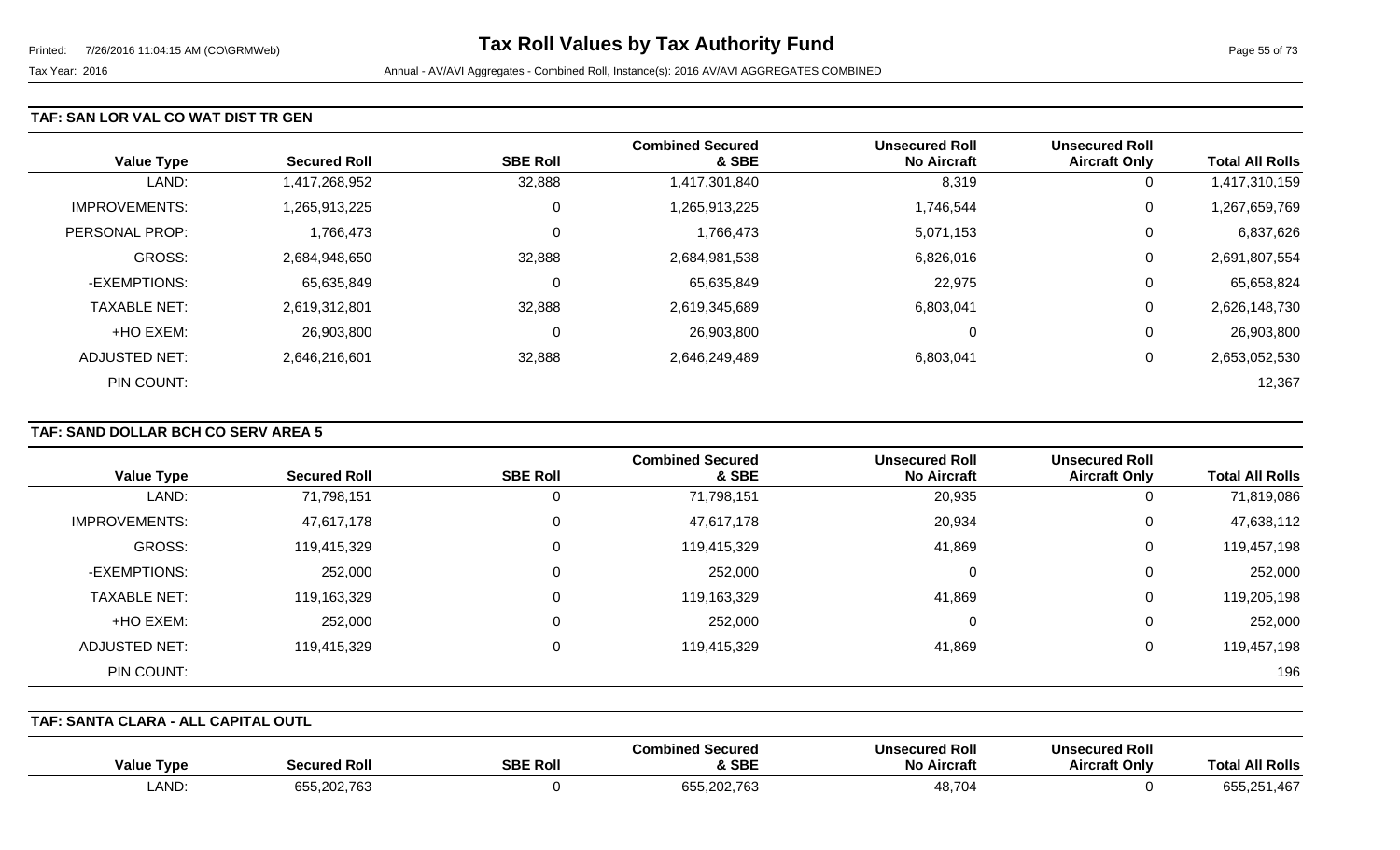| Printed:       | 7/26/2016 11:04:15 AM (CO\GRMWeb) |               |                                                                                          | <b>Tax Roll Values by Tax Authority Fund</b> |           |          | Page 56 of 73 |
|----------------|-----------------------------------|---------------|------------------------------------------------------------------------------------------|----------------------------------------------|-----------|----------|---------------|
| Tax Year: 2016 |                                   |               | Annual - AV/AVI Aggregates - Combined Roll, Instance(s): 2016 AV/AVI AGGREGATES COMBINED |                                              |           |          |               |
|                | <b>IMPROVEMENTS:</b>              | 579,344,241   |                                                                                          | 579,344,241                                  | 1,166,446 | 0        | 580,510,687   |
|                | PERSONAL PROP:                    | 1,317,113     |                                                                                          | 1,317,113                                    | 2,777,667 | $\Omega$ | 4,094,780     |
|                | <b>GROSS:</b>                     | 1,235,864,117 |                                                                                          | 1,235,864,117                                | 3,992,817 | 0        | 1,239,856,934 |
|                | -EXEMPTIONS:                      | 11,633,228    | 0                                                                                        | 11,633,228                                   |           | $\Omega$ | 11,633,228    |
|                | <b>TAXABLE NET:</b>               | 1,224,230,889 |                                                                                          | 1,224,230,889                                | 3,992,817 | 0        | 1,228,223,706 |
|                | +HO EXEM:                         | 7,571,200     | 0                                                                                        | 7,571,200                                    |           | 0        | 7,571,200     |
|                | ADJUSTED NET:                     | 1,231,802,089 |                                                                                          | 1,231,802,089                                | 3,992,817 | 0        | 1,235,794,906 |
|                | PIN COUNT:                        |               |                                                                                          |                                              |           |          | 2,528         |

### **TAF: SANTA CLARA DEV CTR-HNDCPD MIN**

| <b>Value Type</b>    | <b>Secured Roll</b> | <b>SBE Roll</b> | <b>Combined Secured</b><br>& SBE | <b>Unsecured Roll</b><br><b>No Aircraft</b> | <b>Unsecured Roll</b><br><b>Aircraft Only</b> | <b>Total All Rolls</b> |
|----------------------|---------------------|-----------------|----------------------------------|---------------------------------------------|-----------------------------------------------|------------------------|
| LAND:                | 655,202,763         | 0               | 655,202,763                      | 48,704                                      | U                                             | 655,251,467            |
| <b>IMPROVEMENTS:</b> | 579,344,241         | 0               | 579,344,241                      | 1,166,446                                   | U                                             | 580,510,687            |
| PERSONAL PROP:       | 1,317,113           | $\mathbf 0$     | 1,317,113                        | 2,777,667                                   | U                                             | 4,094,780              |
| <b>GROSS:</b>        | 1,235,864,117       | 0               | 1,235,864,117                    | 3,992,817                                   | 0                                             | 1,239,856,934          |
| -EXEMPTIONS:         | 11,633,228          | 0               | 11,633,228                       | $\Omega$                                    | 0                                             | 11,633,228             |
| <b>TAXABLE NET:</b>  | 1,224,230,889       | $\mathbf 0$     | 224,230,889                      | 3,992,817                                   | 0                                             | 1,228,223,706          |
| +HO EXEM:            | 7,571,200           | 0               | 7,571,200                        | $\Omega$                                    | 0                                             | 7,571,200              |
| <b>ADJUSTED NET:</b> | 1,231,802,089       | $\mathbf 0$     | 1,231,802,089                    | 3,992,817                                   | 0                                             | 1,235,794,906          |
| PIN COUNT:           |                     |                 |                                  |                                             |                                               | 2,528                  |

# **TAF: SANTA CLARA INST TUITION TAX**

|                   |                     |                 | <b>Combined Secured</b> | <b>Unsecured Roll</b> | <b>Unsecured Roll</b> |                        |
|-------------------|---------------------|-----------------|-------------------------|-----------------------|-----------------------|------------------------|
| <b>Value Type</b> | <b>Secured Roll</b> | <b>SBE Roll</b> | & SBE                   | <b>No Aircraft</b>    | <b>Aircraft Only</b>  | <b>Total All Rolls</b> |
| LAND:             | 655,202,763         |                 | 655,202,763             | 48,704                | U                     | 655,251,467            |
| IMPROVEMENTS:     | 579,344,241         |                 | 579,344,241             | 1,166,446             | 0                     | 580,510,687            |
| PERSONAL PROP:    | 1,317,113           |                 | 1,317,113               | 2,777,667             | 0                     | 4,094,780              |
| GROSS:            | 235,864,117         |                 | 1,235,864,117           | 3,992,817             | 0                     | ,239,856,934           |
| -EXEMPTIONS:      | 11,633,228          |                 | 11,633,228              |                       | 0                     | 11,633,228             |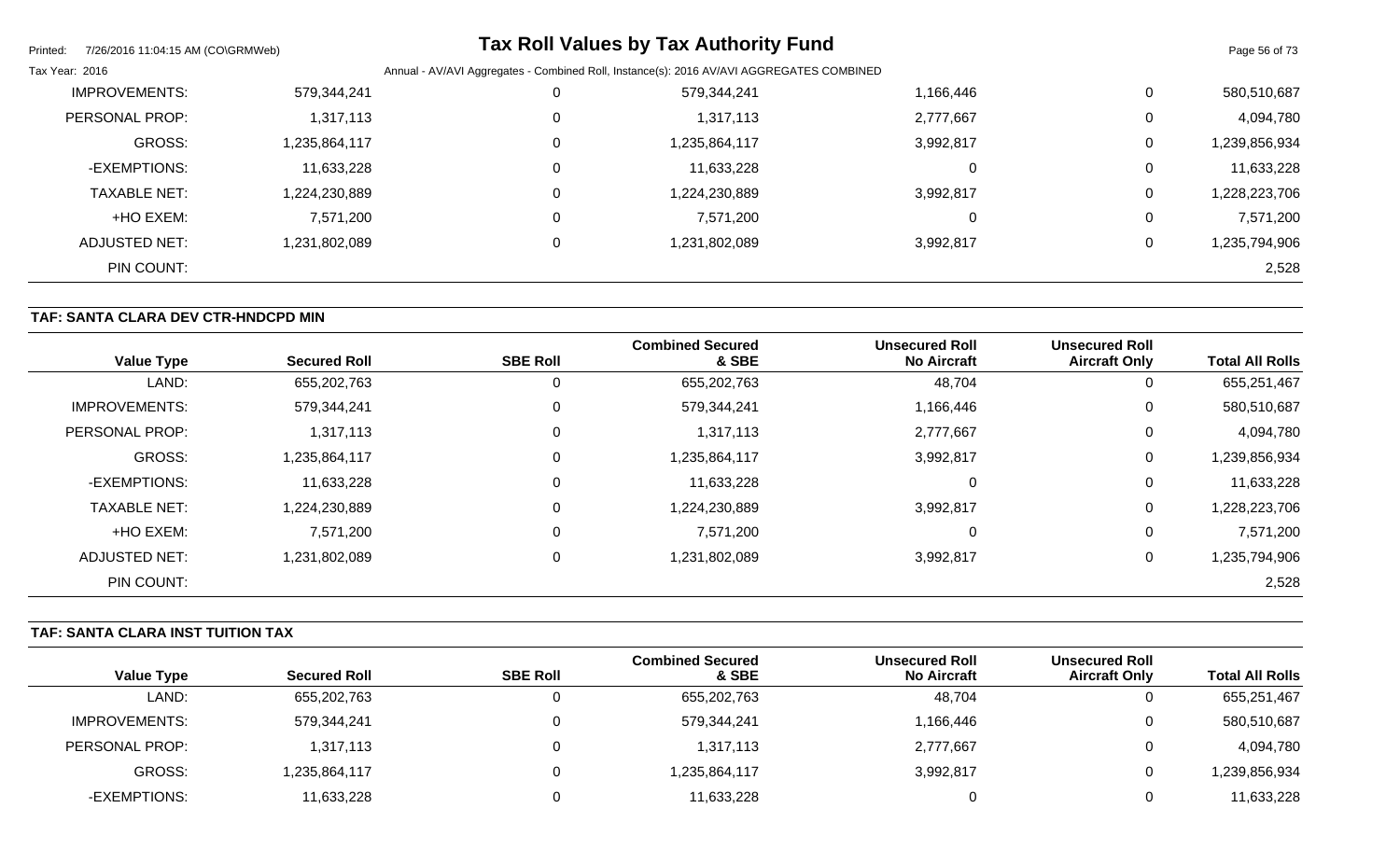| Printed:       | 7/26/2016 11:04:15 AM (CO\GRMWeb) |               |                                                                                          | <b>Tax Roll Values by Tax Authority Fund</b> |           |   | Page 57 of 73 |
|----------------|-----------------------------------|---------------|------------------------------------------------------------------------------------------|----------------------------------------------|-----------|---|---------------|
| Tax Year: 2016 |                                   |               | Annual - AV/AVI Aggregates - Combined Roll, Instance(s): 2016 AV/AVI AGGREGATES COMBINED |                                              |           |   |               |
|                | <b>TAXABLE NET:</b>               | 1,224,230,889 |                                                                                          | 1,224,230,889                                | 3,992,817 | 0 | 1,228,223,706 |
|                | +HO EXEM:                         | 7,571,200     |                                                                                          | 7,571,200                                    |           | 0 | 7,571,200     |
|                | ADJUSTED NET:                     | 1,231,802,089 |                                                                                          | 1,231,802,089                                | 3,992,817 | 0 | 1,235,794,906 |
|                | PIN COUNT:                        |               |                                                                                          |                                              |           |   | 2,528         |

# **TAF: SANTA CLARA PHYSICALLY HANDCPP**

| <b>Value Type</b>    | <b>Secured Roll</b> | <b>SBE Roll</b> | <b>Combined Secured</b><br>& SBE | <b>Unsecured Roll</b><br><b>No Aircraft</b> | <b>Unsecured Roll</b><br><b>Aircraft Only</b> | <b>Total All Rolls</b> |
|----------------------|---------------------|-----------------|----------------------------------|---------------------------------------------|-----------------------------------------------|------------------------|
| LAND:                | 655,202,763         | $\mathbf 0$     | 655,202,763                      | 48,704                                      | U                                             | 655,251,467            |
| <b>IMPROVEMENTS:</b> | 579,344,241         | $\mathbf 0$     | 579,344,241                      | 1,166,446                                   | U                                             | 580,510,687            |
| PERSONAL PROP:       | 1,317,113           | 0               | 1,317,113                        | 2,777,667                                   | 0                                             | 4,094,780              |
| <b>GROSS:</b>        | 1,235,864,117       | 0               | 1,235,864,117                    | 3,992,817                                   | 0                                             | 1,239,856,934          |
| -EXEMPTIONS:         | 11,633,228          | 0               | 11,633,228                       | 0                                           | 0                                             | 11,633,228             |
| <b>TAXABLE NET:</b>  | 1,224,230,889       | $\mathbf 0$     | 1,224,230,889                    | 3,992,817                                   | 0                                             | 1,228,223,706          |
| +HO EXEM:            | 7,571,200           | 0               | 7,571,200                        | 0                                           | 0                                             | 7,571,200              |
| <b>ADJUSTED NET:</b> | 1,231,802,089       | $\mathbf 0$     | 1,231,802,089                    | 3,992,817                                   | 0                                             | 1,235,794,906          |
| PIN COUNT:           |                     |                 |                                  |                                             |                                               | 2,528                  |

# **TAF: SANTA CLARA SPEC SCHOOL TRAINI**

| <b>Value Type</b>    | <b>Secured Roll</b> | <b>SBE Roll</b> | <b>Combined Secured</b><br>& SBE | <b>Unsecured Roll</b><br><b>No Aircraft</b> | <b>Unsecured Roll</b><br><b>Aircraft Only</b> | <b>Total All Rolls</b> |
|----------------------|---------------------|-----------------|----------------------------------|---------------------------------------------|-----------------------------------------------|------------------------|
| LAND:                | 655,202,763         |                 | 655,202,763                      | 48,704                                      | υ                                             | 655,251,467            |
| <b>IMPROVEMENTS:</b> | 579,344,241         | $\Omega$        | 579,344,241                      | 1,166,446                                   | 0                                             | 580,510,687            |
| PERSONAL PROP:       | 1,317,113           | $\Omega$        | 1,317,113                        | 2,777,667                                   | 0                                             | 4,094,780              |
| <b>GROSS:</b>        | 1,235,864,117       | $\Omega$        | 1,235,864,117                    | 3,992,817                                   | 0                                             | 1,239,856,934          |
| -EXEMPTIONS:         | 11,633,228          | $\Omega$        | 11,633,228                       | 0                                           | 0                                             | 11,633,228             |
| <b>TAXABLE NET:</b>  | 1,224,230,889       | $\Omega$        | 1,224,230,889                    | 3,992,817                                   | 0                                             | 1,228,223,706          |
| +HO EXEM:            | 7,571,200           | $\Omega$        | 7,571,200                        | 0                                           | 0                                             | 7,571,200              |
| <b>ADJUSTED NET:</b> | 1,231,802,089       | $\Omega$        | 1,231,802,089                    | 3,992,817                                   | 0                                             | 1,235,794,906          |
| PIN COUNT:           |                     |                 |                                  |                                             |                                               | 2,528                  |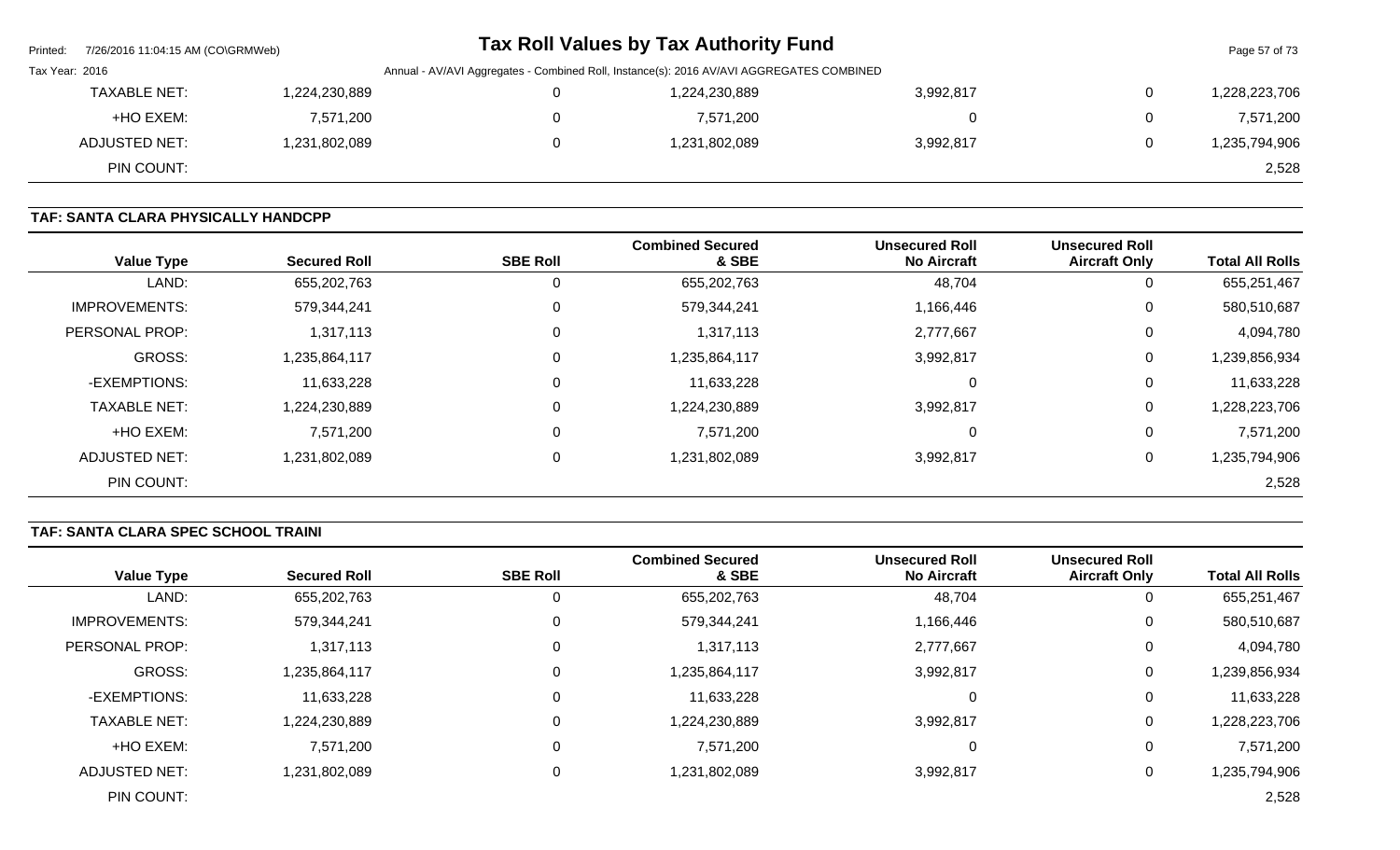# **TAF: SANTA CRUZ CITY TR**

| <b>Value Type</b>     | <b>Secured Roll</b> | <b>SBE Roll</b> | <b>Combined Secured</b><br>& SBE | <b>Unsecured Roll</b><br><b>No Aircraft</b> | <b>Unsecured Roll</b><br><b>Aircraft Only</b> | <b>Total All Rolls</b> |
|-----------------------|---------------------|-----------------|----------------------------------|---------------------------------------------|-----------------------------------------------|------------------------|
| LAND:                 | 4,663,675,602       | 0               | 4,663,675,602                    | 13,171,598                                  | 0                                             | 4,676,847,200          |
| <b>IMPROVEMENTS:</b>  | 3,912,208,125       | 0               | 3,912,208,125                    | 105,409,059                                 | 0                                             | 4,017,617,184          |
| <b>PERSONAL PROP:</b> | 48,902,949          | 0               | 48,902,949                       | 164,217,556                                 | 0                                             | 213,120,505            |
| <b>GROSS:</b>         | 8,624,786,676       | 0               | 8,624,786,676                    | 282,798,213                                 | 0                                             | 8,907,584,889          |
| -EXEMPTIONS:          | 257,130,759         | 0               | 257,130,759                      | 29,307,308                                  | 0                                             | 286,438,067            |
| <b>TAXABLE NET:</b>   | 8,367,655,917       | 0               | 8,367,655,917                    | 253,490,905                                 | 0                                             | 8,621,146,822          |
| +HO EXEM:             | 49,643,199          | $\mathbf 0$     | 49,643,199                       | 175,000                                     | 0                                             | 49,818,199             |
| ADJUSTED NET:         | 8,417,299,116       | 0               | 8,417,299,116                    | 253,665,905                                 | 0                                             | 8,670,965,021          |
| PIN COUNT:            |                     |                 |                                  |                                             |                                               | 21,666                 |

### **TAF: SANTA CRUZ PARKING #1**

|                      |                     |                 | <b>Combined Secured</b> | <b>Unsecured Roll</b> | <b>Unsecured Roll</b> |                        |
|----------------------|---------------------|-----------------|-------------------------|-----------------------|-----------------------|------------------------|
| <b>Value Type</b>    | <b>Secured Roll</b> | <b>SBE Roll</b> | & SBE                   | <b>No Aircraft</b>    | <b>Aircraft Only</b>  | <b>Total All Rolls</b> |
| LAND:                | 122,114,990         | U               | 122,114,990             | 810,242               | 0                     | 122,925,232            |
| <b>IMPROVEMENTS:</b> | 232,633,097         | 0               | 232,633,097             | 25,391,005            | 0                     | 258,024,102            |
| PERSONAL PROP:       | 844,747             | 0               | 844,747                 | 17,516,310            | 0                     | 18,361,057             |
| <b>GROSS:</b>        | 355,592,834         | $\Omega$        | 355,592,834             | 43,717,557            | 0                     | 399,310,391            |
| -EXEMPTIONS:         | 28,696,300          | $\Omega$        | 28,696,300              | 2,595,317             | 0                     | 31,291,617             |
| <b>TAXABLE NET:</b>  | 326,896,534         | 0               | 326,896,534             | 41,122,240            | 0                     | 368,018,774            |
| +HO EXEM:            | 119,000             | $\Omega$        | 119,000                 |                       | 0                     | 119,000                |
| <b>ADJUSTED NET:</b> | 327,015,534         | 0               | 327,015,534             | 41,122,240            | 0                     | 368, 137, 774          |
| PIN COUNT:           |                     |                 |                         |                       |                       | 835                    |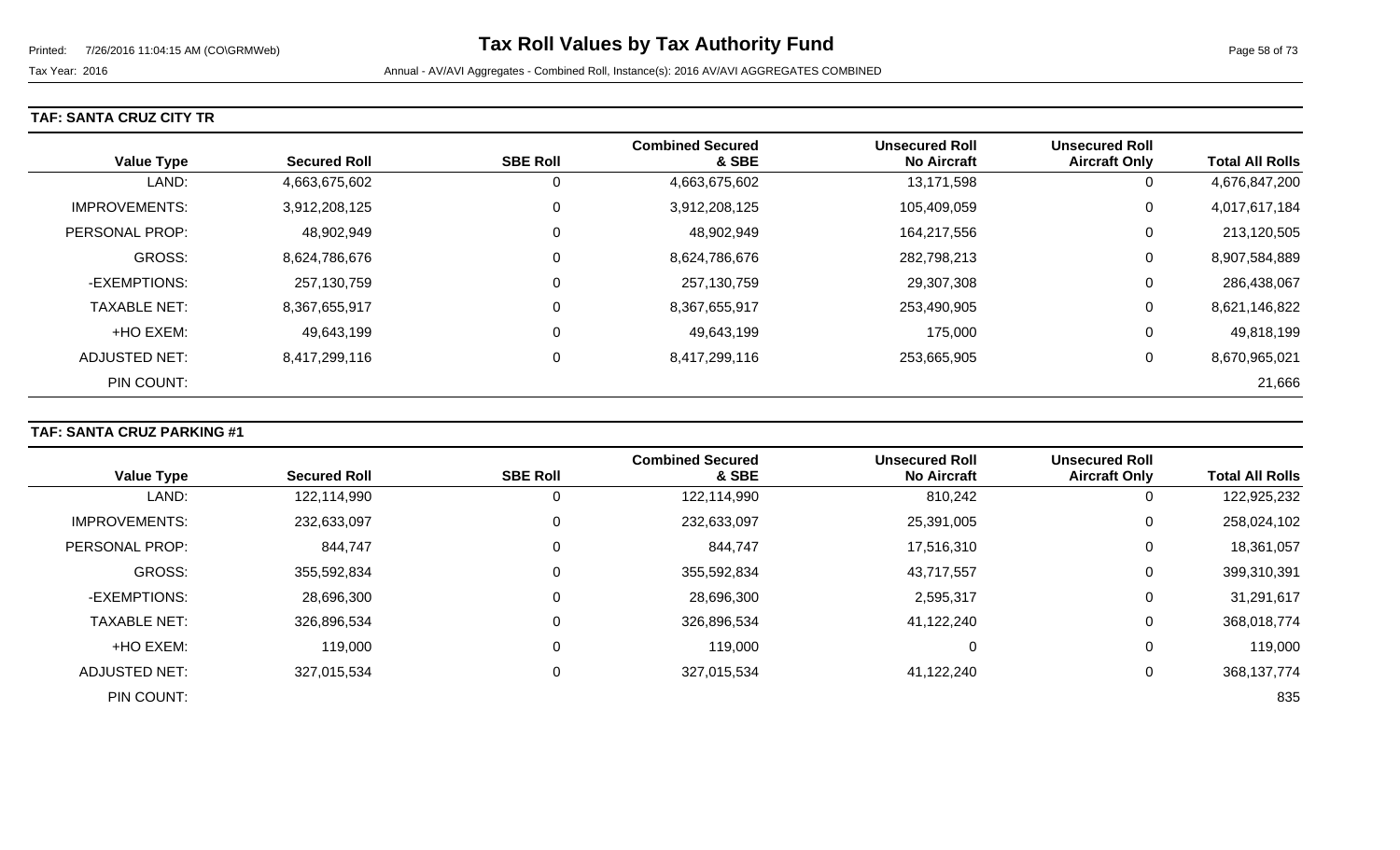### **TAF: SC FLOOD CONT & WAT CONS DISTGEN**

| <b>Value Type</b>    | <b>Secured Roll</b> | <b>SBE Roll</b> | <b>Combined Secured</b><br>& SBE | <b>Unsecured Roll</b><br><b>No Aircraft</b> | <b>Unsecured Roll</b><br><b>Aircraft Only</b> | <b>Total All Rolls</b> |
|----------------------|---------------------|-----------------|----------------------------------|---------------------------------------------|-----------------------------------------------|------------------------|
| LAND:                | 22,074,688,254      | 279,315         | 22,074,967,569                   | 22,104,059                                  | 0                                             | 22,097,071,628         |
| <b>IMPROVEMENTS:</b> | 18,731,890,239      | 0               | 18,731,890,239                   | 356,447,553                                 | 0                                             | 19,088,337,792         |
| PERSONAL PROP:       | 208,785,112         | $\mathbf 0$     | 208,785,112                      | 529,321,307                                 | 29,688,273                                    | 767,794,692            |
| <b>GROSS:</b>        | 41,015,363,605      | 279,315         | 41,015,642,920                   | 907,872,919                                 | 29,688,273                                    | 41,953,204,112         |
| -EXEMPTIONS:         | 1,362,111,061       | 0               | 1,362,111,061                    | 60,439,591                                  | 494,187                                       | 1,423,044,839          |
| <b>TAXABLE NET:</b>  | 39,653,252,544      | 279,315         | 39,653,531,859                   | 847,433,328                                 | 29,194,086                                    | 40,530,159,273         |
| +HO EXEM:            | 263,230,382         | 0               | 263,230,382                      | 182,000                                     | 0                                             | 263,412,382            |
| ADJUSTED NET:        | 39,916,482,926      | 279,315         | 39,916,762,241                   | 847,615,328                                 | 29,194,086                                    | 40,793,571,655         |
| PIN COUNT:           |                     |                 |                                  |                                             |                                               | 111,378                |

# **TAF: SC FLOOD CONT & WTR CONS ZONE 4**

|                      |                     |                 | <b>Combined Secured</b> | <b>Unsecured Roll</b> | <b>Unsecured Roll</b> |                        |
|----------------------|---------------------|-----------------|-------------------------|-----------------------|-----------------------|------------------------|
| <b>Value Type</b>    | <b>Secured Roll</b> | <b>SBE Roll</b> | & SBE                   | <b>No Aircraft</b>    | <b>Aircraft Only</b>  | <b>Total All Rolls</b> |
| LAND:                | 22,073,678,187      | 279,315         | 22,073,957,502          | 22,104,059            | 0                     | 22,096,061,561         |
| <b>IMPROVEMENTS:</b> | 18,730,930,251      | 0               | 18,730,930,251          | 356,447,553           | $\mathbf 0$           | 19,087,377,804         |
| PERSONAL PROP:       | 208,785,112         | 0               | 208,785,112             | 529,321,307           | 29,688,273            | 767,794,692            |
| <b>GROSS:</b>        | 41,013,393,550      | 279,315         | 41,013,672,865          | 907,872,919           | 29,688,273            | 41,951,234,057         |
| -EXEMPTIONS:         | 1,362,097,061       | 0               | 1,362,097,061           | 60,439,591            | 494,187               | 1,423,030,839          |
| <b>TAXABLE NET:</b>  | 39,651,296,489      | 279,315         | 39,651,575,804          | 847,433,328           | 29,194,086            | 40,528,203,218         |
| +HO EXEM:            | 263,216,382         | $\mathbf 0$     | 263,216,382             | 182,000               | 0                     | 263,398,382            |
| ADJUSTED NET:        | 39,914,512,871      | 279,315         | 39,914,792,186          | 847,615,328           | 29,194,086            | 40,791,601,600         |
| PIN COUNT:           |                     |                 |                         |                       |                       | 111,370                |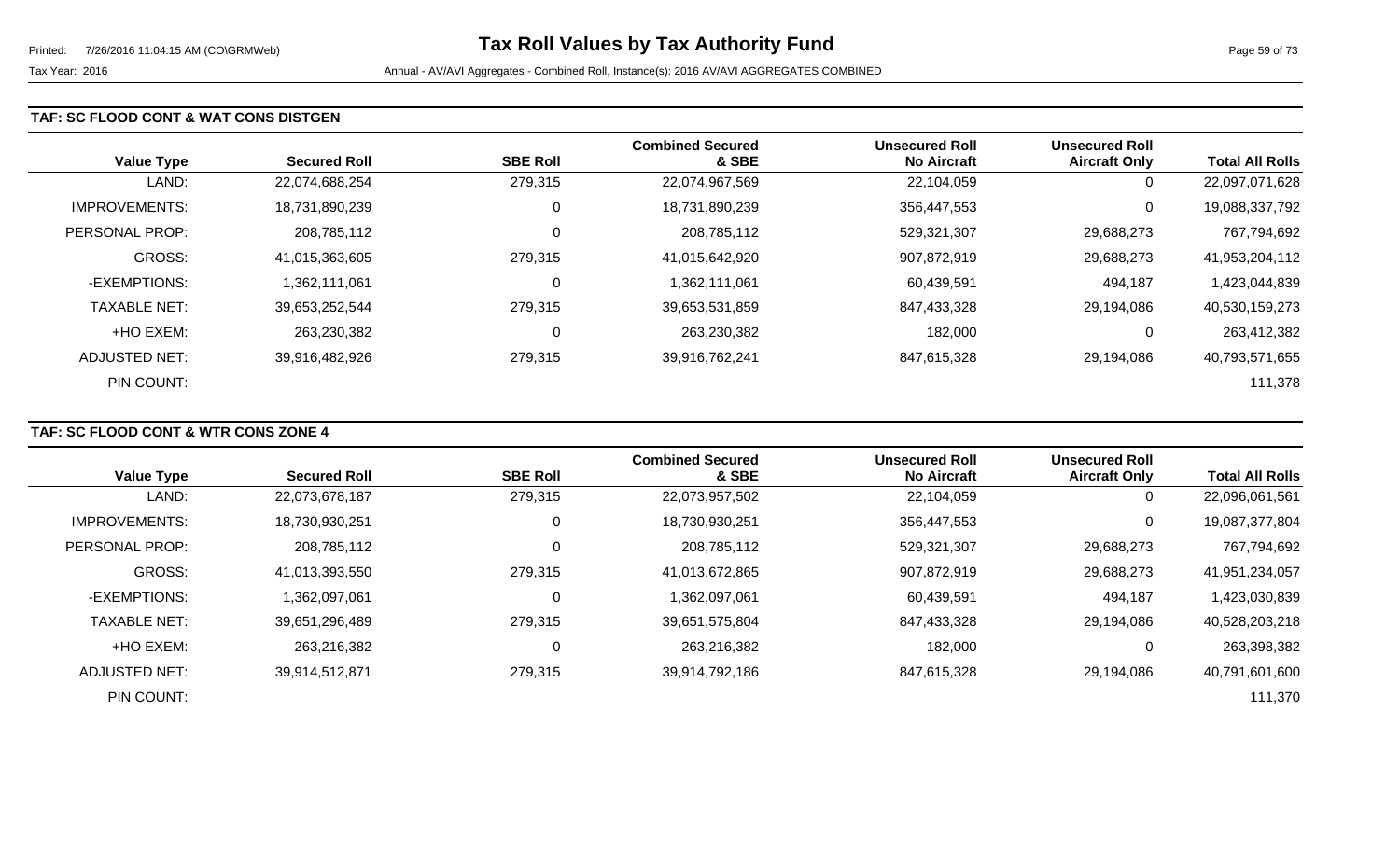#### **TAF: SC FLOOD CONT & WTR CONS ZONE 5**

| <b>Value Type</b>     | <b>Secured Roll</b> | <b>SBE Roll</b> | <b>Combined Secured</b><br>& SBE | <b>Unsecured Roll</b><br><b>No Aircraft</b> | <b>Unsecured Roll</b><br><b>Aircraft Only</b> | <b>Total All Rolls</b> |
|-----------------------|---------------------|-----------------|----------------------------------|---------------------------------------------|-----------------------------------------------|------------------------|
| LAND:                 | 4,476,417,253       | 83,608          | 4,476,500,861                    | 1,812,022                                   | 0                                             | 4,478,312,883          |
| <b>IMPROVEMENTS:</b>  | 3,572,715,058       | 0               | 3,572,715,058                    | 82,053,583                                  | 0                                             | 3,654,768,641          |
| <b>PERSONAL PROP:</b> | 52,985,178          | 0               | 52,985,178                       | 95,619,378                                  | 63,257                                        | 148,667,813            |
| <b>GROSS:</b>         | 8,102,117,489       | 83,608          | 8,102,201,097                    | 179,484,983                                 | 63,257                                        | 8,281,749,337          |
| -EXEMPTIONS:          | 343,415,203         | 0               | 343,415,203                      | 21,060,384                                  | 0                                             | 364,475,587            |
| <b>TAXABLE NET:</b>   | 7,758,702,286       | 83,608          | 7,758,785,894                    | 158,424,599                                 | 63,257                                        | 7,917,273,750          |
| +HO EXEM:             | 48,985,762          | 0               | 48,985,762                       | 7,000                                       | 0                                             | 48,992,762             |
| ADJUSTED NET:         | 7,807,688,048       | 83,608          | 7,807,771,656                    | 158,431,599                                 | 63,257                                        | 7,966,266,512          |
| PIN COUNT:            |                     |                 |                                  |                                             |                                               | 19,891                 |

# **TAF: SCOTTS VAL SCH DIST GENL**

|                       |                     |                 | <b>Combined Secured</b> | <b>Unsecured Roll</b> | <b>Unsecured Roll</b> |                        |
|-----------------------|---------------------|-----------------|-------------------------|-----------------------|-----------------------|------------------------|
| <b>Value Type</b>     | <b>Secured Roll</b> | <b>SBE Roll</b> | & SBE                   | <b>No Aircraft</b>    | <b>Aircraft Only</b>  | <b>Total All Rolls</b> |
| LAND:                 | 1,915,154,639       |                 | 1,915,154,639           | 260,282               |                       | 1,915,414,921          |
| <b>IMPROVEMENTS:</b>  | 1,861,397,134       | 0               | 1,861,397,134           | 33,189,370            | 0                     | 1,894,586,504          |
| <b>PERSONAL PROP:</b> | 6,250,297           | 0               | 6,250,297               | 54,482,130            | 0                     | 60,732,427             |
| <b>GROSS:</b>         | 3,782,802,070       | 0               | 3,782,802,070           | 87,931,782            | $\Omega$              | 3,870,733,852          |
| -EXEMPTIONS:          | 66,347,854          | 0               | 66,347,854              | 854,589               | 0                     | 67,202,443             |
| <b>TAXABLE NET:</b>   | 3,716,454,216       | 0               | 3,716,454,216           | 87,077,193            | $\Omega$              | 3,803,531,409          |
| +HO EXEM:             | 25,006,800          | 0               | 25,006,800              | 0                     | 0                     | 25,006,800             |
| <b>ADJUSTED NET:</b>  | 3,741,461,016       | 0               | 3,741,461,016           | 87,077,193            |                       | 3,828,538,209          |
| PIN COUNT:            |                     |                 |                         |                       |                       | 8,466                  |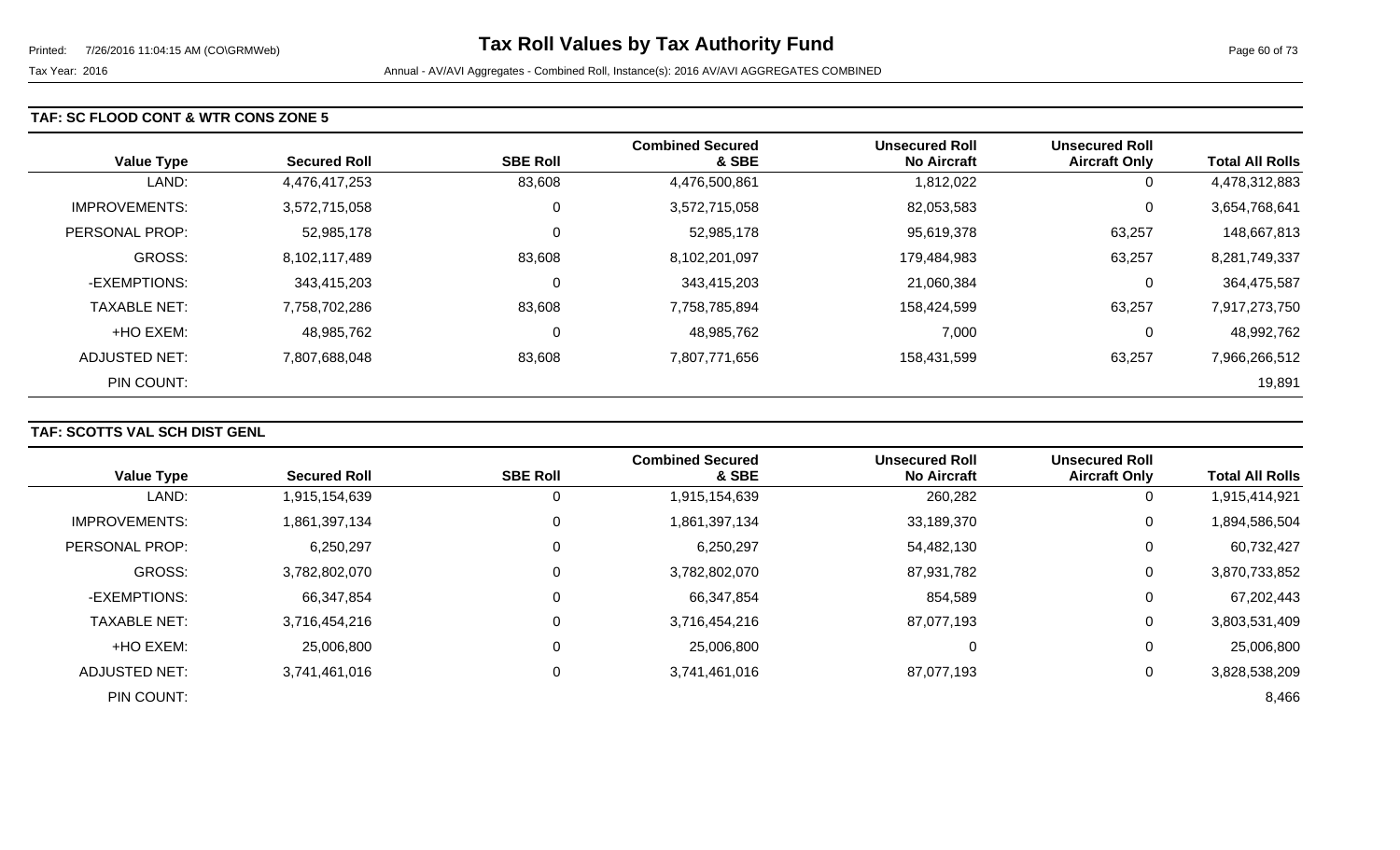### **TAF: SCOTTS VAL WATER DIST TR GEN**

| <b>Value Type</b>    | <b>Secured Roll</b> | <b>SBE Roll</b> | <b>Combined Secured</b><br>& SBE | <b>Unsecured Roll</b><br><b>No Aircraft</b> | <b>Unsecured Roll</b><br><b>Aircraft Only</b> | <b>Total All Rolls</b> |
|----------------------|---------------------|-----------------|----------------------------------|---------------------------------------------|-----------------------------------------------|------------------------|
| LAND:                | 1,065,089,342       | 0               | 1,065,089,342                    | 260,282                                     | 0                                             | 1,065,349,624          |
| <b>IMPROVEMENTS:</b> | 1,030,948,513       | $\overline{0}$  | 1,030,948,513                    | 32,449,638                                  | 0                                             | 1,063,398,151          |
| PERSONAL PROP:       | 1,964,722           | $\overline{0}$  | 1,964,722                        | 52,776,695                                  | 0                                             | 54,741,417             |
| <b>GROSS:</b>        | 2,098,002,577       | $\overline{0}$  | 2,098,002,577                    | 85,486,615                                  | 0                                             | 2,183,489,192          |
| -EXEMPTIONS:         | 32,412,469          | 0               | 32,412,469                       | 854,589                                     | 0                                             | 33,267,058             |
| <b>TAXABLE NET:</b>  | 2,065,590,108       | $\overline{0}$  | 2,065,590,108                    | 84,632,026                                  | 0                                             | 2,150,222,134          |
| +HO EXEM:            | 12,562,200          | $\mathbf 0$     | 12,562,200                       | 0                                           | 0                                             | 12,562,200             |
| ADJUSTED NET:        | 2,078,152,308       | 0               | 2,078,152,308                    | 84,632,026                                  | 0                                             | 2,162,784,334          |
| PIN COUNT:           |                     |                 |                                  |                                             |                                               | 4,609                  |

### **TAF: SCOTTS VALLEY CITY TR**

| <b>Value Type</b>    | <b>Secured Roll</b> | <b>SBE Roll</b> | <b>Combined Secured</b><br>& SBE | <b>Unsecured Roll</b><br><b>No Aircraft</b> | <b>Unsecured Roll</b><br><b>Aircraft Only</b> | <b>Total All Rolls</b> |
|----------------------|---------------------|-----------------|----------------------------------|---------------------------------------------|-----------------------------------------------|------------------------|
| LAND:                | 1,210,168,179       |                 | 1,210,168,179                    | 260,282                                     | 0                                             | 1,210,428,461          |
|                      |                     | U               |                                  |                                             |                                               |                        |
| <b>IMPROVEMENTS:</b> | 1,222,264,458       | 0               | 1,222,264,458                    | 32,449,638                                  | 0                                             | 1,254,714,096          |
| PERSONAL PROP:       | 2,621,871           | 0               | 2,621,871                        | 53,137,483                                  | 0                                             | 55,759,354             |
| <b>GROSS:</b>        | 2,435,054,508       | 0               | 2,435,054,508                    | 85,847,403                                  | 0                                             | 2,520,901,911          |
| -EXEMPTIONS:         | 36,610,714          | 0               | 36,610,714                       | 854,589                                     | 0                                             | 37,465,303             |
| <b>TAXABLE NET:</b>  | 2,398,443,794       | $\Omega$        | 2,398,443,794                    | 84,992,814                                  | $\overline{0}$                                | 2,483,436,608          |
| +HO EXEM:            | 15,614,200          | 0               | 15,614,200                       | 0                                           | 0                                             | 15,614,200             |
| ADJUSTED NET:        | 2,414,057,994       | 0               | 2,414,057,994                    | 84.992.814                                  | 0                                             | 2,499,050,808          |
| PIN COUNT:           |                     |                 |                                  |                                             |                                               | 5,204                  |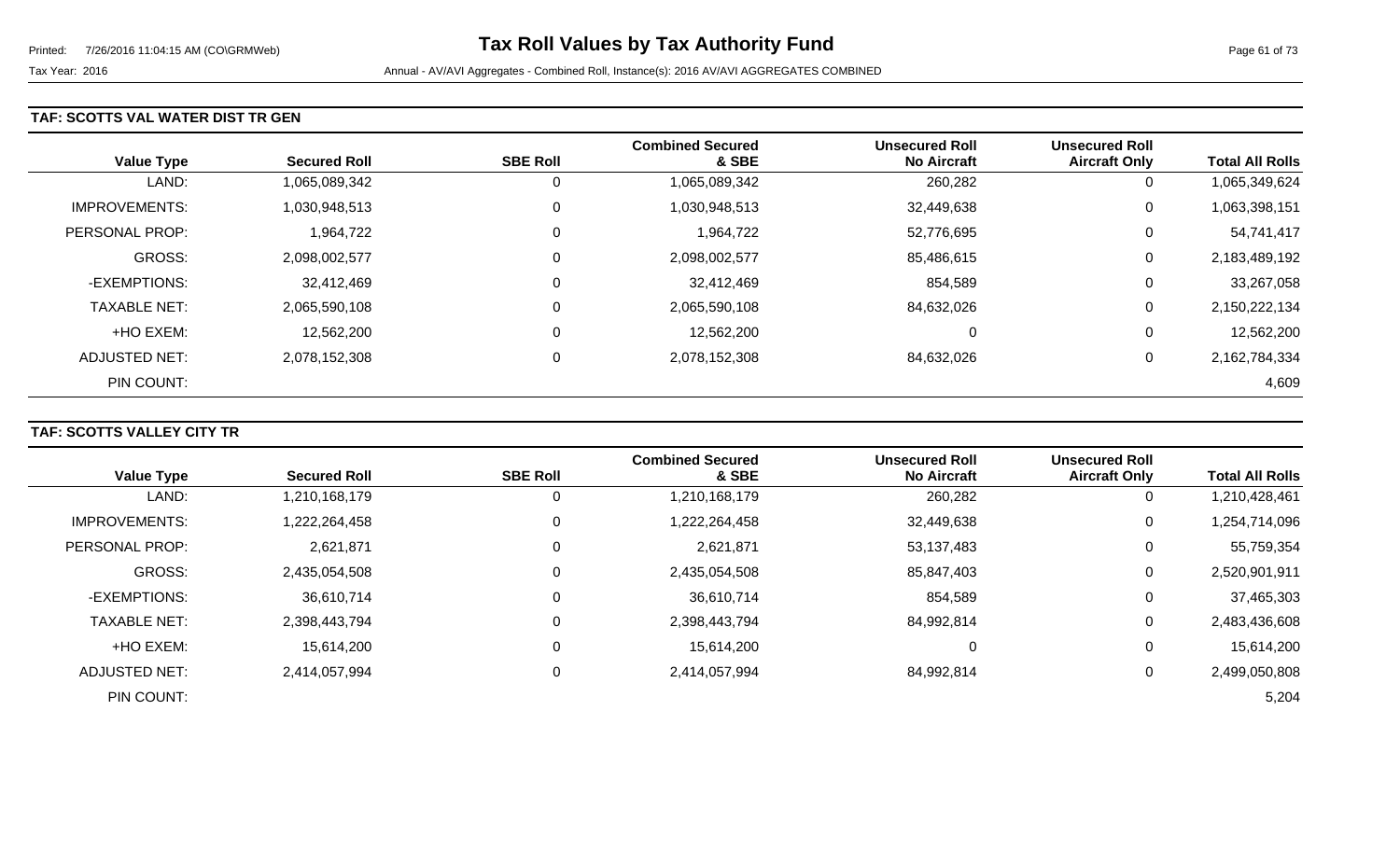### **TAF: SCOTTS VALLEY FIRE PROT DIST**

| <b>Value Type</b>    | <b>Secured Roll</b> | <b>SBE Roll</b> | <b>Combined Secured</b><br>& SBE | <b>Unsecured Roll</b><br><b>No Aircraft</b> | <b>Unsecured Roll</b><br><b>Aircraft Only</b> | <b>Total All Rolls</b> |
|----------------------|---------------------|-----------------|----------------------------------|---------------------------------------------|-----------------------------------------------|------------------------|
| LAND:                | 1,997,978,480       | 0               | 1,997,978,480                    | 359,908                                     | 0                                             | 1,998,338,388          |
| <b>IMPROVEMENTS:</b> | 1,948,102,251       | 0               | 1,948,102,251                    | 33,484,095                                  | 0                                             | 1,981,586,346          |
| PERSONAL PROP:       | 6,305,350           | 0               | 6,305,350                        | 54,582,985                                  | 0                                             | 60,888,335             |
| <b>GROSS:</b>        | 3,952,386,081       | 0               | 3,952,386,081                    | 88,426,988                                  | 0                                             | 4,040,813,069          |
| -EXEMPTIONS:         | 70,965,592          | $\mathbf 0$     | 70,965,592                       | 859,589                                     | 0                                             | 71,825,181             |
| <b>TAXABLE NET:</b>  | 3,881,420,489       | 0               | 3,881,420,489                    | 87,567,399                                  | 0                                             | 3,968,987,888          |
| +HO EXEM:            | 25,775,400          | $\mathbf 0$     | 25,775,400                       | $\mathbf 0$                                 | 0                                             | 25,775,400             |
| ADJUSTED NET:        | 3,907,195,889       | 0               | 3,907,195,889                    | 87,567,399                                  | 0                                             | 3,994,763,288          |
| PIN COUNT:           |                     |                 |                                  |                                             |                                               | 8,648                  |

### **TAF: SCOTTS VALLEY FIRE ZONE A**

|                       |                     |                 | <b>Combined Secured</b> | <b>Unsecured Roll</b> | <b>Unsecured Roll</b> |                        |
|-----------------------|---------------------|-----------------|-------------------------|-----------------------|-----------------------|------------------------|
| <b>Value Type</b>     | <b>Secured Roll</b> | <b>SBE Roll</b> | & SBE                   | <b>No Aircraft</b>    | <b>Aircraft Only</b>  | <b>Total All Rolls</b> |
| LAND:                 | 314,895,112         |                 | 314,895,112             | O                     | O                     | 314,895,112            |
| <b>IMPROVEMENTS:</b>  | 276,489,906         |                 | 276,489,906             | 608,893               | 0                     | 277,098,799            |
| <b>PERSONAL PROP:</b> | 3,148,497           |                 | 3,148,497               | 252,325               | 0                     | 3,400,822              |
| <b>GROSS:</b>         | 594,533,515         |                 | 594,533,515             | 861,218               | 0                     | 595,394,733            |
| -EXEMPTIONS:          | 4,629,699           |                 | 4,629,699               | 0                     | 0                     | 4,629,699              |
| <b>TAXABLE NET:</b>   | 589,903,816         |                 | 589,903,816             | 861,218               | 0                     | 590,765,034            |
| +HO EXEM:             | 3,451,000           |                 | 3,451,000               | 0                     | 0                     | 3,451,000              |
| <b>ADJUSTED NET:</b>  | 593,354,816         |                 | 593,354,816             | 861,218               | 0                     | 594,216,034            |
| PIN COUNT:            |                     |                 |                         |                       |                       | 970                    |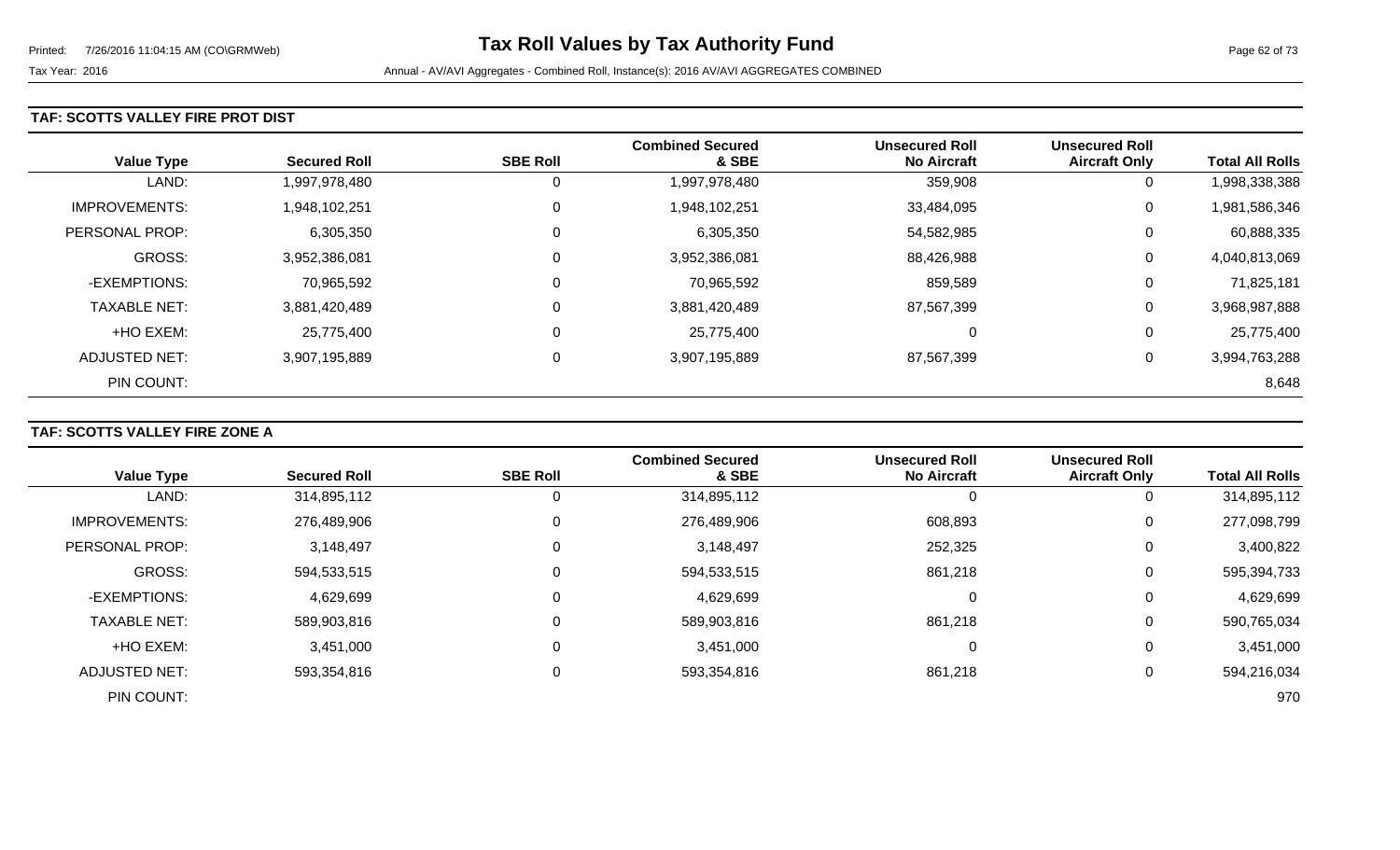#### **TAF: SLV UNIF SCH DIST GENL**

| <b>Value Type</b>    | <b>Secured Roll</b> | <b>SBE Roll</b> | <b>Combined Secured</b><br>& SBE | <b>Unsecured Roll</b><br><b>No Aircraft</b> | <b>Unsecured Roll</b><br><b>Aircraft Only</b> | <b>Total All Rolls</b> |
|----------------------|---------------------|-----------------|----------------------------------|---------------------------------------------|-----------------------------------------------|------------------------|
| LAND:                | 1,867,350,528       | 64,687          | 1,867,415,215                    | 467,474                                     | 0                                             | 1,867,882,689          |
| <b>IMPROVEMENTS:</b> | 1,598,448,456       | 0               | 1,598,448,456                    | 15,681,466                                  | 0                                             | 1,614,129,922          |
| PERSONAL PROP:       | 22,403,036          | 0               | 22,403,036                       | 10,894,122                                  | 0                                             | 33,297,158             |
| GROSS:               | 3,488,202,020       | 64,687          | 3,488,266,707                    | 27,043,062                                  | 0                                             | 3,515,309,769          |
| -EXEMPTIONS:         | 128,144,297         | 0               | 128,144,297                      | 24,863                                      | 0                                             | 128,169,160            |
| <b>TAXABLE NET:</b>  | 3,360,057,723       | 64,687          | 3,360,122,410                    | 27,018,199                                  | 0                                             | 3,387,140,609          |
| +HO EXEM:            | 33,433,400          | 0               | 33,433,400                       | 0                                           | 0                                             | 33,433,400             |
| ADJUSTED NET:        | 3,393,491,123       | 64,687          | 3,393,555,810                    | 27,018,199                                  | 0                                             | 3,420,574,009          |
| PIN COUNT:           |                     |                 |                                  |                                             |                                               | 18,387                 |

### **TAF: SOQUEL SCH DIST GENL**

|                       | <b>Secured Roll</b> | <b>SBE Roll</b> | <b>Combined Secured</b><br>& SBE | <b>Unsecured Roll</b><br><b>No Aircraft</b> | <b>Unsecured Roll</b> | <b>Total All Rolls</b> |
|-----------------------|---------------------|-----------------|----------------------------------|---------------------------------------------|-----------------------|------------------------|
| <b>Value Type</b>     |                     |                 |                                  |                                             | <b>Aircraft Only</b>  |                        |
| LAND:                 | 2,831,355,186       | 0               | 2,831,355,186                    | 1,071,586                                   | 0                     | 2,832,426,772          |
| <b>IMPROVEMENTS:</b>  | 2,404,966,525       | 0               | 2,404,966,525                    | 57,308,465                                  | $\mathbf 0$           | 2,462,274,990          |
| <b>PERSONAL PROP:</b> | 48,830,975          | 0               | 48,830,975                       | 69,918,357                                  | 63,257                | 118,812,589            |
| <b>GROSS:</b>         | 5,285,152,686       | 0               | 5,285,152,686                    | 128,298,408                                 | 63,257                | 5,413,514,351          |
| -EXEMPTIONS:          | 285,833,552         | 0               | 285,833,552                      | 17,433,929                                  | 0                     | 303,267,481            |
| <b>TAXABLE NET:</b>   | 4,999,319,134       | 0               | 4,999,319,134                    | 110,864,479                                 | 63,257                | 5,110,246,870          |
| +HO EXEM:             | 31,244,765          | 0               | 31,244,765                       | 7,000                                       | 0                     | 31,251,765             |
| <b>ADJUSTED NET:</b>  | 5,030,563,899       | 0               | 5,030,563,899                    | 110,871,479                                 | 63,257                | 5,141,498,635          |
| PIN COUNT:            |                     |                 |                                  |                                             |                       | 12,732                 |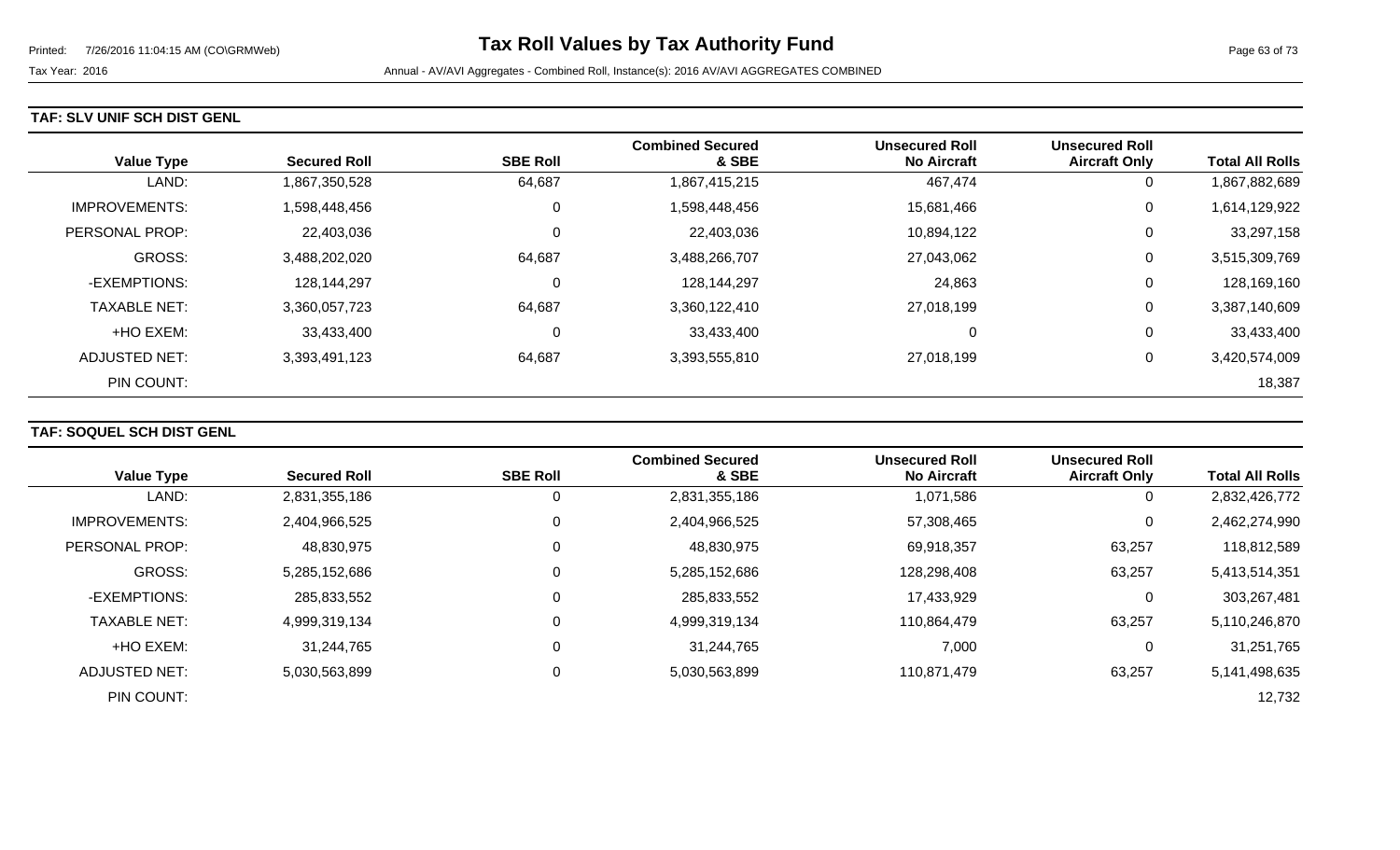#### **TAF: UNITARY DEBT SERVICE**

| <b>Value Type</b>   | <b>Secured Roll</b> | <b>SBE Roll</b> | <b>Combined Secured</b><br>& SBE | <b>Unsecured Roll</b><br><b>No Aircraft</b> | <b>Unsecured Roll</b><br><b>Aircraft Only</b> | <b>Total All Rolls</b> |
|---------------------|---------------------|-----------------|----------------------------------|---------------------------------------------|-----------------------------------------------|------------------------|
| LAND:               | Ü                   | 33,488,636      | 33,488,636                       | U                                           | U                                             | 33,488,636             |
| IMPROVEMENTS:       | $\mathbf 0$         | 290,026,207     | 290,026,207                      | 0                                           | 0                                             | 290,026,207            |
| PERSONAL PROP:      | $\Omega$            | 55,775,272      | 55,775,272                       |                                             | 0                                             | 55,775,272             |
| GROSS:              | $\Omega$            | 379,290,115     | 379,290,115                      |                                             | 0                                             | 379,290,115            |
| <b>TAXABLE NET:</b> | 0                   | 379,290,115     | 379,290,115                      | $\Omega$                                    | 0                                             | 379,290,115            |
| ADJUSTED NET:       | $\Omega$            | 379,290,115     | 379,290,115                      |                                             | 0                                             | 379,290,115            |
| PIN COUNT:          |                     |                 |                                  |                                             |                                               | 34                     |

### **TAF: UNITARY TAX RATE**

|                   |                     |                 | <b>Combined Secured</b> | <b>Unsecured Roll</b> | <b>Unsecured Roll</b> |                        |
|-------------------|---------------------|-----------------|-------------------------|-----------------------|-----------------------|------------------------|
| <b>Value Type</b> | <b>Secured Roll</b> | <b>SBE Roll</b> | & SBE                   | <b>No Aircraft</b>    | <b>Aircraft Only</b>  | <b>Total All Rolls</b> |
| LAND:             |                     | 32,040,365      | 32,040,365              | ັບ                    |                       | 32,040,365             |
| IMPROVEMENTS:     |                     | 289,064,668     | 289,064,668             | 0                     | 0                     | 289,064,668            |
| PERSONAL PROP:    |                     | 55,068,360      | 55,068,360              | 0                     | 0                     | 55,068,360             |
| GROSS:            |                     | 376,173,393     | 376,173,393             | 0                     | 0                     | 376,173,393            |
| TAXABLE NET:      |                     | 376,173,393     | 376,173,393             | 0                     | 0                     | 376,173,393            |
| ADJUSTED NET:     |                     | 376,173,393     | 376,173,393             |                       | 0                     | 376,173,393            |
| PIN COUNT:        |                     |                 |                         |                       |                       | -31                    |

### **TAF: WATSONVILLE CITY - RETIREMENT**

|                   |                     |                 | <b>Combined Secured</b> | <b>Unsecured Roll</b> | <b>Unsecured Roll</b> |                        |
|-------------------|---------------------|-----------------|-------------------------|-----------------------|-----------------------|------------------------|
| <b>Value Type</b> | <b>Secured Roll</b> | <b>SBE Roll</b> | & SBE                   | <b>No Aircraft</b>    | <b>Aircraft Only</b>  | <b>Total All Rolls</b> |
| LAND:             | ,726,871,091        | 31,120          | 1,726,902,211           | 4,373,503             |                       | 1,731,275,714          |
| IMPROVEMENTS:     | 1,985,442,122       |                 | 1,985,442,122           | 77,619,837            |                       | 2,063,061,959          |
| PERSONAL PROP:    | 49,750,186          |                 | 49,750,186              | 119.145.523           | 29,600,097            | 198,495,806            |
| GROSS:            | 3,762,063,399       | 31,120          | 3,762,094,519           | 201,138,863           | 29,600,097            | 3,992,833,479          |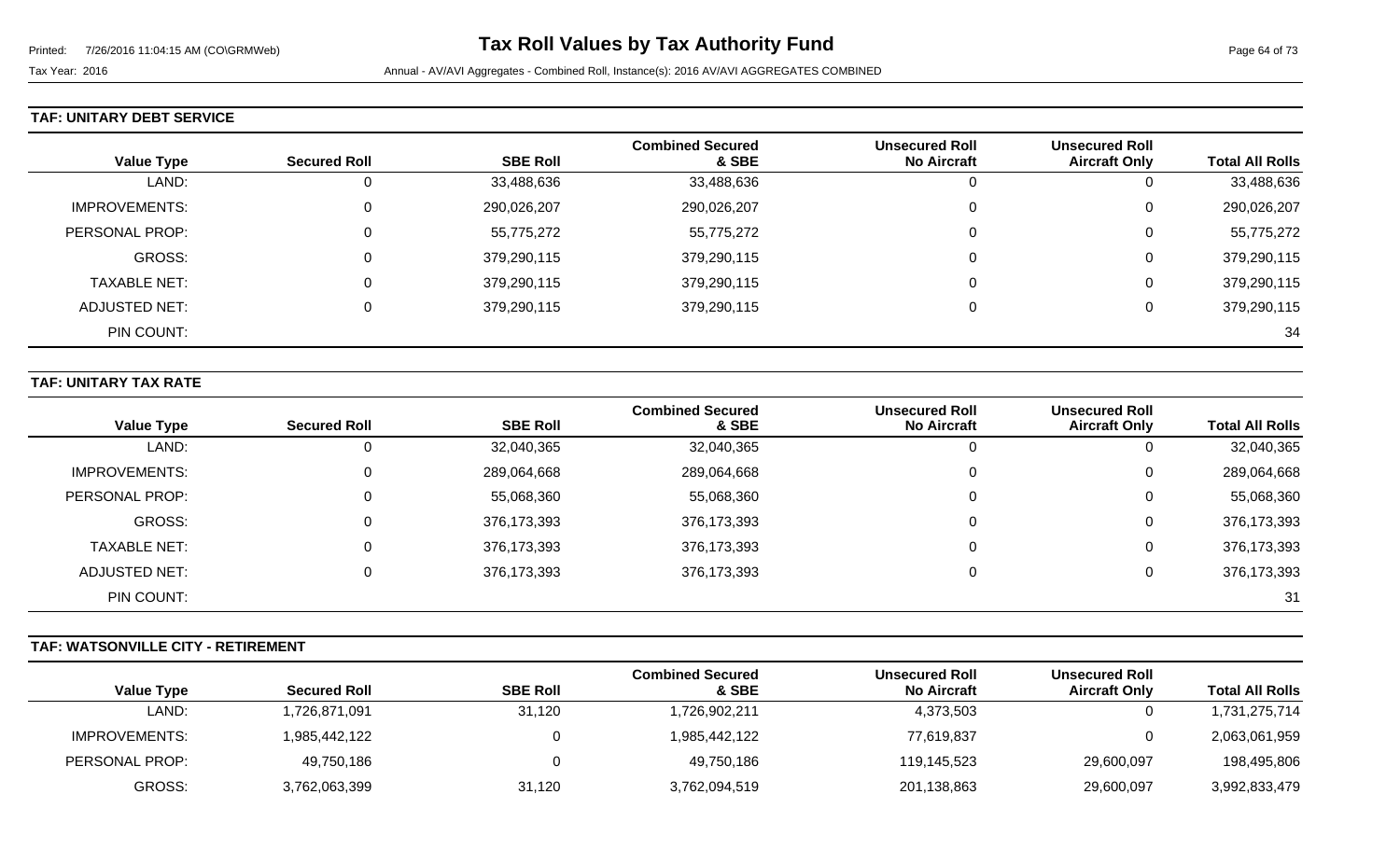| Printed:       | 7/26/2016 11:04:15 AM (CO\GRMWeb) |               |                                                                                          | Tax Roll Values by Tax Authority Fund |             |            | Page 65 of 73 |
|----------------|-----------------------------------|---------------|------------------------------------------------------------------------------------------|---------------------------------------|-------------|------------|---------------|
| Tax Year: 2016 |                                   |               | Annual - AV/AVI Aggregates - Combined Roll, Instance(s): 2016 AV/AVI AGGREGATES COMBINED |                                       |             |            |               |
|                | -EXEMPTIONS:                      | 221,508,303   |                                                                                          | 221,508,303                           | 7,941,148   | 494,187    | 229,943,638   |
|                | <b>TAXABLE NET:</b>               | 3,540,555,096 | 31,120                                                                                   | 3,540,586,216                         | 193,197,715 | 29.105.910 | 3,762,889,841 |
|                | +HO EXEM:                         | 25,981,200    |                                                                                          | 25,981,200                            | 0           |            | 25,981,200    |
|                | <b>ADJUSTED NET:</b>              | 3,566,536,296 | 31,120                                                                                   | 3,566,567,416                         | 193,197,715 | 29.105.910 | 3,788,871,041 |
|                | PIN COUNT:                        |               |                                                                                          |                                       |             |            | 12,316        |

# **TAF: WATSONVILLE CITY - TRUST**

| <b>Value Type</b>    | <b>Secured Roll</b> | <b>SBE Roll</b> | <b>Combined Secured</b><br>& SBE | <b>Unsecured Roll</b><br><b>No Aircraft</b> | <b>Unsecured Roll</b><br><b>Aircraft Only</b> | <b>Total All Rolls</b> |
|----------------------|---------------------|-----------------|----------------------------------|---------------------------------------------|-----------------------------------------------|------------------------|
| LAND:                | 1,726,871,091       | 31,120          | 1,726,902,211                    | 4,373,503                                   | 0                                             | 1,731,275,714          |
| <b>IMPROVEMENTS:</b> | 1,985,442,122       | 0               | 1,985,442,122                    | 77,619,837                                  | 0                                             | 2,063,061,959          |
| PERSONAL PROP:       | 49,750,186          | $\mathbf 0$     | 49,750,186                       | 119,145,523                                 | 29,600,097                                    | 198,495,806            |
| GROSS:               | 3,762,063,399       | 31,120          | 3,762,094,519                    | 201,138,863                                 | 29,600,097                                    | 3,992,833,479          |
| -EXEMPTIONS:         | 221,508,303         | 0               | 221,508,303                      | 7,941,148                                   | 494,187                                       | 229,943,638            |
| <b>TAXABLE NET:</b>  | 3,540,555,096       | 31,120          | 3,540,586,216                    | 193, 197, 715                               | 29,105,910                                    | 3,762,889,841          |
| +HO EXEM:            | 25,981,200          | 0               | 25,981,200                       | 0                                           | 0                                             | 25,981,200             |
| <b>ADJUSTED NET:</b> | 3,566,536,296       | 31,120          | 3,566,567,416                    | 193, 197, 715                               | 29,105,910                                    | 3,788,871,041          |
| PIN COUNT:           |                     |                 |                                  |                                             |                                               | 12,316                 |

# **TAF: WEST VALLEY COM COLL TR GENL**

|                      |                     |                 | <b>Combined Secured</b> | <b>Unsecured Roll</b> | <b>Unsecured Roll</b> |                        |
|----------------------|---------------------|-----------------|-------------------------|-----------------------|-----------------------|------------------------|
| <b>Value Type</b>    | <b>Secured Roll</b> | <b>SBE Roll</b> | & SBE                   | <b>No Aircraft</b>    | <b>Aircraft Only</b>  | <b>Total All Rolls</b> |
| LAND:                | 642,675,002         | U               | 642,675,002             | 48,704                |                       | 642,723,706            |
| <b>IMPROVEMENTS:</b> | 569,052,461         |                 | 569,052,461             | 1,166,446             | 0                     | 570,218,907            |
| PERSONAL PROP:       | 1,317,113           | υ               | 1,317,113               | 2,763,826             |                       | 4,080,939              |
| GROSS:               | 1,213,044,576       |                 | 1,213,044,576           | 3,978,976             | 0                     | 1,217,023,552          |
| -EXEMPTIONS:         | 11,484,675          |                 | 11,484,675              | 0                     | 0                     | 11,484,675             |
| <b>TAXABLE NET:</b>  | 1,201,559,901       |                 | 1,201,559,901           | 3,978,976             | 0                     | 1,205,538,877          |
| +HO EXEM:            | 7,424,200           | υ               | 7,424,200               | 0                     | 0                     | 7,424,200              |
| ADJUSTED NET:        | 1,208,984,101       |                 | 1,208,984,101           | 3,978,976             | 0                     | 1,212,963,077          |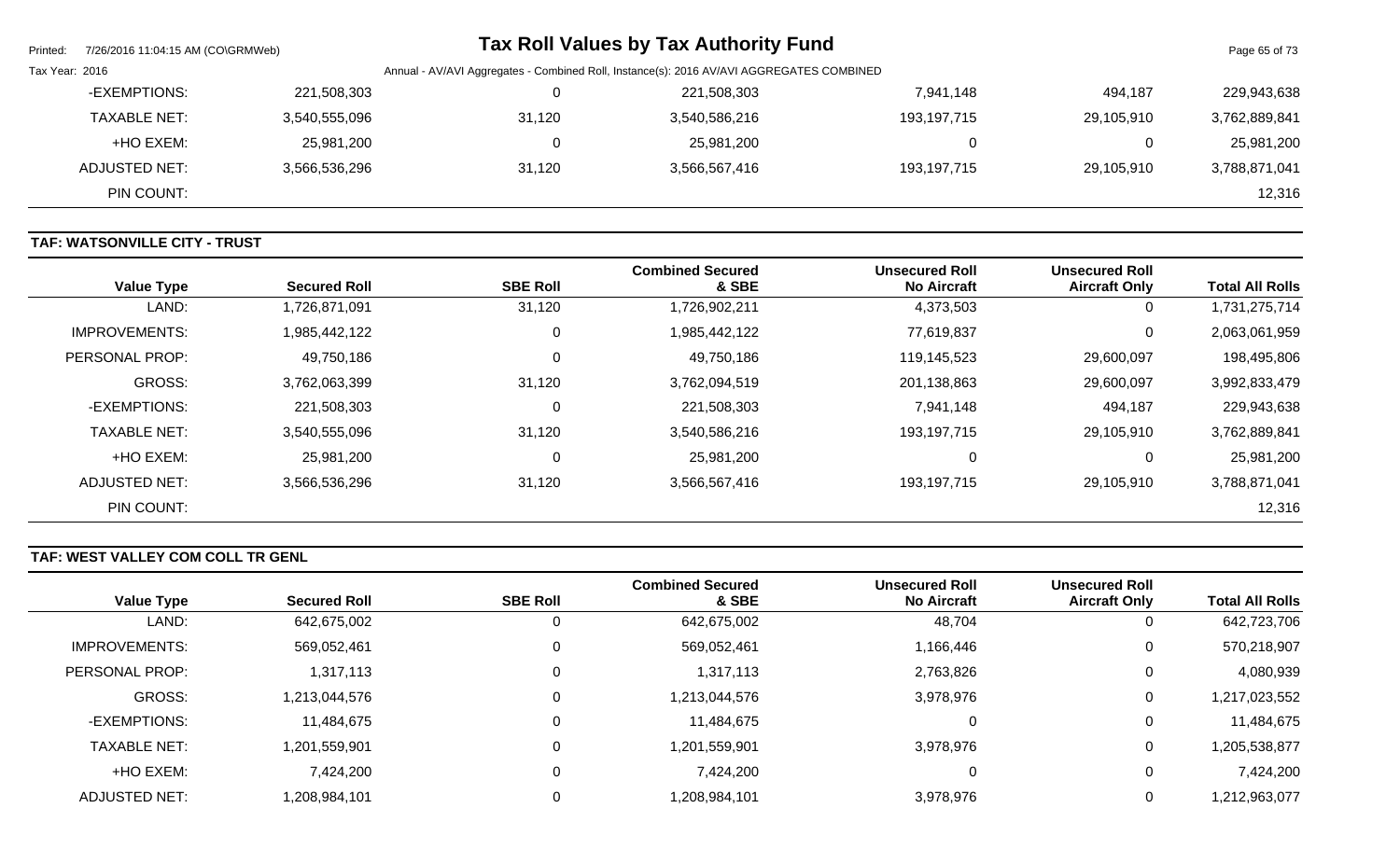# Printed: 7/26/2016 11:04:15 AM (CO\GRMWeb) **Tax Roll Values by Tax Authority Fund** Page 11:04:15 AM (CO\GRMWeb)

Tax Year: 2016 **Annual - AV/AVI Aggregates - Combined Roll**, Instance(s): 2016 AV/AVI AGGREGATES COMBINED

PIN COUNT: 2,476

# **TAF: WHITEHOUSE CYN RD CSA #18**

| <b>Value Type</b>    | <b>Secured Roll</b> | <b>SBE Roll</b> | <b>Combined Secured</b><br>& SBE | <b>Unsecured Roll</b><br><b>No Aircraft</b> | <b>Unsecured Roll</b><br><b>Aircraft Only</b> | <b>Total All Rolls</b> |
|----------------------|---------------------|-----------------|----------------------------------|---------------------------------------------|-----------------------------------------------|------------------------|
| LAND:                | 5,308,117           |                 | 5,308,117                        |                                             | 0                                             | 5,308,117              |
| <b>IMPROVEMENTS:</b> | 3,324,114           |                 | 3,324,114                        | 0                                           | 0                                             | 3,324,114              |
| PERSONAL PROP:       | 71,488              |                 | 71,488                           | 0                                           | 0                                             | 71,488                 |
| GROSS:               | 8,703,719           |                 | 8,703,719                        | $\Omega$                                    | 0                                             | 8,703,719              |
| -EXEMPTIONS:         | 904,938             |                 | 904,938                          | $\Omega$                                    | 0                                             | 904,938                |
| <b>TAXABLE NET:</b>  | 7,798,781           |                 | 7,798,781                        | 0                                           | 0                                             | 7,798,781              |
| +HO EXEM:            | 70,000              |                 | 70,000                           | 0                                           | 0                                             | 70,000                 |
| <b>ADJUSTED NET:</b> | 7,868,781           |                 | 7,868,781                        | 0                                           | 0                                             | 7,868,781              |
| PIN COUNT:           |                     |                 |                                  |                                             |                                               | 69                     |

### **TAF: ZAYANTE FIRE PROT DIST**

|                      |                     |                 | <b>Combined Secured</b> | <b>Unsecured Roll</b> | <b>Unsecured Roll</b> |                        |
|----------------------|---------------------|-----------------|-------------------------|-----------------------|-----------------------|------------------------|
| <b>Value Type</b>    | <b>Secured Roll</b> | <b>SBE Roll</b> | & SBE                   | <b>No Aircraft</b>    | <b>Aircraft Only</b>  | <b>Total All Rolls</b> |
| LAND:                | 265,287,504         | 64,687          | 265,352,191             | 12,100                | 0                     | 265,364,291            |
| <b>IMPROVEMENTS:</b> | 219,199,017         | 0               | 219,199,017             | 66,600                | 0                     | 219,265,617            |
| PERSONAL PROP:       | 1,064,646           | 0               | 1,064,646               | 452,633               | 0                     | 1,517,279              |
| <b>GROSS:</b>        | 485,551,167         | 64,687          | 485,615,854             | 531,333               | 0                     | 486, 147, 187          |
| -EXEMPTIONS:         | 10,529,201          | $\mathbf 0$     | 10,529,201              | 0                     | 0                     | 10,529,201             |
| <b>TAXABLE NET:</b>  | 475,021,966         | 64,687          | 475,086,653             | 531,333               | 0                     | 475,617,986            |
| +HO EXEM:            | 5,077,800           | 0               | 5,077,800               | 0                     | 0                     | 5,077,800              |
| <b>ADJUSTED NET:</b> | 480,099,766         | 64,687          | 480,164,453             | 531,333               | 0                     | 480,695,786            |
| PIN COUNT:           |                     |                 |                         |                       |                       | 4,275                  |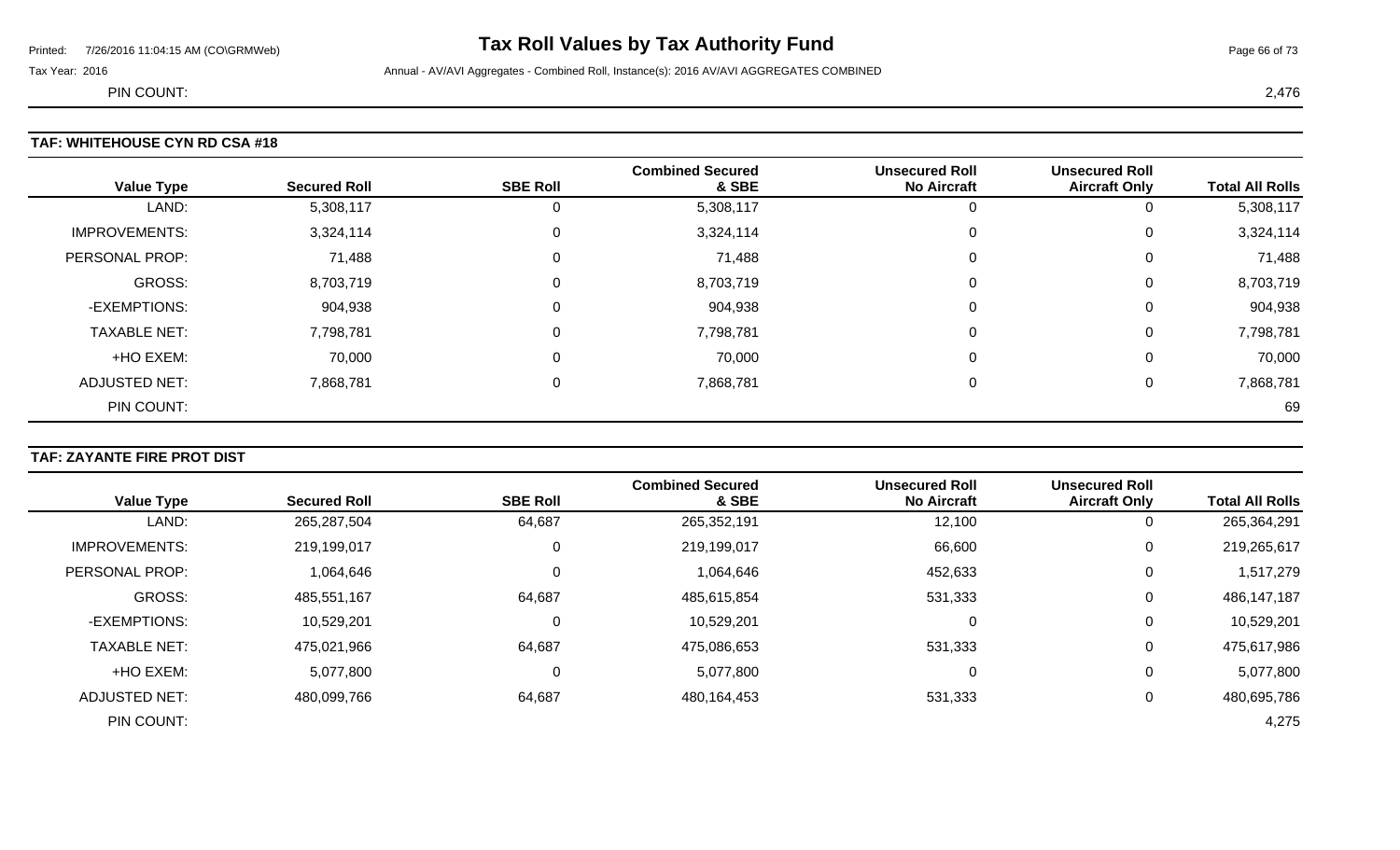### **TAF: ZAYANTE FIRE PROTECTION BOND**

| <b>Value Type</b>     | <b>Secured Roll</b> | <b>SBE Roll</b> | <b>Combined Secured</b><br>& SBE | <b>Unsecured Roll</b><br><b>No Aircraft</b> | <b>Unsecured Roll</b><br><b>Aircraft Only</b> | <b>Total All Rolls</b> |
|-----------------------|---------------------|-----------------|----------------------------------|---------------------------------------------|-----------------------------------------------|------------------------|
| LAND:                 | 265,287,504         | 64,687          | 265,352,191                      | 12,100                                      | 0                                             | 265,364,291            |
| <b>IMPROVEMENTS:</b>  | 219,199,017         | 0               | 219,199,017                      | 66,600                                      | 0                                             | 219,265,617            |
| <b>PERSONAL PROP:</b> | 1,064,646           | 0               | 1,064,646                        | 452,633                                     | 0                                             | 1,517,279              |
| <b>GROSS:</b>         | 485,551,167         | 64,687          | 485,615,854                      | 531,333                                     | 0                                             | 486,147,187            |
| -EXEMPTIONS:          | 10,529,201          | 0               | 10,529,201                       | 0                                           | 0                                             | 10,529,201             |
| <b>TAXABLE NET:</b>   | 475,021,966         | 64,687          | 475,086,653                      | 531,333                                     | 0                                             | 475,617,986            |
| +HO EXEM:             | 5,077,800           | 0               | 5,077,800                        | 0                                           | 0                                             | 5,077,800              |
| ADJUSTED NET:         | 480,099,766         | 64,687          | 480,164,453                      | 531,333                                     | 0                                             | 480,695,786            |
| PIN COUNT:            |                     |                 |                                  |                                             |                                               | 4,275                  |

### **TIF: CAPITOLA RDA**

| <b>Value Type</b>     | <b>Secured Roll</b> | <b>SBE Roll</b> | <b>Combined Secured</b><br>& SBE | <b>Unsecured Roll</b><br><b>No Aircraft</b> | <b>Unsecured Roll</b><br><b>Aircraft Only</b> | <b>Total All Rolls</b> |
|-----------------------|---------------------|-----------------|----------------------------------|---------------------------------------------|-----------------------------------------------|------------------------|
|                       |                     |                 |                                  |                                             |                                               |                        |
| LAND:                 | 129,735,207         | 83,608          | 129,818,815                      |                                             | 0                                             | 129,818,815            |
| <b>IMPROVEMENTS:</b>  | 163,873,647         | 0               | 163,873,647                      | 21,212,911                                  | $\overline{0}$                                | 185,086,558            |
| <b>PERSONAL PROP:</b> | 3,367,882           | 0               | 3,367,882                        | 16,501,862                                  | 0                                             | 19,869,744             |
| <b>GROSS:</b>         | 296,976,736         | 83,608          | 297,060,344                      | 37,714,773                                  | 0                                             | 334,775,117            |
| -EXEMPTIONS:          | 4,447,234           | $\Omega$        | 4,447,234                        | 1,101,286                                   | 0                                             | 5,548,520              |
| <b>TAXABLE NET:</b>   | 292,529,502         | 83,608          | 292,613,110                      | 36,613,487                                  | 0                                             | 329,226,597            |
| +HO EXEM:             | 441,000             | 0               | 441,000                          |                                             | 0                                             | 441,000                |
| ADJUSTED NET:         | 292,970,502         | 83,608          | 293,054,110                      | 36,613,487                                  | 0                                             | 329,667,597            |
| PIN COUNT:            |                     |                 |                                  |                                             |                                               | 428                    |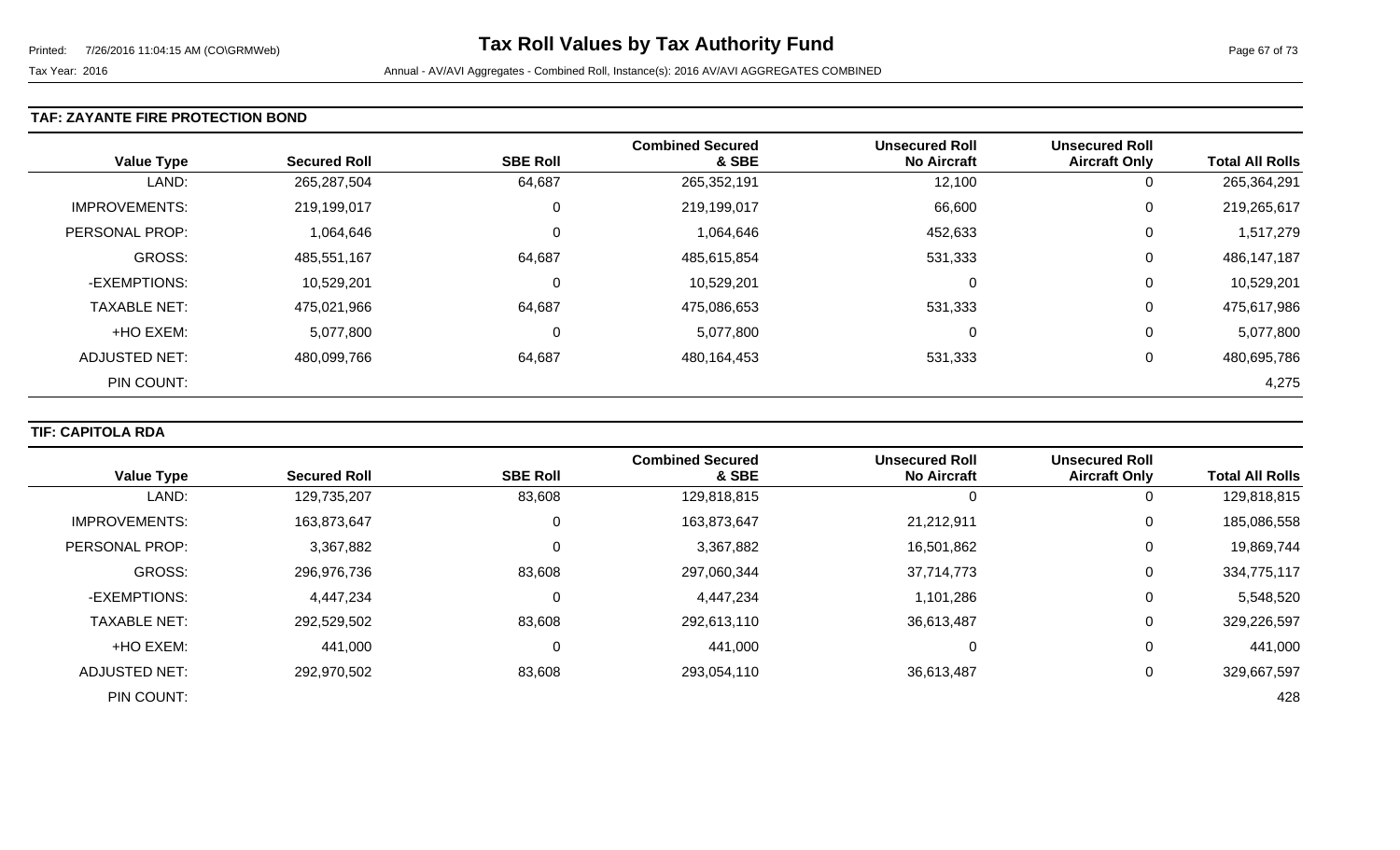| <b>Value Type</b>    | <b>Secured Roll</b> | <b>SBE Roll</b> | <b>Combined Secured</b><br>& SBE | <b>Unsecured Roll</b><br><b>No Aircraft</b> | <b>Unsecured Roll</b><br><b>Aircraft Only</b> | <b>Total All Rolls</b> |
|----------------------|---------------------|-----------------|----------------------------------|---------------------------------------------|-----------------------------------------------|------------------------|
| LAND:                | 3,133,260,259       |                 | 3,133,260,259                    | 1,031,332                                   | 0                                             | 3,134,291,591          |
| <b>IMPROVEMENTS:</b> | 2,483,754,856       |                 | 2,483,754,856                    | 35,375,392                                  | 0                                             | 2,519,130,248          |
| PERSONAL PROP:       | 43,779,674          |                 | 43,779,674                       | 58,875,131                                  | 0                                             | 102,654,805            |
| GROSS:               | 5,660,794,789       |                 | 5,660,794,789                    | 95,281,855                                  | 0                                             | 5,756,076,644          |
| -EXEMPTIONS:         | 290,708,637         |                 | 290,708,637                      | 15,396,445                                  | 0                                             | 306,105,082            |
| <b>TAXABLE NET:</b>  | 5,370,086,152       |                 | 5,370,086,152                    | 79,885,410                                  | 0                                             | 5,449,971,562          |
| +HO EXEM:            | 37,866,962          |                 | 37,866,962                       | 0                                           | 0                                             | 37,866,962             |
| ADJUSTED NET:        | 5,407,953,114       |                 | 5,407,953,114                    | 79,885,410                                  | 0                                             | 5,487,838,524          |
| PIN COUNT:           |                     |                 |                                  |                                             |                                               | 14,216                 |

### **TIF: Santa Cruz North Mall 1991 RDA**

|                      |                     |                 | <b>Combined Secured</b> | <b>Unsecured Roll</b> | <b>Unsecured Roll</b> |                        |
|----------------------|---------------------|-----------------|-------------------------|-----------------------|-----------------------|------------------------|
| <b>Value Type</b>    | <b>Secured Roll</b> | <b>SBE Roll</b> | & SBE                   | <b>No Aircraft</b>    | <b>Aircraft Only</b>  | <b>Total All Rolls</b> |
| LAND:                | 3,911,668           | v               | 3,911,668               | 0                     | υ                     | 3,911,668              |
| <b>IMPROVEMENTS:</b> | 9,229,900           | U               | 9,229,900               | 689,365               | 0                     | 9,919,265              |
| PERSONAL PROP:       | 50,000              |                 | 50,000                  | 572,956               | 0                     | 622,956                |
| GROSS:               | 13,191,568          |                 | 13,191,568              | ,262,321              | 0                     | 14,453,889             |
| <b>TAXABLE NET:</b>  | 13,191,568          |                 | 13,191,568              | 262,321               | 0                     | 14,453,889             |
| ADJUSTED NET:        | 13,191,568          | 0               | 13,191,568              | ,262,321              | 0                     | 14,453,889             |
| PIN COUNT:           |                     |                 |                         |                       |                       | 29                     |

### **TIF: Santa Cruz North Mall RDA**

| <b>Value Type</b>    | <b>Secured Roll</b> | <b>SBE Roll</b> | <b>Combined Secured</b><br>& SBE | <b>Unsecured Roll</b><br><b>No Aircraft</b> | <b>Unsecured Roll</b><br><b>Aircraft Only</b> | <b>Total All Rolls</b> |
|----------------------|---------------------|-----------------|----------------------------------|---------------------------------------------|-----------------------------------------------|------------------------|
| ∟AND:                | 46,917,402          |                 | 46,917,402                       | 345,827                                     |                                               | 47,263,229             |
| <b>IMPROVEMENTS:</b> | 107,796,095         |                 | 107,796,095                      | 16,635,837                                  |                                               | 124,431,932            |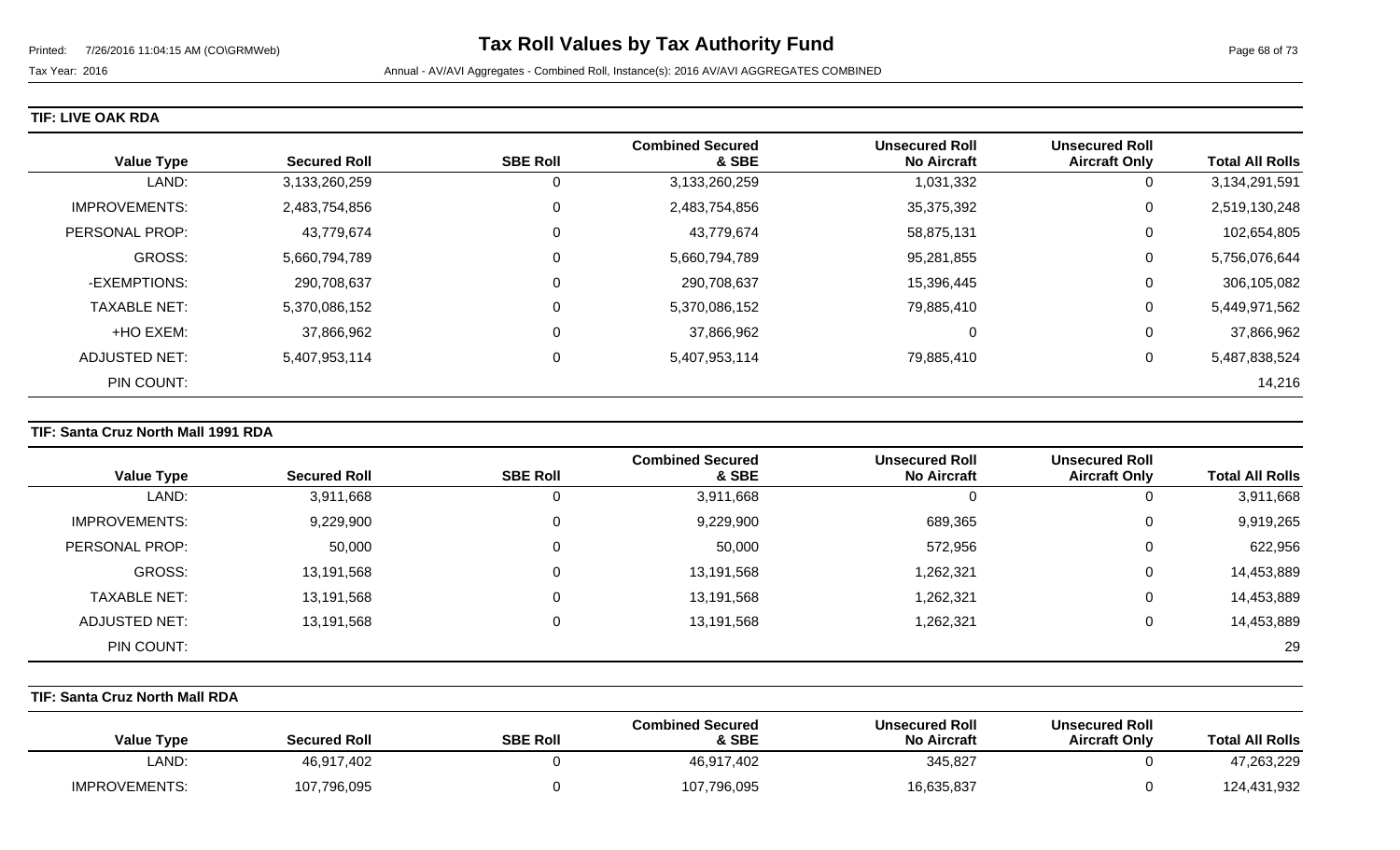| Printed:             | 7/26/2016 11:04:15 AM (CO\GRMWeb) |                                                                                          | <b>Tax Roll Values by Tax Authority Fund</b> |            |   | Page 69 of 73 |
|----------------------|-----------------------------------|------------------------------------------------------------------------------------------|----------------------------------------------|------------|---|---------------|
| Tax Year: 2016       |                                   | Annual - AV/AVI Aggregates - Combined Roll, Instance(s): 2016 AV/AVI AGGREGATES COMBINED |                                              |            |   |               |
| PERSONAL PROP:       |                                   | 40,040                                                                                   | 40,040                                       | 10,147,540 | 0 | 10,187,580    |
|                      | GROSS:<br>154,753,537             |                                                                                          | 154,753,537                                  | 27,129,204 | 0 | 181,882,741   |
| -EXEMPTIONS:         | 4,587,672                         |                                                                                          | 4,587,672                                    | 672,921    | 0 | 5,260,593     |
| <b>TAXABLE NET:</b>  | 150,165,865                       |                                                                                          | 150,165,865                                  | 26,456,283 | 0 | 176,622,148   |
| <b>ADJUSTED NET:</b> | 150,165,865                       |                                                                                          | 150,165,865                                  | 26,456,283 | 0 | 176,622,148   |
|                      | PIN COUNT:                        |                                                                                          |                                              |            |   | 324           |

# **TIF: Santa Cruz SL River 1991 RDA**

| <b>Value Type</b>    | <b>Secured Roll</b> | <b>SBE Roll</b> | <b>Combined Secured</b><br>& SBE | <b>Unsecured Roll</b><br><b>No Aircraft</b> | <b>Unsecured Roll</b><br><b>Aircraft Only</b> | <b>Total All Rolls</b> |
|----------------------|---------------------|-----------------|----------------------------------|---------------------------------------------|-----------------------------------------------|------------------------|
| LAND:                | 452,342,335         | 0               | 452,342,335                      | 2,061,911                                   | 0                                             | 454,404,246            |
| <b>IMPROVEMENTS:</b> | 571,798,095         | 0               | 571,798,095                      | 34,453,694                                  | 0                                             | 606,251,789            |
| PERSONAL PROP:       | 34,804,346          | 0               | 34,804,346                       | 75,882,587                                  | $\mathbf 0$                                   | 110,686,933            |
| <b>GROSS:</b>        | 1,058,944,776       | 0               | 1,058,944,776                    | 112,398,192                                 | $\mathbf 0$                                   | 1,171,342,968          |
| -EXEMPTIONS:         | 50,950,351          | 0               | 50,950,351                       | 6,991,015                                   | 0                                             | 57,941,366             |
| <b>TAXABLE NET:</b>  | 1,007,994,425       | 0               | 1,007,994,425                    | 105,407,177                                 | $\mathbf 0$                                   | 1,113,401,602          |
| +HO EXEM:            | 599,200             | $\mathbf{0}$    | 599,200                          | 0                                           | 0                                             | 599,200                |
| <b>ADJUSTED NET:</b> | 1,008,593,625       | 0               | 1,008,593,625                    | 105,407,177                                 | 0                                             | 1,114,000,802          |
| PIN COUNT:           |                     |                 |                                  |                                             |                                               | 2,107                  |

# **TIF: Santa Cruz SL River Amendment RDA**

|                        | <b>Unsecured Roll</b> | <b>Unsecured Roll</b> | <b>Combined Secured</b> |                 |                     |                     |
|------------------------|-----------------------|-----------------------|-------------------------|-----------------|---------------------|---------------------|
| <b>Total All Rolls</b> | <b>Aircraft Only</b>  | <b>No Aircraft</b>    | & SBE                   | <b>SBE Roll</b> | <b>Secured Roll</b> | <b>Value Type</b>   |
| 93,272,023             | 0                     |                       | 93,272,023              |                 | 93,272,023          | LAND:               |
| 101,050,472            | 0                     | 52,415                | 100,998,057             |                 | 100,998,057         | IMPROVEMENTS:       |
| 853,432                | $\mathbf{0}$          | 223,661               | 629,771                 |                 | 629,771             | PERSONAL PROP:      |
| 195,175,927            | 0                     | 276,076               | 194,899,851             |                 | 194,899,851         | GROSS:              |
| 10,172,283             | 0                     |                       | 10,172,283              |                 | 10,172,283          | -EXEMPTIONS:        |
| 185,003,644            | 0                     | 276,076               | 184,727,568             |                 | 184,727,568         | <b>TAXABLE NET:</b> |
| 637,000                | 0                     |                       | 637,000                 |                 | 637,000             | +HO EXEM:           |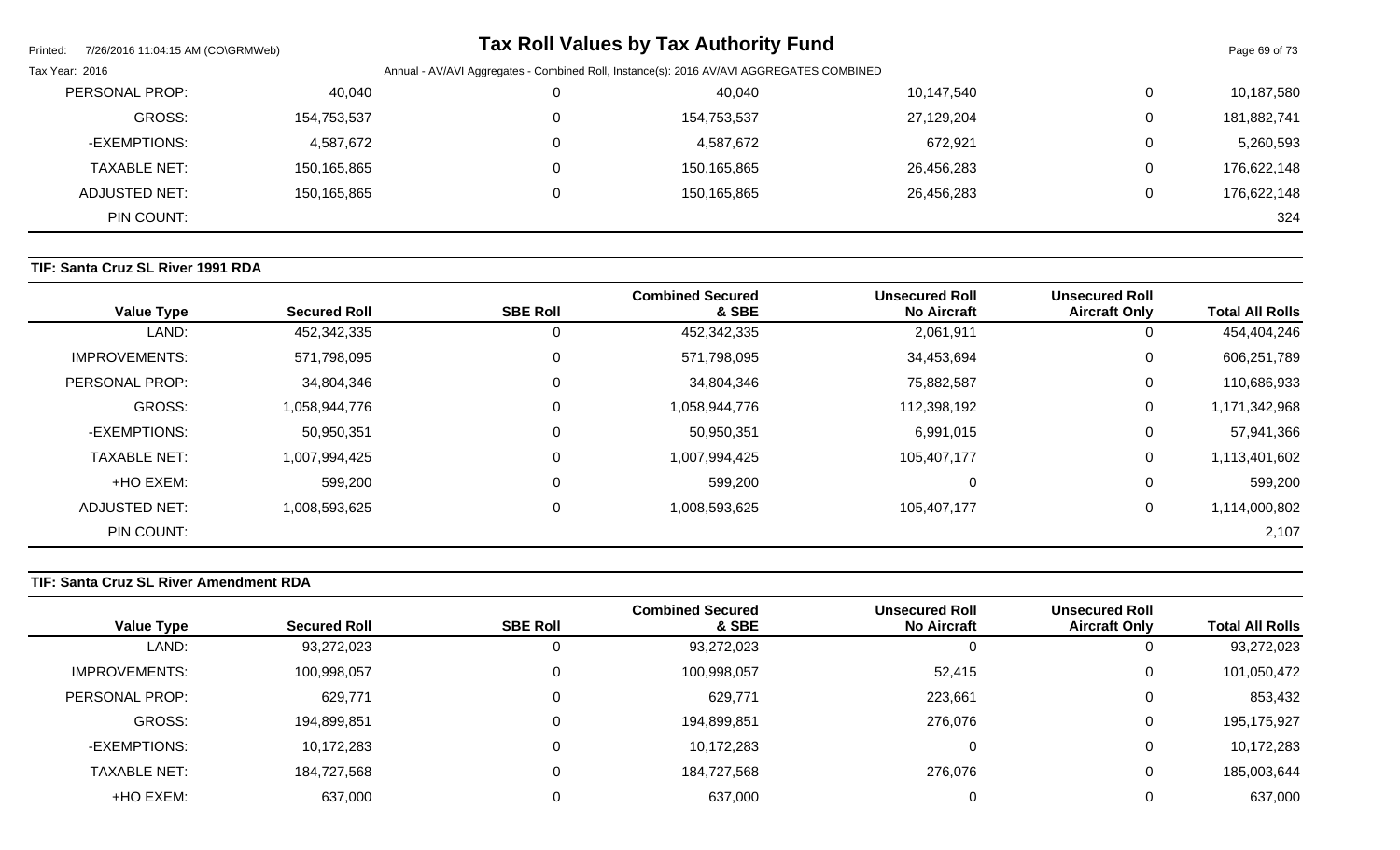|                | Printed: 7/26/2016 11:04:15 AM (CO\GRMWeb) |             |  | Tax Roll Values by Tax Authority Fund                                                    |         |  | Page 70 of 73 |
|----------------|--------------------------------------------|-------------|--|------------------------------------------------------------------------------------------|---------|--|---------------|
| Tax Year: 2016 |                                            |             |  | Annual - AV/AVI Aggregates - Combined Roll, Instance(s): 2016 AV/AVI AGGREGATES COMBINED |         |  |               |
|                | ADJUSTED NET:                              | 185,364,568 |  | 185,364,568                                                                              | 276,076 |  | 185,640,644   |
|                | PIN COUNT:                                 |             |  |                                                                                          |         |  | 350           |
|                |                                            |             |  |                                                                                          |         |  |               |

# **TIF: Santa Cruz SL River RDA**

| <b>Value Type</b>    | <b>Secured Roll</b> | <b>SBE Roll</b> | <b>Combined Secured</b><br>& SBE | <b>Unsecured Roll</b><br><b>No Aircraft</b> | <b>Unsecured Roll</b><br><b>Aircraft Only</b> | <b>Total All Rolls</b> |
|----------------------|---------------------|-----------------|----------------------------------|---------------------------------------------|-----------------------------------------------|------------------------|
| LAND:                | 323,876,019         | U               | 323,876,019                      | 5,200,819                                   | υ                                             | 329,076,838            |
| <b>IMPROVEMENTS:</b> | 339,295,322         | 0               | 339,295,322                      | 24,380,930                                  | 0                                             | 363,676,252            |
| PERSONAL PROP:       | 1,879,268           | 0               | 1,879,268                        | 10,658,942                                  | 0                                             | 12,538,210             |
| <b>GROSS:</b>        | 665,050,609         | 0               | 665,050,609                      | 40,240,691                                  | 0                                             | 705,291,300            |
| -EXEMPTIONS:         | 44,277,777          |                 | 44,277,777                       | 16,835,286                                  | 0                                             | 61,113,063             |
| <b>TAXABLE NET:</b>  | 620,772,832         |                 | 620,772,832                      | 23,405,405                                  | 0                                             | 644,178,237            |
| +HO EXEM:            | 2,313,399           |                 | 2,313,399                        | 0                                           | 0                                             | 2,313,399              |
| ADJUSTED NET:        | 623,086,231         |                 | 623,086,231                      | 23,405,405                                  | 0                                             | 646,491,636            |
| PIN COUNT:           |                     |                 |                                  |                                             |                                               | 1,715                  |

# **TIF: SCOTTS VALLEY RDA**

|                      |                     |                 | <b>Combined Secured</b> | <b>Unsecured Roll</b> | <b>Unsecured Roll</b> |                        |
|----------------------|---------------------|-----------------|-------------------------|-----------------------|-----------------------|------------------------|
| <b>Value Type</b>    | <b>Secured Roll</b> | <b>SBE Roll</b> | & SBE                   | <b>No Aircraft</b>    | <b>Aircraft Only</b>  | <b>Total All Rolls</b> |
| LAND:                | 491,136,770         |                 | 491,136,770             | 77,795                |                       | 491,214,565            |
| <b>IMPROVEMENTS:</b> | 484,313,916         | 0               | 484,313,916             | 28,035,773            | 0                     | 512,349,689            |
| PERSONAL PROP:       | 891,662             |                 | 1,891,662               | 47,387,258            | 0                     | 49,278,920             |
| GROSS:               | 977,342,348         |                 | 977,342,348             | 75,500,826            | 0                     | 1,052,843,174          |
| -EXEMPTIONS:         | 16,325,559          | $\mathbf{0}$    | 16,325,559              | 693,706               | 0                     | 17,019,265             |
| <b>TAXABLE NET:</b>  | 961,016,789         | $\Omega$        | 961,016,789             | 74,807,120            | 0                     | 1,035,823,909          |
| +HO EXEM:            | 4,422,600           |                 | 4,422,600               | 0                     | $\Omega$              | 4,422,600              |
| <b>ADJUSTED NET:</b> | 965,439,389         |                 | 965,439,389             | 74,807,120            | 0                     | 1,040,246,509          |
| PIN COUNT:           |                     |                 |                         |                       |                       | 2,151                  |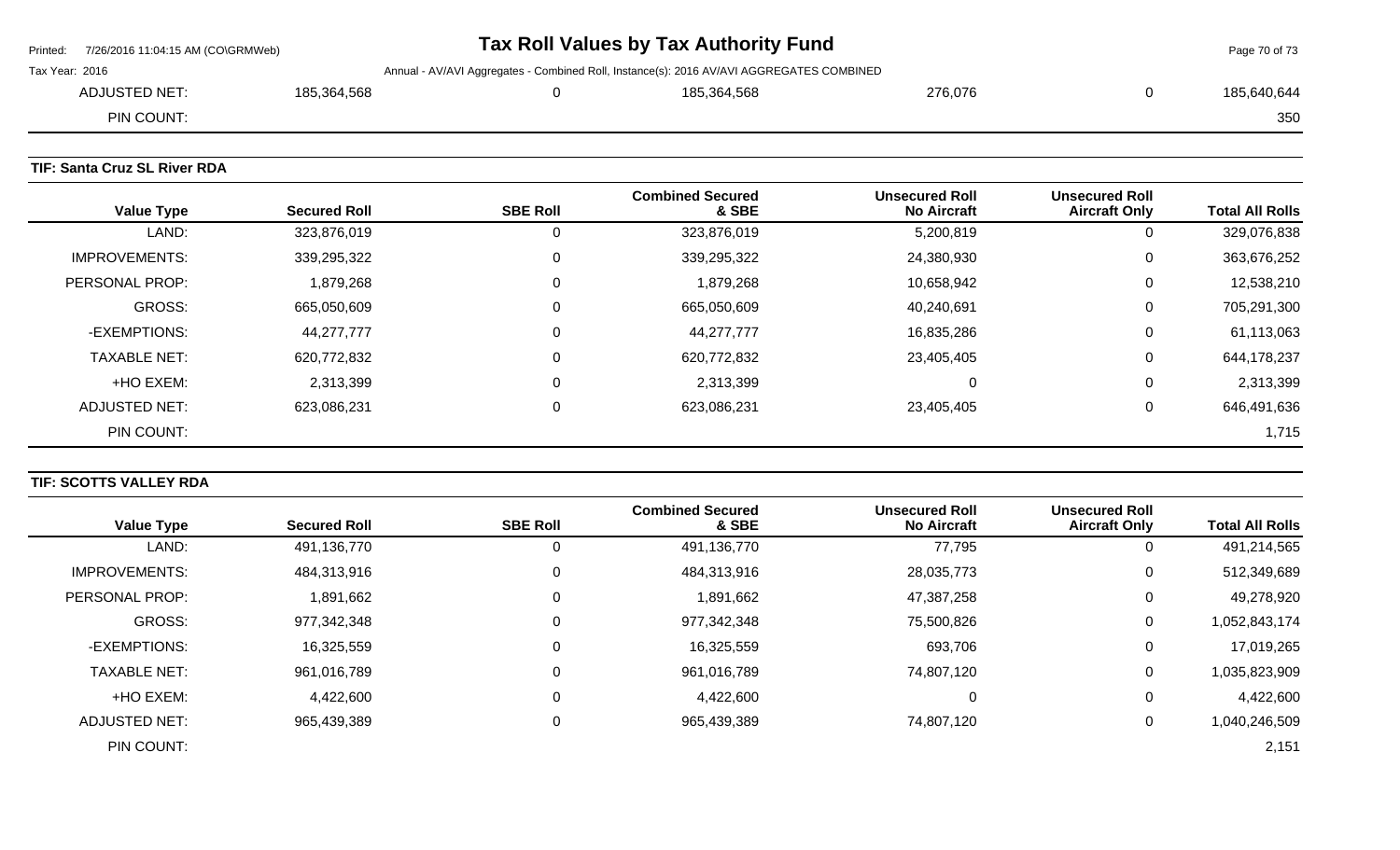#### **TIF: WATSONVILLE RDA 2000 AMENDMENT**

| <b>Value Type</b>    | <b>Secured Roll</b> | <b>SBE Roll</b> | <b>Combined Secured</b><br>& SBE | <b>Unsecured Roll</b><br><b>No Aircraft</b> | <b>Unsecured Roll</b><br><b>Aircraft Only</b> | <b>Total All Rolls</b> |
|----------------------|---------------------|-----------------|----------------------------------|---------------------------------------------|-----------------------------------------------|------------------------|
| LAND:                | 372,201,470         |                 | 372,201,470                      | 2,983,044                                   | 0                                             | 375,184,514            |
| <b>IMPROVEMENTS:</b> | 476,909,153         | 0               | 476,909,153                      | 33,011,255                                  | 0                                             | 509,920,408            |
| PERSONAL PROP:       | 8,875,637           |                 | 8,875,637                        | 48,648,136                                  | 29,600,097                                    | 87,123,870             |
| <b>GROSS:</b>        | 857,986,260         |                 | 857,986,260                      | 84,642,435                                  | 29,600,097                                    | 972,228,792            |
| -EXEMPTIONS:         | 43,442,107          | $\Omega$        | 43,442,107                       | 1,375,901                                   | 494,187                                       | 45,312,195             |
| <b>TAXABLE NET:</b>  | 814,544,153         | 0               | 814,544,153                      | 83,266,534                                  | 29,105,910                                    | 926,916,597            |
| +HO EXEM:            | 3,042,200           | $\Omega$        | 3,042,200                        | 0                                           | 0                                             | 3,042,200              |
| ADJUSTED NET:        | 817,586,353         | 0               | 817,586,353                      | 83,266,534                                  | 29,105,910                                    | 929,958,797            |
| PIN COUNT:           |                     |                 |                                  |                                             |                                               | 3,179                  |

# **TIF: WATSONVILLE RDA CENTRAL 1998 ANNEXATION**

|                      |                     |                 | <b>Combined Secured</b> | <b>Unsecured Roll</b> | <b>Unsecured Roll</b> |                        |
|----------------------|---------------------|-----------------|-------------------------|-----------------------|-----------------------|------------------------|
| <b>Value Type</b>    | <b>Secured Roll</b> | <b>SBE Roll</b> | & SBE                   | <b>No Aircraft</b>    | <b>Aircraft Only</b>  | <b>Total All Rolls</b> |
| LAND:                | 4,368,031           | 0               | 4,368,031               |                       | 0                     | 4,368,031              |
| <b>IMPROVEMENTS:</b> | 8,605,101           | 0               | 8,605,101               | 39,579                | 0                     | 8,644,680              |
| PERSONAL PROP:       | 1,360,192           | 0               | 1,360,192               | 144,726               | 0                     | 1,504,918              |
| GROSS:               | 14,333,324          | 0               | 14,333,324              | 184,305               | 0                     | 14,517,629             |
| -EXEMPTIONS:         | 6,354,431           | 0               | 6,354,431               |                       | 0                     | 6,354,431              |
| <b>TAXABLE NET:</b>  | 7,978,893           | 0               | 7,978,893               | 184,305               | 0                     | 8,163,198              |
| <b>ADJUSTED NET:</b> | 7,978,893           | 0               | 7,978,893               | 184,305               | 0                     | 8,163,198              |
| PIN COUNT:           |                     |                 |                         |                       |                       | 25                     |

#### **TIF: WATSONVILLE RDA WESTSIDE 1998 ANNEXATION**

| <b>Value Type</b> | <b>Secured Rol</b>      | <b>SBE Roll</b> | <b>Combined Secured</b><br>& SBE | 'Jnsecured Rol.<br><b>No Aircraft</b> | secured Roll<br><b>Uns</b><br>Aircraft Onlv | <b>All Rolls</b><br>l ota |
|-------------------|-------------------------|-----------------|----------------------------------|---------------------------------------|---------------------------------------------|---------------------------|
| LAND:             | 1,068<br>00.01<br>⊢ت.∠ت |                 | 32,311,068                       |                                       |                                             | $\sim$<br>1,008           |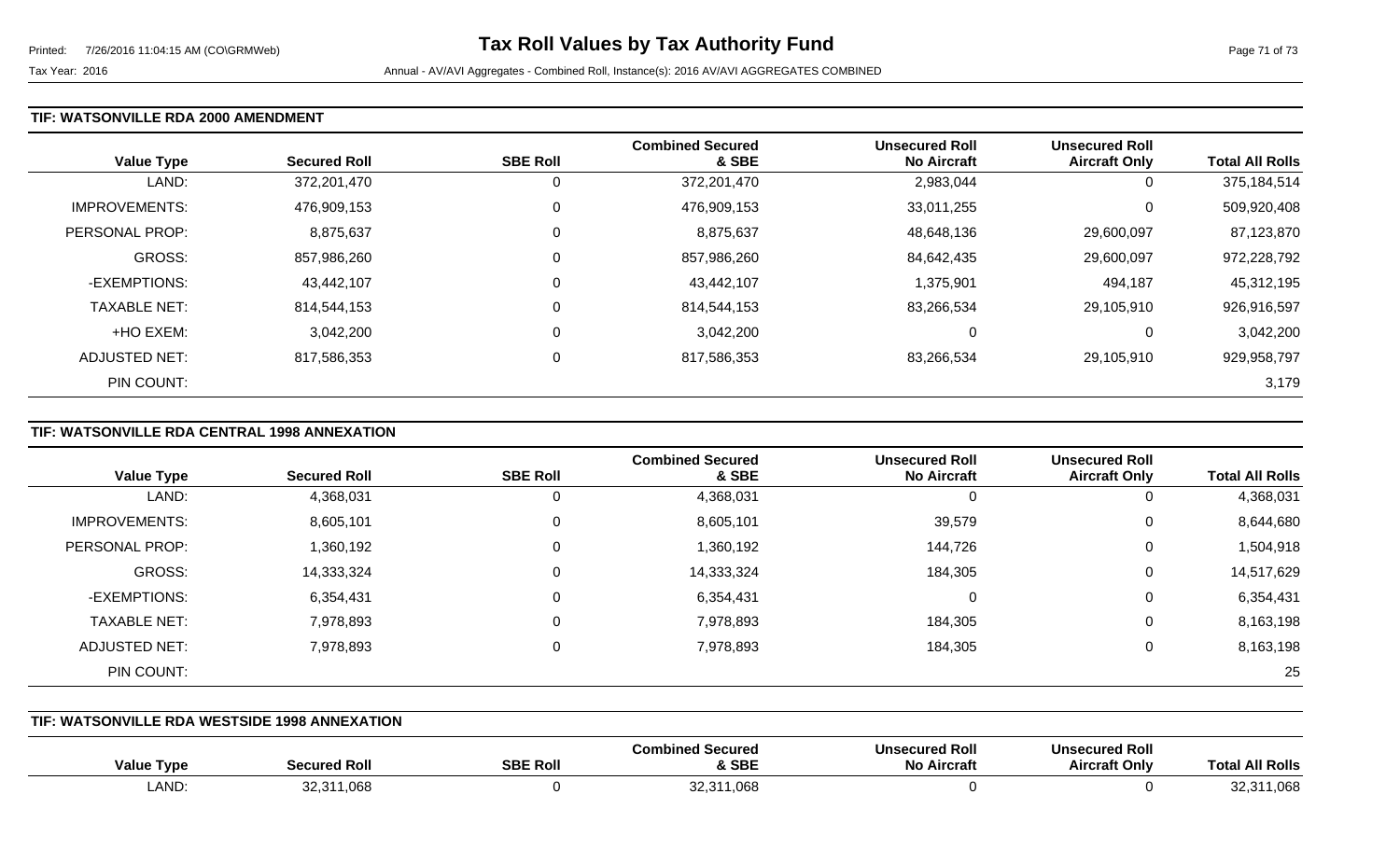| 7/26/2016 11:04:15 AM (CO\GRMWeb)<br>Printed: |            |          | <b>Tax Roll Values by Tax Authority Fund</b>                                             |           |             | Page 72 of 73 |  |
|-----------------------------------------------|------------|----------|------------------------------------------------------------------------------------------|-----------|-------------|---------------|--|
| Tax Year: 2016                                |            |          | Annual - AV/AVI Aggregates - Combined Roll, Instance(s): 2016 AV/AVI AGGREGATES COMBINED |           |             |               |  |
| <b>IMPROVEMENTS:</b>                          | 30,737,124 |          | 30,737,124                                                                               | 2,296,719 | 0           | 33,033,843    |  |
| PERSONAL PROP:                                | 360,472    |          | 360,472                                                                                  | 6,422,036 | $\mathbf 0$ | 6,782,508     |  |
| <b>GROSS:</b>                                 | 63,408,664 | $\Omega$ | 63,408,664                                                                               | 8,718,755 | 0           | 72,127,419    |  |
| -EXEMPTIONS:                                  | 8,264,361  |          | 8,264,361                                                                                | 0         | $\mathbf 0$ | 8,264,361     |  |
| <b>TAXABLE NET:</b>                           | 55,144,303 |          | 55,144,303                                                                               | 8,718,755 | 0           | 63,863,058    |  |
| +HO EXEM:                                     | 14,000     | 0        | 14,000                                                                                   | 0         | 0           | 14,000        |  |
| ADJUSTED NET:                                 | 55,158,303 | $\Omega$ | 55,158,303                                                                               | 8,718,755 | $\mathbf 0$ | 63,877,058    |  |
| PIN COUNT:                                    |            |          |                                                                                          |           |             | 150           |  |

# **TIF: WATSONVILLE RDA-CENTRAL**

| <b>Value Type</b>    | <b>Secured Roll</b> | <b>SBE Roll</b> | <b>Combined Secured</b><br>& SBE | <b>Unsecured Roll</b><br><b>No Aircraft</b> | <b>Unsecured Roll</b><br><b>Aircraft Only</b> | <b>Total All Rolls</b> |
|----------------------|---------------------|-----------------|----------------------------------|---------------------------------------------|-----------------------------------------------|------------------------|
| LAND:                | 66,925,903          | 0               | 66,925,903                       | 199,821                                     | 0                                             | 67,125,724             |
| <b>IMPROVEMENTS:</b> | 98,100,402          | 0               | 98,100,402                       | 5,480,526                                   | 0                                             | 103,580,928            |
| PERSONAL PROP:       | 921,953             | $\mathbf 0$     | 921,953                          | 4,091,111                                   | 0                                             | 5,013,064              |
| <b>GROSS:</b>        | 165,948,258         | $\mathbf 0$     | 165,948,258                      | 9,771,458                                   | 0                                             | 175,719,716            |
| -EXEMPTIONS:         | 23,961,894          | $\mathbf 0$     | 23,961,894                       | 176,797                                     | 0                                             | 24,138,691             |
| <b>TAXABLE NET:</b>  | 141,986,364         | $\mathbf 0$     | 141,986,364                      | 9,594,661                                   | 0                                             | 151,581,025            |
| +HO EXEM:            | 271,600             | $\mathbf 0$     | 271,600                          |                                             | 0                                             | 271,600                |
| ADJUSTED NET:        | 142,257,964         | $\mathbf 0$     | 142,257,964                      | 9,594,661                                   | 0                                             | 151,852,625            |
| PIN COUNT:           |                     |                 |                                  |                                             |                                               | 601                    |

# **TIF: WATSONVILLE RDA-WESTSIDE**

|                   |                     |                 | <b>Combined Secured</b> | <b>Unsecured Roll</b> | <b>Unsecured Roll</b> |                        |
|-------------------|---------------------|-----------------|-------------------------|-----------------------|-----------------------|------------------------|
| <b>Value Type</b> | <b>Secured Roll</b> | <b>SBE Roll</b> | & SBE                   | <b>No Aircraft</b>    | <b>Aircraft Only</b>  | <b>Total All Rolls</b> |
| LAND:             | 53,696,623          | 31,120          | 53,727,743              |                       | υ                     | 53,727,743             |
| IMPROVEMENTS:     | 114,049,982         |                 | 114,049,982             | 6,294,596             | 0                     | 120,344,578            |
| PERSONAL PROP:    | 22,789,341          |                 | 22,789,341              | 19,303,525            | 0                     | 42,092,866             |
| GROSS:            | 190,535,946         | 31,120          | 190,567,066             | 25,598,121            | 0                     | 216, 165, 187          |
| -EXEMPTIONS:      | 3,574,666           |                 | 3,574,666               |                       | O                     | 3,574,666              |